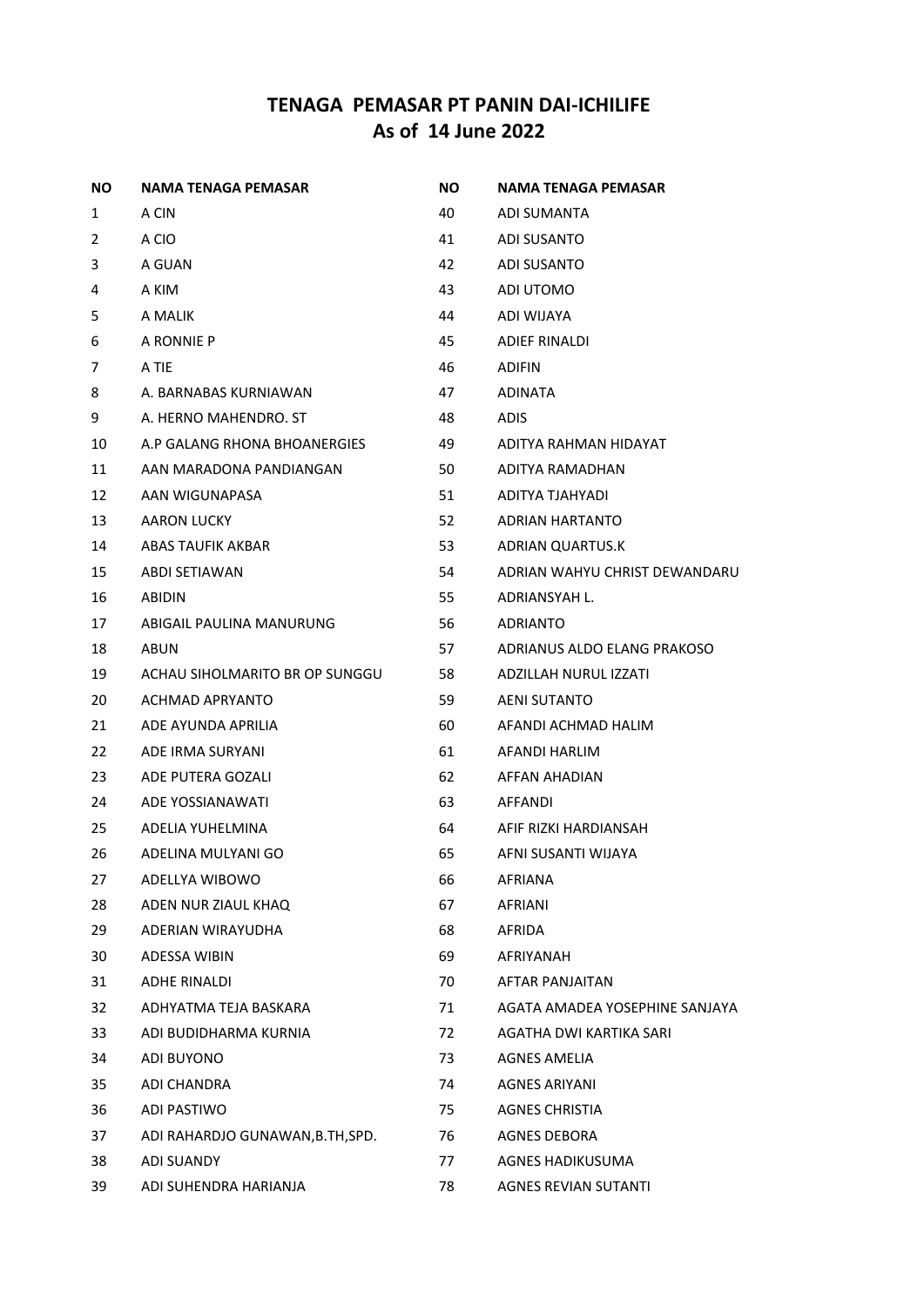| <b>NO</b> | NAMA TENAGA PEMASAR        | <b>NO</b> | NAMA TENAGA PEMASAR                |
|-----------|----------------------------|-----------|------------------------------------|
| 79        | AGNES TASYA                | 118       | AGUSTINA                           |
| 80        | <b>AGNES WILYANI</b>       | 119       | AGUSTINA                           |
| 81        | AGQUILINE NOVIANTY.K       | 120       | AGUSTINA TAMPUBOLON                |
| 82        | AGTHA NOVICANIA            | 121       | AGUSTINAWATI                       |
| 83        | AGUAN                      | 122       | AGUSTINI                           |
| 84        | <b>AGUNG ALFARID</b>       | 123       | <b>AGUSTINO HARTANTO</b>           |
| 85        | AGUNG TRI TUNGGAL          | 124       | AGUSTINUS ADOLF TUMUNDO            |
| 86        | AGUS                       | 125       | AGUSTINUS BUNAWAN                  |
| 87        | AGUS                       | 126       | AGUSTINUS CHANDRA                  |
| 88        | AGUS                       | 127       | AGUSTINUS DWI KRISTIANTO           |
| 89        | AGUS ANG                   | 128       | AGUSTINUS SH TAMBA                 |
| 90        | <b>AGUS CRISTINA</b>       | 129       | AGUSTYNA JULIANTY WIJAYA           |
| 91        | AGUS DANIEL LEMANTO        | 130       | AH JOK                             |
| 92        | <b>AGUS DERMAWAN</b>       | 131       | AHMAD MIFTAHUZ ZAMANI              |
| 93        | <b>AGUS HERMANTO</b>       | 132       | AI JOENG                           |
| 94        | <b>AGUS IRAWAN</b>         | 133       | AI LIEN                            |
| 95        | <b>AGUS KASIM</b>          | 134       | AI LING                            |
| 96        | AGUS KRISTIANI GEA, AM.KEB | 135       | AI NIE                             |
| 97        | AGUS LEO                   | 136       | AI SE                              |
| 98        | <b>AGUS MARSEKAL</b>       | 137       | AI SHANG                           |
| 99        | <b>AGUS PRAYETNO</b>       | 138       | AI SING (DEWI)                     |
| 100       | <b>AGUS RIANTO</b>         | 139       | AI TI                              |
| 101       | AGUS SAKTI YUNAN           | 140       | <b>AINA</b>                        |
| 102       | <b>AGUS SALIM</b>          | 141       | <b>AINA</b>                        |
| 103       | AGUS SALIM                 | 142       | AINI                               |
| 104       | <b>AGUS SALIM</b>          | 143       | AINUN KHAFIDHOH                    |
| 105       | <b>AGUS SALIM</b>          | 144       | AIRIN FEBRIANTI                    |
| 106       | <b>AGUS SUGIANTO</b>       | 145       | AISE AGVIA                         |
| 107       | <b>AGUS SUMARTONO</b>      | 146       | AISYAH MUHAMAD                     |
| 108       | <b>AGUS SUSILO</b>         | 147       | ALBENZA HALIM.AMD.PAR.ADV.HOS.DIPL |
| 109       | <b>AGUS WIJAYA</b>         | 148       | ALBERN DELBERT                     |
| 110       | <b>AGUS WIJAYA</b>         | 149       | <b>ALBERT</b>                      |
| 111       | <b>AGUST CHANDRA</b>       | 150       | <b>ALBERT</b>                      |
| 112       | <b>AGUSTIAR HALIM</b>      | 151       | ALBERT                             |
| 113       | AGUSTINA                   | 152       | ALBERT DARMASAPUTRA                |
| 114       | AGUSTINA                   | 153       | ALBERT HUGO SANTOSO. S KOM         |
| 115       | AGUSTINA                   | 154       | ALBERT IRTANTO                     |
| 116       | AGUSTINA                   | 155       | ALBERT JANUAR WIRAWAN              |
| 117       | AGUSTINA                   | 156       | ALBERT LIZANDI                     |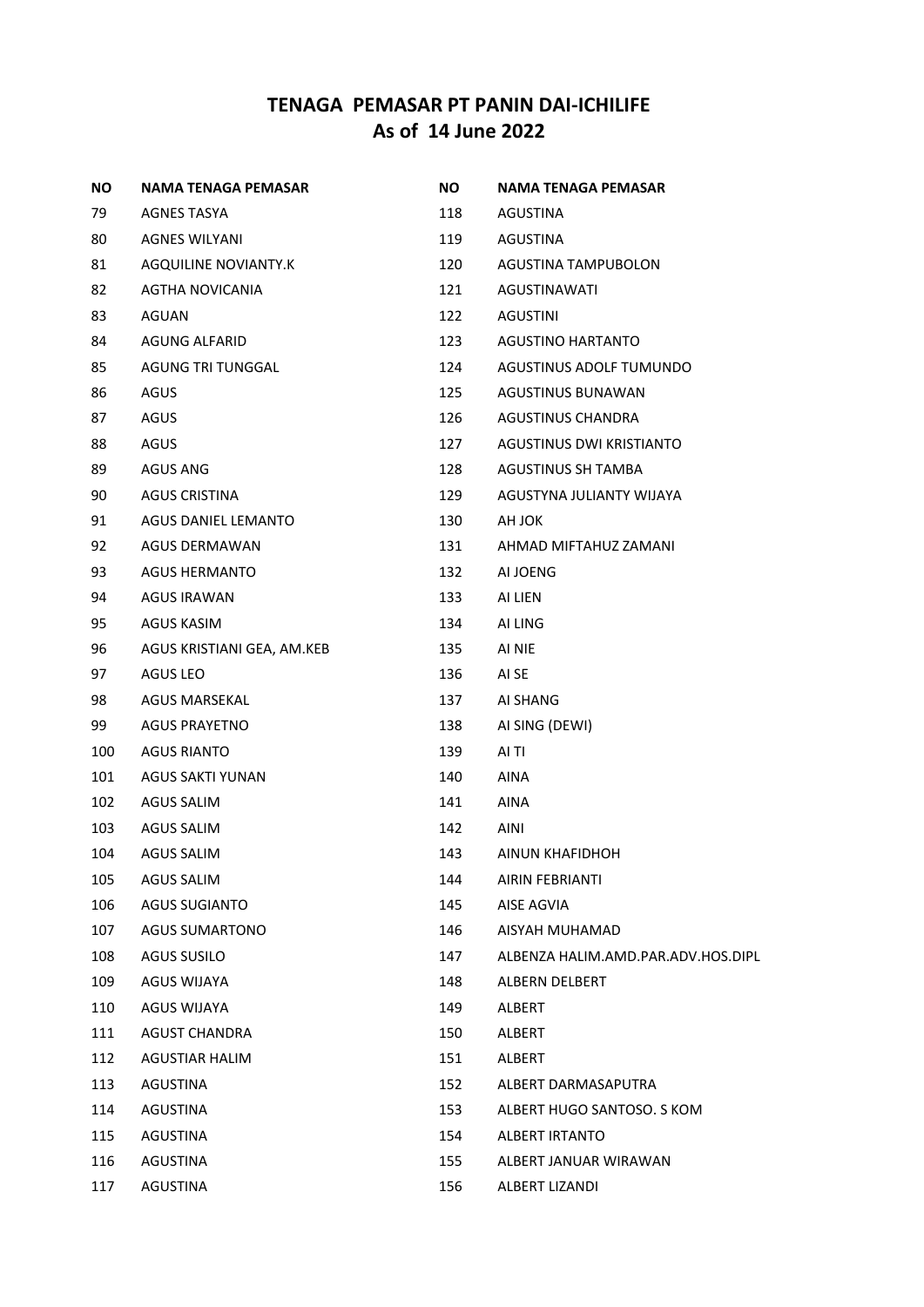| NO. | NAMA TENAGA PEMASAR            | NO. | NAMA TENAGA PEMASAR         |
|-----|--------------------------------|-----|-----------------------------|
| 157 | ALBERT SEBASTIAN               | 196 | ALI                         |
| 158 | <b>ALBERT TANATIO</b>          | 197 | ALI BUDIYANTO               |
| 159 | <b>ALBERT TENNEDY</b>          | 198 | ALI RIDHO ASSAGAFF.SH       |
| 160 | ALBERT WIJAYA                  | 199 | ALICIA                      |
| 161 | ALBERTA CHANDRA                | 200 | ALIFYA ROSAGITA             |
| 162 | ALBOEN ALFAEDY ARITONANG       | 201 | ALINA VIOLYN TANWINATA      |
| 163 | ALDI NURRAHMAT RIENALDI        | 202 | ALISIANTO SARUMAHA          |
| 164 | ALDI TJANDRA KURNIAWAN         | 203 | ALISYA ARELLA BR SINULINGGA |
| 165 | ALDO                           | 204 | <b>ALITON</b>               |
| 166 | ALDO ANDREANO                  | 205 | ALMUKHALIS SARUMAHA         |
| 167 | ALDO CAHYA                     | 206 | ALOYSIUS EDWIN LIU          |
| 168 | ALDO LEO HANDOKO               | 207 | ALUYSIUS RICO WINATA        |
| 169 | ALDY SUDARMAN                  | 208 | ALVEN CAPRI TEDDY           |
| 170 | ALDYANTHIE SUNARTHO            | 209 | <b>ALVIN</b>                |
| 171 | ALE SANDI LOWIX                | 210 | <b>ALVIN</b>                |
| 172 | ALEK                           | 211 | <b>ALVIN</b>                |
| 173 | ALESSANDRO SAMUEL LOBO         | 212 | <b>ALVIN</b>                |
| 174 | ALETA HENDERINA HAUTEAS        | 213 | ALVIN CAHYA                 |
| 175 | ALETHEA YORIS                  | 214 | ALVIN INTAN                 |
| 176 | ALEX                           | 215 | ALVIN SAPUTRA               |
| 177 | ALEX FERNANDO                  | 216 | ALVIN SETIADI TENDEAN       |
| 178 | ALEX OCTAVIANUS                | 217 | ALVIN UTAMA                 |
| 179 | ALEXANDER                      | 218 | ALVIN WILYANTO              |
| 180 | ALEXANDER                      | 219 | ALVINA SETYADI              |
| 181 | ALEXANDER CHANG                | 220 | ALVITA MARIANA HALIM        |
| 182 | ALEXANDER IRWAN                | 221 | ALWI MARULI LEE             |
| 183 | ALEXANDER JOHAN                | 222 | ALWIN LIJAYA                |
| 184 | ALEXANDER WIJAYA               | 223 | ALY WIJAYA SUMATRO          |
| 185 | ALEXANDER WONGKAR              | 224 | <b>ALYSON CELLIN</b>        |
| 186 | ALEXANDRE                      | 225 | AMADEA PRADELLA             |
| 187 | <b>ALEXIUS TOKAPRIYO</b>       | 226 | AMADEO DEVIN UDAMPOH        |
| 188 | ALFIA RIZKY AYU ROCKETZA, S.H. | 227 | AMALIA JULIANI LUBIS        |
| 189 | ALFIAN FAJAR PRADANA           | 228 | AMALIA STEFINA JAPARA       |
| 190 | ALFIANI GRACIA SUSANTO         | 229 | AMALYA                      |
| 191 | <b>ALFIANTO LUKMAN</b>         | 230 | AMAN REJEKI LIMBONG         |
| 192 | ALFONSO BENARDO TOREH          | 231 | AMANDA                      |
| 193 | ALFRED                         | 232 | AMANDA ELIZABETH            |
| 194 | ALFRED DARWIN                  | 233 | AMAT                        |
| 195 | ALI                            | 234 | AMEI                        |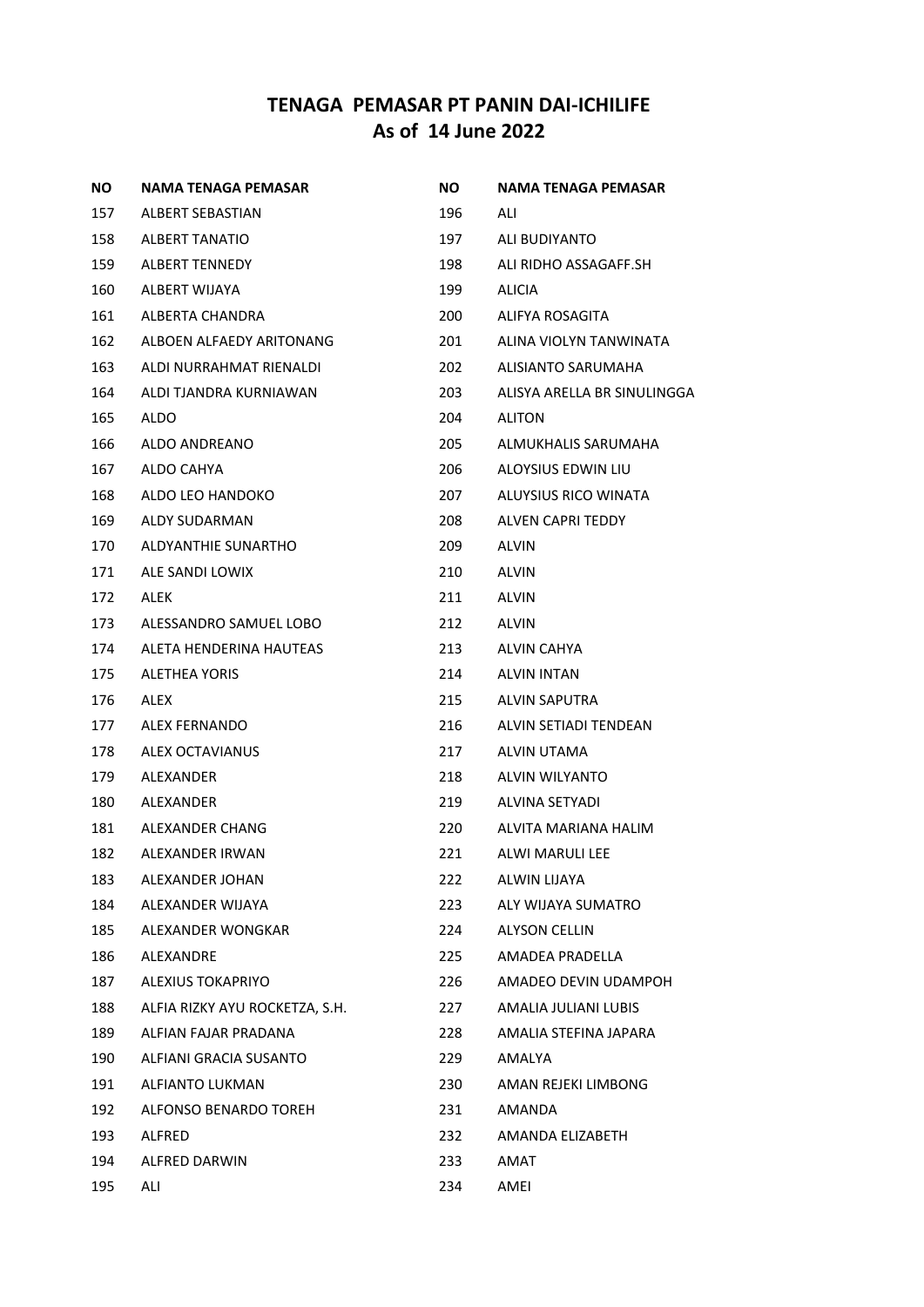| NO. | NAMA TENAGA PEMASAR          | NO. | NAMA TENAGA PEMASAR          |
|-----|------------------------------|-----|------------------------------|
| 235 | AMELIA                       | 274 | ANDI KURNIAWAN               |
| 236 | AMELIA                       | 275 | ANDI KUSUMA                  |
| 237 | AMELIA CHANDRA               | 276 | ANDI LIANTONO                |
| 238 | AMELIA GITA FRANSISKA MARKUS | 277 | ANDI MUHAMMAD YUSUF          |
| 239 | AMELIA HOSANA                | 278 | ANDI NORMAN                  |
| 240 | AMELIA INDRASARI             | 279 | ANDI PRIMADONA SIMANJORANG   |
| 241 | AMELIA LAURENCIA             | 280 | ANDI PUTRA                   |
| 242 | AMELIA RADITHA NASYIRIE      | 281 | ANDI SANTOSO                 |
| 243 | AMERILLIS PRANATA            | 282 | ANDI SETIAWAN                |
| 244 | AMI SUSANNA M. NETTI, S.SI   | 283 | ANDI SETIONO                 |
| 245 | AMIN                         | 284 | ANDI SYAPUTRA CHANDRA        |
| 247 | AMIN                         | 286 | ANDIKA                       |
| 248 | AMIN                         | 287 | ANDIKA                       |
| 246 | AMIN                         | 285 | ANDIKA                       |
| 249 | AMIR                         | 288 | ANDIKA EKA PRASETYA          |
| 250 | AMIRA AKILA                  | 289 | ANDIKA KADIM                 |
| 251 | ANA                          | 290 | ANDIKA PRAMANA               |
| 252 | ANA                          | 291 | ANDIKA UTOMO PUTRA           |
| 253 | ANA                          | 292 | <b>ANDIOS</b>                |
| 254 | ANA AJIBATHUL KHASANAH       | 293 | ANDRA OLVIA                  |
| 255 | ANALIA TANUWIDJAJA           | 294 | ANDRE                        |
| 256 | ANANDA FETIKASARI            | 295 | ANDRE                        |
| 257 | ANASTASIA AUDRY MANDIRI      | 296 | ANDRE CHANDRA                |
| 258 | ANASTASIA CHANDRA            | 297 | ANDRE CHRISTIANTO TENG       |
| 259 | ANASTASIA DIAH MONICA        | 298 | ANDRE HANDOYO WIRATNO GULTOM |
| 260 | T. ITAWANA DIANAWATI         | 299 | ANDRE JINGGA                 |
| 261 | ANASTASIA FRANSISCA          | 300 | ANDRE KRISWARMA PUTRA        |
| 262 | ANASTASIA ROBERTA ALI        | 301 | ANDRE NICO YOSEPHIN          |
| 263 | ANASTASIA.T                  | 302 | <b>ANDRE SANTOSO</b>         |
| 264 | ANAWATI RADJALI              | 303 | ANDRE SATYADI AZARYA         |
| 265 | ANCE                         | 304 | ANDRE WIDJAJA                |
| 266 | ANDERSON                     | 305 | ANDRE WIDJAYA                |
| 267 | ANDHIKA                      | 306 | ANDREA BUDI DHARMA LAYA      |
| 268 | ANDI                         | 307 | ANDREA FIRNANDO              |
| 269 | <b>ANDI</b>                  | 308 | ANDREA SISWANTO              |
| 270 | ANDI ANDRIANSYAH             | 309 | ANDREA SUREDJA               |
| 271 | <b>ANDI CHAIRUMIN</b>        | 310 | <b>ANDREAN CHEN</b>          |
| 272 | ANDI CHANDRA                 | 311 | ANDREAN LIUS WINATA          |
| 273 | ANDI CHANDRA                 | 312 | ANDREAN WIJAYA               |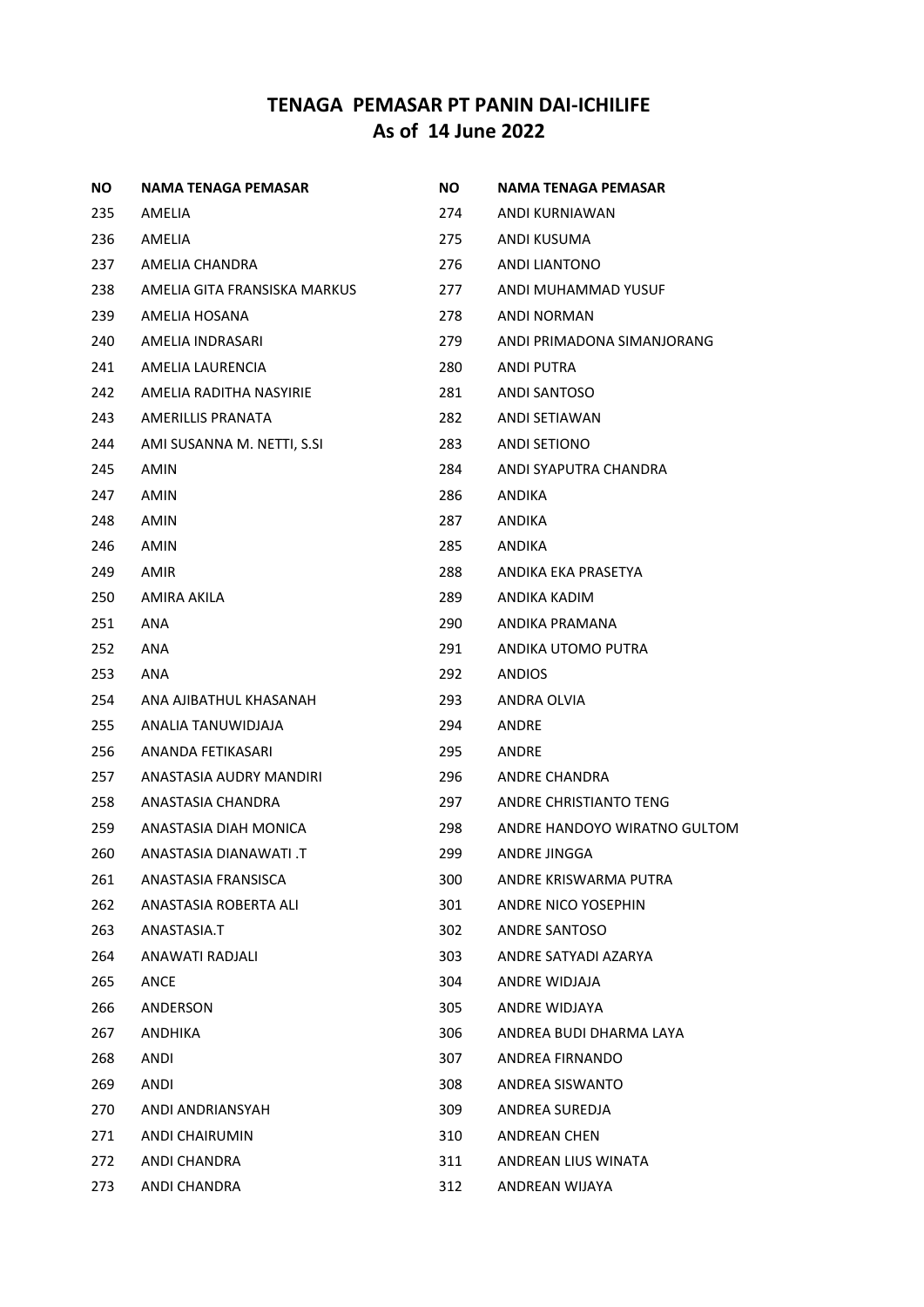| NO. | NAMA TENAGA PEMASAR          | <b>NO</b> | NAMA TENAGA PEMASAR           |
|-----|------------------------------|-----------|-------------------------------|
| 313 | ANDREAS                      | 352       | ANDRIAN                       |
| 314 | ANDREAS                      | 353       | ANDRIANA                      |
| 315 | ANDREAS CHANDRA              | 354       | ANDRIANI FATIMA               |
| 316 | ANDREAS DARMAWAN             | 355       | ANDRIANTO                     |
| 317 | ANDREAS KURNIAWAN            | 356       | ANDRIANTO                     |
| 318 | <b>ANDREAS LUKITO</b>        | 357       | ANDRIANUS                     |
| 319 | ANDREAS MALVIN WETIK         | 358       | ANDRIANUS SEBASTIANUS MICHAEL |
| 320 | ANDREAS WIJAYA               | 359       | ANDRO LAU                     |
| 321 | ANDREE HIMAWAN               | 360       | ANDRO SANCY PUTRA             |
| 322 | ANDREE TJENATA               | 361       | ANDRO TJIANTO                 |
| 323 | ANDRES PUTRAYAT              | 362       | ANDRY GUNAWAN                 |
| 324 | ANDREW                       | 363       | ANDRY KURNIAWAN               |
| 325 | ANDREW                       | 364       | ANDRY SUTIONO                 |
| 326 | ANDREW DURAN                 | 365       | ANDRY TANU                    |
| 327 | ANDREW LIE                   | 366       | ANDRY WIDJAJA                 |
| 328 | ANDREW MICHAEL TAMBUNAN      | 367       | ANDRYAN LEONARDY              |
| 329 | ANDREW RACHMATEDY            | 368       | ANDY                          |
| 330 | <b>ANDREW RIADY</b>          | 369       | ANDY                          |
| 331 | ANDREW SCORWIN LIW           | 370       | ANDY ARIFIN                   |
| 332 | ANDREW SURYA PUTRA           | 371       | ANDY CHRISTIAN                |
| 333 | ANDREW WIRADINATA            | 372       | ANDY CIROTA                   |
| 334 | ANDREW YOSIN                 | 373       | ANDY DANISWARA                |
| 335 | ANDREY ALVITIO               | 374       | ANDY FELIX SUGIANTO           |
| 336 | ANDRI                        | 375       | ANDY GRACIA                   |
| 338 | ANDRI                        | 377       | ANDY GUNAWAN                  |
| 337 | ANDRI                        | 376       | ANDY GUNAWAN                  |
| 339 | <b>ANDRI</b>                 | 378       | <b>ANDY HARYONO</b>           |
| 340 | <b>ANDRI</b>                 | 379       | ANDY JULIAN                   |
| 341 | ANDRI                        | 380       | ANDY JUPITER GARCIA           |
| 342 | ANDRI GUNAWAN                | 381       | <b>ANDY KOSASI</b>            |
| 343 | ANDRI GUNAWAN                | 382       | ANDY LUKITO                   |
| 344 | ANDRI KHUMAEDI AZIZ          | 383       | <b>ANDY SAPUTRA</b>           |
| 345 | ANDRI LEONARD                | 384       | ANDY SETIAWAN                 |
| 346 | ANDRI MISWANTO               | 385       | ANDY STEFANUS JULIANTO        |
| 347 | ANDRI SANTOSO                | 386       | <b>ANDY SUHARNO</b>           |
| 348 | ANDRI VALENTINUS             | 387       | ANDY SURYADI                  |
| 349 | ANDRI WIRAPURNAMA            | 388       | ANDY SUSANTO                  |
| 350 | ANDRIADI OCTAVIANUS KARLIMAN | 389       | ANDY WIJANARKO                |
| 351 | ANDRIAN                      | 390       | ANDY WIJAYA                   |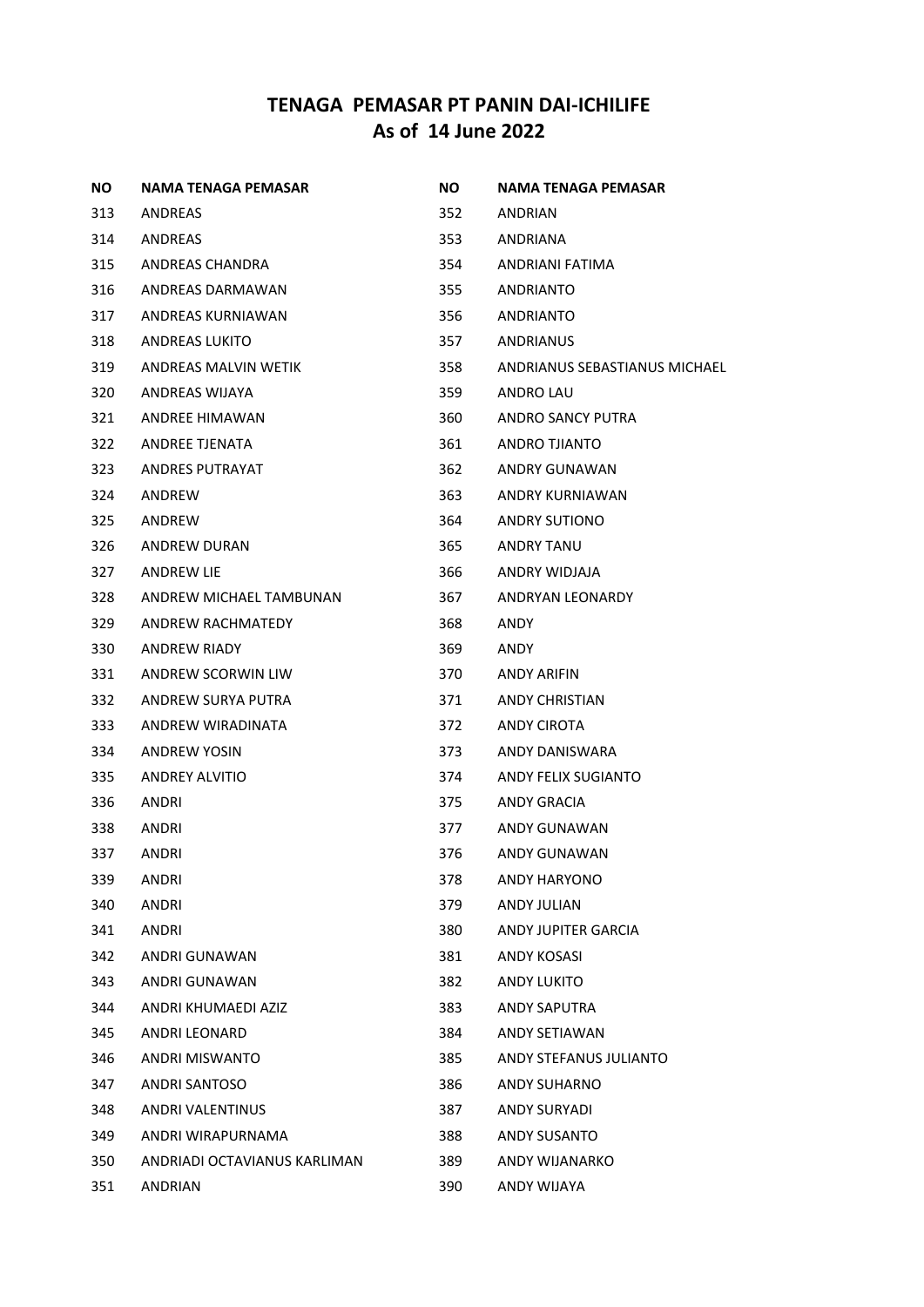| NO. | NAMA TENAGA PEMASAR      | NO.   | NAMA TENAGA PEMASAR       |
|-----|--------------------------|-------|---------------------------|
| 391 | ANG A UI                 | 430   | ANI                       |
| 392 | ANG LAN HOA              | 431   | ANI                       |
| 393 | ANG MISIANI              | 432   | ANI SUSANTI               |
| 394 | ANG SURYATI              | 433 — | ANINDIA BALQIS            |
| 395 | ANG TJIAW HOCK           | 434   | ANIS MUTIARA              |
| 396 | ANG YANTI                | 435   | ANITA                     |
| 398 | ANGEL                    | 437   | ANITA                     |
| 397 | ANGEL                    | 436   | ANITA                     |
| 399 | ANGEL TAN                | 438   | ANITA                     |
| 400 | ANGELA                   | 439.  | ANITA                     |
| 401 | ANGELA LITUHAYU          | 440   | ANITA BR SILALAHI         |
| 402 | ANGELA PRIMA LIE         | 441   | ANITA FELICIA             |
| 403 | ANGELA SAMJAYA           | 442.  | ANITA KAROLINA SINULINGGA |
| 404 | ANGELA, BONG             | 443   | ANITA LOVIA GIRSANG       |
| 405 | ANGELIANI                | 444   | ANITA PRIMA SARI          |
| 406 | ANGELICA                 | 445   | ANITA RIZKIYANA           |
| 407 | ANGELICA IRAWAN          | 446   | ANITA STEIFRA BUJUNG      |
| 408 | ANGELIKA BR SITEPU       | 447   | ANITA TERESIA             |
| 409 | ANGELIKA FLORENCIA       | 448   | ANITHA VATRA WUISAN       |
| 410 | ANGELIN                  | 449.  | ANJELI                    |
| 411 | ANGELIN PRICILYA         | 450   | ANJU ELIARSYAM LUBIS      |
| 412 | ANGELINA CHAN            | 451   | ANNA                      |
| 413 | ANGELINE                 | 452   | ANNA DEWI                 |
| 414 | ANGELINE                 | 453   | ANNA HANCHEN              |
| 415 | ANGELINE WIJAYA          | 454 — | ANNA MARIA AMANDA PUTRI   |
| 416 | ANGELIXA GREGORINI       | 455   | ANNA REGGYTA              |
| 417 | ANGELLINA                | 456   | ANNA THRESIA MANIK        |
| 418 | ANGGA SANJAYA            | 457   | ANNI NOVIYANTI            |
| 419 | ANGGE LINA               | 458   | ANNISA RACHMA AUDINA      |
| 420 | ANGGELES TANIA           | 459   | ANNY PUSPITASARI, S. SOS  |
| 421 | ANGGI ALEXIN YAHYA       | 460   | <b>ANNY SULISTYO</b>      |
| 422 | ANGGIE KRISTANTIO BASUKI | 461   | ANTHONY                   |
| 423 | ANGGIE SETIAWAN          | 462   | ANTHONY                   |
| 424 | ANGGITA AEDYTIA PUTRI    | 463   | ANTHONY                   |
| 425 | ANGGRAINI PUSPITA SARI   | 464   | <b>ANTHONY</b>            |
| 426 | ANGGRELIA ADHITIO        | 465   | ANTHONY ADINATA NG        |
| 427 | ANGGUN WIGUNA            | 466   | <b>ANTHONY STEVVEN</b>    |
| 428 | ANGGY PUJA PRAMANA       | 467   | <b>ANTHONY TANNAVI</b>    |
| 429 | ANGLELIA                 | 468   | ANTO                      |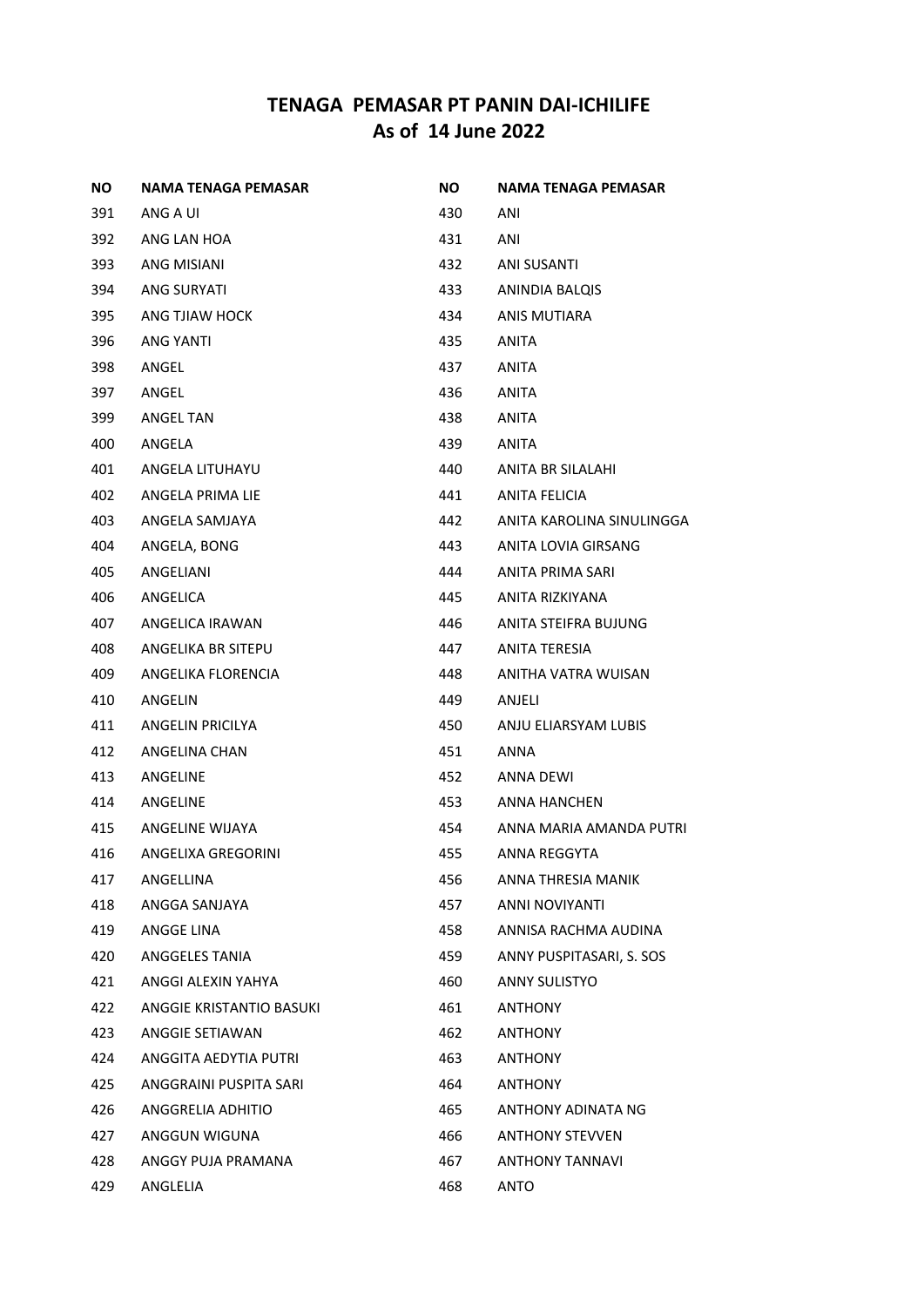| ΝO  | <b>NAMA TENAGA PEMASAR</b> | NO. | NAMA TENAGA PEMASAR       |
|-----|----------------------------|-----|---------------------------|
| 469 | ANTO LIONARDI              | 508 | APRINAWATY                |
| 470 | ANTON                      | 509 | APRIOLENSI                |
| 471 | ANTON                      | 510 | APRIYANI                  |
| 472 | ANTON                      | 511 | APRIYANTI                 |
| 473 | ANTON BUDIMAN              | 512 | APRIYANTO                 |
| 474 | ANTON CAHYADI AURIANTO     | 513 | ARDHIA PRAMESTI A         |
| 475 | <b>ANTON HARIYADI</b>      | 514 | ARDHIYAN PRASTAMA SAPUTRA |
| 476 | <b>ANTON MAKMUR</b>        | 515 | ARDI                      |
| 477 | ANTON MARIUS SIOWARDJAJA   | 516 | ARDI DARMAWAN             |
| 478 | <b>ANTON SUDJAROT</b>      | 517 | ARDI KURNIAWAN            |
| 479 | ANTON SUPANDI              | 518 | ARDI M BHASWARA           |
| 480 | <b>ANTON SURYAJAYA</b>     | 519 | ARDIAN SAPUTRA KURNIAWAN  |
| 481 | <b>ANTON SUSANTO</b>       | 520 | ARDIANI HANIFA AUDWINA    |
| 482 | ANTON WIDJAJA              | 521 | ARDIANSYAH PRIMADI        |
| 483 | <b>ANTONIA IYUN</b>        | 522 | ARDIANTO                  |
| 484 | <b>ANTONIUS</b>            | 523 | ARDIYAN SALIM             |
| 485 | <b>ANTONIUS</b>            | 524 | ARDY                      |
| 486 | ANTONIUS EDWIN, LIU        | 525 | ARDYANSYAH WIJAYA         |
| 487 | ANTONIUS HENRY WIDJAJA     | 526 | ARGHA O.P HASIBUAN        |
| 488 | ANTONIUS TJANDRA           | 527 | ARGI JAYA GINTING         |
| 489 | ANTONNIUS SOEMANTO         | 528 | ARI KURNIAWAN S.          |
| 490 | <b>ANTONY</b>              | 529 | ARI YANTO                 |
| 491 | <b>ANTONY</b>              | 530 | ARIANTI                   |
| 492 | <b>ANTONY HORIA</b>        | 531 | ARIE KUSUMA DEWI          |
| 493 | <b>ANTONY SRIWIJAYA</b>    | 532 | ARIE REJEKI WIDIANI, SE   |
| 494 | ANUGERAH SYURO IRIANTO P.U | 533 | ARIEF                     |
| 495 | ANWAR SANTOSO.ST           | 534 | ARIEF SETYAWAN            |
| 496 | ANWAR SUWANDY              | 535 | <b>ARIESTI FUTHURI</b>    |
| 497 | ANY                        | 536 | <b>ARIF DWITOTO</b>       |
| 498 | ANZELINA                   | 537 | <b>ARIF MULIA</b>         |
| 499 | APEN DONGORAN              | 538 | ARIF NUGRAHA              |
| 500 | <b>APRIANA</b>             | 539 | ARIF WIBOWO INDARTO       |
| 501 | <b>APRIANTI</b>            | 540 | <b>ARIFIN</b>             |
| 502 | <b>APRIANTO</b>            | 541 | <b>ARIFIN</b>             |
| 503 | APRIANY SARAGIH            | 542 | <b>ARIFIN</b>             |
| 504 | APRIL LIANI                | 543 | <b>ARIFIN</b>             |
| 505 | APRILIN HURSEPUNY          | 544 | <b>ARIFIN</b>             |
| 506 | APRILLIA YOVIETA           | 545 | <b>ARIFIN</b>             |
| 507 | APRILLIANA                 | 546 | ARIFIN PUTRA KUSUMA       |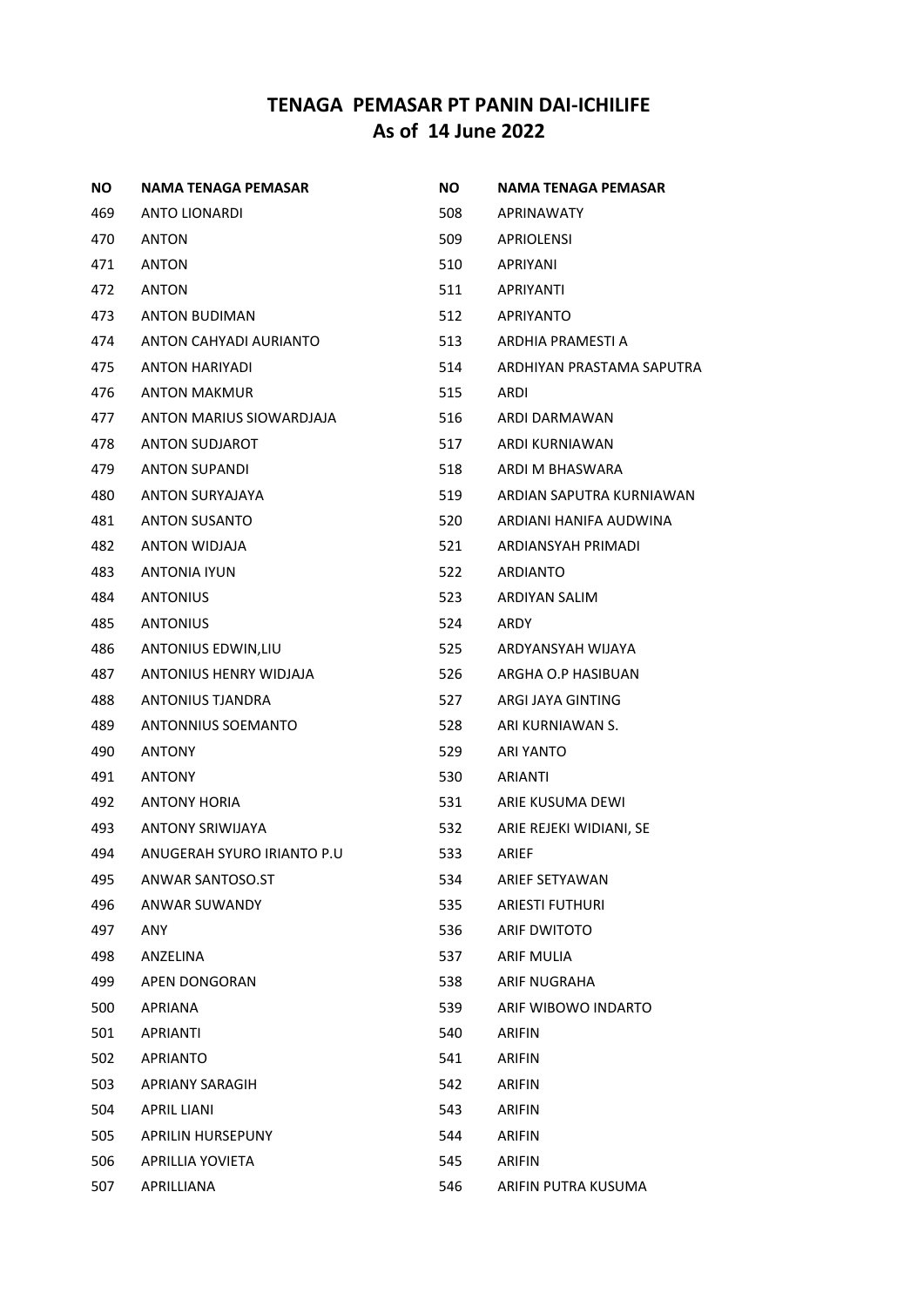| ΝO  | NAMA TENAGA PEMASAR        | NO. | NAMA TENAGA PEMASAR               |
|-----|----------------------------|-----|-----------------------------------|
| 547 | ARIFIN TANRIANG            | 586 | ASTINI                            |
| 548 | ARIFUL UMAM, S.PD.I        | 587 | <b>ASTRID</b>                     |
| 549 | ARINA RARIWU               | 588 | <b>ASTRID NOVELIA</b>             |
| 550 | ARINANDA NABHISA PRIMA     | 589 | ASTRIED AMBARSARI                 |
| 551 | ARIS HADI                  | 590 | ASTUTI                            |
| 552 | ARIS INDRI ATMOKO          | 591 | ASUAN                             |
| 553 | ARIUS LUSIANA FRANSISCA    | 592 | ASYERA SAGITA SARI PINEM          |
| 554 | ARIYANTO                   | 593 | ATI B NURSIA                      |
| 555 | ARIYANTO RAFLI             | 594 | ATIK                              |
| 556 | ARJAN ERWIN PAKPAHAN       | 595 | ATUI                              |
| 557 | ARLEEN ROSALEEN LIM A      | 596 | AUBERTA NATHANIA JUKTI            |
| 558 | ARLISA DITAMI. AS          | 597 | AUDREY EIR NATHANIA               |
| 559 | ARLYN GREICE ROSLINA LAUDE | 598 | AUDREY ELYSIA CONG                |
| 560 | ARMAN                      | 599 | AUDREY NATHANIEL MATHINDAS        |
| 561 | ARMAN NOVIANSAH            | 600 | AUDREY WIJAYA                     |
| 562 | ARMISON                    | 601 | AULIA FARAH LATHIFANI             |
| 563 | ARNETTA ANGGRAINIE SANTOSO | 602 | AULIA WIGUNA                      |
| 564 | ARNI EVITA                 | 603 | AUNILIA CHANDRA TJHAI             |
| 565 | ARNOLD YAPSON              | 604 | AURELIA WIJAYA                    |
| 566 | ARNY ANGGLENA              | 605 | AXEL DAVE MATTHEW                 |
| 567 | ARON RONAL PEMILU T.       | 606 | AY CEN                            |
| 568 | ARTALINA                   | 607 | AYEM                              |
| 569 | <b>ARVIN YANG</b>          | 608 | AYU ANGRAINI AGITA                |
| 570 | ARWIN                      | 609 | AYUB CHANDRA                      |
| 571 | <b>ARWIN SIMON</b>         | 610 | AYUMI TUNGLI                      |
| 572 | ARYA RACHMAT YULIANTO      | 611 | AYUNDA PUTRI MAHARANI             |
| 573 | ARYANTI EMILIA             | 612 | <b>B PINGKAN E BOLANG</b>         |
| 574 | ARYANTO                    | 613 | <b>B.JULI WULANDARI</b>           |
| 575 | ASBUNGA SITOHANG           | 614 | <b>BACHTIAR</b>                   |
| 576 | <b>ASEP GUSTIANUR</b>      | 615 | <b>BAGUS RAMA PUTRA EKA PATRY</b> |
| 577 | ASIANG                     | 616 | BAHARI                            |
| 578 | ASIYAH                     | 617 | <b>BALAES KISNO</b>               |
| 579 | <b>ASMAH JUS</b>           | 618 | <b>BALLY WATERLY</b>              |
| 580 | ASMAN                      | 619 | <b>BAMBANG KURNIAWAN</b>          |
| 581 | <b>ASMITA MIMI</b>         | 620 | <b>BAMBANG SETIAWAN</b>           |
| 582 | ASNAWI                     | 621 | <b>BAMBANG SETIONO.SE</b>         |
| 583 | <b>ASNITA LIM</b>          | 622 | <b>BAMBANG SUPRAPTO</b>           |
| 584 | ASREP NANCY NJONO, SE      | 623 | <b>BAMBANG WIJAYA</b>             |
| 585 | <b>ASRORI HUDA S.PDI</b>   | 624 | <b>BAMBANG YONATHA</b>            |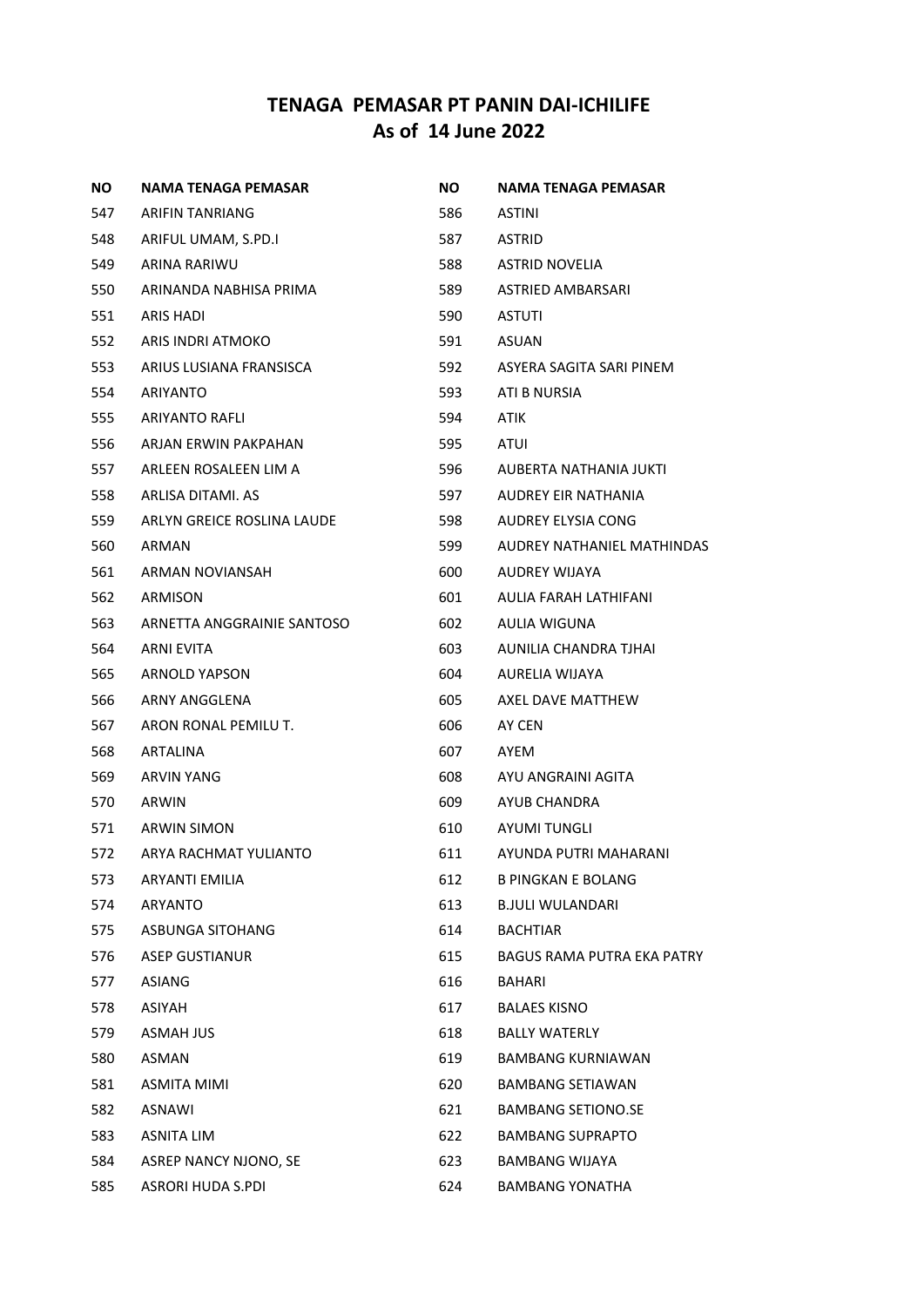| <b>NO</b> | <b>NAMA TENAGA PEMASAR</b>       | <b>NO</b> | NAMA TENAGA PEMASAR                                  |
|-----------|----------------------------------|-----------|------------------------------------------------------|
| 625       | BANJAR MANURUNG                  | 664       | BERNARDETA ASIH SURYANI                              |
| 626       | BASUKI MAHATMA SAKAMUNI          | 665       | BERNARDUS BAMBANG HENGKY DRIJANTO<br><b>SOEDIBYO</b> |
| 627       | <b>BATU KEMALA</b>               | 666       | BERNARDUS IVAN SANTOSO                               |
| 628       | BEATRIX ERNESTA PUTERI           | 667       | BERNARTDOUS SUGIHARTO                                |
| 629       | <b>BEATRIX LESTARI</b>           | 668       | <b>BERNAT JON ENRIK SIHOMBING</b>                    |
| 630       | <b>BEBI AINI</b>                 | 669       | BERNEDICT NATHANAEL RUSLIM                           |
| 631       | <b>BEIB EVAN YANES</b>           | 670       | BERNIKE ALEXANRIA RUSLIM                             |
| 632       | <b>BEILY FAM</b>                 | 671       | <b>BERNITA HARRIS</b>                                |
| 633       | <b>BELLA STEPHANIE</b>           | 672       | BERRYL BERTHA NATALINA. S.SOS                        |
| 634       | BELLA YUNITA SARI                | 673       | <b>BERTHA BEATRIX P</b>                              |
| 635       | <b>BEN NIO</b>                   | 674       | <b>BERTHA NELSON</b>                                 |
| 636       | <b>BEN WALANDOW</b>              | 675       | BERTHA W APASERAY                                    |
| 637       | BENADETTE THASYA NATALIA SAMOSIR | 676       | <b>BERTI ANGGUN MELATI</b>                           |
| 638       | <b>BENDY CEMERLANG</b>           | 677       | <b>BESS LINGGA</b>                                   |
| 639       | <b>BENEDICTUS NOVIANDIKA K</b>   | 678       | BESTDA OCTORA SINAGA                                 |
| 640       | BENNARDI WIDJAYA                 | 679.      | BETESDA SITUMORANG                                   |
| 641       | <b>BENNITA</b>                   | 680       | BETSIE ISABELLA PANGERAPAN                           |
| 643       | <b>BENNY</b>                     | 682       | <b>BETTY</b>                                         |
| 642       | <b>BENNY</b>                     | 681       | <b>BETTY</b>                                         |
| 644       | <b>BENNY</b>                     | 683       | BETTY ANJARINI WAHYUNINGSIH, S.SOS                   |
| 645       | <b>BENNY</b>                     | 684       | <b>BETTY GUNAWAN</b>                                 |
| 646       | <b>BENNY</b>                     | 685       | BETTY HALIMJAYA                                      |
| 647       | <b>BENNY</b>                     | 686       | BETTY MAHARANI S                                     |
| 648       | BENNY CHANDRA                    | 687       | BETTY NATAWIDJAJA                                    |
| 649       | <b>BENNY LIM</b>                 | 688       | <b>BETTY RINA</b>                                    |
| 650       | BENNY MULYADI                    | 689       | <b>BETTY SUDARGO</b>                                 |
| 651       | <b>BENNY PARRANI</b>             | 690       | <b>BETTY WIDYAWATY</b>                               |
| 652       | <b>BENNY SUTANTO</b>             | 691       | BETY                                                 |
| 653       | BENNY WIJAYA                     | 692       | BIANCA BELLINDA MARGONO                              |
| 654       | <b>BENNY WINATA</b>              | 693       | <b>BIBI</b>                                          |
| 655       | <b>BENNY WISNADY</b>             | 694       | BICKY DAMARA PAMUNGKAS                               |
| 656       | <b>BENY BUDILOU</b>              | 695       | <b>BIDAH</b>                                         |
| 657       | <b>BENY SAHPUTRA</b>             | 696       | BIEN                                                 |
| 658       | BERDICTA PATRICIA RUSLIM         | 697       | <b>BILLIE RONALDA</b>                                |
| 659       | <b>BERLIANTIEN TJANDRA</b>       | 698       | BILLY GERARDHY LAINSAMPUTTY                          |
| 660       | <b>BERLY BERLIANDI</b>           | 699       | <b>BILLY HARIYANTO</b>                               |
| 661       | BERNANDO ZUDHISTIRA              | 700       | <b>BILLY KINARTA</b>                                 |
| 662       | BERNANDUS DWI PRAYITNO.H         | 701       | BILLY LI                                             |
| 663       | BERNARD LASNOV                   | 702       | BILLY SANNO CHRISTIAN                                |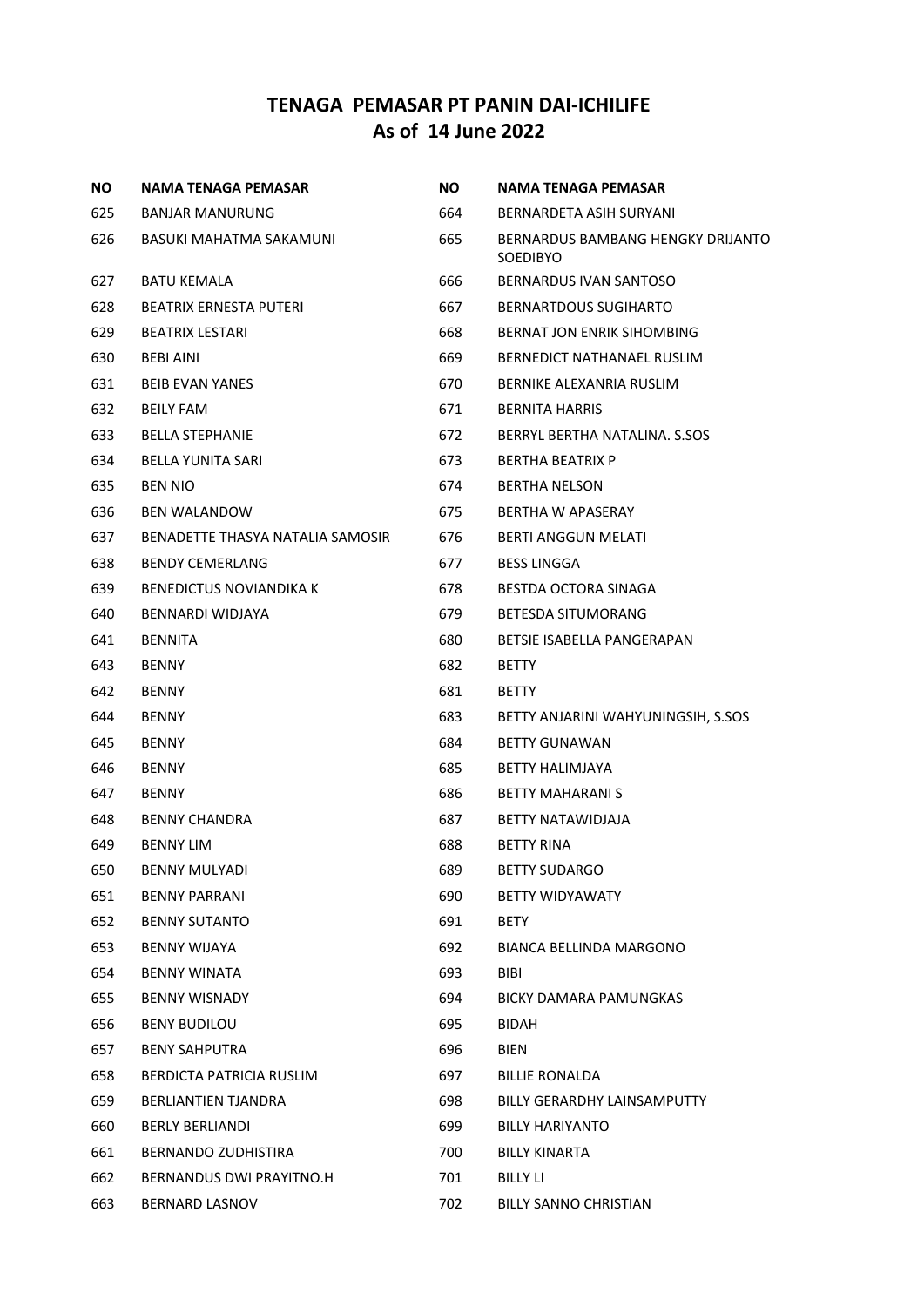| NO. | NAMA TENAGA PEMASAR          | NO.   | NAMA TENAGA PEMASAR         |
|-----|------------------------------|-------|-----------------------------|
| 703 | <b>BILLY TANDRI</b>          | 742   | BOY CANDRA                  |
| 704 | <b>BILLY TJIPUTRA</b>        | 743   | <b>BOY FERNANDEZ</b>        |
| 705 | <b>BILLY WIJAYA</b>          | 744   | BOYSANDI INTANI             |
| 706 | <b>BILY</b>                  | 745   | <b>BRAM SUSILO</b>          |
| 707 | <b>BINA</b>                  | 746   | <b>BRANDO ARUAN</b>         |
| 708 | BINA                         | 747   | BRIAN HADI                  |
| 709 | BINARDEWI INDRIANI MAHALIM   | 748   | BRIAN YAPUTRA SUNARTO       |
| 710 | <b>BINTANG LEMBONO</b>       | 749   | <b>BRYAN ANGELIUS</b>       |
| 711 | BINTANG SRI WAHYUNI MANALU   | 750 — | BRYAN ELBERT JONATHAN       |
| 712 | <b>BISARA SAMOSIR</b>        | 751   | BRYAN NOAH ALEXANDER        |
| 713 | <b>BISON</b>                 | 752   | BRYANT ABRAHAM NOAH         |
| 714 | BOBBI TRYPENA SILALAHI       | 753   | <b>BUALAFATI GULO</b>       |
| 715 | <b>BOBBY</b>                 | 754   | <b>BUDI</b>                 |
| 716 | <b>BOBBY HARTONO, S.E.</b>   | 755   | <b>BUDI</b>                 |
| 717 | <b>BOBBY TAN</b>             | 756   | <b>BUDI ARIFIN</b>          |
| 718 | BOBBY YAPUTRA                | 757   | <b>BUDI DARMAWAN</b>        |
| 719 | <b>BOBY</b>                  | 758   | <b>BUDI EKA PRASTYA</b>     |
| 720 | <b>BOBY CHANDRA</b>          | 759   | <b>BUDI HANDOKO</b>         |
| 721 | <b>BOBY PRANATA</b>          | 760   | <b>BUDI HARTONO</b>         |
| 722 | <b>BOEDHY SOETANSJAH</b>     | 761   | <b>BUDI HARTONO</b>         |
| 723 | <b>BOEN WUN FI</b>           | 762   | <b>BUDI HARTONO</b>         |
| 724 | BONARIA RENSI HUTABARAT SE   | 763   | <b>BUDI KURNIAWAN</b>       |
| 725 | <b>BONG BUI KHIONG</b>       | 764   | <b>BUDI MURWANTO</b>        |
| 726 | <b>BONG BUI KIM</b>          | 765   | <b>BUDI PARAPAT</b>         |
| 727 | <b>BONG FO PHIN</b>          | 766   | <b>BUDI RAMA</b>            |
| 728 | <b>BONG HELENA</b>           | 767   | <b>BUDI SANTOSO</b>         |
| 729 | <b>BONG JUN SIN</b>          | 768   | <b>BUDI SETIYANTO</b>       |
| 730 | <b>BONG MAICEL PONTOEAN</b>  | 769   | <b>BUDI SUSANTO</b>         |
| 731 | <b>BONG NIE HONG</b>         | 770   | <b>BUDI SUWANDI</b>         |
| 732 | <b>BONG PO JUNG</b>          | 771   | <b>BUDI YUSUF</b>           |
| 733 | <b>BONG SIE LANG</b>         | 772   | <b>BUDIANTO</b>             |
| 734 | <b>BONG SILFIA</b>           | 773   | <b>BUDIANTO</b>             |
| 735 | <b>BONG TJHIN DJIU</b>       | 774   | <b>BUDIANTO</b>             |
| 736 | <b>BONG YUNI</b>             | 775   | <b>BUDIANTO</b>             |
| 737 | <b>BONIFORSIA</b>            | 776   | <b>BUDIANTO</b>             |
| 738 | <b>BONNY HARTONO</b>         | 777   | <b>BUDIANTO GOENAWARMAN</b> |
| 739 | <b>BONTOR PETRUS NABABAN</b> | 778   | <b>BUDIANTO LAWRENSIUS</b>  |
| 740 | BONTOR RENNI HUTASOIT, S.KOM | 779   | <b>BUDIJANDI TRISNA</b>     |
| 741 | <b>BOWEN AFANDI</b>          | 780   | <b>BUDIJANTO</b>            |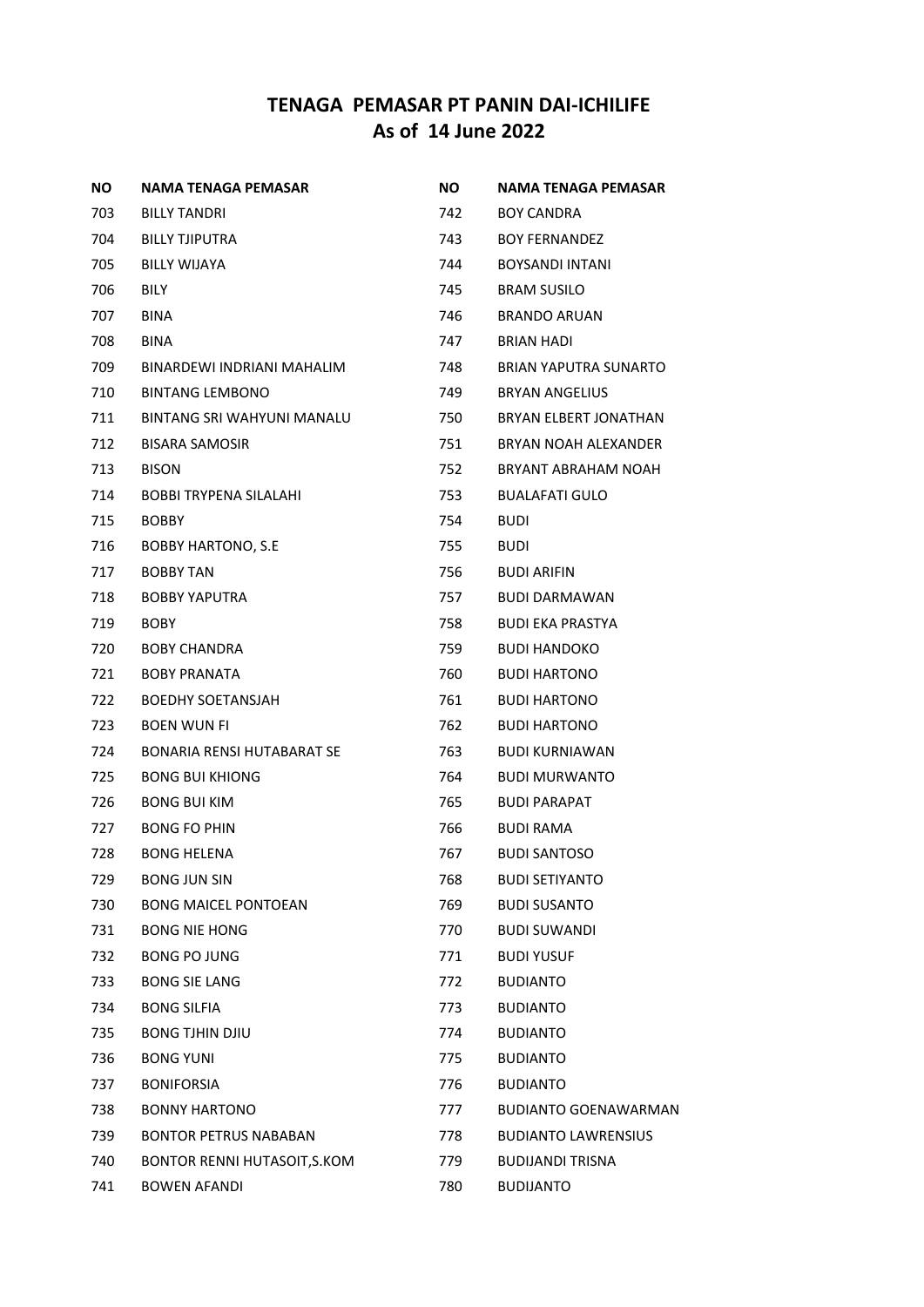| ΝO  | NAMA TENAGA PEMASAR        | NO. | NAMA TENAGA PEMASAR        |
|-----|----------------------------|-----|----------------------------|
| 781 | <b>BUDIMAN</b>             | 820 | CANDRA BUDI SIANIPAR       |
| 782 | <b>BUDIMAN</b>             | 821 | CANDRA CEN                 |
| 783 | <b>BUDIMAN</b>             | 822 | CANDRAWATI                 |
| 784 | BUDIMAN GUNAWAN            | 823 | CANDRO MAIKEL SITUMORANG   |
| 785 | BUDIMAN ONGKO              | 824 | <b>CANDY</b>               |
| 786 | <b>BUDIYANTO</b>           | 825 | <b>CANFANDY</b>            |
| 787 | <b>BUDIYANTO</b>           | 826 | <b>CANTI DEWI THERESIA</b> |
| 788 | <b>BUDIYATMI</b>           | 827 | CANTRI H. HABEAHAN         |
| 789 | <b>BUDY</b>                | 828 | <b>CARELIA</b>             |
| 790 | <b>BUDYANTO</b>            | 829 | <b>CARIN</b>               |
| 791 | <b>BUIFEN</b>              | 830 | CARINA TJANDRA             |
| 792 | <b>BULAN HANDAYANI</b>     | 831 | <b>CARLOS TANDRI</b>       |
| 793 | <b>BUN HAN HAN</b>         | 832 | CARLVIN SANJAYA            |
| 794 | <b>BUN PENDI</b>           | 833 | CARMEILINE                 |
| 795 | <b>BUN YULIANA CHANDRA</b> | 834 | CAROLINA SALIM             |
| 796 | CAECILIA MARSHELA SUTANTO  | 835 | CAROLINE                   |
| 797 | CAH NIDI                   | 836 | CAROLINE ADRIANI SUSANTI   |
| 798 | CAHYADI SANTOSO            | 837 | <b>CAROLINE IFELNY</b>     |
| 799 | CAHYO INDAH PERMATA SARI   | 838 | CAROLINE LAURENSIA         |
| 800 | CAHYO WIBOWO ADI KURNIAWAN | 839 | <b>CAROLINE SIEDIK</b>     |
| 801 | CAKRA ADINATA LIAWARDI     | 840 | CAROLINE TRI MUKTI         |
| 802 | <b>CALVIN</b>              | 841 | <b>CAROLINE VERONICA</b>   |
| 803 | <b>CALVIN</b>              | 842 | CAROLLINE                  |
| 804 | <b>CALVIN</b>              | 843 | <b>CAROLYN</b>             |
| 805 | <b>CALVIN</b>              | 844 | <b>CASSEN VALENSKI</b>     |
| 806 | CALVIN GEORGE WILLIAM. S   | 845 | CATHARINA RACHELIA         |
| 807 | <b>CALVIN GONATA</b>       | 846 | <b>CATHERINE</b>           |
| 808 | CALVIN GOZALES             | 847 | <b>CATHERINE</b>           |
| 809 | CALVIN HALIM               | 848 | <b>CATHERINE</b>           |
| 810 | <b>CALVIN LINARDO</b>      | 849 | CATHERINE AURERIA          |
| 811 | <b>CALVIN NEOH</b>         | 850 | CATHERINE CHANDRA          |
| 812 | CALVIN SALIM               | 851 | <b>CATHERINE GRACE</b>     |
| 813 | CALVIN SHELLY FREDERIK LIE | 852 | <b>CATHERINE KESTURY</b>   |
| 814 | CALVIN YAUDIAN             | 853 | CATHERINE OLISA            |
| 815 | <b>CANCY</b>               | 854 | CATHRINE NATASCHA GERARD   |
| 816 | CANDIDA REYNEKE MONINGKA   | 855 | CATHRYN                    |
| 817 | <b>CANDRA</b>              | 856 | <b>CATHY DRICE</b>         |
| 818 | CANDRA                     | 857 | <b>CATRINE RINALDI</b>     |
| 819 | CANDRA                     | 858 | CECEP ENDANG RAMBE         |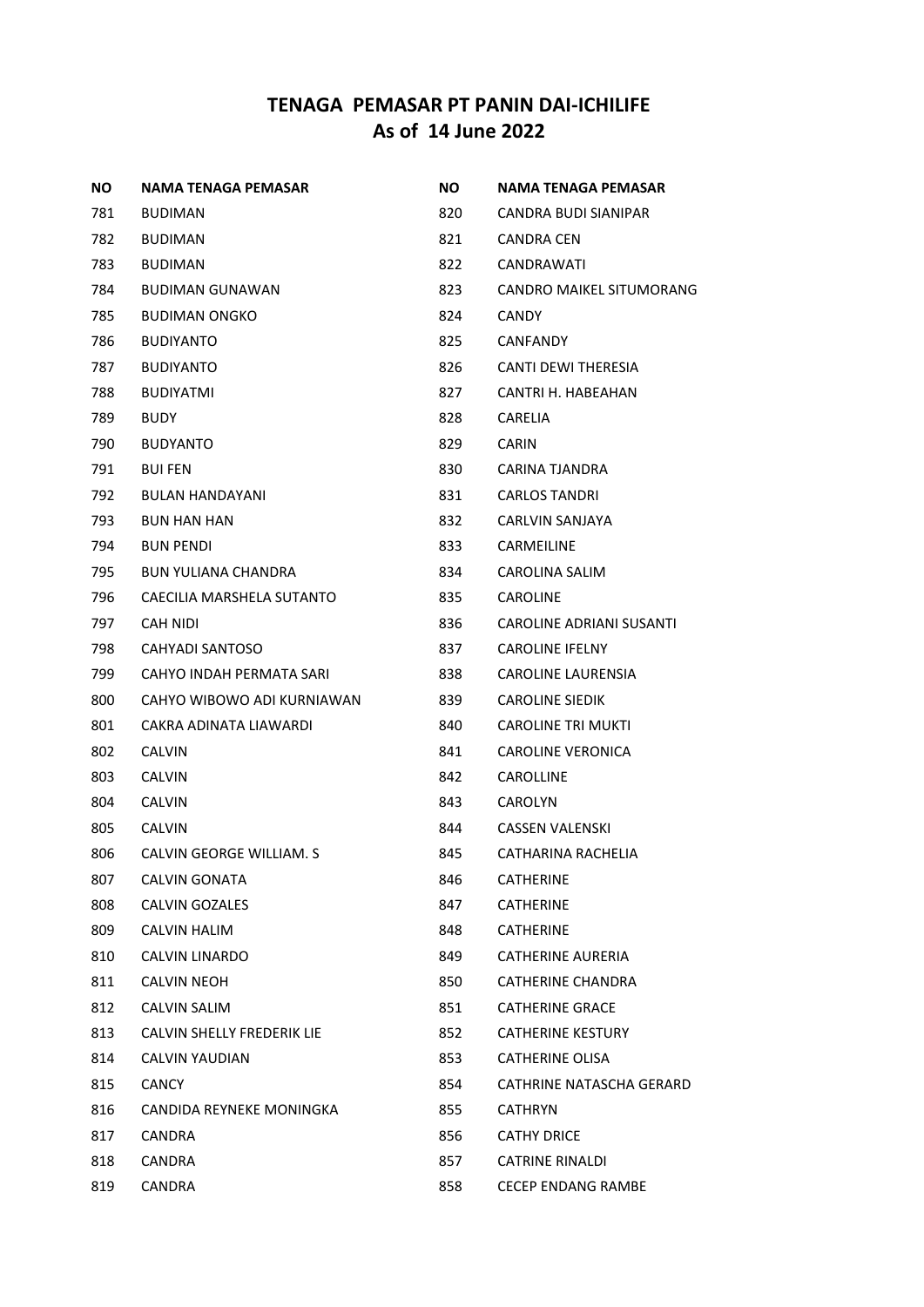| <b>NO</b> | NAMA TENAGA PEMASAR       | ΝO    | NAMA TENAGA PEMASAR             |
|-----------|---------------------------|-------|---------------------------------|
| 859       | <b>CECILIA</b>            | 898   | CHANG DRA                       |
| 860       | <b>CECILIA INDRADI</b>    | 899 — | CHANJAYA BUDIMAN TANUDJAJA      |
| 861       | CECILIA, ANG              | 900   | <b>CHARLES LIBRANTO</b>         |
| 862       | <b>CECILYA WINATA</b>     | 901   | <b>CHARLIE</b>                  |
| 863       | CELLIN MARSELINA          | 902   | CHARLIE                         |
| 864       | <b>CELLINE FELICIA</b>    | 903   | CHARLIE REGINA                  |
| 865       | CELVIN WIJAYA             | 904   | CHARLIE WIJAYA                  |
| 866       | <b>CELWIN LOUIS</b>       | 905   | <b>CHARLIE YANG</b>             |
| 867       | CEN SUI CHIE              | 906   | <b>CHARLOS</b>                  |
| 868       | CENDRAYUNG                | 907   | <b>CHARLY</b>                   |
| 869       | <b>CERRLY RIAWIN</b>      | 908   | CHARLY                          |
| 870       | CH. BINTANG BAGASKARA     | 909   | CHARSON MAKARAYA                |
| 871       | CHAIRMAN LAWVANDY JAYA    | 910   | CHATERINA HALIM                 |
| 872       | CHALVIN ALVITIO           | 911   | <b>CHATERINE MEILANI SURONO</b> |
| 873       | <b>CHANDRA</b>            | 912   | CHATERINE NOFELITA SINAGA       |
| 874       | CHANDRA                   | 913   | <b>CHATRIN</b>                  |
| 875       | <b>CHANDRA</b>            | 914   | <b>CHAUW MEN</b>                |
| 876       | CHANDRA                   | 915   | <b>CHELICIA SILVIA</b>          |
| 877       | CHANDRA                   | 916   | <b>CHELSEA TREVILLA</b>         |
| 878       | CHANDRA                   | 917   | CHELSEA WINATA                  |
| 879       | CHANDRA ANGGORO           | 918   | CHELSIA                         |
| 880       | CHANDRA DELANO            | 919   | CHEN, LIANNY                    |
| 881       | CHANDRA GUNAWAN           | 920   | <b>CHENDRA BRENNIE SIHITE</b>   |
| 882       | CHANDRA HALIM             | 921   | CHENDRA LIUSMAN                 |
| 883       | CHANDRA IRAWAN            | 922   | <b>CHENG BENG THONG</b>         |
| 884       | CHANDRA KIRANA            | 923   | CHENG MEI NAH                   |
| 885       | <b>CHANDRA KIRANA</b>     | 924   | CHENNIVEN                       |
| 886       | CHANDRA KURNIAWAN         | 925   | <b>CHERA WATY</b>               |
| 887       | CHANDRA LEO               | 926   | CHERISH CHANDRA                 |
| 888       | <b>CHANDRA LIE</b>        | 927   | CHERISTIAN                      |
| 889       | <b>CHANDRA MULYATI</b>    | 928   | <b>CHERLIN VANEZA</b>           |
| 890       | CHANDRA PANGESTU          | 929   | CHERMYRA BUNAFA                 |
| 891       | CHANDRA SALIM             | 930   | <b>CHERRIE BUNAFA</b>           |
| 892       | CHANDRA SUSANTO           | 931   | CHETRIN MUTIARA SARI            |
| 893       | CHANDRA TANNADI           | 932   | CHETTY                          |
| 894       | CHANDRA TRAMPIL HUTABARAT | 933   | CHICO JUANG                     |
| 895       | CHANDRA WIJAYA            | 934   | <b>CHIELLYN</b>                 |
| 896       | CHANDRA WIJAYA            | 935   | CHIN JI SHIONG                  |
| 897       | CHANDRA WIRYANTO          | 936   | CHINCHIN MUTIARA                |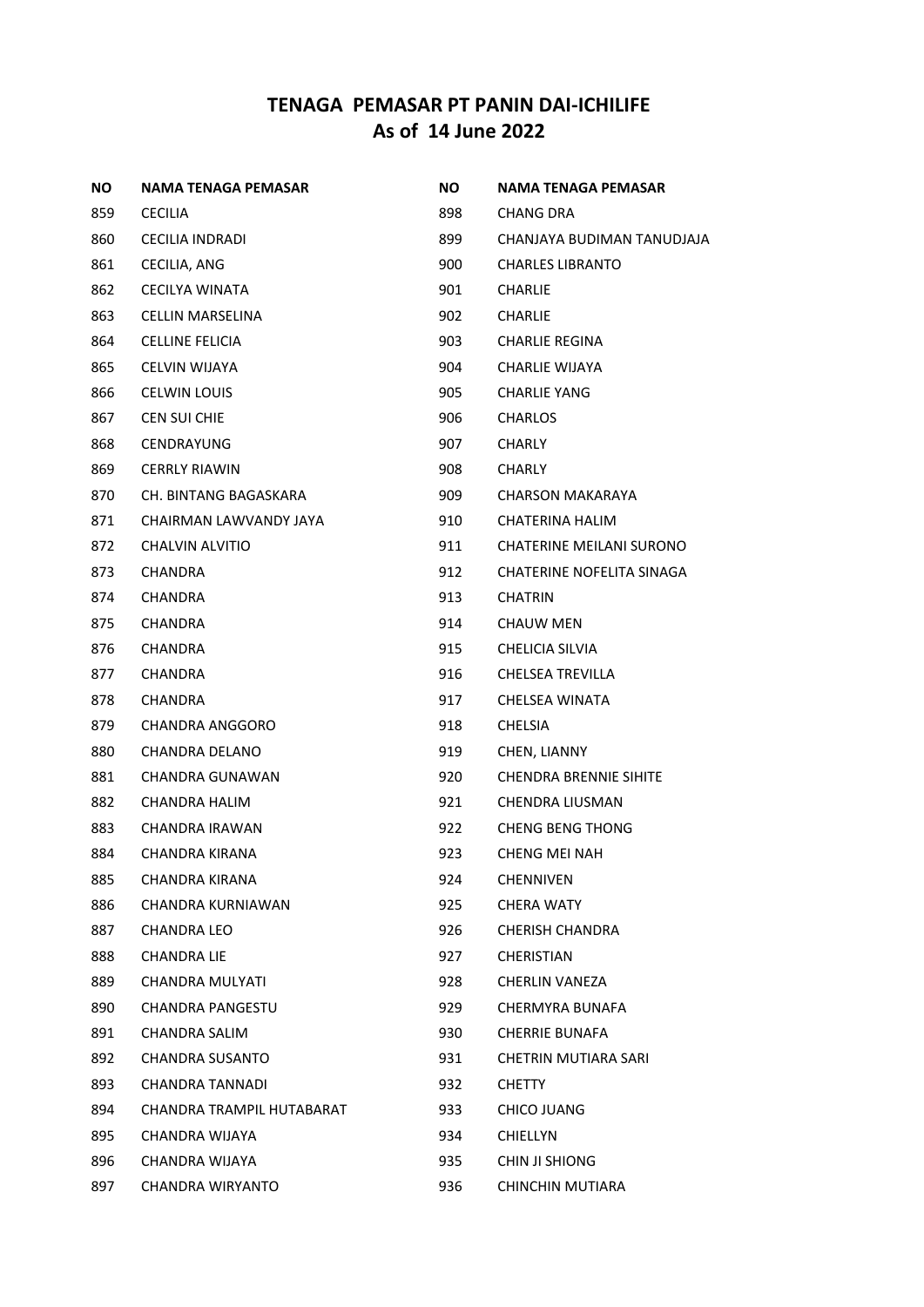| <b>NO</b> | <b>NAMA TENAGA PEMASAR</b>       | NO.  | <b>NAMA TENAGA PEMASAR</b>           |
|-----------|----------------------------------|------|--------------------------------------|
| 937       | CHINDY DWI UTARI                 | 976  | CHRISTINA WILIANA                    |
| 938       | CHINTA WARDANI NINGRUM           | 977  | <b>CHRISTINE</b>                     |
| 939       | CHINTAMI KARMITO                 | 978  | <b>CHRISTINE</b>                     |
| 940       | <b>CHINTYA</b>                   | 979  | <b>CHRISTINE</b>                     |
| 941       | CHINTYA DESIYANTI SASMITA        | 980  | <b>CHRISTINE</b>                     |
| 942       | CHINTYA DEWI                     | 981  | <b>CHRISTINE</b>                     |
| 943       | CHISACIA HALIM                   | 982  | <b>CHRISTINE ANGELIA</b>             |
| 944       | CHOANG JULIANTI A.MD             | 983  | CHRISTINE CAROLINA RISMASARI SITORUS |
| 945       | CHOIRUL MUTAKIM                  | 984  | <b>CHRISTINE CAROLINE</b>            |
| 946       | CHOLID WACHJOEDIN SAMBAS, H. DRS | 985  | <b>CHRISTINE ELLEN</b>               |
| 947       | <b>CHRIS LEVENISE</b>            | 986  | <b>CHRISTINE KURNIAWAN</b>           |
| 948       | CHRISDRIANTO AJI PRAKOSO         | 987  | CHRISTINE NATHALIA                   |
| 949       | <b>CHRISLIWATY</b>               | 988  | <b>CHRISTINE TABRANI</b>             |
| 950       | CHRISMANTARA RUBY SETIAWAN       | 989  | <b>CHRISTINE TANOTO</b>              |
| 951       | <b>CHRISNAWATY</b>               | 990  | <b>CHRISTINE WIJAYA</b>              |
| 952       | CHRIST EKA MUDHY HARTONO D       | 991  | <b>CHRISTINE YEOHAN</b>              |
| 953       | CHRISTALIN CANDIKA               | 992  | CHRISTO NATALINO                     |
| 954       | <b>CHRISTHOFER CORNELIUS</b>     | 993  | <b>CHRISTOPER</b>                    |
| 955       | CHRISTIAN ABRAHAM                | 994  | CHRISTOPER FEBIAN WIJAYA             |
| 956       | CHRISTIAN CAHYADI                | 995  | CHRISTOPHER ARTHUR HERNANDO          |
| 957       | CHRISTIAN CENDANA                | 996  | CHRISTOPHER DARMAWAN.SE              |
| 958       | CHRISTIAN HALIM                  | 997  | CHRISTOPHER HASAN                    |
| 959       | CHRISTIAN KUSTIAWAN              | 998  | <b>CHRISTOPHER MARKUS</b>            |
| 960       | CHRISTIAN MARIA                  | 999  | <b>CHRISTOPHER RUSLI</b>             |
| 961       | <b>CHRISTIAN STEFANUS</b>        | 1000 | CHRISTOPHER SHANLY                   |
| 962       | CHRISTIEN NATALIA SIBURIAN       | 1001 | CHRISTY JOE LIANDA LAUW              |
| 963       | <b>CHRISTILIA OKTAVIANI</b>      | 1002 | <b>CHRISTY LIA</b>                   |
| 964       | <b>CHRISTIN AMELIA</b>           | 1003 | CHRISTY OSALIA SADIKIN               |
| 965       | CHRISTIN DEWI                    | 1004 | <b>CHRYSTINE</b>                     |
| 966       | CHRISTIN JULIANI LIMBONG         | 1005 | CHUTBANI CANDRADIPURA                |
| 967       | <b>CHRISTINA</b>                 | 1006 | <b>CHYNTIA</b>                       |
| 968       | <b>CHRISTINA</b>                 | 1007 | CHYNTIA HILDA                        |
| 969       | <b>CHRISTINA</b>                 | 1008 | CHYNTIA LAURENSIA                    |
| 970       | <b>CHRISTINA</b>                 | 1009 | <b>CICI KURNIA</b>                   |
| 971       | <b>CHRISTINA ARIFFIN</b>         | 1010 | <b>CICI MELYSA</b>                   |
| 972       | <b>CHRISTINA S PSI</b>           | 1011 | <b>CICILIA</b>                       |
| 973       | <b>CHRISTINA SAPTARINI</b>       | 1012 | CICILIA ANGELINE SUMAMPOUW           |
| 974       | CHRISTINA VELISIA                | 1013 | <b>CICILIA SUMARNI</b>               |
| 975       | CHRISTINA WATI                   | 1014 | CIN HWI                              |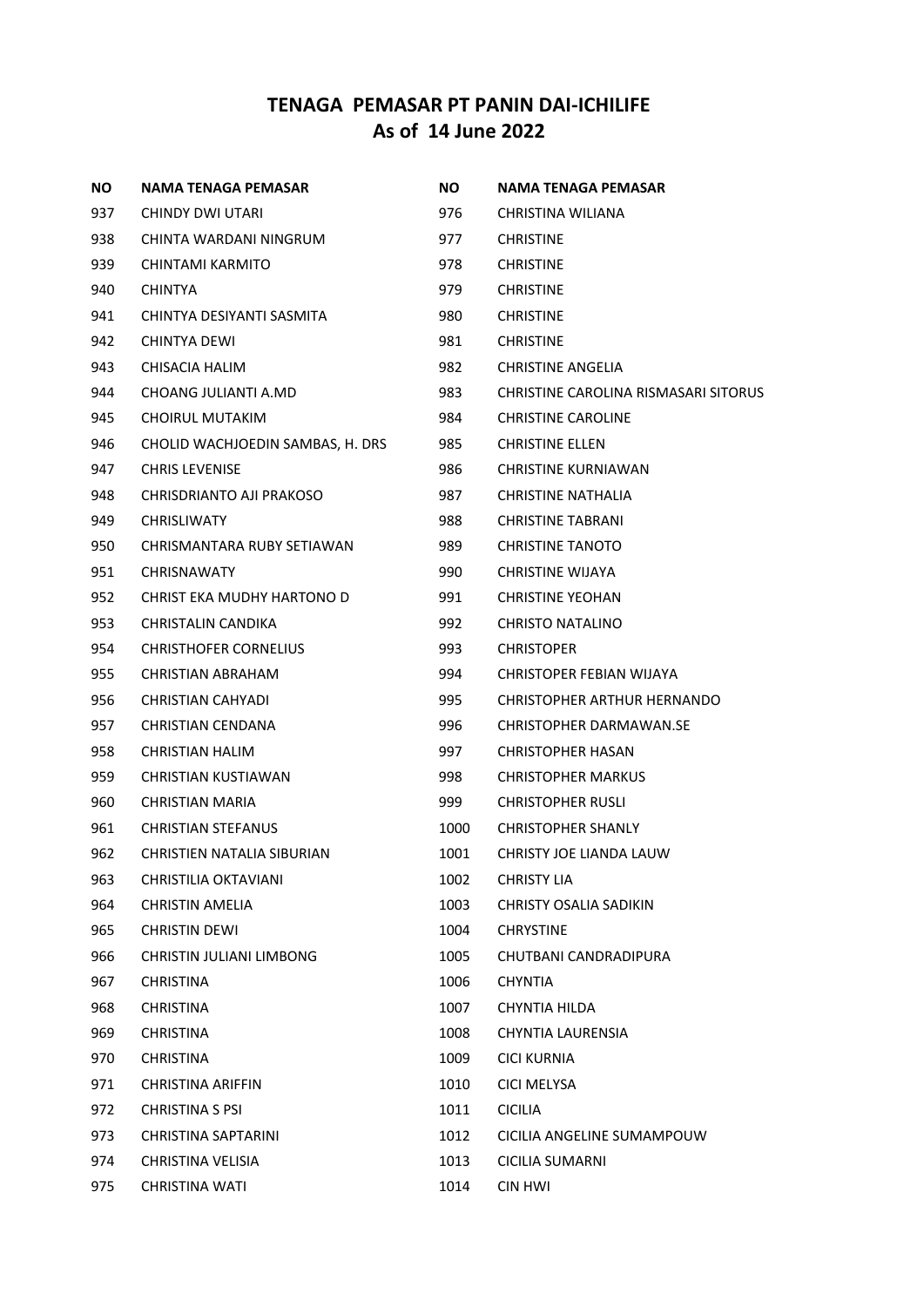| NO.  | NAMA TENAGA PEMASAR             | NO.  | <b>NAMA TENAGA PEMASAR</b>       |
|------|---------------------------------|------|----------------------------------|
| 1015 | CIN LIE                         | 1054 | CLAUDIA MARIA GERARD             |
| 1016 | CINDI OCTAVI KASANDRA           | 1055 | CLAUDYA NOVIANTIKA PANDIANGAN    |
| 1017 | CINDI OCTAVIANI                 | 1056 | <b>CLEMENS NICKOLAS GERARD</b>   |
| 1018 | <b>CINDRA</b>                   | 1057 | <b>CLEMENT KURNIAWAN BUDIONO</b> |
| 1019 | <b>CINDY</b>                    | 1058 | COK YONG                         |
| 1020 | <b>CINDY</b>                    | 1059 | COLIN POWELL SUMARLIN            |
| 1021 | <b>CINDY</b>                    | 1060 | <b>CONDRO KIRONO CL</b>          |
| 1022 | <b>CINDY</b>                    | 1061 | <b>CONNIE MULYADI</b>            |
| 1023 | <b>CINDY</b>                    | 1062 | <b>CONNY KURNIATY</b>            |
| 1024 | <b>CINDY CENSILIA</b>           | 1063 | CONNY TEJA                       |
| 1025 | CINDY CHINTYANI                 | 1064 | <b>CONNY THERESIA HONGO</b>      |
| 1026 | <b>CINDY CHRISVIA</b>           | 1065 | <b>CORINA</b>                    |
| 1027 | <b>CINDY CLAUDIA</b>            | 1066 | CORNELIA ARIEN ALVERINA          |
| 1028 | CINDY HALIM                     | 1067 | CORNELLLIA HERDIANA BINDANG      |
| 1029 | CINDY KOSASI                    | 1068 | COVAN GIOVANNI TEDJOMULIO        |
| 1030 | CINDY PUTRI KUMALA              | 1069 | CRISNA AMILLIA                   |
| 1031 | <b>CINDY RIANA</b>              | 1070 | CRISTIA CAHAYA                   |
| 1032 | <b>CINDY SALIM</b>              | 1071 | CRISTOPHER JACK DALON EFENDI     |
| 1033 | <b>CINDY SAPUTRI</b>            | 1072 | <b>CU LIE CHIANG</b>             |
| 1034 | <b>CINDY TERESIA</b>            | 1073 | <b>CU LIE SAN</b>                |
| 1035 | CINDY VALENCIA                  | 1074 | CUA MEI MEI                      |
| 1036 | CINDY WIJAYA                    | 1075 | <b>CUANDI CHANDRA</b>            |
| 1037 | <b>CINDY YULISTIA</b>           | 1076 | <b>CUNI VONITA</b>               |
| 1038 | <b>CINNIE SE</b>                | 1077 | <b>CYNTHIA</b>                   |
| 1039 | <b>CINTYA</b>                   | 1078 | CYNTHIA ANGGELINA                |
| 1040 | CIPTA LODI                      | 1079 | CYNTHIA CHANDRA                  |
| 1041 | CIPTA SUMANDO TAMBUNAN          | 1080 | CYNTHIA HADIKUSUMA               |
| 1042 | <b>CITRA DEWI</b>               | 1081 | CYNTHIA KARDIMAN                 |
| 1043 | CITRA DEWI WIRAWAN              | 1082 | <b>CYNTHIA MARSAL</b>            |
| 1044 | CITRA INDAH FEBRIYANTI          | 1083 | <b>CYNTHIA TANERA</b>            |
| 1045 | <b>CITRA MEILIANI</b>           | 1084 | <b>CYNTHIA TANOTO</b>            |
| 1046 | CITRANI FRISDANIARTI            | 1085 | CYNTHIA WULIANTI                 |
| 1047 | <b>CLARA GABY CADILA</b>        | 1086 | CYNTIA TANNUWIJAYA               |
| 1048 | <b>CLARA NATALIA MARPAUNG</b>   | 1087 | <b>DAHLI</b>                     |
| 1049 | <b>CLARA PRICILLA SUARTHANA</b> | 1088 | <b>DAINE</b>                     |
| 1050 | <b>CLARISSA ELVIRA</b>          | 1089 | <b>DAISY</b>                     |
| 1051 | <b>CLAUDIA</b>                  | 1090 | DAMAYANTI                        |
| 1052 | <b>CLAUDIA ERICA SONDAKH</b>    | 1091 | DAME                             |
| 1053 | CLAUDIA LIESTYA AMANDA          | 1092 | DAME ULI MARTYANA SILABAN, SE    |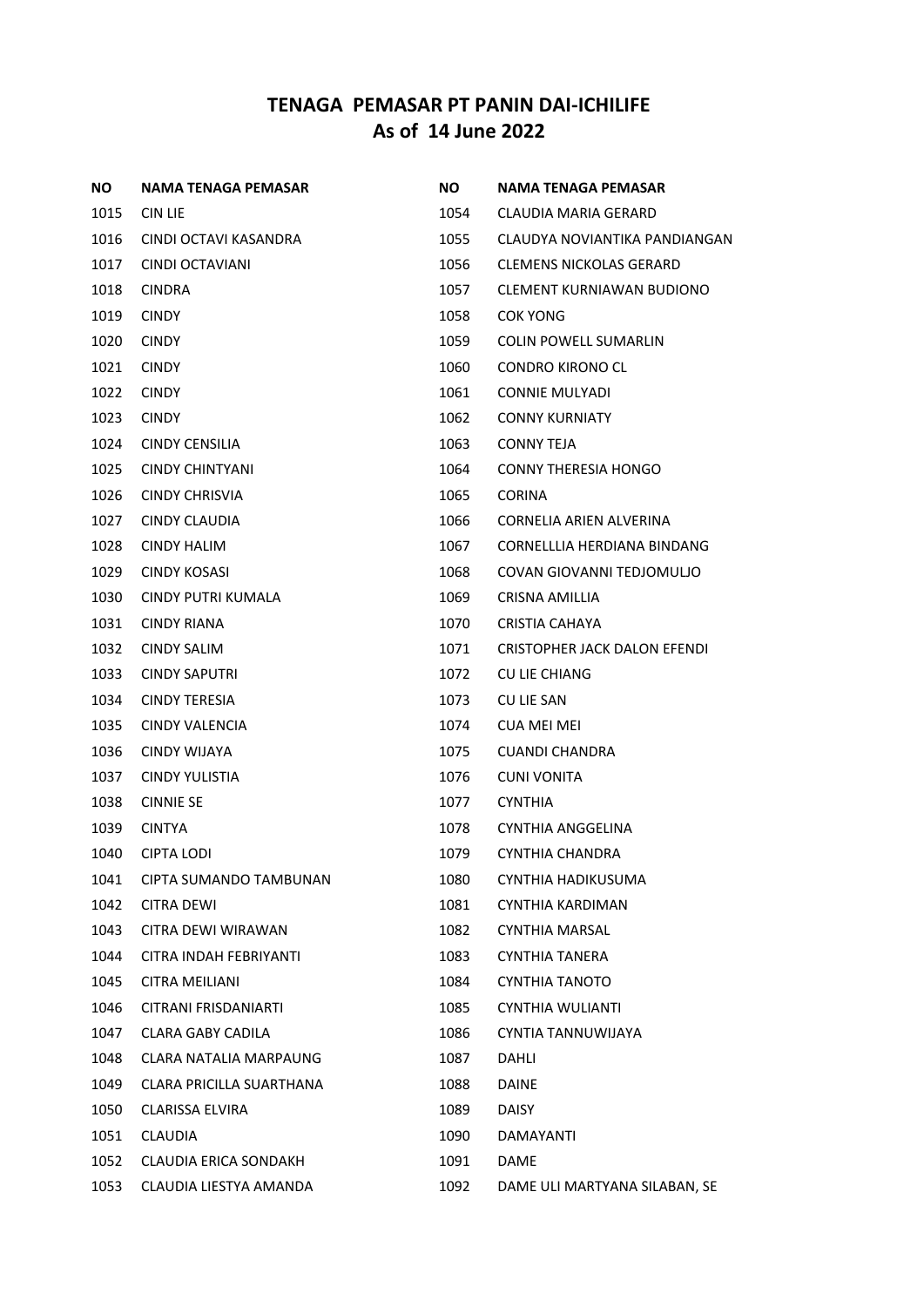| <b>NO</b> | NAMA TENAGA PEMASAR            | <b>NO</b> | <b>NAMA TENAGA PEMASAR</b> |
|-----------|--------------------------------|-----------|----------------------------|
| 1093      | DANA LAXMI                     | 1132      | DARMAWAN JULKY             |
| 1094      | DANDY ANDREAN LOREND           | 1133      | DARMAWATI WARUHU           |
| 1095      | DANDY PRIJATNA                 | 1134      | <b>DARMI</b>               |
| 1096      | DANELLA VANIA BELINDA          | 1135      | DARMIN SANJAYA             |
| 1097      | DANIEL                         | 1136      | DARREN                     |
| 1098      | DANIEL                         | 1137      | <b>DARSONO</b>             |
| 1099      | DANIEL                         | 1138      | DARVIN HAKIM               |
| 1100      | DANIEL                         | 1139      | <b>DARWIN</b>              |
| 1101      | DANIEL ANG                     | 1140      | DARWIN                     |
| 1102      | DANIEL HARYANDI                | 1141      | <b>DARWIN</b>              |
| 1103      | DANIEL I NYOMAN RENATHA CARDIA | 1142      | DARWIN                     |
| 1104      | DANIEL JAYA                    | 1143      | <b>DARWIN</b>              |
| 1105      | DANIEL JAYA JUNIOR LUKMAN      | 1144      | <b>DARWIN</b>              |
| 1106      | DANIEL NATANAEL MANULLANG      | 1145      | DARWIN                     |
| 1107      | DANIEL PANTJADJAJA             | 1146      | <b>DARWIN</b>              |
| 1108      | DANIEL RONALDO                 | 1147      | <b>DARWIN</b>              |
| 1109      | DANIEL SAPUTRA                 | 1148      | <b>DARWIN</b>              |
| 1110      | DANIEL SH                      | 1149      | <b>DARWIN</b>              |
| 1111      | DANIEL SUHARDI                 | 1150      | DARWIN KHOWINTO LIEM       |
| 1112      | DANIEL YAPUTRA                 | 1151      | DARWIN SUSANTO             |
| 1113      | <b>DANIWATY</b>                | 1152      | DARWIN, S.KOM              |
| 1114      | <b>DANNY</b>                   | 1153      | DARWIS SETIAWAN            |
| 1115      | DANNY SURYA HALIM              | 1154      | <b>DARYUNI</b>             |
| 1116      | DANNY TEGUH SETIANTO           | 1155      | <b>DAUD BIN ISAI</b>       |
| 1117      | DANY SUARDI                    | 1156      | DAUD TJU                   |
| 1118      | DANY YUNIANTO                  | 1157      | DAVE CEDRIC                |
| 1119      | <b>DAPIT</b>                   | 1158      | <b>DAVID</b>               |
| 1120      | DARA WIDYA, A.MD               | 1159      | <b>DAVID</b>               |
| 1121      | <b>DARCUN</b>                  | 1160      | DAVID                      |
| 1122      | <b>DARIUS JAUMIL</b>           | 1161      | <b>DAVID</b>               |
| 1123      | DARIUS RAHARJA                 | 1162      | <b>DAVID</b>               |
| 1124      | <b>DARIUS SUMAKUL</b>          | 1163      | <b>DAVID</b>               |
| 1125      | DARMA WIJAYA                   | 1164      | <b>DAVID</b>               |
| 1126      | <b>DARMAJAYA</b>               | 1165      | <b>DAVID</b>               |
| 1127      | DARMAN                         | 1166      | <b>DAVID</b>               |
| 1128      | DARMAN MARIANSAH               | 1167      | <b>DAVID</b>               |
| 1129      | DARMAN SINAGA                  | 1168      | <b>DAVID</b>               |
| 1131      | <b>DARMANTO</b>                | 1170      | DAVID                      |
| 1130      | DARMANTO                       | 1169      | DAVID                      |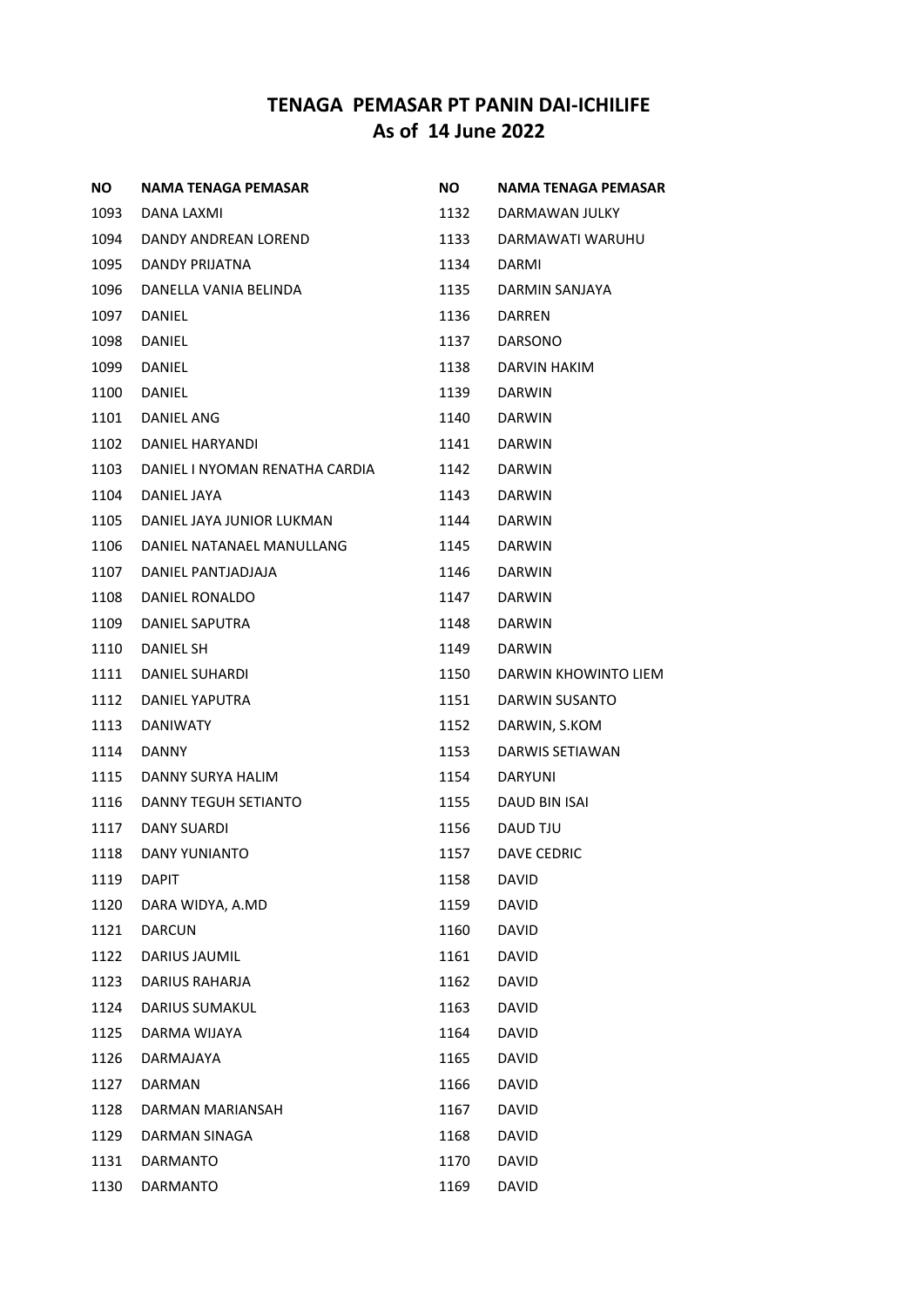| NO.  | NAMA TENAGA PEMASAR      | NO.  | NAMA TENAGA PEMASAR         |
|------|--------------------------|------|-----------------------------|
| 1171 | DAVID AARON              | 1210 | DEBBY EKA FRANSISKA         |
| 1172 | DAVID BRYAN              | 1211 | DEBBY KAROLINA              |
| 1173 | DAVID CHIANG             | 1212 | DEBBY SEPTRIA SIAHAAN       |
| 1174 | DAVID FERDIAN SOESANTIO  | 1213 | <b>DEBORA</b>               |
| 1175 | DAVID GUNAWAN            | 1214 | DEBORA ELYSA BR HUTAGALUNG  |
| 1176 | DAVID HALIM              | 1215 | <b>DEDDY</b>                |
| 1177 | DAVID HARIYANTO          | 1216 | DEDDY AGUNG PRAYOGA         |
| 1178 | DAVID HARTAWAN A         | 1217 | <b>DEDDY BUDIMAN</b>        |
| 1179 | DAVID KARNADI            | 1218 | DEDDY PRIYANTO              |
| 1180 | DAVID KRISTONI PARAPAT   | 1219 | DEDDY PUTRA                 |
| 1181 | DAVID LEONARD C. TIMPOLO | 1220 | DEDDY SURYADI               |
| 1182 | DAVID LIBUANA            | 1221 | <b>DEDDY SURYADI</b>        |
| 1183 | DAVID NGUMBARA           | 1222 | <b>DEDDY TANDRA</b>         |
| 1184 | DAVID PAULIANTA          | 1223 | <b>DEDE FRIANDRIANI</b>     |
| 1185 | DAVID PUTRA JAYA         | 1224 | <b>DEDE MAHENDRA</b>        |
| 1186 | <b>DAVID RUSADY</b>      | 1225 | DEDES SENTOSA LUMBAN TOBING |
| 1187 | DAVID SAKTI              | 1226 | <b>DEDI</b>                 |
| 1188 | DAVID SANTOKHO           | 1227 | <b>DEDI</b>                 |
| 1189 | DAVID SIMON              | 1228 | DEDI AMRIZAL                |
| 1190 | <b>DAVID STEVEN</b>      | 1229 | <b>DEDI SUPARTO</b>         |
| 1191 | DAVID TANDRI             | 1230 | <b>DEDY</b>                 |
| 1192 | DAVID TJIN               | 1231 | <b>DEDY CHANG</b>           |
| 1193 | DAVID WIJAYA             | 1232 | DEDY DHARMAWAN              |
| 1194 | DAVID YURIANSYAH         | 1233 | <b>DEDY GIHARTO</b>         |
| 1195 | DAVIN/LIK CIANG          | 1234 | <b>DEDY GUNAWAN</b>         |
| 1196 | DAVINA DJIMANTORO        | 1235 | <b>DEDY HERMANTO</b>        |
| 1197 | DAVITRIADI CANDRA        | 1236 | <b>DEDY KURNIAWAN</b>       |
| 1198 | DAYANNA                  | 1237 | DEDY TANUJAYA               |
| 1199 | <b>DEA FANNY</b>         | 1238 | <b>DEIRIS VIRGOVIONEKE</b>  |
| 1200 | DEA PUTRA DEWA           | 1239 | <b>DEKKI SUSILO</b>         |
| 1201 | DEASI                    | 1240 | DELCAE CARNEGIE TANDRI      |
| 1202 | <b>DEASY</b>             | 1241 | <b>DELFINA</b>              |
| 1203 | <b>DEASY</b>             | 1242 | <b>DELIANA SURIATY</b>      |
| 1204 | DEASY FRANSINA MALESSY   | 1243 | <b>DELICE CAHAYADI</b>      |
| 1205 | DEASY NATALIA            | 1244 | <b>DELICIA</b>              |
| 1206 | DEASY PERMATASARI WIJAYA | 1245 | <b>DELICIA ARIFIN</b>       |
| 1207 | <b>DEBBIE ALEXANDER</b>  | 1246 | DELICIA NATALIE             |
| 1208 | <b>DEBBY</b>             | 1247 | DELLA AURELIA               |
| 1209 | <b>DEBBY DIANNY</b>      | 1248 | DELLIA FEDORA               |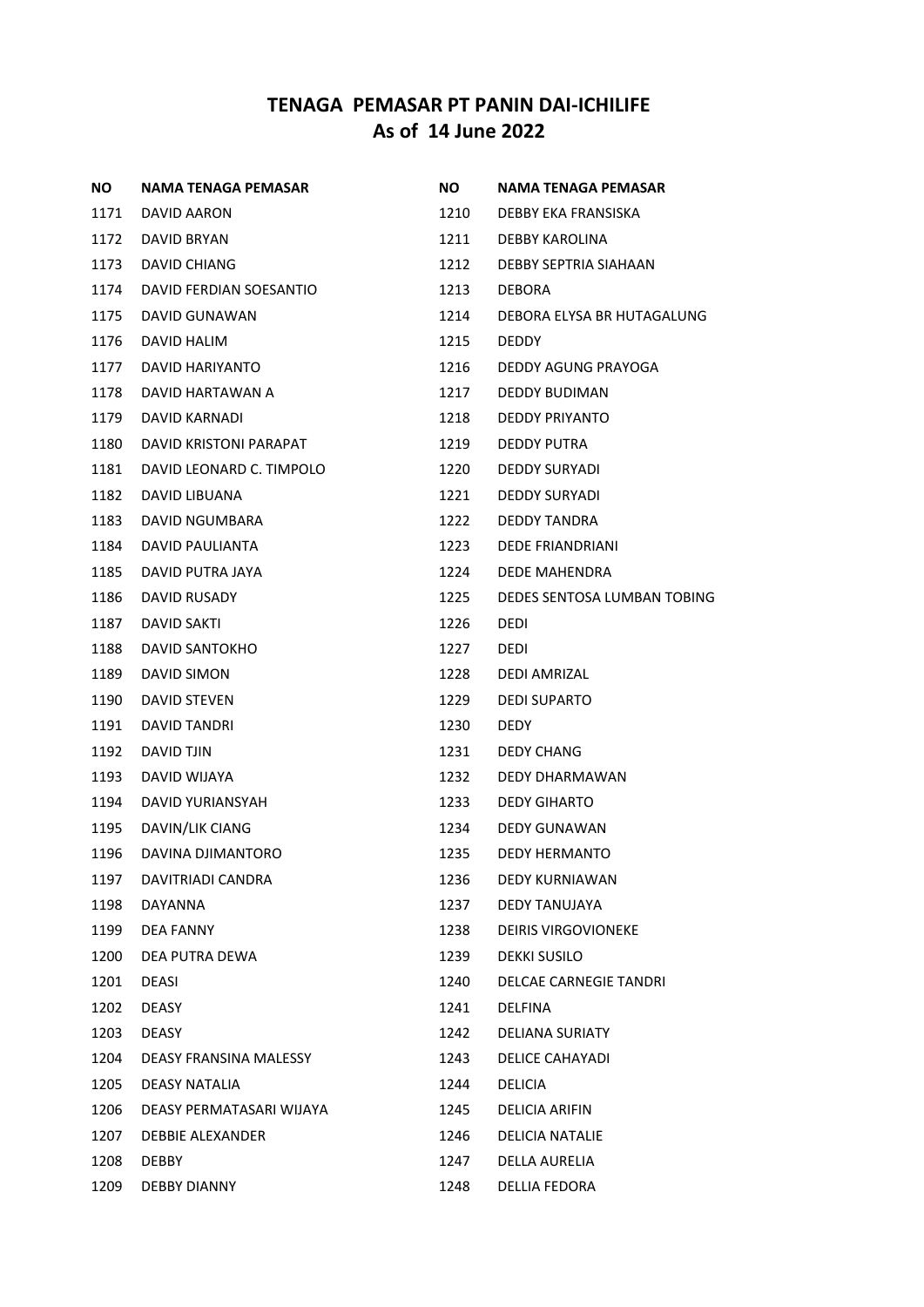| NO.  | NAMA TENAGA PEMASAR         | NO.  | NAMA TENAGA PEMASAR             |
|------|-----------------------------|------|---------------------------------|
| 1249 | DELMI                       | 1288 | DENNY HARIYANTO                 |
| 1250 | DELSY RIYANTI, S.PD         | 1289 | <b>DENNY KIMTOKO</b>            |
| 1251 | DELVIN APRILIANSYAH         | 1290 | <b>DENNY LESMANA</b>            |
| 1252 | DELVIN CANAKA               | 1291 | <b>DENNY MARCUS</b>             |
| 1253 | DELVINA RIKA                | 1292 | <b>DENNY SANDRES</b>            |
| 1254 | DELVINIA AGUSTINA           | 1293 | <b>DENNY TANJANI</b>            |
| 1255 | <b>DELY CHANG</b>           | 1294 | <b>DENNYS CHANDRA</b>           |
| 1256 | DELY KRISTIAWATY SAMOSIR    | 1295 | <b>DENY</b>                     |
| 1257 | DEMAK SITINJAK              | 1296 | <b>DENY</b>                     |
| 1258 | <b>DENI</b>                 | 1297 | <b>DENY</b>                     |
| 1259 | <b>DENI</b>                 | 1298 | DENY KURNIAWAN                  |
| 1260 | <b>DENI HARTONO</b>         | 1299 | DENY OT HAP HIANA               |
| 1261 | <b>DENI KRISTIAWAN</b>      | 1300 | <b>DEPI</b>                     |
| 1262 | <b>DENIELSON SARIPUTRA</b>  | 1301 | <b>DERIK LAURENSIUS</b>         |
| 1263 | <b>DENILSON CHANDRA</b>     | 1302 | DERMAWATI SITUMORANG            |
| 1264 | <b>DENIN FEBRIANTY</b>      | 1303 | DES TANTOSO                     |
| 1265 | DENISE CHERILIA HERAWATI    | 1304 | <b>DESHI AGASI</b>              |
| 1266 | DENIYANI ZEBUA              | 1305 | <b>DESI KUSWANDI</b>            |
| 1267 | DENNI MARIANI SINAGA        | 1306 | <b>DESI MAYANGSARI</b>          |
| 1268 | <b>DENNIS</b>               | 1307 | <b>DESI NATALIA</b>             |
| 1269 | <b>DENNIS</b>               | 1308 | <b>DESI RAMADHANI</b>           |
| 1270 | DENNIS CAESAR DAVID         | 1309 | <b>DESI RATNA SARI SITORUS</b>  |
| 1271 | DENNIS CHRISTIAN WIJAYA     | 1310 | <b>DESI SUNARANTI</b>           |
| 1272 | <b>DENNIS HANDOPO</b>       | 1311 | DESI SUSANTI                    |
| 1273 | <b>DENNIS JAYA</b>          | 1312 | <b>DESI SUSILOWATI SUWARMAN</b> |
| 1274 | DENNIS PRATAMA              | 1313 | <b>DESIANA</b>                  |
| 1275 | <b>DENNIS.Y</b>             | 1314 | <b>DESILAWATI</b>               |
| 1276 | DENNISE LAURENTIA ANGGRAENI | 1315 | <b>DESKI EVANDINI</b>           |
| 1277 | <b>DENNY</b>                | 1316 | DESLIANA HUTABALIAN             |
| 1278 | <b>DENNY</b>                | 1317 | <b>DESMINAR</b>                 |
| 1279 | <b>DENNY</b>                | 1318 | DESRA NATASHA                   |
| 1280 | <b>DENNY</b>                | 1319 | <b>DESSY ANDRIE</b>             |
| 1281 | <b>DENNY</b>                | 1320 | <b>DESSY ARIYANTI</b>           |
| 1282 | DENNY ALFIAN BINCONO        | 1321 | <b>DESSY CHANDRAWATI LIU</b>    |
| 1283 | DENNY ARIADI                | 1322 | <b>DESSY MAYASARI</b>           |
| 1284 | DENNY CHANDRA               | 1323 | DESSY NATALIA KUMALA JAYA       |
| 1285 | <b>DENNY CRISTIAN</b>       | 1324 | <b>DESSY OCTAVIANNY</b>         |
| 1286 | DENNY DHERMAWAN             | 1325 | <b>DESSY SETIAWAN</b>           |
| 1287 | DENNY GOHARDJO              | 1326 | <b>DESSY WIDIANI</b>            |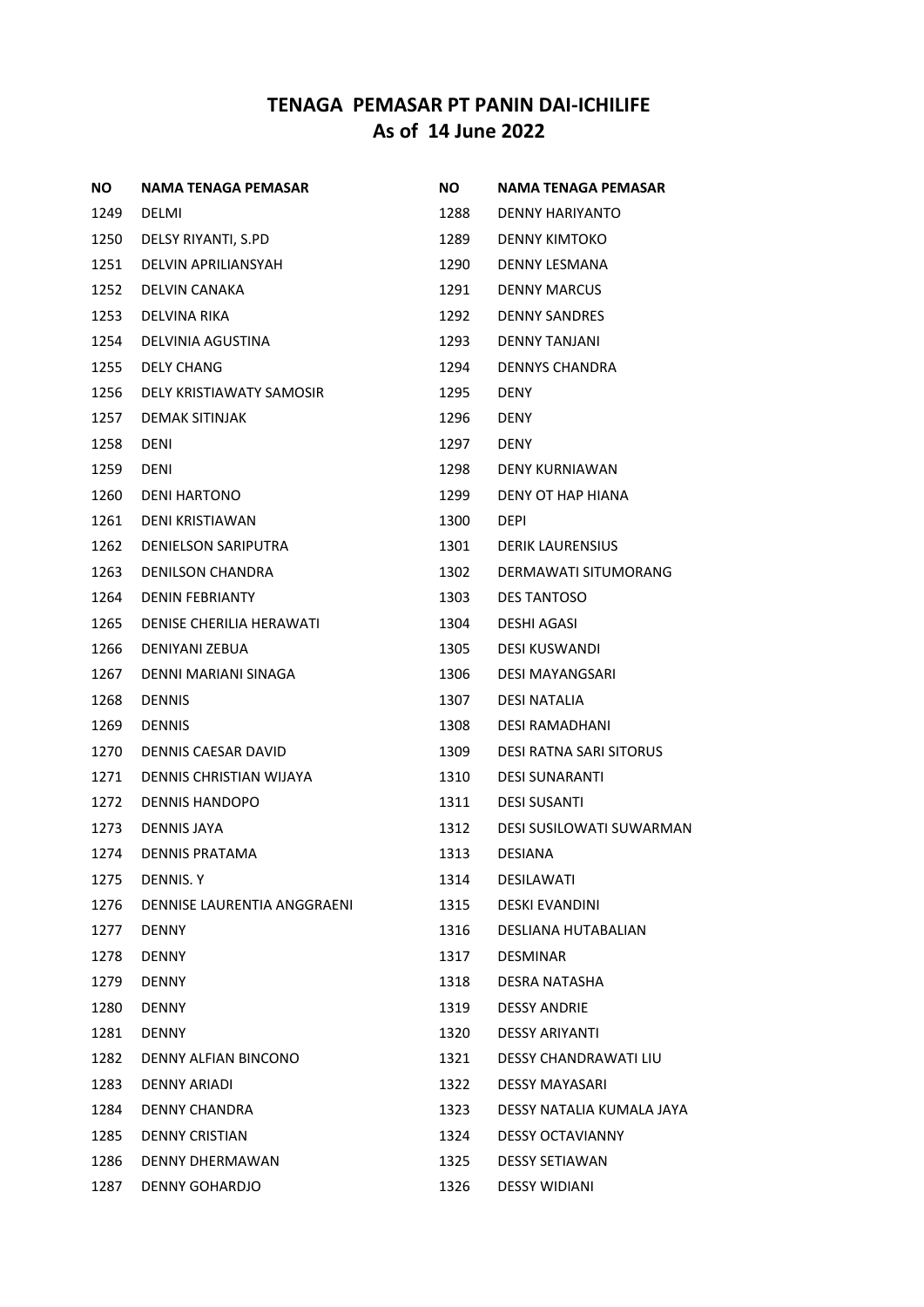| <b>NO</b> | <b>NAMA TENAGA PEMASAR</b>  | ΝO   | NAMA TENAGA PEMASAR      |
|-----------|-----------------------------|------|--------------------------|
| 1327      | DESTAPRIYANA SOLICHIN S     | 1366 | <b>DEVIN FANGGALA</b>    |
| 1328      | <b>DESTINY SUNITA</b>       | 1367 | <b>DEVIN SUMARLIM</b>    |
| 1329      | <b>DESTONO</b>              | 1368 | <b>DEVIN ZHANG</b>       |
| 1331      | <b>DESY</b>                 | 1370 | <b>DEVINA</b>            |
| 1330      | <b>DESY</b>                 | 1369 | <b>DEVINA</b>            |
| 1332      | <b>DESY</b>                 | 1371 | DEVINA AGUSTINA          |
| 1333      | <b>DESY EFENNY</b>          | 1372 | DEVINA MARTINA           |
| 1334      | <b>DESY FORENSIA</b>        | 1373 | <b>DEVINA PUTRI</b>      |
| 1335      | <b>DESY HARNITA</b>         | 1374 | DEVINA SHAFIRA HARIYANTO |
| 1336      | <b>DESY MIRA</b>            | 1375 | DEVINA TIONALDI SENTOSA  |
| 1337      | <b>DESYANDI</b>             | 1376 | DEVITA APRILIA           |
| 1338      | <b>DESYNIAWATI</b>          | 1377 | <b>DEVY APRIANTY</b>     |
| 1339      | DETTY KAMTO                 | 1378 | <b>DEVY CHASTELY</b>     |
| 1340      | DEVAN COKRO SRIPUTRA        | 1379 | <b>DEVY LIMTANTO</b>     |
| 1341      | DEVANA DOANARESTA           | 1380 | <b>DEVY MARLINA</b>      |
| 1342      | <b>DEVI</b>                 | 1381 | DEVYANI ANGGRAINI        |
| 1343      | <b>DEVI</b>                 | 1382 | DEVYANTORO HERMAWAN      |
| 1345      | <b>DEVI</b>                 | 1384 | <b>DEWI</b>              |
| 1346      | <b>DEVI</b>                 | 1385 | <b>DEWI</b>              |
| 1344      | <b>DEVI</b>                 | 1383 | <b>DEWI</b>              |
| 1347      | <b>DEVI CHRISTIANI</b>      | 1386 | <b>DEWI</b>              |
| 1348      | DEVI DIANA                  | 1387 | <b>DEWI</b>              |
| 1349      | DEVI HERLINA MARGARETA      | 1388 | <b>DEWI</b>              |
| 1350      | DEVI MELINDA                | 1389 | <b>DEWI</b>              |
| 1351      | DEVI ROSALINA SINURAT       | 1390 | DEWI BR SIANIPAR         |
| 1352      | DEVI SARI NATALIA BANGUN    | 1391 | <b>DEWI BULAN RIYADI</b> |
| 1353      | DEVI SARTIKA                | 1392 | DEWI CIN CIN             |
| 1354      | <b>DEVI SETIADI</b>         | 1393 | DEWI HORIYANTO           |
| 1355      | <b>DEVI SUVARNA</b>         | 1394 | DEWI INDRIASARI          |
| 1356      | <b>DEVI TRIYANI</b>         | 1395 | <b>DEWI JERIKO</b>       |
| 1357      | <b>DEVI YANTI</b>           | 1396 | DEWI KARTIKA             |
| 1358      | DEVI YULIANA                | 1397 | DEWI KYRATNA             |
| 1359      | DEVI YULIANTY WINARTA       | 1398 | DEWI MAYA                |
| 1360      | <b>DEVIANA</b>              | 1399 | DEWI METTA               |
| 1361      | DEVIANTY HIDAYAT            | 1400 | <b>DEWI MURNI</b>        |
| 1362      | <b>DEVIN</b>                | 1401 | DEWI MUTYARA             |
| 1363      | <b>DEVIN</b>                | 1402 | <b>DEWI NINCY</b>        |
| 1364      | <b>DEVIN</b>                | 1403 | <b>DEWI NINGSIH</b>      |
| 1365      | DEVIN ANDRASETYA ERISTIAWAN | 1404 | <b>DEWI NITA</b>         |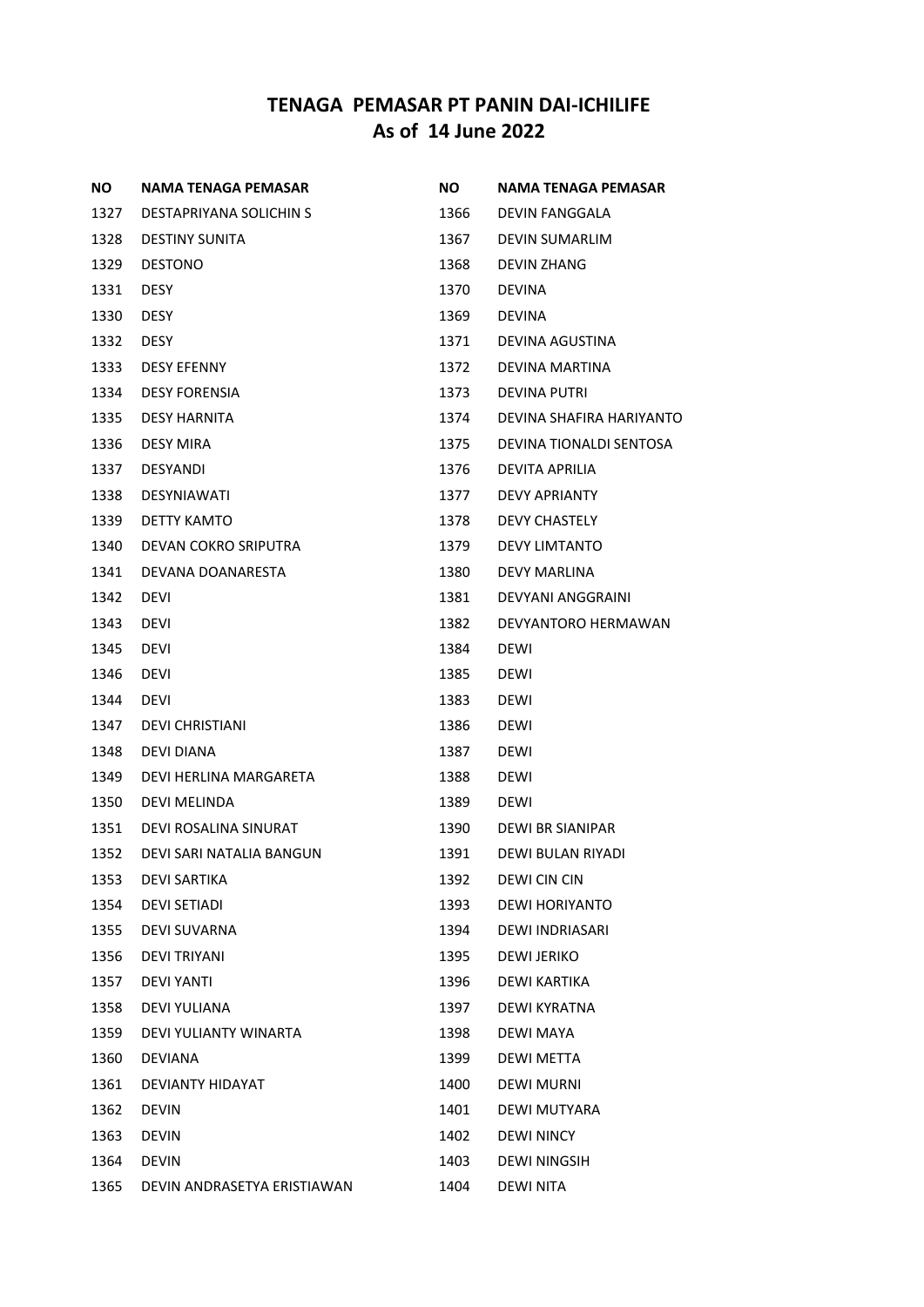| ΝO   | NAMA TENAGA PEMASAR   | NO.  | NAMA TENAGA PEMASAR      |
|------|-----------------------|------|--------------------------|
| 1405 | DEWI NOVIKA MANULLANG | 1444 | DIAN PUSPITA HANDAYANI   |
| 1406 | <b>DEWI NOVITA</b>    | 1445 | <b>DIANA</b>             |
| 1407 | DEWI PURNAMA SARI     | 1446 | <b>DIANA</b>             |
| 1408 | DEWI PURNAMA SARI     | 1447 | <b>DIANA</b>             |
| 1409 | DEWI PUTRI            | 1448 | <b>DIANA</b>             |
| 1410 | DEWI PUTRI ING        | 1449 | <b>DIANA</b>             |
| 1411 | DEWI RATNA            | 1450 | <b>DIANA</b>             |
| 1412 | DEWI RATNASARI        | 1451 | <b>DIANA</b>             |
| 1413 | DEWI ROSMAWATY ARDIN  | 1452 | <b>DIANA</b>             |
| 1414 | <b>DEWI SANTI</b>     | 1453 | <b>DIANA</b>             |
| 1415 | DEWI SELVIA           | 1454 | <b>DIANA</b>             |
| 1416 | <b>DEWI SEMBIRING</b> | 1455 | DIANA ANGGRAENI          |
| 1417 | DEWI SETIAWATI        | 1456 | DIANA HARDJA             |
| 1418 | <b>DEWI SHANTI</b>    | 1457 | DIANA INNEKE SORMIN      |
| 1419 | <b>DEWI SULIANTI</b>  | 1458 | DIANA LIJONO             |
| 1420 | DEWI SURYA TANIWAN    | 1459 | DIANA MULYARIA           |
| 1421 | DEWI SURYANI PUTRI    | 1460 | DIANA PUTRI              |
| 1422 | DEWI SURYATI          | 1461 | DIANA RAVICA             |
| 1423 | DEWI SUSANTI          | 1462 | DIANA RIKA               |
| 1424 | DEWI SUSANTI          | 1463 | DIANA ROSALI             |
| 1425 | DEWI WIJAYA           | 1464 | DIANA SAFITRI            |
| 1426 | DEWI YULIANA SARI     | 1465 | DIANA SALIM              |
| 1427 | <b>DEWIANA</b>        | 1466 | DIANA SETIAWAN           |
| 1428 | DEWINA LEOVANI        | 1467 | DIANA SUSANTO            |
| 1429 | DEWIS OWEN            | 1468 | <b>DIANY</b>             |
| 1430 | <b>DEWIYANA</b>       | 1469 | DIAZ PRAMANA PUTRA       |
| 1431 | <b>DEYSIE RUMAMBY</b> | 1470 | <b>DICKSON</b>           |
| 1432 | DHANANI MATANIPUTRA   | 1471 | <b>DICKSON</b>           |
| 1433 | DHARI TRI ASTUTI      | 1472 | <b>DICKY</b>             |
| 1434 | DHARMA SETIAWAN       | 1473 | DICKY ARTHAYUDA SAPUTRA  |
| 1435 | DHARMA SURYA          | 1474 | <b>DICKY LEEON</b>       |
| 1436 | DHARWIN TANURAJA      | 1475 | DICKY MAULANA YOHANNES   |
| 1437 | DIAH KUSUMONINGRUM    | 1476 | <b>DICKY SIMORANGKIR</b> |
| 1438 | DIAH MARISKA          | 1477 | DIKI HERDIAWAN           |
| 1439 | DIAN APRILYANI        | 1478 | <b>DIKKI LAUDRY</b>      |
| 1440 | DIAN CHRISTIN YUANITA | 1479 | DIKKY SETYAWAN           |
| 1441 | DIAN FANNES           | 1480 | DIMAS ERTANTO            |
| 1442 | DIAN MEGAWATI         | 1481 | <b>DINA</b>              |
| 1443 | DIAN PERTIWI          | 1482 | DINA MARDIANA            |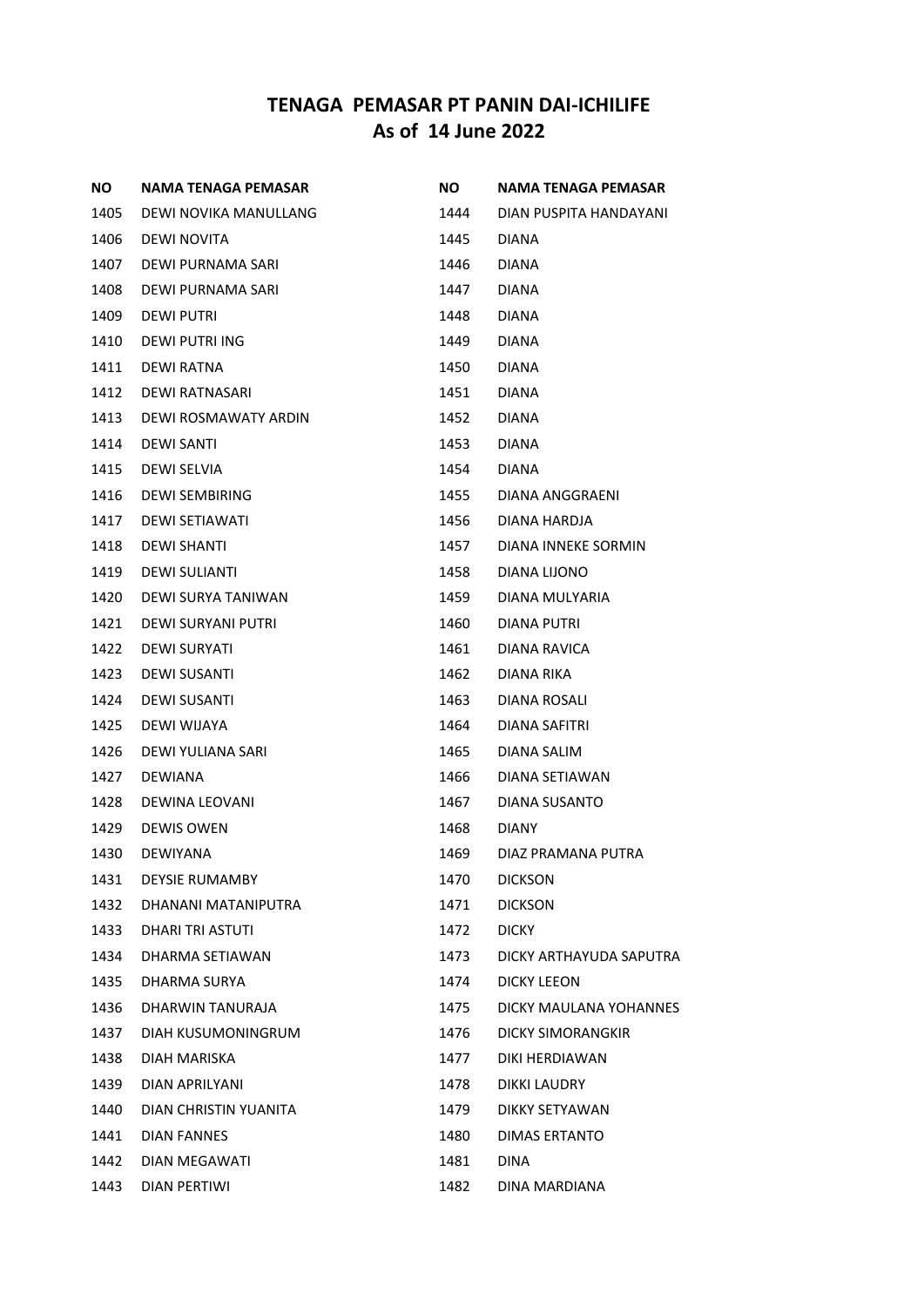| <b>NO</b> | NAMA TENAGA PEMASAR                  | NO.  | <b>NAMA TENAGA PEMASAR</b>  |
|-----------|--------------------------------------|------|-----------------------------|
| 1483      | DINA MARIATI                         | 1522 | <b>DJONI</b>                |
| 1484      | DINA PURNAMASARI                     | 1523 | DJONIH. SE                  |
| 1485      | DINA RUSTIANA                        | 1524 | <b>DJUANTY</b>              |
| 1486      | DINAMIKA AYU                         | 1525 | DJUN DJUNG SALIM            |
| 1487      | DINAWATI                             | 1526 | DM RETNO MURNI W            |
| 1488      | <b>DINAWATI</b>                      | 1527 | DODDY                       |
| 1489      | DINDA CYNTHIA                        | 1528 | DODI WIJAYA                 |
| 1490      | DINDA LAWRENCE AGUSTINA              | 1529 | <b>DODO ALLEN</b>           |
| 1491      | DINDA MESTIKA GULO                   | 1530 | DODY ISWANTO                |
| 1492      | DINDA SABILA ROSADA                  | 1531 | <b>DODY SUNARJA</b>         |
| 1493      | DINDA SAMOSIR                        | 1532 | DODY WIJAYA                 |
| 1494      | DINE HERLIA TOBING                   | 1533 | <b>DOLA ARLEN</b>           |
| 1495      | <b>DINI PUTRI</b>                    | 1534 | <b>DOLIYANSYAH</b>          |
| 1496      | <b>DINOTO</b>                        | 1535 | <b>DOLLY SUWITO</b>         |
| 1497      | DIO OKTE HERU SIRULMAN               | 1536 | <b>DOMINIC SALVIUS</b>      |
| 1498      | DIONG KIE KIAN                       | 1537 | DONALD JUNARDY              |
| 1499      | <b>DIONISIUS WENDY</b>               | 1538 | DONI FELIX ADAM             |
| 1500      | DIPANKARA SURJADI                    | 1539 | <b>DONI HIRAS SITORUS</b>   |
| 1501      | DIPL.-ING ROY CHANDRA BUDIHARTO. S.T | 1540 | DONIE SETYAWAN              |
| 1502      | DISARTIJO PUTRA NAINGGOLAN           | 1541 | DONNA TANLIA                |
| 1503      | DITA ANGELA MBA                      | 1542 | <b>DONNY</b>                |
| 1504      | DITA ANGRENI, SE                     | 1543 | <b>DONNY</b>                |
| 1505      | DIVALDO LEE                          | 1544 | DONNY CHANDRA               |
| 1506      | <b>DIVAN</b>                         | 1545 | <b>DONNY JUNARDY</b>        |
| 1507      | DJAMIRAN                             | 1546 | DONNY MARGARET C TAMPUBOLON |
| 1508      | DJAN CHUN                            | 1547 | DONNY PERMANA               |
| 1509      | DJAU JUN LIE                         | 1548 | DONNY PUIMANTO              |
| 1510      | DJAU, ARRUU APRILADI                 | 1549 | <b>DONNY SAMUDRA</b>        |
| 1511      | DJAUW KIAT FIE                       | 1550 | DONNY YUDO SAPUTRA, SSN.    |
| 1512      | <b>DJEMI</b>                         | 1551 | <b>DONTES SITUMORANG</b>    |
| 1513      | DJI JI LIONG                         | 1552 | <b>DONY</b>                 |
| 1514      | DJI LING LING                        | 1553 | <b>DONY AFEN</b>            |
| 1515      | DJIAUW JANA                          | 1554 | DORA AYU AMANDASARI SARAGIH |
| 1516      | DJIAUW SELIAWATI                     | 1555 | DORA KUSMIRAN               |
| 1517      | DJIN SUSANTO WIJAYA                  | 1556 | DORICE ROINGIN HUTABARAT    |
| 1518      | DJOE SOK LAN                         | 1557 | DORIDA SITUMORANG           |
| 1519      | <b>DJOHAN</b>                        | 1558 | <b>DORIS PONIMAN</b>        |
| 1520      | <b>DJOHAN</b>                        | 1559 | DORMITA SIBATUARA           |
| 1521      | DJONG SUDIONO                        | 1560 | DOROTIA HEIKE BOV           |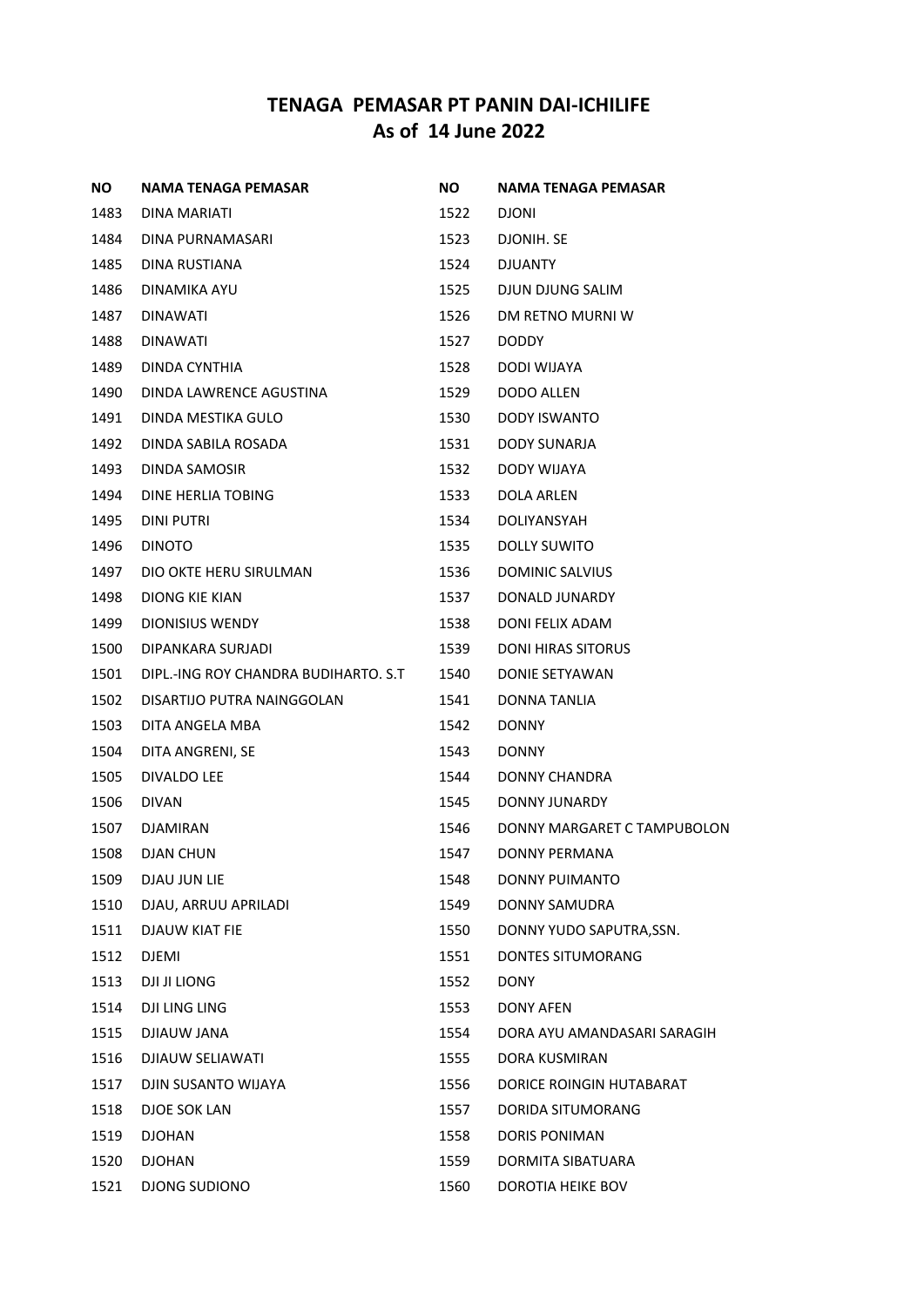| <b>NO</b> | <b>NAMA TENAGA PEMASAR</b>        | NO.  | NAMA TENAGA PEMASAR        |
|-----------|-----------------------------------|------|----------------------------|
| 1561      | DOUGLAS RAKASIWI NUGROHO          | 1600 | DWI YANTI PUTRI            |
| 1562      | DR ANNE CURIE NAIBORHU            | 1601 | <b>DWISETIAWAN</b>         |
| 1563      | DR KARTIKA KUESNO                 | 1602 | DYAH WULANDARI             |
| 1564      | <b>DR LINNA</b>                   | 1603 | DYANNER PARULIAN SIHOMBING |
| 1565      | DR ROBERT HARYANTO.MA.C.HT        | 1604 | DYTTO WIBISONO             |
| 1566      | DR YENNY CHANDRA, MKM             | 1605 | E. NOVITRA CHRISTIA SARI   |
| 1567      | DR. EVAN                          | 1606 | <b>E.SULISTYANING TYAS</b> |
| 1568      | DR. WARNERI, M,SI                 | 1607 | EASON                      |
| 1569      | DR. WISINARTI                     | 1608 | EBEN EZER P. SITUMORANG    |
| 1570      | DR.A S WILLIAMTO                  | 1609 | <b>EBEN FRIYANTO</b>       |
| 1571      | DR.SANTOSO TJHIN.M.SI             | 1610 | EBENESER KHARISMA MULIA    |
| 1572      | DRA JENNY RUSLIM                  | 1611 | ECCLEISYA FRANSISCA        |
| 1573      | DRA NURHAYATI SIREGAR             | 1612 | EDAMA DANIEL               |
| 1574      | DRA ROSIDAH SEMBIRING MM          | 1613 | EDDI                       |
| 1575      | DRA. ESIH SUARSIH                 | 1614 | <b>EDDIE</b>               |
| 1576      | DRA. RUMONDANG SITANGGANG         | 1615 | EDDY                       |
| 1577      | DRAVEN CHOMIN                     | 1616 | EDDY                       |
| 1578      | DRAVINCA RONA LIEM                | 1617 | EDDY                       |
| 1579      | DRG LISAWATI                      | 1618 | EDDY DARWIN                |
| 1580      | DRG SCHOLASTIKA CHANDRA KURNIAWAN | 1619 | <b>EDDY ERWANTO</b>        |
| 1581      | DRG. FREDYSEN WIRA MEGOSURYA      | 1620 | EDDY HANDOKO               |
| 1582      | DRS. TUNGGUL SIHOMBING            | 1621 | EDDY HERMANTO DJULIFEN     |
| 1583      | DUMA BR SINAGA                    | 1622 | EDDY KURNIADI HARIANTO     |
| 1584      | DUMA LARISMA GP.                  | 1623 | EDDY LIM                   |
| 1585      | DWI ANDHIKA PUTRA                 | 1624 | <b>EDDY SUMARTON</b>       |
| 1586      | DWI ANGGY ULFIANA, SE             | 1625 | <b>EDDY SUTANTO</b>        |
| 1587      | <b>DWI ENDAH PATRIANI</b>         | 1626 | EDDY WIJAYA                |
| 1588      | <b>DWI HAYATI</b>                 | 1627 | <b>EDDY YAPIT JAP</b>      |
| 1589      | <b>DWI INDRASTANTO</b>            | 1628 | <b>EDELWEIS</b>            |
| 1590      | <b>DWI MARTINI</b>                | 1629 | EDI SETIAWAN               |
| 1591      | <b>DWI OKTAVIANI</b>              | 1630 | EDI SUDRAJAD               |
| 1592      | DWI PUSPA SARI                    | 1631 | EDI SUSANTO                |
| 1593      | DWI PUTRI SARAH PARAMITHA         | 1632 | EDI SUSANTO                |
| 1594      | DWI RATNA OKTALIA SAPUTRA         | 1633 | EDI SYAHPUTRA              |
| 1595      | <b>DWI SARTIKA</b>                | 1634 | EDI YANTO                  |
| 1596      | <b>DWI SETYOWATI</b>              | 1635 | <b>EDIE ONGKO</b>          |
| 1597      | DWI SULISTYOWATI                  | 1636 | <b>EDISON</b>              |
| 1598      | <b>DWI WATI</b>                   | 1637 | <b>EDISON SUWANDY</b>      |
| 1599      | <b>DWI YANTI</b>                  | 1638 | EDISON WIJAYA              |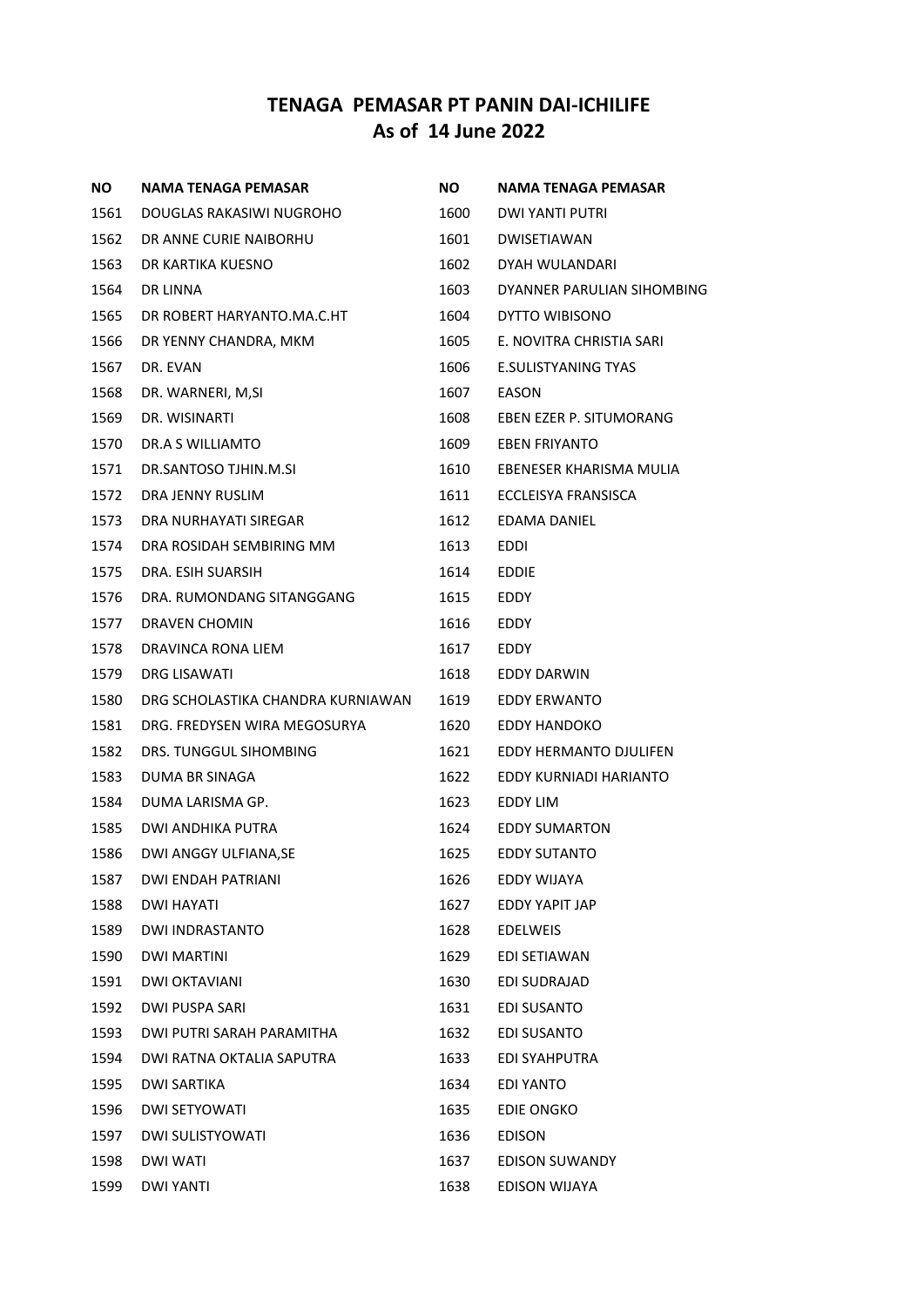| ΝO   | NAMA TENAGA PEMASAR     | NO.  | NAMA TENAGA PEMASAR       |
|------|-------------------------|------|---------------------------|
| 1639 | EDITA TJANDRA           | 1678 | EDY SUWANTO               |
| 1640 | EDRIC WIJAYA            | 1679 | EDY WONGARIA              |
| 1641 | <b>EDRICK</b>           | 1680 | EDY YAPIYONO              |
| 1642 | <b>EDRIK GUSTAF</b>     | 1681 | EDYSON                    |
| 1643 | EDRYANTO HALIM          | 1682 | EFA ZULFIANA              |
| 1644 | EDWARD                  | 1683 | <b>EFENDI</b>             |
| 1645 | EDWARD BENYAMIN HAUTIAS | 1684 | <b>EFENDI</b>             |
| 1646 | EDWARD HAKIM            | 1685 | <b>EFENDI</b>             |
| 1647 | EDWARD HARNJO           | 1686 | <b>EFENDI</b>             |
| 1648 | EDWARD PERNAWAN SINAGA  | 1687 | <b>EFENDI</b>             |
| 1649 | EDWARD PUTERA MAHESA    | 1688 | EFENDI ANTO               |
| 1650 | EDWARD YODARSA          | 1689 | EFENDI PUTRA PRADANA      |
| 1651 | EDWIN                   | 1690 | <b>EFENDY</b>             |
| 1652 | EDWIN DJUWONO           | 1691 | <b>EFENDY</b>             |
| 1653 | EDWIN KHOWINTO          | 1692 | <b>EFENDY</b>             |
| 1654 | EDWIN PERMANA           | 1693 | EFENDY                    |
| 1655 | <b>EDWIN PRASETYA</b>   | 1694 | EFFENDI IRAWAN            |
| 1656 | EDWIN PUTRA WIJAYA      | 1695 | EFFENDI WIJAYA, SE        |
| 1657 | EDWIN UNANDAR           | 1696 | EFFENDY                   |
| 1658 | EDWIN WANGSA PUTRA      | 1697 | EFFENDY                   |
| 1659 | EDWIN WIJAYA            | 1698 | <b>EFFENDY LOKA</b>       |
| 1660 | EDWINA SUWANDY SALIM    | 1699 | <b>EFFENDY RIJONO</b>     |
| 1661 | EDY                     | 1700 | EFFENDY WIJAYA            |
| 1662 | EDY                     | 1701 | EFFENDY WIJAYA            |
| 1663 | EDY                     | 1702 | EFFI                      |
| 1664 | <b>EDY BUDIMAN</b>      | 1703 | EFFI EFILIANA, SE.        |
| 1665 | <b>EDY CHANDRA</b>      | 1704 | <b>EFFIRA</b>             |
| 1666 | <b>EDY GUNADY</b>       | 1705 | EFHY WULAN SUMIAH         |
| 1667 | EDY HERWIN              | 1706 | EFI YANA HAMDANAH         |
| 1668 | EDY IWANTO              | 1707 | <b>EFINA</b>              |
| 1669 | <b>EDY KARTONO</b>      | 1708 | EFRIEDA                   |
| 1670 | <b>EDY NOVIANTO</b>     | 1709 | <b>EFRIYANTO NASUTION</b> |
| 1671 | <b>EDY PUTRA</b>        | 1710 | EGGIE OSEL TANUJAYA       |
| 1672 | <b>EDY SANTOSO</b>      | 1711 | EIGER PERKASA YAPUTRA     |
| 1673 | <b>EDY SAPUTRA</b>      | 1712 | EKA BOEDIJONO HARSOBISONO |
| 1674 | <b>EDY SUSANTO</b>      | 1713 | EKA CAHYADI               |
| 1675 | <b>EDY SUSANTO</b>      | 1714 | EKA KENCANA WIJAYA        |
| 1676 | EDY SUSANTO             | 1715 | EKA KURNIAWAN             |
| 1677 | <b>EDY SUSANTO</b>      | 1716 | EKA KURNIAWATI.SE         |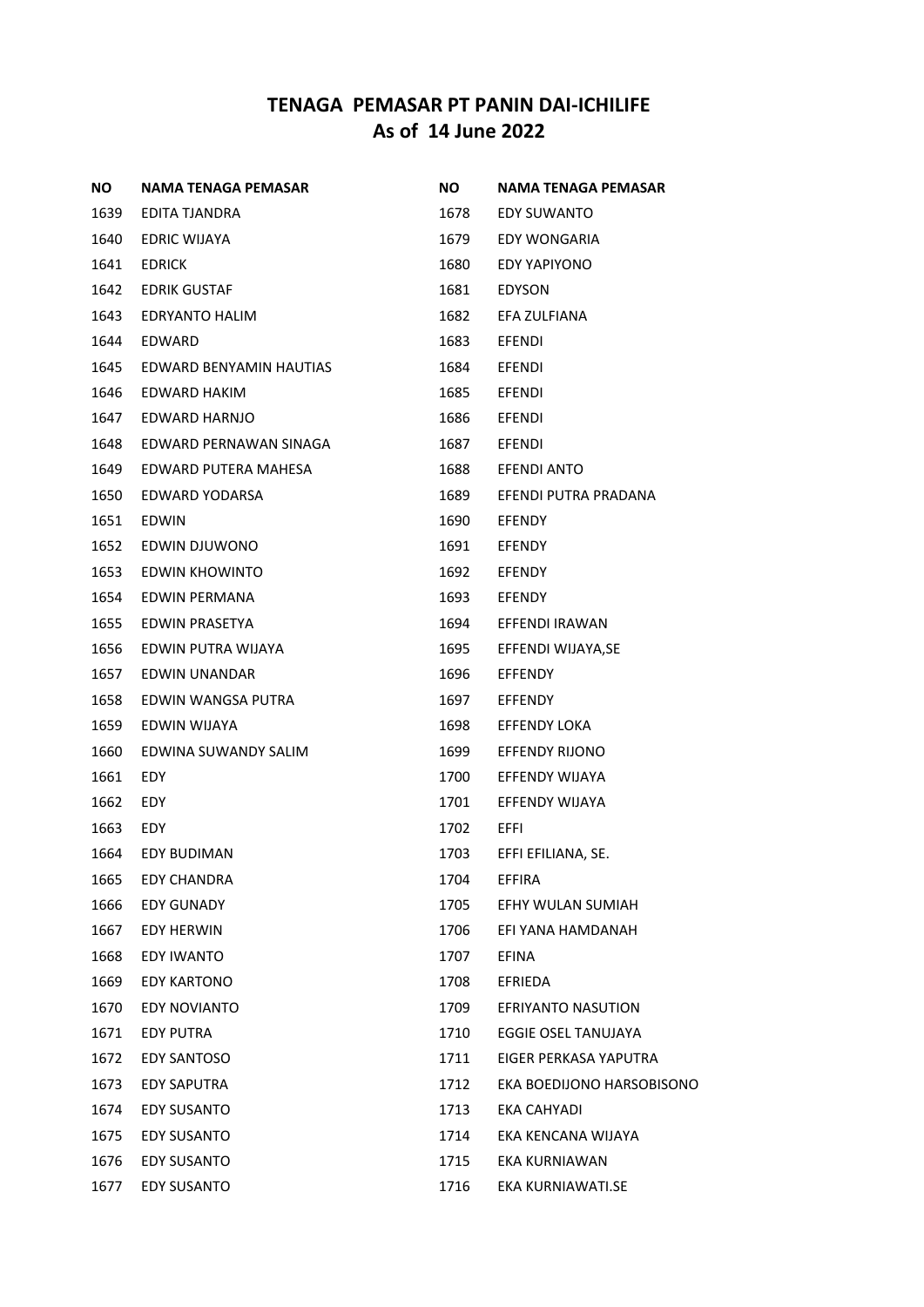| ΝO   | NAMA TENAGA PEMASAR             | <b>NO</b> | <b>NAMA TENAGA PEMASAR</b> |
|------|---------------------------------|-----------|----------------------------|
| 1717 | EKA PRATAMA                     | 1756      | ELIATI                     |
| 1718 | EKA PRATINI                     | 1757      | <b>ELICIA</b>              |
| 1719 | EKA PRATIWYI                    | 1758      | <b>ELIN</b>                |
| 1720 | EKA PUTRA MA                    | 1759      | ELIN                       |
| 1721 | EKA PUTRI PARMANIA              | 1760      | ELIN LINAWATI              |
| 1722 | EKA RAHMA MEGAWATI              | 1761      | <b>ELINA</b>               |
| 1723 | EKA RISANTI                     | 1762      | ELINA                      |
| 1725 | EKA WIJAYA                      | 1764      | <b>ELIS</b>                |
| 1724 | EKA WIJAYA                      | 1763      | <b>ELIS</b>                |
| 1726 | EKA YULI KRISTANTI              | 1765      | <b>ELIS</b>                |
| 1727 | EKI PURWANDI                    | 1766      | ELIS CARLINA MANULLANG     |
| 1728 | EKKI SRIREJEKI                  | 1767      | ELIS CHRISTIANI RUMAHOROBO |
| 1729 | EKO DAVIK SUHERI                | 1768      | ELISA DEBORA PANGGABEAN    |
| 1730 | EKO KARDIMAN                    | 1769      | ELISA SUTOPO               |
| 1731 | EKO KRESNO GIWANGKARA           | 1770      | ELISA TANTY NOVIANI        |
| 1732 | EKO MURDIANTO HADI SAPUTRO S.SI | 1771      | <b>ELISABETH</b>           |
| 1733 | EKO RINI PRASETYO WATI          | 1772      | ELISABETH NJATO            |
| 1734 | EKO SANTRYADI                   | 1773      | ELISABETH SIAGIAN          |
| 1735 | EKO SATRIA WIBOWO               | 1774      | ELISAH                     |
| 1736 | EKO SRI NURYATI                 | 1775      | ELISE MUSTIKA              |
| 1737 | EKO WULANJARI                   | 1776      | <b>ELISHA</b>              |
| 1738 | ELA FEBIANA SUDARYANTI, S.P     | 1777      | <b>ELISSY</b>              |
| 1739 | ELANG I LANGLANG BUANA          | 1778      | ELITA RIATURMINA HUTAJULU  |
| 1740 | <b>ELBERT</b>                   | 1779      | ELIUD SIBARANI             |
| 1741 | <b>ELBERT</b>                   | 1780      | <b>ELIVIA</b>              |
| 1742 | ELEN HOSANA                     | 1781      | ELIYA INDRAWATI            |
| 1743 | ELEN LIPPUTRI CENGGANA          | 1782      | <b>ELIYANI</b>             |
| 1744 | ELENDIANA LUMBANGAOL            | 1783      | <b>ELIZABETH</b>           |
| 1745 | <b>ELEVI TANIA</b>              | 1784      | <b>ELIZABETH</b>           |
| 1746 | ELFENDI WIJAYA                  | 1785      | ELIZABETH MARTHA WIJAYA    |
| 1747 | ELFIRA JUNIAR                   | 1786      | ELIZABETH WIJAYA           |
| 1748 | ELFO SAFANI                     | 1787      | ELIZAH AZIKIN              |
| 1749 | ELI                             | 1788      | ELLANDA ANGELINA LAW       |
| 1750 | ELI                             | 1789      | ELLEN                      |
| 1751 | ELI                             | 1790      | ELLEN CHINDI FILL JANNAH   |
| 1752 | <b>ELI JENNY</b>                | 1791      | <b>ELLEN GUNAWAN</b>       |
| 1753 | ELIANA                          | 1792      | <b>ELLEN LUKMAN</b>        |
| 1754 | ELIANNA JAPUTERA                | 1793      | <b>ELLI</b>                |
| 1755 | ELIAROSTA BR SEMBIRING          | 1794      | ELLIOT LENARDO             |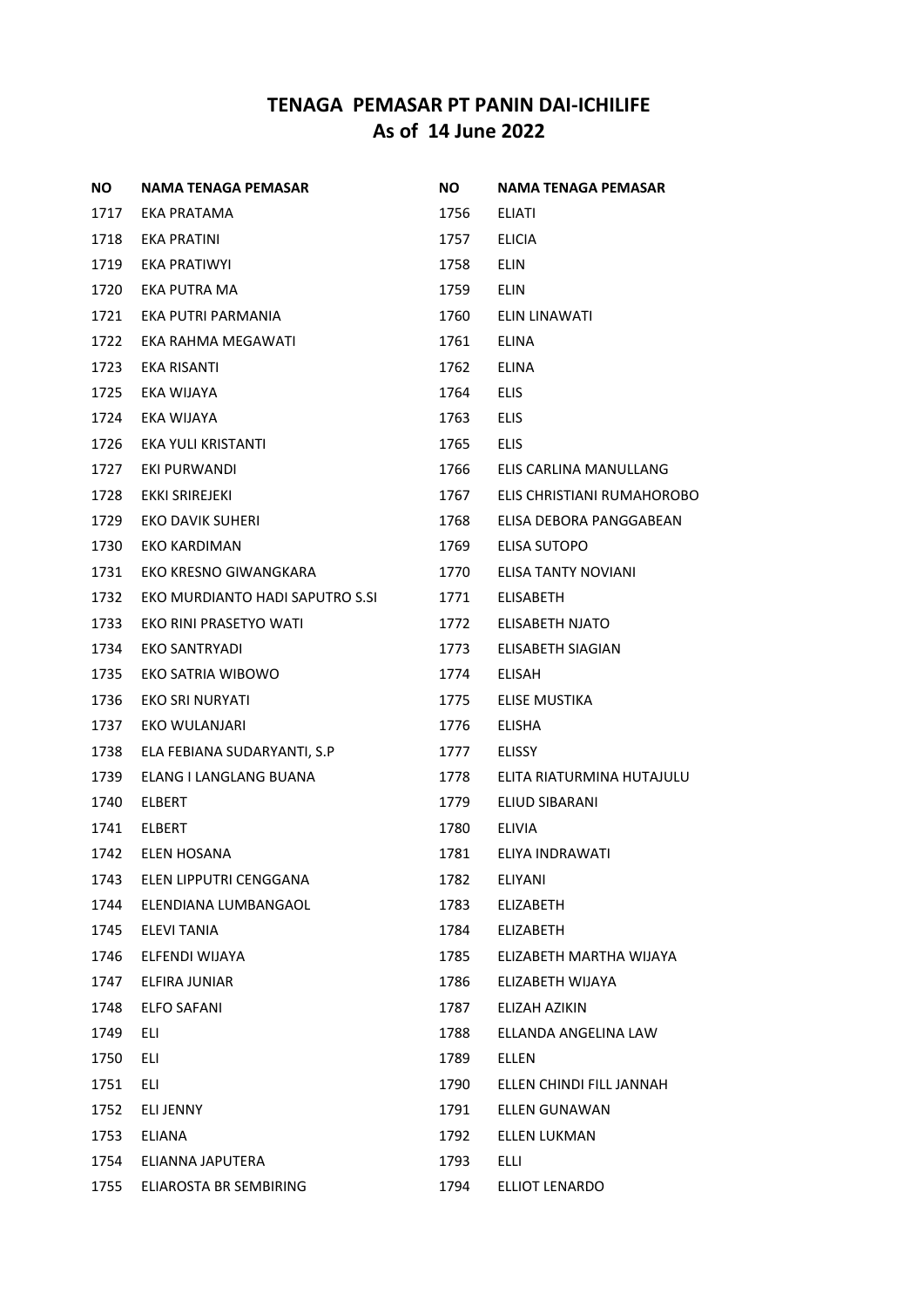| NO.  | NAMA TENAGA PEMASAR      | NO.  | NAMA TENAGA PEMASAR            |
|------|--------------------------|------|--------------------------------|
| 1795 | ELLIOT NOVERANCIA        | 1834 | <b>ELVY</b>                    |
| 1796 | <b>ELLIS</b>             | 1835 | ELWIN CHANDRA                  |
| 1797 | <b>ELLIS</b>             | 1836 | ELY.                           |
| 1798 | ELLISA MAHESA            | 1837 | ELY.                           |
| 1799 | ELLY                     | 1838 | EMA ROSEMA                     |
| 1800 | ELLY                     | 1839 | <b>EMENCIS</b>                 |
| 1801 | ELLY CHRISTIANA          | 1840 | EMIL UNAJA                     |
| 1802 | <b>ELLY GUNA</b>         | 1841 | EMILIA ANGELINE LAUREN         |
| 1803 | <b>ELLY SHINTA</b>       | 1842 | EMILIA KRISTINA BARUS          |
| 1804 | ELLY SUSANTI             | 1843 | EMILIA YUSTIANA                |
| 1805 | ELLY TAVRIANA NASUTION   | 1844 | EMMA ROKHIMAH                  |
| 1806 | <b>ELLYS</b>             | 1845 | <b>ENBUN SURO</b>              |
| 1807 | ELLYS NABABAN            | 1846 | ENDANG MURWANI HARSOBISONO     |
| 1808 | ELLYS SAVITRI LAUT       | 1847 | ENDANG SANDRA DINAR LBN.TOBING |
| 1809 | ELLYS SUSANTI            | 1848 | <b>ENDANG TRISNAWATI</b>       |
| 1810 | ELLYSA VICELYA           | 1849 | ENDIKA KURNIAWANSYAH           |
| 1811 | ELPERITA NAINGGOLAN      | 1850 | <b>ENDRIKUS MANALU</b>         |
| 1812 | ELRICO TANTO JAYA        | 1851 | <b>ENDY TANTONO</b>            |
| 1813 | ELSA                     | 1852 | ENG HOAT                       |
| 1814 | ELSA DEVI KOMALASARI     | 1853 | ENGELA                         |
| 1815 | ELSA NURFADILA           | 1854 | ENI                            |
| 1816 | ELSADAY SIDABUTAR        | 1855 | ENI                            |
| 1817 | ELSAMONICA               | 1856 | ENJELINA                       |
| 1818 | ELSHA KEZIA              | 1857 | ENJELLICA JENNIFERLIE          |
| 1819 | ELTON                    | 1858 | ENNY                           |
| 1820 | ELVI EDELIA TERESA       | 1859 | <b>ENNY CIA</b>                |
| 1821 | ELVI FELIM               | 1860 | ENNY KHOSASIH                  |
| 1822 | ELVI HASAN               | 1861 | <b>ENNY SYAFIANI SIREGAR</b>   |
| 1823 | ELVI SILIKASI BR GINTING | 1862 | ENNY WIDJAJA                   |
| 1824 | <b>ELVI VERAWATY</b>     | 1863 | ENRICO HAMONANGAN LUMB TOBING  |
| 1825 | ELVI YUNITA              | 1864 | ENTIN KARTINI                  |
| 1826 | <b>ELVIA</b>             | 1865 | <b>ENTIN KARTINI</b>           |
| 1827 | ELVIN SANTOSO            | 1866 | <b>ENY SUKOMIHARDJO</b>        |
| 1828 | ELVINA                   | 1867 | ENZELINA PRIATNA               |
| 1829 | ELVINA MAGDALENA SIJABAT | 1868 | EPAYANTI                       |
| 1830 | ELVIRA NATALIA PANGESTA  | 1869 | EPIANDI                        |
| 1831 | ELVIRA ROSA              | 1870 | <b>EPUYANI P</b>               |
| 1832 | ELVIRAHARDY              | 1871 | EQUIVALENT PANGASI             |
| 1833 | <b>ELVITA</b>            | 1872 | ERA YIENARDY                   |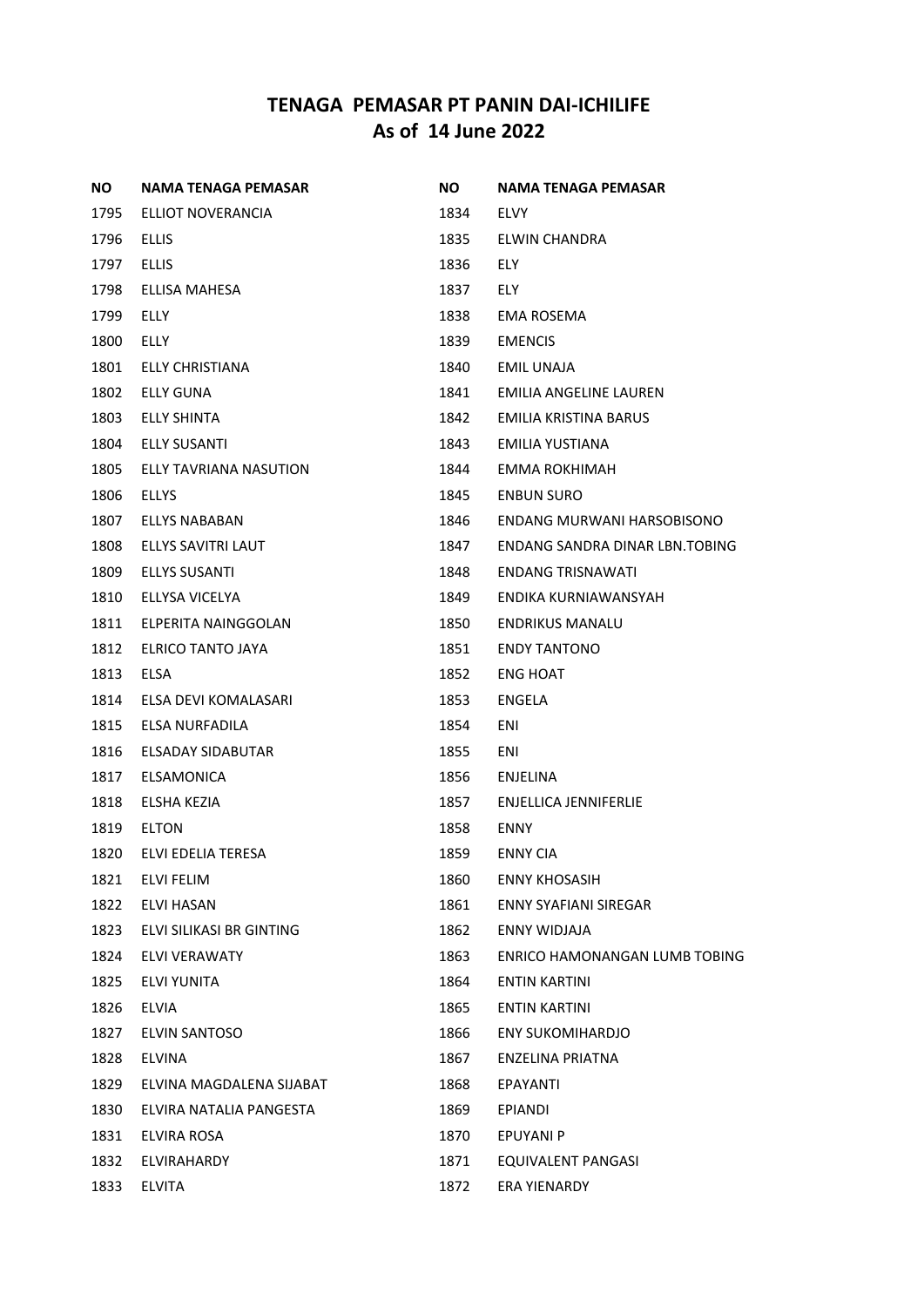| ΝO   | NAMA TENAGA PEMASAR       | ΝO   | <b>NAMA TENAGA PEMASAR</b> |
|------|---------------------------|------|----------------------------|
| 1873 | ERAWATY DAHLIANA MANIK    | 1912 | ERISCHKA PRATIWI SETIAWAN  |
| 1874 | ERDI HERMANTO             | 1913 | ERITA SUSANTI              |
| 1875 | ERDY                      | 1914 | ERITA WATY BR GINTING      |
| 1876 | ERFI                      | 1915 | ERJANFRI CHANDRA           |
| 1877 | ERFINA                    | 1916 | ERLENGWATY                 |
| 1878 | ERFINA                    | 1917 | <b>ERLI SINAGA</b>         |
| 1879 | ERI SONJAH                | 1918 | ERLIH                      |
| 1880 | ERIANA                    | 1919 | ERLIH                      |
| 1881 | <b>ERIC</b>               | 1920 | ERLIN                      |
| 1882 | ERIC ANDIWENA             | 1921 | <b>ERLIN SUGITO</b>        |
| 1883 | ERIC ARIADI               | 1922 | ERLINA                     |
| 1884 | ERIC CHUA                 | 1923 | <b>ERLINA</b>              |
| 1885 | <b>ERIC FANDOKO</b>       | 1924 | ERLINA                     |
| 1886 | <b>ERIC GUNARTO</b>       | 1925 | ERLINA                     |
| 1887 | <b>ERIC GUNAWAN</b>       | 1926 | ERLINA BR MANJORANG        |
| 1888 | ERIC KURNIAWAN            | 1927 | ERLINA SIADARI SPD         |
| 1889 | <b>ERIC KUSANDA</b>       | 1928 | ERLINAWATY                 |
| 1890 | ERIC NOFIANTO, GOUW       | 1929 | ERLITA ADISTIA             |
| 1891 | <b>ERIC SANDRA</b>        | 1930 | ERMA TEANA                 |
| 1892 | ERIC SATYAGRAHA           | 1931 | ERMY                       |
| 1893 | ERIC TANAMA               | 1932 | ERNA                       |
| 1894 | ERIC TANUTAMA             | 1933 | ERNA                       |
| 1895 | <b>ERIC VIRGO</b>         | 1934 | ERNA                       |
| 1896 | ERICA MARCELLA            | 1935 | ERNA JULIANTI SIMORANGKIR  |
| 1897 | <b>ERICE</b>              | 1936 | ERNA LINDAWATI             |
| 1898 | <b>ERICK FERNANDO</b>     | 1937 | ERNA YUNITA GULTOM         |
| 1899 | <b>ERICK SUSANTO</b>      | 1938 | <b>ERNAWATI</b>            |
| 1900 | <b>ERICK TANDIONO</b>     | 1939 | <b>ERNAWATI</b>            |
| 1901 | ERIEK RUSLIVIANTO         | 1940 | <b>ERNEST</b>              |
| 1902 | <b>ERIFIN</b>             | 1941 | <b>ERNI</b>                |
| 1904 | ERIK KURNIAWAN            | 1943 | ERNI                       |
| 1903 | <b>ERIK KURNIAWAN</b>     | 1942 | ERNI                       |
| 1905 | ERIKA                     | 1944 | ERNI                       |
| 1906 | ERIKA                     | 1945 | ERNI                       |
| 1907 | ERIKA SANDORA             | 1946 | ERNI                       |
| 1908 | ERIKSON PANJAITAN         | 1947 | ERNI AGUSTINA              |
| 1909 | <b>ERIKSON TAMPUBOLON</b> | 1948 | <b>ERNI JOHAN</b>          |
| 1910 | ERINA KRISTANTI DJUWONO   | 1949 | <b>ERNI SILITONGA</b>      |
| 1911 | ERINAWATY                 | 1950 | ERNI SURIANA               |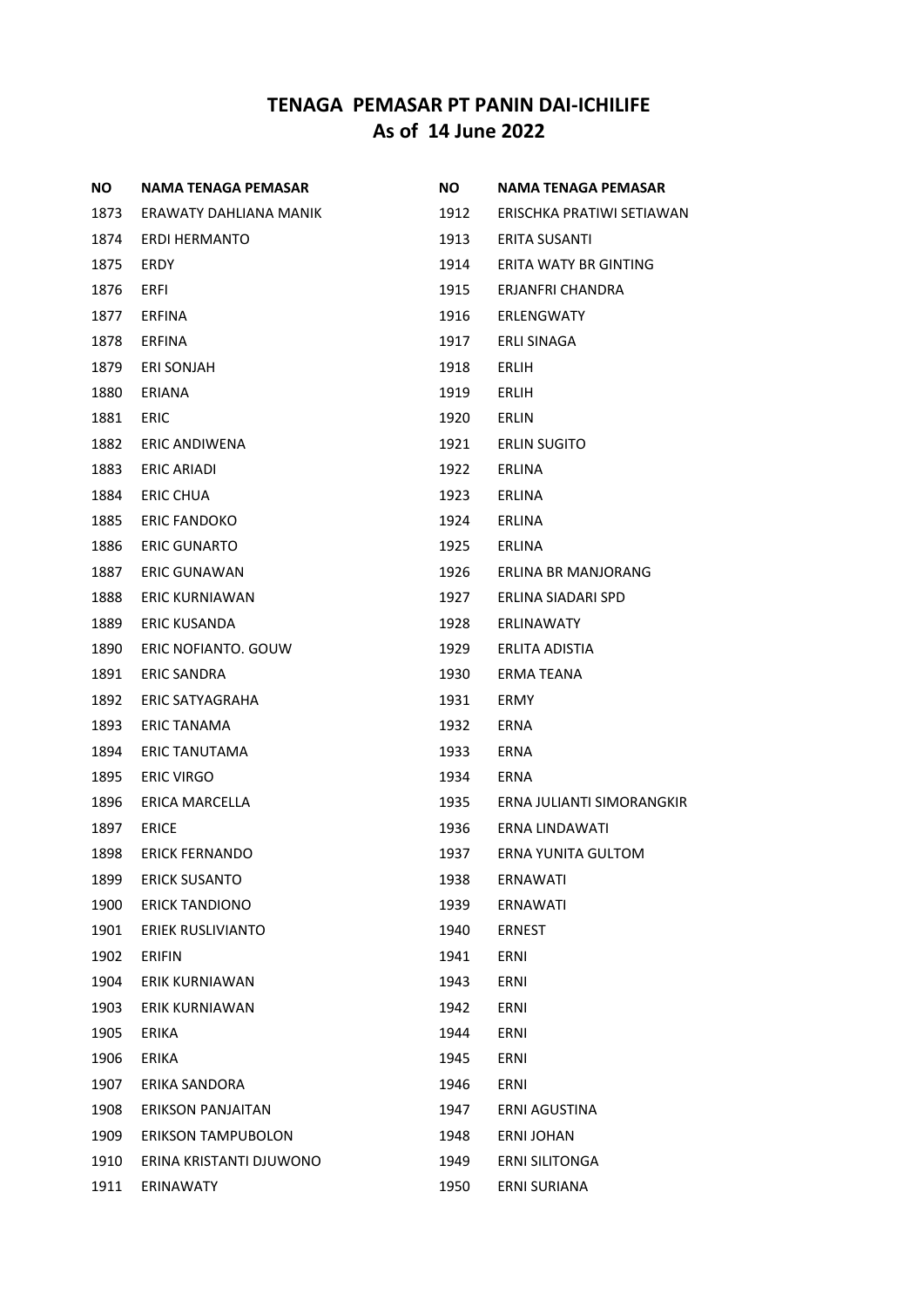| NO.  | NAMA TENAGA PEMASAR   | <b>NO</b> | <b>NAMA TENAGA PEMASAR</b>             |
|------|-----------------------|-----------|----------------------------------------|
| 1951 | <b>ERNI SUSANTY</b>   | 1990      | ERWIN LEONARDO SITUMORANG              |
| 1952 | ERNI WAHYUNI          | 1991      | ERWIN MAKMUR                           |
| 1953 | ERNI YULIANI          | 1992      | <b>ERWIN SANDERS</b>                   |
| 1954 | ERNY                  | 1993      | <b>ERWIN SE</b>                        |
| 1955 | <b>ERNY</b>           | 1994      | ERWIN SETYADI KURNIAWAN                |
| 1956 | <b>ERNY FATMAWATI</b> | 1995      | ERWIN SITINJAK                         |
| 1957 | <b>ERPIN</b>          | 1996      | ERWIN SUHARTANDI                       |
| 1958 | <b>ERVAN HENDIKO</b>  | 1997      | <b>ERWIN SUSANTO</b>                   |
| 1959 | <b>ERVIN</b>          | 1998      | <b>ERWIN SUTANTO</b>                   |
| 1960 | <b>ERVIN SUTANTO</b>  | 1999      | ERWIN UTAMA                            |
| 1961 | <b>ERVINA</b>         | 2000      | ERWIN WIJAYA                           |
| 1962 | <b>ERVINA</b>         | 2001      | ERYANNA KUMALA, BONG                   |
| 1963 | <b>ERVINA</b>         | 2002      | <b>ESDI SAMSUL SIADARI</b>             |
| 1964 | <b>ERVINA</b>         | 2003      | <b>ESI SUSANTI</b>                     |
| 1965 | <b>ERVINA</b>         | 2004      | <b>ESSY NURTRIANI</b>                  |
| 1966 | <b>ERVINA</b>         | 2005      | <b>ESTEPHANIA TJUACA</b>               |
| 1967 | ERVINA CHANDRA        | 2006      | <b>ESTER</b>                           |
| 1968 | <b>ERVINA GANI</b>    | 2007      | <b>ESTER</b>                           |
| 1969 | ERVINA WIDYANI        | 2008      | <b>ESTER ARIYANTI</b>                  |
| 1970 | <b>ERVINNA</b>        | 2009      | <b>ESTER GINTING, SH</b>               |
| 1971 | <b>ERVITA</b>         | 2010      | ESTER KOSIMWIDJAJA                     |
| 1972 | ERWAN                 | 2011      | <b>ESTER MANURUNG</b>                  |
| 1973 | <b>ERWANPI</b>        | 2012      | <b>ESTERLITA PUTRISION SIMANJUNTAK</b> |
| 1974 | <b>ERWI TANTRI</b>    | 2013      | <b>ESTHER</b>                          |
| 1975 | ERWIN                 | 2014      | <b>ESTHER CYNTIA</b>                   |
| 1976 | ERWIN                 | 2015      | ESTHER FINKALIA                        |
| 1977 | <b>ERWIN</b>          | 2016      | <b>ESTHER JOSEPHINE</b>                |
| 1978 | ERWIN                 | 2017      | <b>ESTHER TAHERUDDIN</b>               |
| 1979 | ERWIN                 | 2018      | ETI                                    |
| 1980 | ERWIN                 | 2019      | ETRI KUSUMAWATI SH                     |
| 1981 | ERWIN                 | 2020      | <b>ETY SUHARTI</b>                     |
| 1982 | ERWIN                 | 2021      | EU. SUI KHIM. SE                       |
| 1983 | <b>ERWIN CHANDRA</b>  | 2022      | <b>EUGENIUS SALIM</b>                  |
| 1984 | <b>ERWIN CHANDRA</b>  | 2023      | EVA                                    |
| 1985 | ERWIN CUACA           | 2024      | EVA ANGGI LESTARI                      |
| 1986 | <b>ERWIN GUNAWAN</b>  | 2025      | <b>EVA BONITA</b>                      |
| 1987 | <b>ERWIN KOSASI</b>   | 2026      | EVA FRISKA BR GINTING SE               |
| 1988 | ERWIN LAISUMAN        | 2027      | EVA HANDAYANI                          |
| 1989 | ERWIN LEONANDO LIM    | 2028      | EVA KURNIA BRATANATA                   |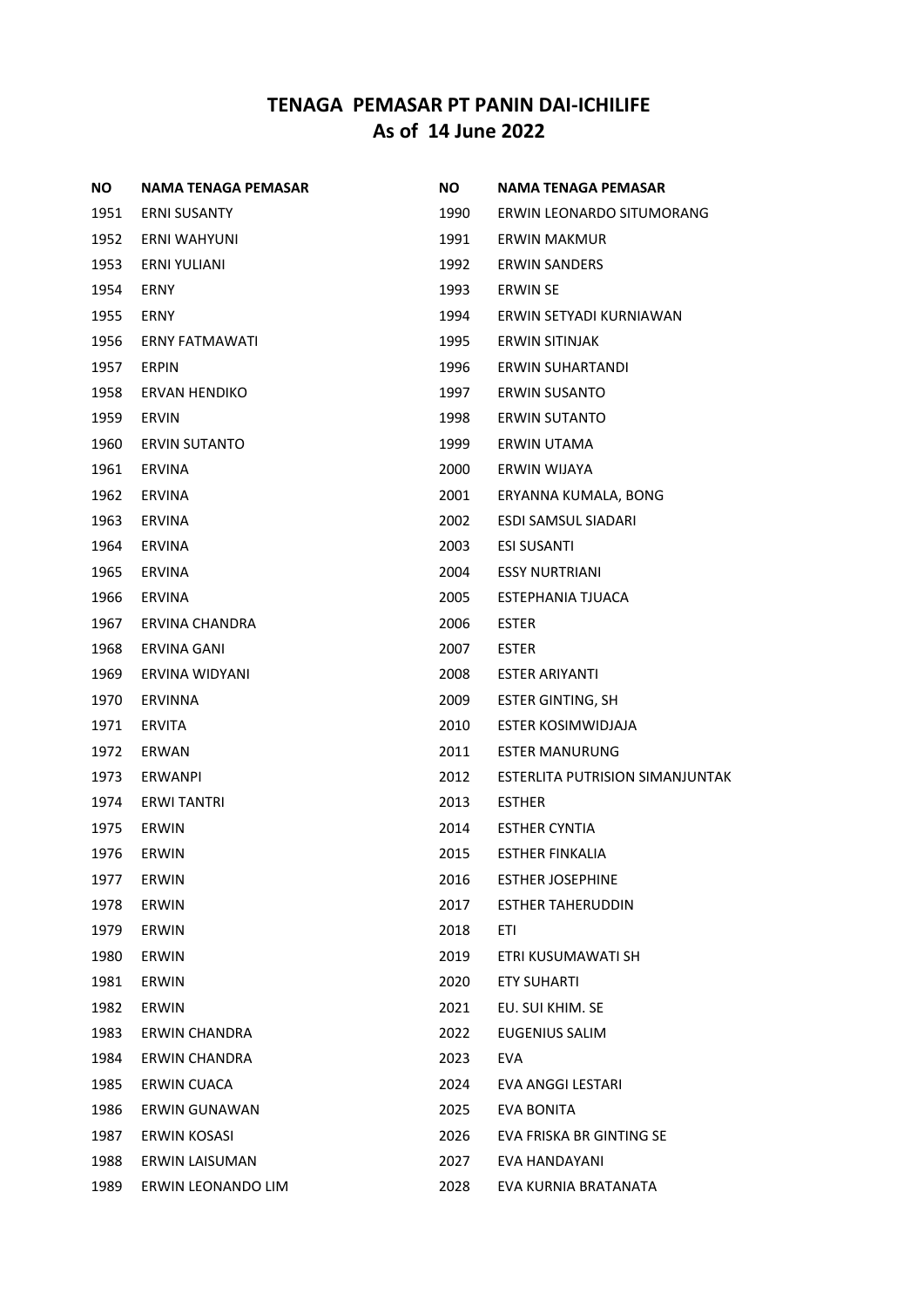| NO.  | NAMA TENAGA PEMASAR      | <b>NO</b> | NAMA TENAGA PEMASAR             |
|------|--------------------------|-----------|---------------------------------|
| 2029 | EVA MANDONNA SIADARI     | 2068      | FAKHRENY FATHU RAHMAN, S.S.     |
| 2030 | EVA MULYAWATI            | 2069      | FALENSIA LAURENSIA HADI         |
| 2031 | EVA TRIWAHYUNI           | 2070      | <b>FALENTINA</b>                |
| 2032 | EVA WENILYA              | 2071      | FAMAWATI                        |
| 2033 | EVAN THERELIM            | 2072      | <b>FANDI FONG</b>               |
| 2034 | <b>EVANDER TANDIONO</b>  | 2073      | <b>FANDI HERMAWAN</b>           |
| 2035 | EVELINA SINAGA           | 2074      | FANDRAWATI                      |
| 2036 | EVELYN                   | 2075      | <b>FANDY ISMANTO</b>            |
| 2037 | EVELYN                   | 2076      | <b>FANI PRICILLIA</b>           |
| 2038 | <b>EVELYN ROSA</b>       | 2077      | <b>FANNY SUSANTO</b>            |
| 2039 | EVELYN WIJAYA            | 2078      | <b>FANNY SUTRISNO</b>           |
| 2040 | EVENDI                   | 2079      | <b>FANNYFU TANTO</b>            |
| 2041 | EVI                      | 2080      | <b>FANY LUKAS</b>               |
| 2042 | EVI DEWI SIREGAR         | 2081      | <b>FARAH FELIANTINI</b>         |
| 2043 | EVI DIANA GO             | 2082      | <b>FAREL ARIANT ARSWENDY</b>    |
| 2044 | EVI GUNAWAN              | 2083      | FARIDA JAPAR                    |
| 2045 | EVI KRISTAMA SITANGGANG  | 2084      | <b>FARIDA SUWANTO</b>           |
| 2046 | EVI LIANA                | 2085      | <b>FARIDA TIO DINAR</b>         |
| 2047 | EVI MARIANA              | 2086      | <b>FARIDA YUSUF</b>             |
| 2048 | EVI MELANI               | 2087      | FARIDAH                         |
| 2049 | EVI MULJONO              | 2088      | FARIDAH                         |
| 2050 | <b>EVI SULASTRY</b>      | 2089      | FARINA ANTARI                   |
| 2051 | <b>EVI WUIRIATY</b>      | 2090      | FARINA WINARTO                  |
| 2052 | EVIANA                   | 2091      | <b>FARITZ RANCUNG</b>           |
| 2053 | EVIE JULIANI             | 2092      | <b>FARIZ PERDHANA</b>           |
| 2054 | <b>EVINATALIA</b>        | 2093      | <b>FATAH ADDINI</b>             |
| 2055 | <b>EVITA BELLA</b>       | 2094      | FATHONAH ARIMAWATI              |
| 2056 | <b>EVITA PERON</b>       | 2095      | <b>FATIMAH</b>                  |
| 2057 | EVY MARGARETHA HENDRAWAN | 2096      | FATIMAH DARTIANI                |
| 2058 | <b>EVY SUSANTI</b>       | 2097      | <b>FAUSTINA PERTIWI CHALANG</b> |
| 2059 | <b>EWAH SUHAEMAH</b>     | 2098      | FAUZAN AZMI                     |
| 2060 | EXUANDO PARDOMUAN        | 2099      | FEBBYOLA VALENTINE SABA         |
| 2061 | EYRENE A. BAKARA         | 2100      | <b>FEBIAN</b>                   |
| 2062 | EZRA LUMINGKEWAS         | 2101      | FEBIOTESTI VALENTINO. T         |
| 2063 | F. PITRIYANTI SEBAYANG   | 2102      | FEBRA                           |
| 2064 | FABIANA                  | 2103      | FEBRIAN VALENT ESA              |
| 2065 | <b>FADILA</b>            | 2104      | FEBRIANA                        |
| 2066 | <b>FADRICK SUSANTO</b>   | 2105      | <b>FEBRIANTO</b>                |
| 2067 | FAJARINI                 | 2106      | FEBRIANY                        |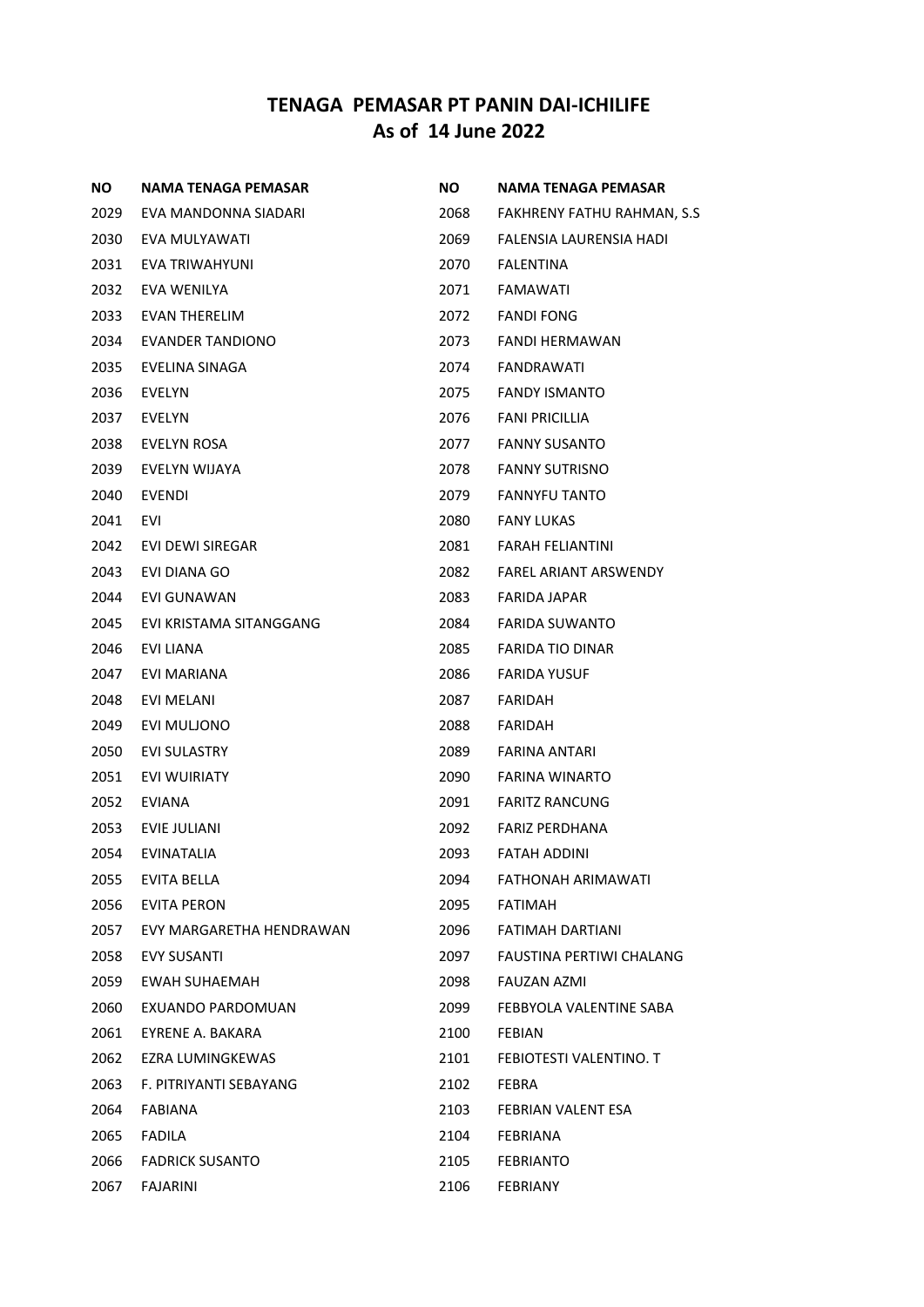| ΝO   | NAMA TENAGA PEMASAR              | NO.  | NAMA TENAGA PEMASAR    |
|------|----------------------------------|------|------------------------|
| 2107 | FEBRIATI                         | 2146 | <b>FELIX THAM</b>      |
| 2108 | FEBRIKA LENORA NAPITUPULU        | 2147 | <b>FELIX YONAWAN</b>   |
| 2109 | FEBRILAND AMOROZNY               | 2148 | FELIYANA               |
| 2110 | <b>FEBRINA</b>                   | 2149 | <b>FELLY LAWATI</b>    |
| 2111 | FEBRYANA                         | 2150 | <b>FENDI</b>           |
| 2112 | <b>FEBRYANTI SIMON</b>           | 2151 | <b>FENDI</b>           |
| 2113 | <b>FEDDY</b>                     | 2152 | FENDI KUSWANTO         |
| 2114 | FEDI LIWANDI                     | 2153 | FENDI WIJAYA           |
| 2115 | FEDRIAN PUTRA PISTA              | 2154 | FENDI WIJAYA           |
| 2116 | FEDRIAN PUTRA PRATAMA            | 2155 | FENDRA WICIAN          |
| 2117 | FEDRIK RAMALI                    | 2156 | <b>FENDY</b>           |
| 2118 | <b>FEFI</b>                      | 2157 | <b>FENDY</b>           |
| 2119 | FELIA FLORENCIA KIRANA           | 2158 | <b>FENDY</b>           |
| 2121 | <b>FELICIA</b>                   | 2160 | <b>FENDY</b>           |
| 2123 | <b>FELICIA</b>                   | 2162 | <b>FENDY</b>           |
| 2122 | <b>FELICIA</b>                   | 2161 | <b>FENDY</b>           |
| 2120 | <b>FELICIA</b>                   | 2159 | <b>FENDY</b>           |
| 2124 | <b>FELICIA</b>                   | 2163 | <b>FENDY HARIANTO</b>  |
| 2125 | FELICIA DARLENE                  | 2164 | <b>FENDY KUSNO</b>     |
| 2126 | FELICIA NOVIYANTI                | 2165 | FENDY WINATA           |
| 2127 | <b>FELICIA SERENA</b>            | 2166 | <b>FENGKY NG</b>       |
| 2128 | FELICIA ZANLIM                   | 2167 | FENI OKTAYANTI         |
| 2129 | <b>FELICITAS PRANATA</b>         | 2168 | <b>FENINA</b>          |
| 2130 | FELISCA ANGGARA SOERJANTO        | 2169 | <b>FENITA</b>          |
| 2131 | <b>FELISSHA TANIA</b>            | 2170 | <b>FENNI</b>           |
| 2132 | <b>FELIX</b>                     | 2171 | <b>FENNI</b>           |
| 2136 | <b>FELIX</b>                     | 2175 | <b>FENNY</b>           |
| 2133 | <b>FELIX</b>                     | 2172 | <b>FENNY</b>           |
| 2135 | <b>FELIX</b>                     | 2174 | <b>FENNY</b>           |
| 2134 | <b>FELIX</b>                     | 2173 | <b>FENNY</b>           |
| 2137 | FELIX ANDREA HARIYANTO           | 2176 | <b>FENNY</b>           |
| 2138 | <b>FELIX BUDIANTO</b>            | 2177 | <b>FENNY</b>           |
| 2139 | <b>FELIX CHANRIO</b>             | 2178 | <b>FENNY</b>           |
| 2140 | <b>FELIX HALIM</b>               | 2179 | <b>FENNY</b>           |
| 2141 | FELIX KUSUMA                     | 2180 | <b>FENNY</b>           |
| 2142 | <b>FELIX LEO</b>                 | 2181 | <b>FENNY ANDRIANI</b>  |
| 2143 | FELIX NICHOLAUS PRISYA HENDRAWAN | 2182 | <b>FENNY CHANDRA</b>   |
| 2144 | <b>FELIX SALIM</b>               | 2183 | <b>FENNY HUSNI</b>     |
| 2145 | FELIX TEDDY ATMAJA               | 2184 | <b>FENNY KURNIAWAN</b> |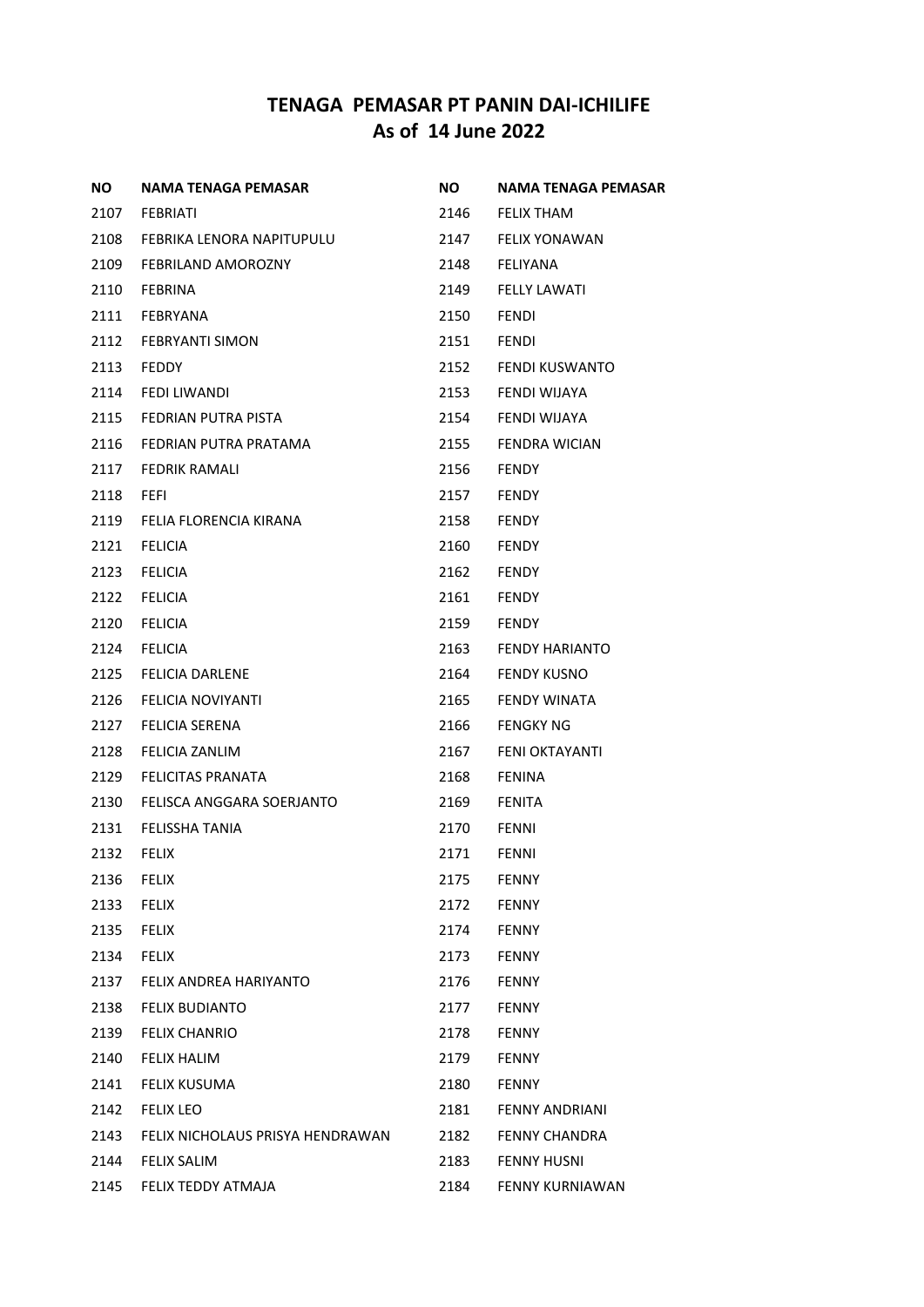| ΝO   | <b>NAMA TENAGA PEMASAR</b>       | NO.  | <b>NAMA TENAGA PEMASAR</b> |
|------|----------------------------------|------|----------------------------|
| 2185 | <b>FENNY LINDAWATY</b>           | 2224 | FERONICA                   |
| 2186 | <b>FENNY SUSANTO</b>             | 2225 | <b>FERRERI FORBES</b>      |
| 2187 | <b>FENNY TAN</b>                 | 2226 | FERRI                      |
| 2188 | FENNY TANAMA                     | 2227 | <b>FERRY</b>               |
| 2189 | <b>FENNY TANRY</b>               | 2228 | <b>FERRY</b>               |
| 2190 | FENNY VALENSIA TENDEAN           | 2229 | <b>FERRY</b>               |
| 2192 | FENNY WIJAYA                     | 2231 | <b>FERRY</b>               |
| 2193 | FENNY WIJAYA                     | 2232 | <b>FERRY</b>               |
| 2191 | FENNY WIJAYA                     | 2230 | <b>FERRY</b>               |
| 2194 | <b>FENNY WIRAWAN</b>             | 2233 | <b>FERRY</b>               |
| 2195 | FENNY YANTI                      | 2234 | FERRY ABDUS SALAM          |
| 2196 | <b>FENNY YUNITA</b>              | 2235 | <b>FERRY DIANA</b>         |
| 2197 | <b>FENNYANTY GOZALI</b>          | 2236 | <b>FERRY HIDAYAT</b>       |
| 2198 | <b>FENTJE GUNAWAN</b>            | 2237 | <b>FERRY HUSEN</b>         |
| 2199 | <b>FENTY RATNASARI</b>           | 2238 | <b>FERRY IRIAWAN</b>       |
| 2200 | <b>FENY</b>                      | 2239 | <b>FERRY KURNIAWAN</b>     |
| 2201 | FENY, SE                         | 2240 | <b>FERRY ORANTO</b>        |
| 2202 | <b>FERAWATI</b>                  | 2241 | <b>FERRY PRAWIRA</b>       |
| 2203 | <b>FERDI SETIADI</b>             | 2242 | <b>FERRY RORONG</b>        |
| 2204 | <b>FERDI YANTO</b>               | 2243 | <b>FERRY SOFIANTO</b>      |
| 2205 | FERDIAN PRIATAMA                 | 2244 | <b>FERRY TANTOSO</b>       |
| 2206 | FERDINAND CHRISTIANTO HARJO      | 2245 | <b>FERRY YULIANTO</b>      |
| 2207 | <b>FERDINAND WINSTI</b>          | 2246 | FEYLA AGNELIA LUCIUS       |
| 2208 | FERDY HARIJANTO                  | 2247 | FICO ALDRIN ABRAHAM        |
| 2209 | <b>FERDY KURNIAWAN</b>           | 2248 | FIDYA SIMAMORA             |
| 2210 | <b>FERDY SUNARYA</b>             | 2249 | FIELIENNA, SE              |
| 2211 | FERDY, S.E                       | 2250 | <b>FIESAN IVANOV</b>       |
| 2212 | <b>FEREN</b>                     | 2251 | FIFI FEBRIANI              |
| 2213 | <b>FERI SANTOSO</b>              | 2252 | <b>FIFI KONTOYO</b>        |
| 2214 | <b>FERICK</b>                    | 2253 | <b>FIFI MONICA</b>         |
| 2215 | <b>FERIK TALSIM</b>              | 2254 | FIFI NATASIA               |
| 2216 | <b>FERIMAN</b>                   | 2255 | <b>FIFI SAIFUDIN</b>       |
| 2217 | <b>FERIYANTO</b>                 | 2256 | <b>FIFI SON</b>            |
| 2218 | <b>FERIYATIS</b>                 | 2257 | FIFIE INDRAWATI            |
| 2219 | FERNANDO ALEXANDER RUMAHORBO     | 2258 | <b>FILBERT</b>             |
| 2220 | <b>FERNANDO FRANCISCUS</b>       | 2259 | <b>FILBERT</b>             |
| 2221 | FERNANDO LUCAS DA SILVA GUTERRES | 2260 | <b>FILIKS HULU</b>         |
| 2222 | <b>FERNANDO SALIM</b>            | 2261 | FILINA CHANDRA             |
| 2223 | FERNANDY WIJAYA                  | 2262 | FILIPUS MING TIO           |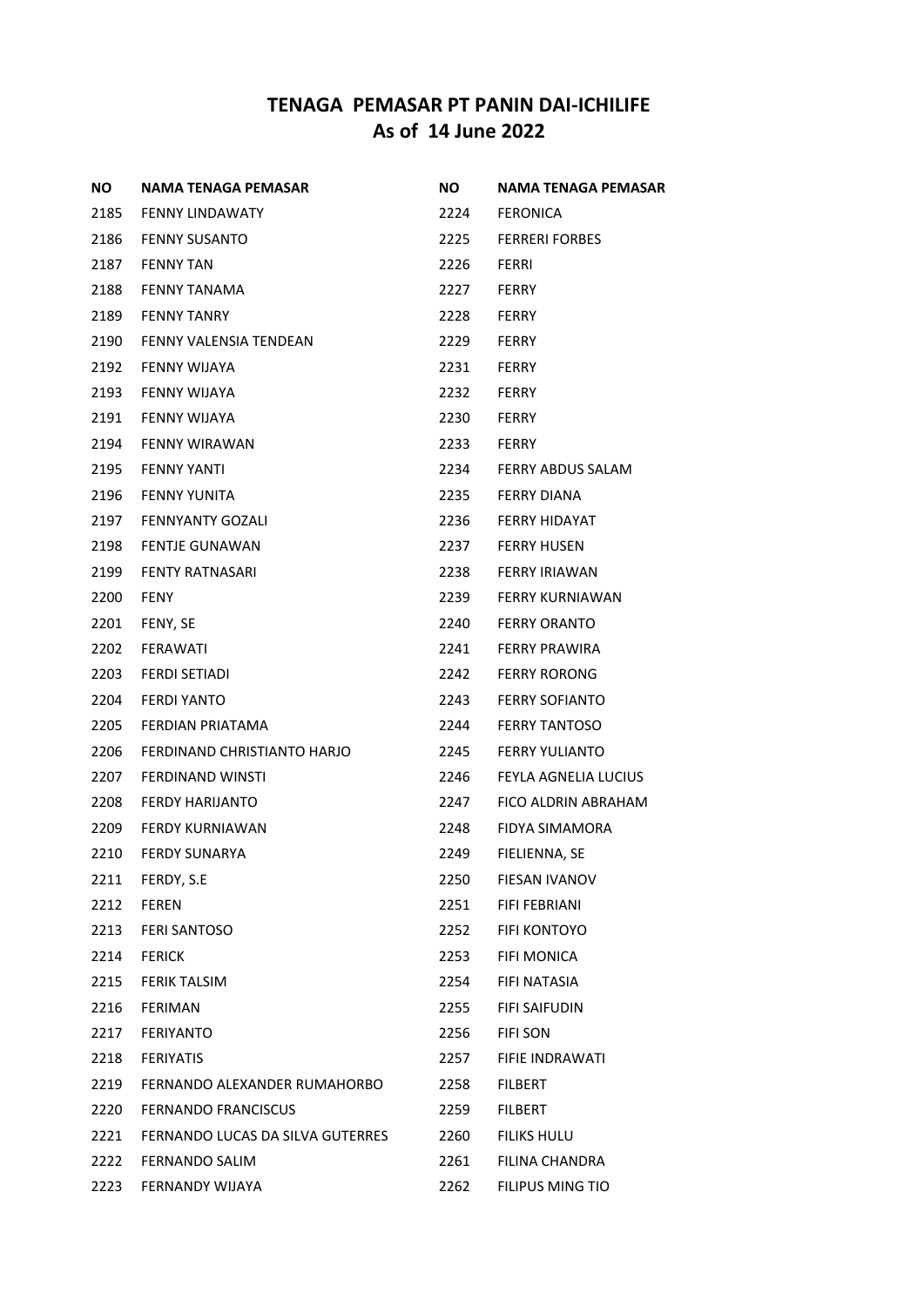| NO.  | NAMA TENAGA PEMASAR     | <b>NO</b> | NAMA TENAGA PEMASAR           |
|------|-------------------------|-----------|-------------------------------|
| 2263 | FINA BUNGA LUTFIANA     | 2302      | FLORYRENZA CLAUDIA            |
| 2264 | FINAL IMELDA MARPAUNG   | 2303      | FO TJHING THAM                |
| 2265 | FINDIKA CAHYADI         | 2304      | FOENG RISNAWATI PANGKY        |
| 2266 | <b>FINI</b>             | 2305      | FONG HEI NUI ALS FARIANA      |
| 2267 | <b>FIONA</b>            | 2306      | <b>FONNY ISKANDAR</b>         |
| 2268 | FIONA ABIGAIL TJIA      | 2307      | <b>FONNY MILLENNIA</b>        |
| 2269 | FIONA ADELA CONDROADI   | 2308      | <b>FORENTINI</b>              |
| 2270 | FIONA FORTUNA PUTRI     | 2309      | FRANCESCA NERI                |
| 2271 | FIRDA SANI              | 2310      | FRANCKLYN CHRISTIAN KAKISINA  |
| 2272 | <b>FIRDAUS LONG</b>     | 2311      | <b>FRANDY CHANDRA</b>         |
| 2273 | FIRDIYAN PRIYANTO       | 2312      | <b>FRANDY SULTANTO</b>        |
| 2274 | FIRIZKYNA PUTRI ARDIAN  | 2313      | <b>FRANK OWEN</b>             |
| 2275 | FIRMAN DESMAN           | 2314      | <b>FRANKLIN</b>               |
| 2276 | FISSILMI KAFFAH         | 2315      | <b>FRANKY</b>                 |
| 2277 | FITA CHYNTIA            | 2316      | <b>FRANKY</b>                 |
| 2278 | FITA WIJAYA             | 2317      | FRANKY LEO ARMANDO BARUS      |
| 2279 | <b>FITARINA</b>         | 2318      | <b>FRANKY WIBOWO S</b>        |
| 2280 | <b>FITHRI</b>           | 2319      | <b>FRANS</b>                  |
| 2281 | FITRI ANIDA NABABAN     | 2320      | FRANS AGUS GUNAWAN            |
| 2282 | FITRI ANJELIKA          | 2321      | FRANS ANDREAS SETYA           |
| 2283 | FITRI JUNIANTI SIMBOLON | 2322      | FRANS BONAR HAMONANGAN        |
| 2284 | FITRI MANDASARI         | 2323      | FRANS LAUWIRA                 |
| 2285 | FITRI NURAFNI ZAKIAH    | 2324      | <b>FRANS WILLY TOTONG</b>     |
| 2286 | FITRI RAMITA SARI       | 2325      | FRANS YOSUA A                 |
| 2287 | FITRI TAMBUNAN          | 2326      | FRANSANDI                     |
| 2288 | FITRI WULANDARI         | 2327      | FRANSISCA                     |
| 2289 | <b>FITRIA</b>           | 2328      | <b>FRANSISCA</b>              |
| 2290 | FITRIA HARAHAP          | 2329      | <b>FRANSISCA</b>              |
| 2291 | FITRIAH NINGSIH         | 2330      | FRANSISCA                     |
| 2292 | FITRIANA SALIM          | 2331      | <b>FRANSISCA</b>              |
| 2293 | <b>FITRIANI</b>         | 2332      | FRANSISCA                     |
| 2294 | FIZA JASMINE HASANI     | 2333      | FRANSISCA                     |
| 2295 | <b>FLORA HUTAPEA</b>    | 2334      | FRANSISCA ANDINA SUCI WARDANI |
| 2296 | FLORA PANGESTU          | 2335      | FRANSISCA FEBRIANTY F.        |
| 2297 | <b>FLORENA</b>          | 2336      | FRANSISCA JASADIPURA          |
| 2298 | FLORENCIA IRENA LIPIN   | 2337      | FRANSISCA TANJAYA             |
| 2299 | <b>FLORENSIA</b>        | 2338      | FRANSISCA W.                  |
| 2300 | <b>FLORENTICA</b>       | 2339      | FRANSISCUS EDDY KURNIAWAN     |
| 2301 | FLORIDA HERAWATI        | 2340      | <b>FRANSISCUS GUNAWAN</b>     |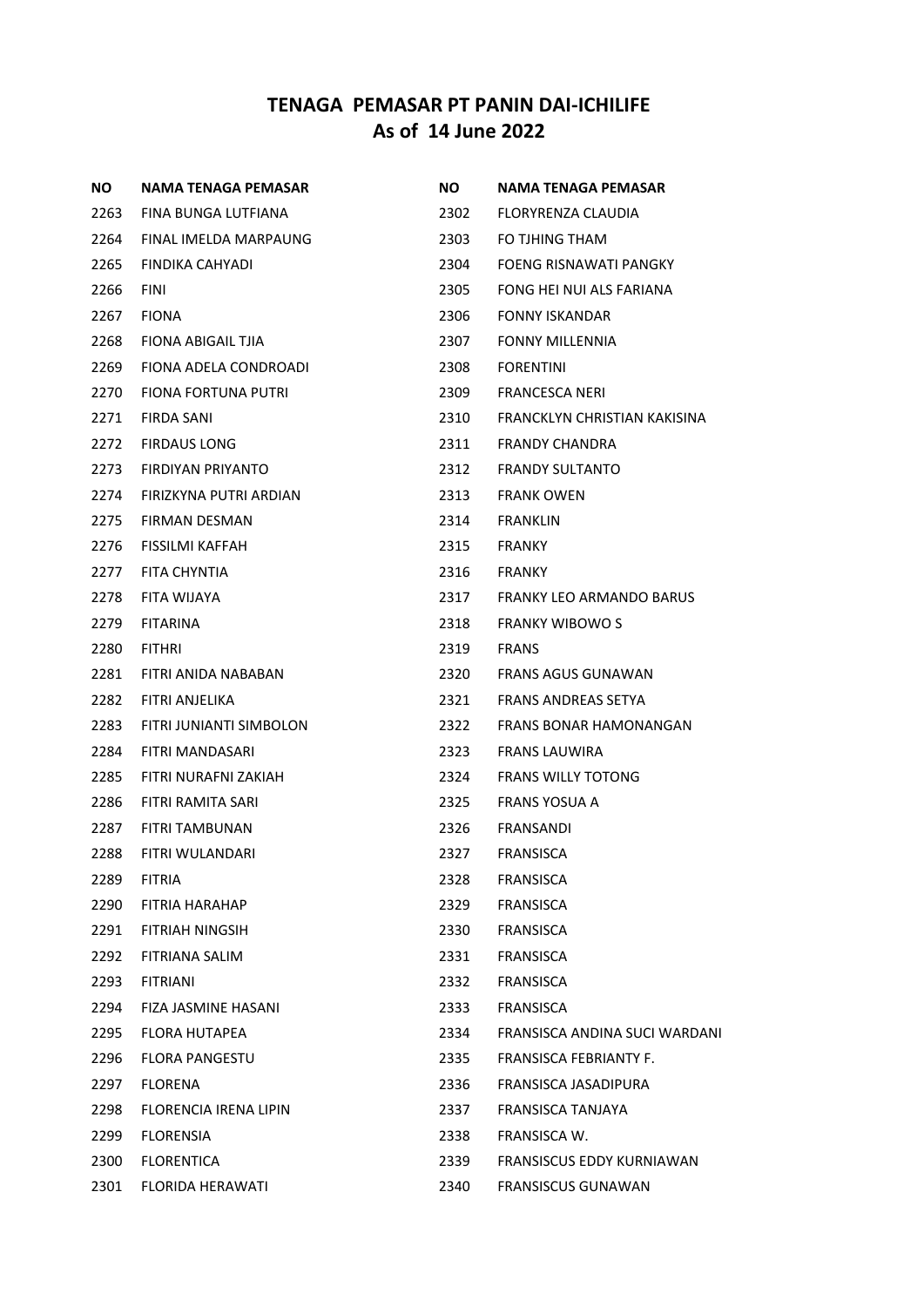| NO.  | NAMA TENAGA PEMASAR              | <b>NO</b> | NAMA TENAGA PEMASAR                 |
|------|----------------------------------|-----------|-------------------------------------|
| 2341 | FRANSISCUS KURNIAWAN             | 2380      | FRENKY SHANTI PUTRA                 |
| 2342 | <b>FRANSISCUS XAVERIUS</b>       | 2381      | FRENKY WINATA                       |
| 2343 | <b>FRANSISCUS XAVERIUS</b>       | 2382      | FRENSISKA                           |
| 2344 | FRANSISKA                        | 2383      | <b>FRENTYO</b>                      |
| 2345 | FRANSISKA                        | 2384      | <b>FRIANA</b>                       |
| 2346 | FRANSISKA ANGELINA               | 2385      | FRIANTI EMARISA                     |
| 2347 | <b>FRANSISKA LIMANTO</b>         | 2386      | <b>FRICE WIDIYASTUTI</b>            |
| 2348 | FRANSISKA MERRY KRISDAYANTI, SE  | 2387      | <b>FRIDA MANURUNG</b>               |
| 2349 | FRANSISKA OCTAVIA                | 2388      | FRIDAY MELIANI BANJAR NAHOR         |
| 2350 | FRANSISKA SETIAWAN, SH           | 2389      | FRIESHANDY, SE.                     |
| 2351 | FRANSISKA THERESIA               | 2390      | FRISCILIA SULTANTO                  |
| 2352 | FRANSISKUS JEFRI SETIAWAN        | 2391      | <b>FRISIA KWANTIONO</b>             |
| 2353 | <b>FREDDY HENDERSON</b>          | 2392      | FRISKA OLIVIA CHANDRA               |
| 2354 | <b>FREDDY KOSTI</b>              | 2393      | FRISKA ROYANI SARAGIH               |
| 2355 | <b>FREDDY KURNIAWAN</b>          | 2394      | FRISKA VIOLINA                      |
| 2356 | <b>FREDDY LEO</b>                | 2395      | <b>FRISSILIA</b>                    |
| 2357 | <b>FREDDY WEE</b>                | 2396      | <b>FROLISA SUHESTI</b>              |
| 2358 | <b>FREDERICK ARNE GOH</b>        | 2397      | <b>FUILISITAS TJHIN</b>             |
| 2359 | <b>FREDERICK MATTHEW HARTONO</b> | 2398      | <b>FUJIANTO KARJONO</b>             |
| 2360 | <b>FREDERICK WIDYANTO</b>        | 2399      | <b>FYANNA ANTHEA</b>                |
| 2361 | <b>FREDY</b>                     | 2400      | GABBY AUDY ATMAJA                   |
| 2362 | <b>FREDY</b>                     | 2401      | <b>GABRIELA LETICIA</b>             |
| 2363 | <b>FREDY</b>                     | 2402      | <b>GABRIELLA FAUSTINA</b>           |
| 2364 | <b>FREDY</b>                     | 2403      | <b>GABRIELLA FELICIA</b>            |
| 2365 | <b>FREDY HALIM</b>               | 2404      | GABRIELLA KARTHIKA LESMANA          |
| 2366 | FREDY KURNIAWAN DJAUHAR          | 2405      | <b>GABRIELLA SEPWANY</b>            |
| 2367 | <b>FREDY KWENDA</b>              | 2406      | GABRIELLE                           |
| 2368 | FREDY MARDIKA SENJAYA            | 2407      | <b>GABRIELLE DUMEX ATUR HARTONO</b> |
| 2369 | <b>FREDY SUNJAYA</b>             | 2408      | <b>GADIS</b>                        |
| 2370 | <b>FRENDY</b>                    | 2409      | <b>GAFUR</b>                        |
| 2371 | <b>FRENDY</b>                    | 2410      | <b>GAIN VITALITY</b>                |
| 2372 | <b>FRENDY</b>                    | 2411      | <b>GALANG WIBISONO</b>              |
| 2373 | <b>FRENGKI LINARDI</b>           | 2412      | <b>GANDA KENCANA HASIBUAN</b>       |
| 2374 | <b>FRENGKI OKTO</b>              | 2413      | GANDASARI GUNAWAN                   |
| 2375 | FRENGKI RICARDO LINGGA           | 2414      | GANDJAR YOGA SUSILA, SPD            |
| 2376 | <b>FRENKY</b>                    | 2415      | <b>GARRY JAYADI</b>                 |
| 2377 | <b>FRENKY</b>                    | 2416      | <b>GARRY STEVAN TJAKRASENDJAJA</b>  |
| 2378 | <b>FRENKY FUYONO</b>             | 2417      | <b>GARY PHAN</b>                    |
| 2379 | <b>FRENKY SAPUTRA</b>            | 2418      | <b>GEK HONG</b>                     |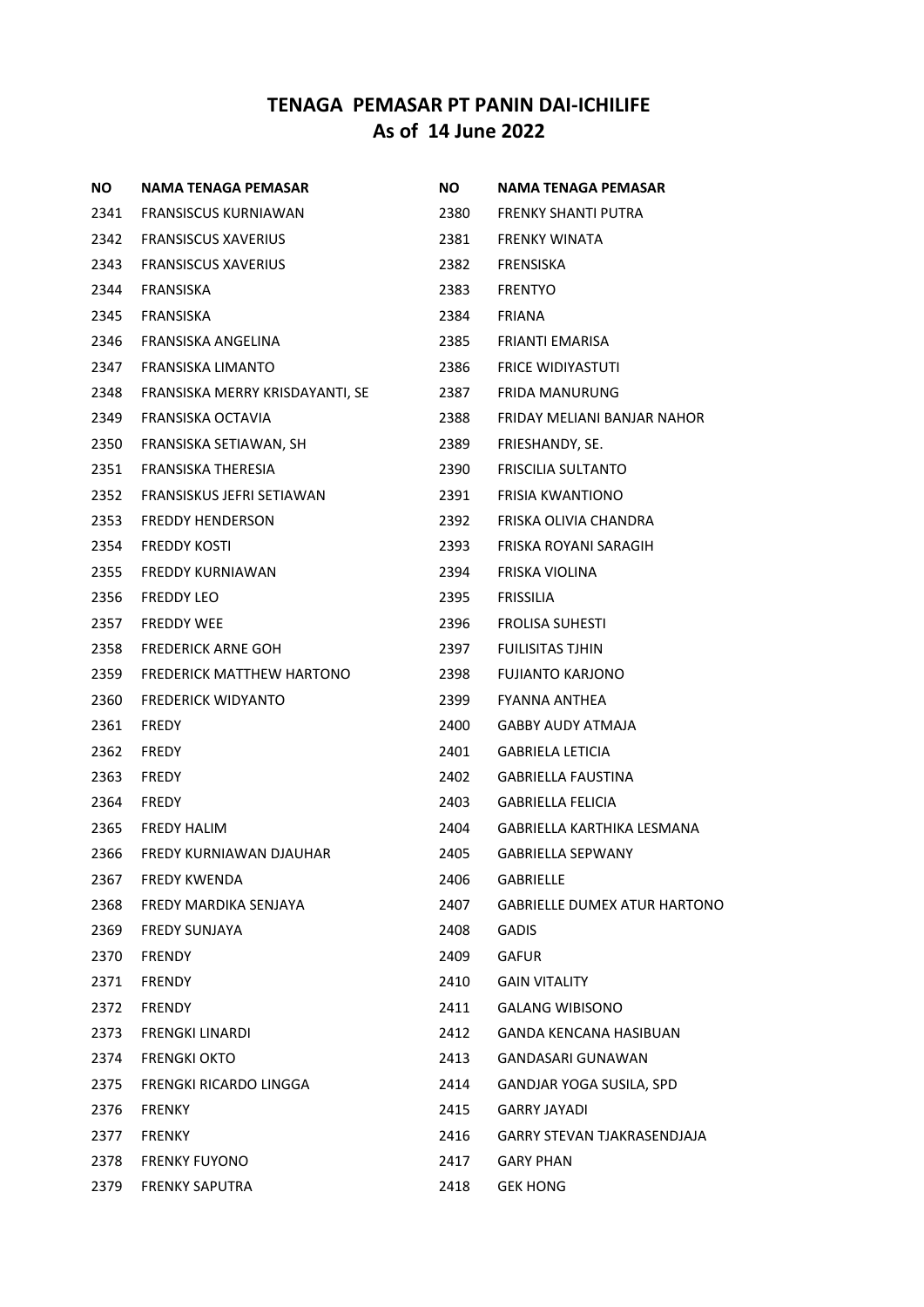| ΝO   | <b>NAMA TENAGA PEMASAR</b>                | ΝO   | NAMA TENAGA PEMASAR           |
|------|-------------------------------------------|------|-------------------------------|
| 2419 | <b>GEK SIM</b>                            | 2458 | <b>GRACE FELY</b>             |
| 2420 | <b>GEMA TEGUH</b>                         | 2459 | GRACE MARANATHA MANULLANG     |
| 2421 | <b>GEORGE NATHANAEL</b>                   | 2460 | <b>GRACECIA</b>               |
| 2422 | <b>GERALD PUTRA DALIZ</b>                 | 2461 | GRACIA HARIEDHA VIRGANIA      |
| 2423 | <b>GERARDUS DWIPUTRANTO</b>               | 2462 | <b>GRACIELLA</b>              |
| 2424 | <b>GERDHY SANDY SETIAWAN</b>              | 2463 | GRACIELLA VANESSA             |
| 2425 | <b>GERI GUMILAW</b>                       | 2464 | <b>GRADY FERDINAND</b>        |
| 2426 | <b>GERRY BASKORO</b>                      | 2465 | <b>GRECIA YESSEFIE</b>        |
| 2427 | <b>GERRY HADI PUTRA</b>                   | 2466 | <b>GUEK SIE</b>               |
| 2428 | <b>GERRY POWELL</b>                       | 2467 | <b>GUGAH GUNDARA</b>          |
| 2429 | <b>GERSON HASIHOLAN NOKAS</b>             | 2468 | GUGUN GUNAWAN                 |
| 2430 | GHAISANI SYARAFINA ZULHILMI               | 2469 | GUNAWAN                       |
| 2432 | <b>GIARTO</b>                             | 2471 | GUNAWAN                       |
| 2431 | <b>GIARTO</b>                             | 2470 | GUNAWAN                       |
| 2433 | <b>GIBSON</b>                             | 2472 | GUNAWAN                       |
| 2434 | GIDEON                                    | 2473 | GUNAWAN                       |
| 2435 | <b>GIDION</b>                             | 2474 | GUNAWAN                       |
| 2436 | GILANG AKRISTA MAHARDIKA. S               | 2475 | GUNAWAN ALIP, ST.             |
| 2437 | GILBERT                                   | 2476 | GUNAWAN BERLIAN TANJAYA       |
| 2438 | GILBERT DAVIS TARIGAN                     | 2477 | <b>GUNAWAN SUCIPTO</b>        |
| 2439 | <b>GIMNY</b>                              | 2478 | GUNAWAN WIDJAJA               |
| 2440 | <b>GINO</b>                               | 2479 | <b>GUNTUR DWI PUTRA HARDY</b> |
| 2441 | <b>GINO BORDEN</b>                        | 2480 | H. TADJI CHRISTIANTO ADI      |
| 2442 | <b>GIOK TJHUI</b>                         | 2481 | H.JAMA`UDDIN HASBULLAH        |
| 2443 | <b>GITA RANI</b>                          | 2482 | HADI                          |
| 2444 | GITA TIRA MARIZOE                         | 2483 | HADI CANDRA                   |
| 2445 | GLADIES NATALIA FRANSISCA SUNDALANGI      | 2484 | <b>HADI HANDOKO</b>           |
| 2446 | <b>GLEAN LIKIS MAMENGKO</b>               | 2485 | <b>HADI KARTIKA</b>           |
| 2447 | <b>GLENDY CHENDRA</b>                     | 2486 | HADI MULYADI                  |
| 2448 | <b>GLORIA YOPE STEVANI BR SIMANJUNTAK</b> | 2487 | <b>HADI PRAKOSO</b>           |
| 2449 | GO A TJOE ALIAS YENNY AMELIA              | 2488 | HADI UTOMO .IR                |
| 2450 | <b>GO ALI</b>                             | 2489 | <b>HADI WIRO SENO</b>         |
| 2451 | GO FANNY ARIESTANTYA                      | 2490 | HADI YANTO, SH                |
| 2452 | <b>GO TJIN LIE</b>                        | 2491 | <b>HADIANTO GOENARDY</b>      |
| 2453 | <b>GOBEL SURYA KENCANA</b>                | 2492 | <b>HADINATA CHANDRA</b>       |
| 2454 | <b>GOH TASE PEN</b>                       | 2493 | HADISURYA GUNARKO             |
| 2455 | <b>GOH TJAI JUNG</b>                      | 2494 | HADIYANTO.LIM                 |
| 2456 | GOVINDA ANITA RENGGAYA                    | 2495 | <b>HAI PINA</b>               |
| 2457 | <b>GRACE DARA ARLINOVIA</b>               | 2496 | <b>HALIM</b>                  |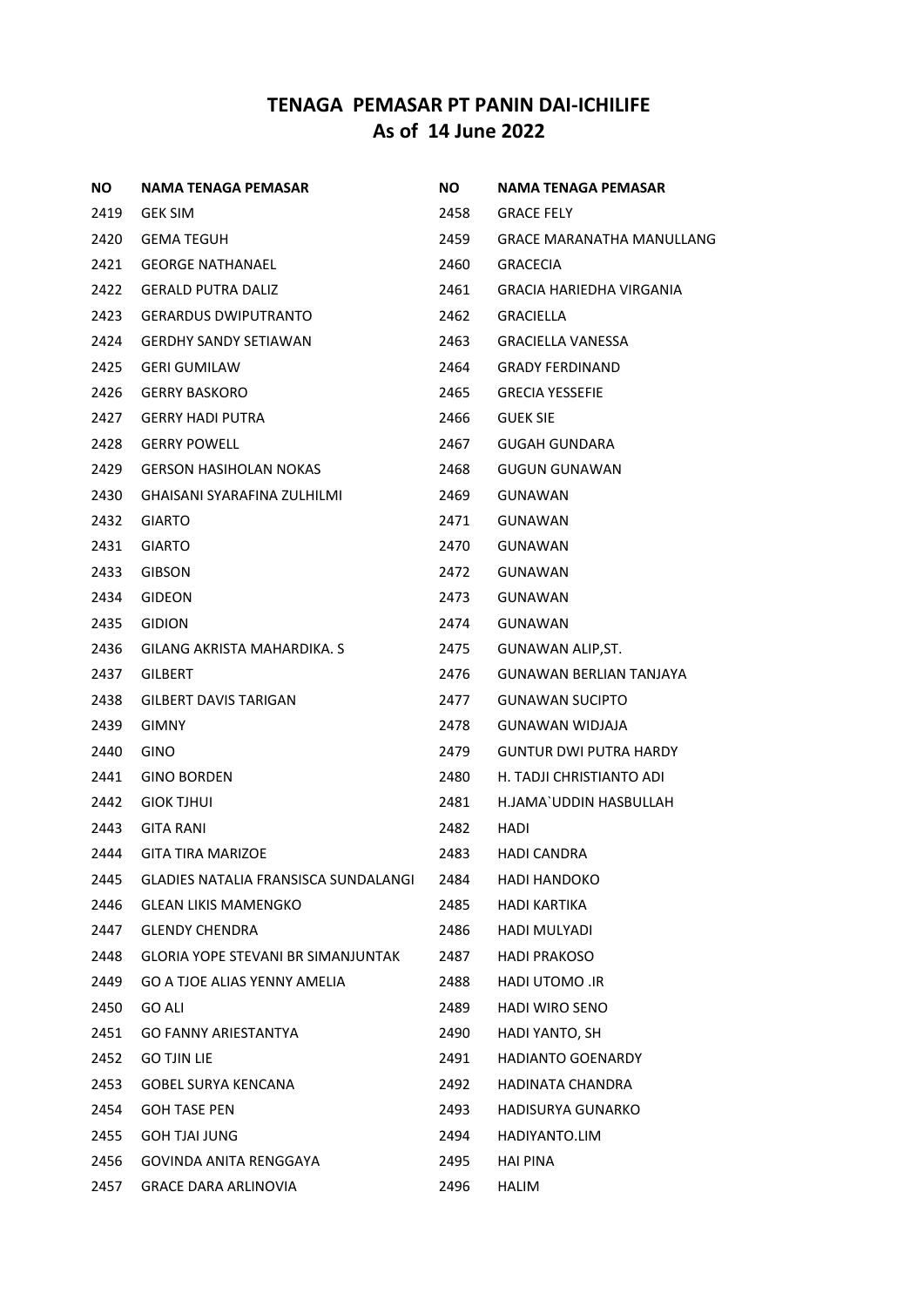| ΝO   | <b>NAMA TENAGA PEMASAR</b> | NO.  | NAMA TENAGA PEMASAR         |
|------|----------------------------|------|-----------------------------|
| 2497 | HALIM CHANDRA              | 2536 | HANDYLAI                    |
| 2498 | HALIM FENDI                | 2537 | HANI RIANI                  |
| 2499 | HALIM JONATAN DJAJA        | 2538 | HANITA WIJAYA               |
| 2500 | HALIM KESUMA               | 2539 | HANNI                       |
| 2501 | HALIM KUSUMA               | 2540 | <b>HANNI ELVIS</b>          |
| 2502 | <b>HALIM SURYANI</b>       | 2541 | HANNUM AZKAZY SALSABILA     |
| 2503 | <b>HALIM WIJAYA</b>        | 2542 | <b>HANNY DESWARA</b>        |
| 2504 | HALIMA TUSYADDIAH LIEZAH   | 2543 | <b>HANNY ORANTO</b>         |
| 2505 | HALIMAH                    | 2544 | HANNY SALIM                 |
| 2506 | HALIMAH                    | 2545 | <b>HANS BERTONI NTAHUDI</b> |
| 2507 | HAMMY GOTAMA               | 2546 | <b>HANS LEONARD</b>         |
| 2508 | <b>HAN FIE</b>             | 2547 | <b>HANS YONATHAN</b>        |
| 2509 | <b>HAN HSIN</b>            | 2548 | <b>HANSEN</b>               |
| 2510 | <b>HANA</b>                | 2549 | HANSEN                      |
| 2511 | HANADI WIRAWARDHANA        | 2550 | HANSEN                      |
| 2512 | HANDAYA KURNIADI           | 2551 | <b>HANSEN</b>               |
| 2513 | <b>HANDE</b>               | 2552 | <b>HANSEN CHRISTANTO</b>    |
| 2514 | HANDI                      | 2553 | <b>HANSEN LIEUS</b>         |
| 2515 | HANDI                      | 2554 | HANSEN WIJAYA               |
| 2516 | <b>HANDI SANTOSO</b>       | 2555 | <b>HANSEN WINATA</b>        |
| 2517 | HANDIKA GHUSNAN            | 2556 | <b>HANSON EMERIK JUNARY</b> |
| 2518 | HANDIKA SILALAHI           | 2557 | HAPOSAN LAMSIHAR SIAHAAN    |
| 2519 | <b>HANDOKO</b>             | 2558 | <b>HAPPY</b>                |
| 2520 | <b>HANDOKO</b>             | 2559 | HARDI                       |
| 2521 | HANDOKO                    | 2560 | HARDI WIJAYA                |
| 2522 | <b>HANDOKO LIEUS</b>       | 2561 | <b>HARDI YANTO</b>          |
| 2523 | <b>HANDOKO SETIAWAN</b>    | 2562 | HARDIAN DEDI WICAKSONO      |
| 2524 | <b>HANDOKO SUCIPTO</b>     | 2563 | <b>HARDIANTO</b>            |
| 2525 | <b>HANDOKO SUSANTO</b>     | 2564 | <b>HARDIANTO</b>            |
| 2526 | <b>HANDOKO SUSILO</b>      | 2565 | <b>HARDIMAN SAMOSIR</b>     |
| 2527 | HANDOYO SALMAN             | 2566 | HARDY GUNAWAN TANUDJAJA     |
| 2528 | <b>HANDRA DERMAWAN</b>     | 2567 | <b>HARDY KURNIAWAN</b>      |
| 2529 | HANDRI WIDJAYA             | 2568 | HARI HWA                    |
| 2530 | HANDRIAN YANTANA           | 2569 | <b>HARI NATA</b>            |
| 2531 | <b>HANDRISON</b>           | 2570 | <b>HARIA CORINNA</b>        |
| 2532 | <b>HANDY</b>               | 2571 | <b>HARIADI VITO PUTERA</b>  |
| 2533 | <b>HANDY GHASALI</b>       | 2572 | <b>HARIANTO LIE KUI</b>     |
| 2534 | <b>HANDY LIANTO</b>        | 2573 | <b>HARIANTY</b>             |
| 2535 | HANDYKHO                   | 2574 | <b>HARIJANTO</b>            |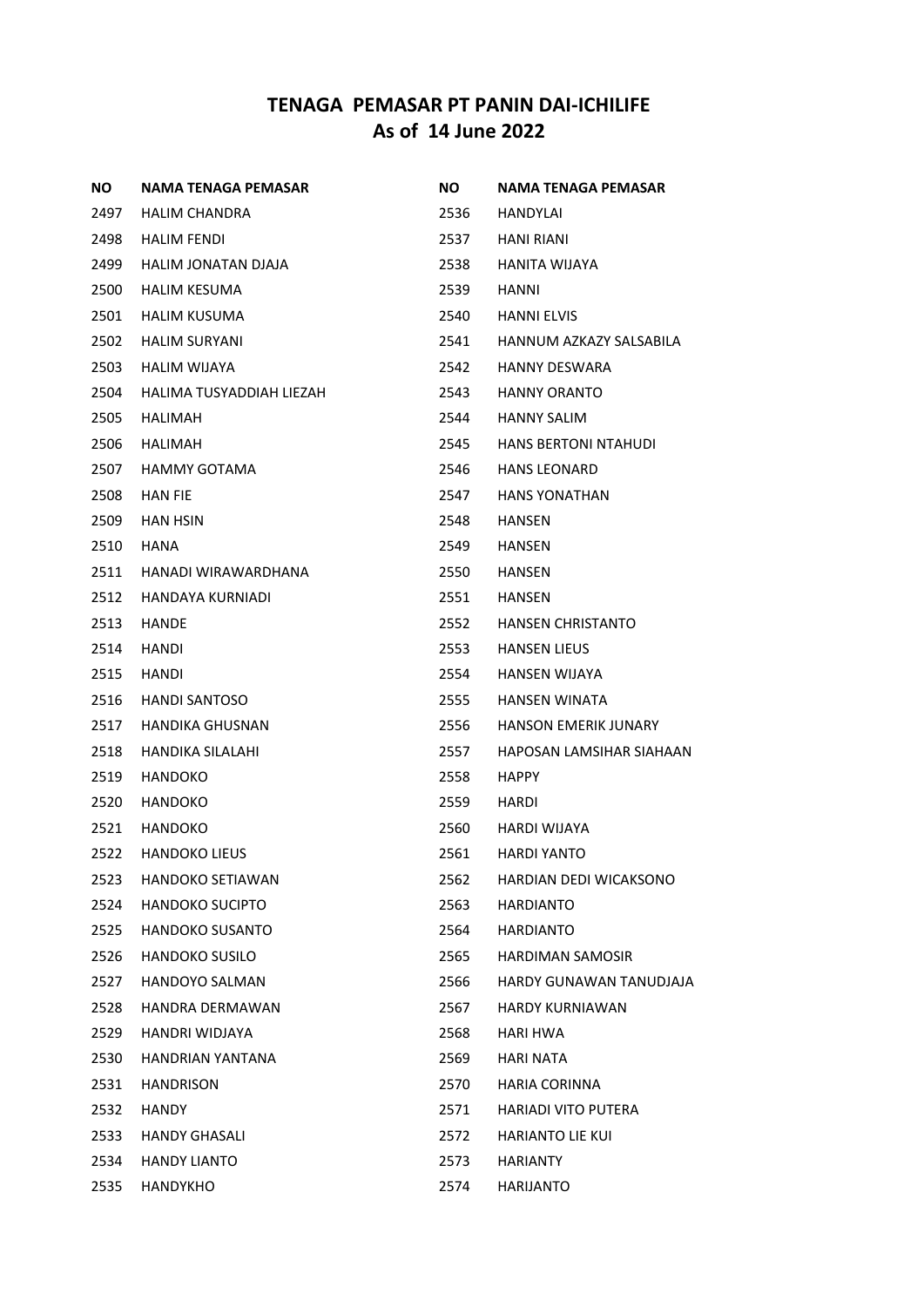| <b>NO</b> | NAMA TENAGA PEMASAR      | <b>NO</b> | <b>NAMA TENAGA PEMASAR</b>    |
|-----------|--------------------------|-----------|-------------------------------|
| 2575      | HARIJANTO WIJAYA         | 2614      | HARYADI TJANDRA               |
| 2576      | <b>HARIS KURNIAWAN</b>   | 2615      | HARYADI, SE                   |
| 2577      | <b>HARITS JULIANTO</b>   | 2616      | <b>HARYANTO SETIAWAN</b>      |
| 2578      | HARITSAH                 | 2617      | HARYATI HADELI                |
| 2579      | HARIYANTO                | 2618      | HARYMARCH W.LAWARDI, SE       |
| 2580      | HARIYANTO                | 2619      | <b>HARYO ADI RUMANTYO</b>     |
| 2581      | HARIYANTO CANDRA         | 2620      | HARYONO TJUARSA               |
| 2582      | <b>HARIZ</b>             | 2621      | HASAN                         |
| 2583      | <b>HARLAN S</b>          | 2622      | HASAN                         |
| 2584      | <b>HARLIYANA</b>         | 2623      | HASAN                         |
| 2585      | <b>HARLY NATIO</b>       | 2624      | HASAN CUACA                   |
| 2586      | <b>HARNANTO WOEIBOWO</b> | 2625      | <b>HASAN GUNAWAN</b>          |
| 2587      | <b>HARRIS</b>            | 2626      | <b>HASAN TINA</b>             |
| 2588      | HARRIS SANJAYA RUSLI     | 2627      | HASAN UDIN                    |
| 2589      | HARRY                    | 2628      | HAYATI                        |
| 2590      | <b>HARRY BASUKI</b>      | 2629      | HAYATI                        |
| 2591      | HARRY INDRA ALFRIZAL     | 2630      | HAZRUL SOVIANA                |
| 2592      | <b>HARRY JOHN</b>        | 2631      | <b>HEBER B.R.P. HUTAURUK</b>  |
| 2593      | <b>HARRY PEKANTO</b>     | 2632      | <b>HEDY KRISDIANA</b>         |
| 2594      | HARRY PUTRA WIJAYA       | 2633      | HELDA                         |
| 2595      | <b>HARRY RIANTO</b>      | 2634      | HELEN                         |
| 2596      | HARRY SANJAYA SURYAPUTRA | 2635      | HELEN                         |
| 2597      | HARRY SETIAWAN           | 2636      | HELEN                         |
| 2598      | <b>HARRY SUHENDRA</b>    | 2637      | <b>HELEN KRISTIANI</b>        |
| 2599      | HARSONO ATMADJA          | 2638      | <b>HELEN ROSITA</b>           |
| 2600      | HARSONO ATMADJA          | 2639      | HELENA                        |
| 2601      | <b>HARTANTI</b>          | 2640      | HELENA YUANITA WIJAYA         |
| 2602      | <b>HARTANTO</b>          | 2641      | <b>HELLEN OKTAVIA</b>         |
| 2603      | HARTATO                  | 2642      | <b>HELLY</b>                  |
| 2604      | <b>HARTINI</b>           | 2643      | <b>HELMA SAMOSIR</b>          |
| 2605      | <b>HARTINI</b>           | 2644      | <b>HELMINA PURBA</b>          |
| 2606      | <b>HARTONO</b>           | 2645      | <b>HELMY JUNIAVIE</b>         |
| 2607      | <b>HARTONO</b>           | 2646      | <b>HELMY ROHANI SARAGI ST</b> |
| 2609      | <b>HARTONO</b>           | 2648      | HENDI                         |
| 2608      | <b>HARTONO</b>           | 2647      | HENDI                         |
| 2610      | <b>HARTONO KURNIAWAN</b> | 2649      | HENDI                         |
| 2611      | <b>HARUM WATINI</b>      | 2650      | HENDI                         |
| 2612      | <b>HARWEN OSCAR</b>      | 2651      | HENDI                         |
| 2613      | HARYA SAFENI             | 2652      | HENDI                         |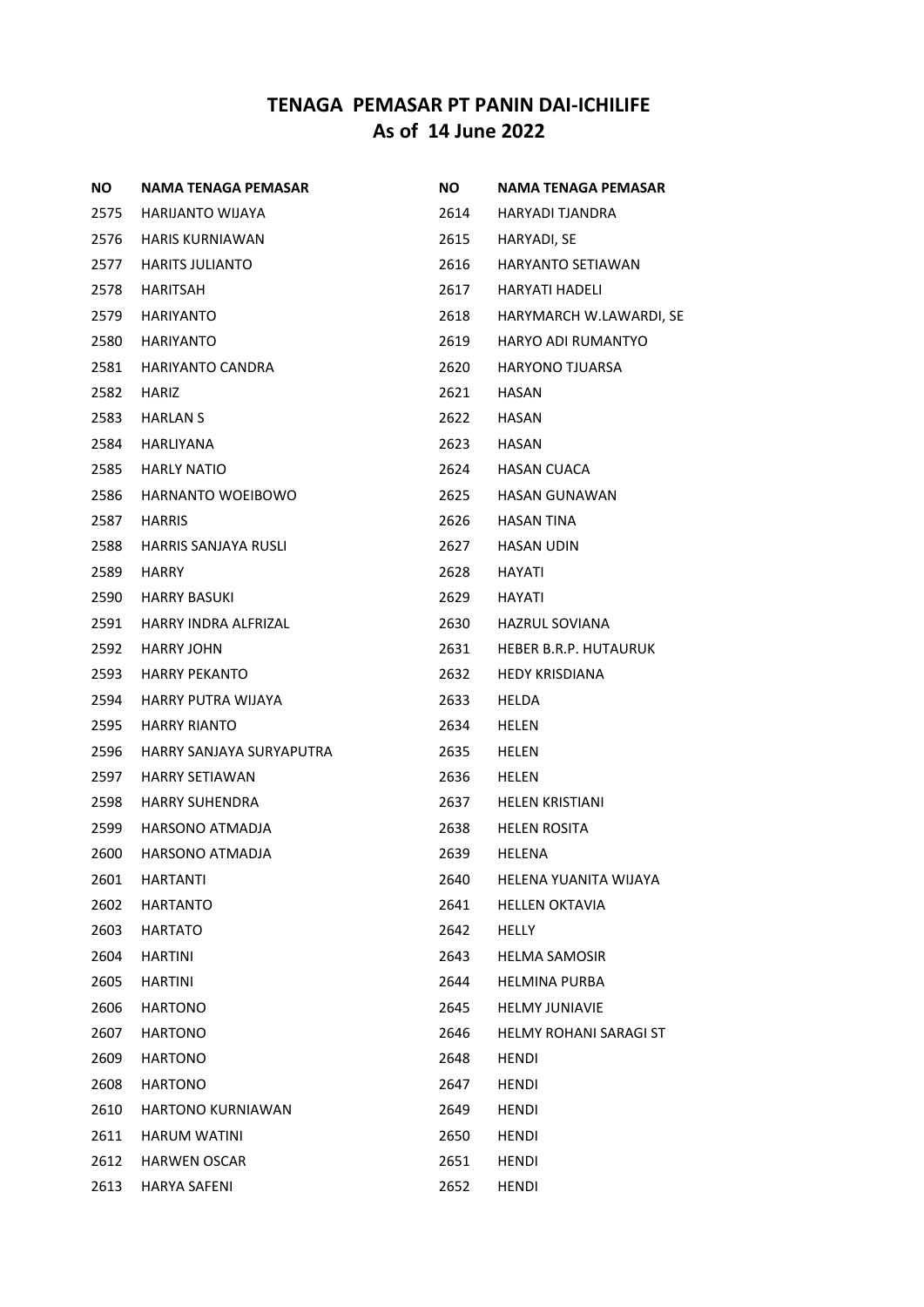| NO.  | NAMA TENAGA PEMASAR        | NO.  | <b>NAMA TENAGA PEMASAR</b> |
|------|----------------------------|------|----------------------------|
| 2653 | <b>HENDI GUNAWAN</b>       | 2692 | <b>HENDRA SUSILO</b>       |
| 2654 | <b>HENDI GUNAWAN</b>       | 2693 | <b>HENDRA SYAHPUTRA</b>    |
| 2655 | <b>HENDI PUI</b>           | 2694 | <b>HENDRA WIDJAYA</b>      |
| 2656 | <b>HENDRA</b>              | 2695 | <b>HENDRA WIJAYA</b>       |
| 2657 | <b>HENDRA</b>              | 2696 | <b>HENDRA WIJAYA</b>       |
| 2658 | <b>HENDRA</b>              | 2697 | <b>HENDRA YENDI</b>        |
| 2659 | <b>HENDRA</b>              | 2698 | <b>HENDRAHI</b>            |
| 2660 | <b>HENDRA</b>              | 2699 | HENDRAWATI DJAJADI         |
| 2666 | <b>HENDRA</b>              | 2705 | <b>HENDRI</b>              |
| 2664 | <b>HENDRA</b>              | 2703 | <b>HENDRI</b>              |
| 2670 | HENDRA                     | 2709 | HENDRI                     |
| 2665 | <b>HENDRA</b>              | 2704 | <b>HENDRI</b>              |
| 2671 | <b>HENDRA</b>              | 2710 | <b>HENDRI</b>              |
| 2661 | <b>HENDRA</b>              | 2700 | <b>HENDRI</b>              |
| 2667 | <b>HENDRA</b>              | 2706 | <b>HENDRI</b>              |
| 2663 | <b>HENDRA</b>              | 2702 | <b>HENDRI</b>              |
| 2669 | <b>HENDRA</b>              | 2708 | <b>HENDRI</b>              |
| 2662 | <b>HENDRA</b>              | 2701 | <b>HENDRI</b>              |
| 2668 | HENDRA                     | 2707 | <b>HENDRI</b>              |
| 2673 | <b>HENDRA</b>              | 2712 | <b>HENDRI CHANDRA</b>      |
| 2672 | <b>HENDRA</b>              | 2711 | <b>HENDRI CHANDRA</b>      |
| 2674 | <b>HENDRA</b>              | 2713 | <b>HENDRI HADINATA</b>     |
| 2675 | <b>HENDRA</b>              | 2714 | <b>HENDRI RUSLI</b>        |
| 2676 | <b>HENDRA</b>              | 2715 | <b>HENDRI RUSLY</b>        |
| 2677 | <b>HENDRA</b>              | 2716 | HENDRI SALIM, S.KOM.       |
| 2678 | <b>HENDRA DEDY LIM</b>     | 2717 | <b>HENDRI TJIANTO</b>      |
| 2679 | <b>HENDRA DINATA</b>       | 2718 | <b>HENDRIANY SUTJIPTO</b>  |
| 2680 | <b>HENDRA HALIM</b>        | 2719 | <b>HENDRICK</b>            |
| 2681 | <b>HENDRA HARYANTO</b>     | 2720 | <b>HENDRICK JHONES</b>     |
| 2682 | <b>HENDRA HASLIE</b>       | 2721 | <b>HENDRIE CHAM</b>        |
| 2683 | <b>HENDRA HERAWATI</b>     | 2722 | <b>HENDRIK</b>             |
| 2684 | <b>HENDRA HOSEA</b>        | 2723 | <b>HENDRIK</b>             |
| 2685 | <b>HENDRA KOSASIH</b>      | 2724 | <b>HENDRIK</b>             |
| 2686 | <b>HENDRA NOVIANDI</b>     | 2725 | <b>HENDRIK</b>             |
| 2687 | <b>HENDRA SALIM.SE</b>     | 2726 | <b>HENDRIK GUNAWAN</b>     |
| 2688 | <b>HENDRA SIMON DINATA</b> | 2727 | <b>HENDRIK JONATHAN</b>    |
| 2689 | <b>HENDRA SUDJANA</b>      | 2728 | <b>HENDRIK JOYO</b>        |
| 2690 | <b>HENDRA SUMIKO</b>       | 2729 | <b>HENDRIK JUNAIDI</b>     |
| 2691 | <b>HENDRA SUSANTO</b>      | 2730 | <b>HENDRIK KOSASIH</b>     |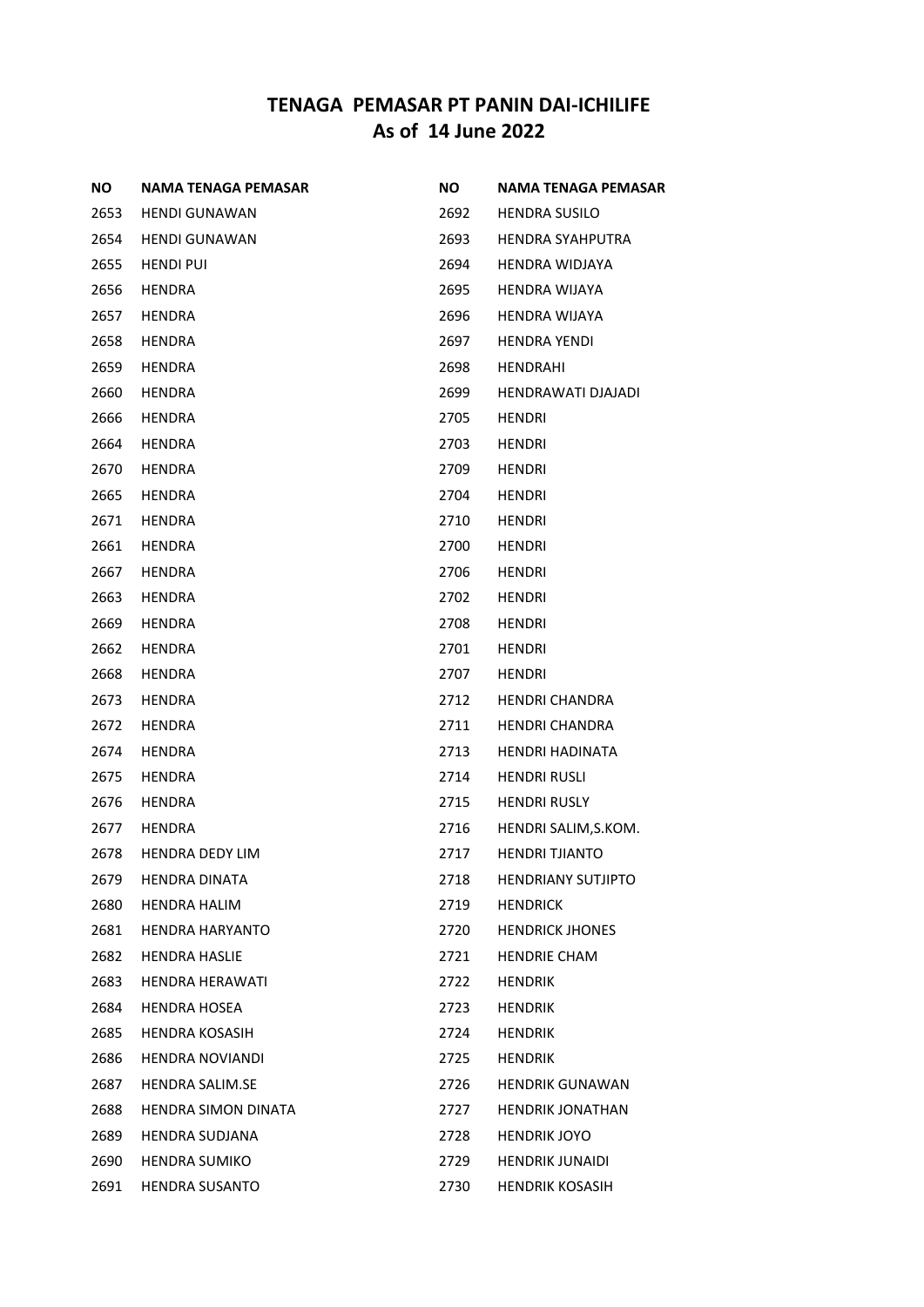| <b>NO</b> | NAMA TENAGA PEMASAR            | <b>NO</b> | NAMA TENAGA PEMASAR             |
|-----------|--------------------------------|-----------|---------------------------------|
| 2731      | <b>HENDRIK KUMALA</b>          | 2770      | <b>HENDRYANTO</b>               |
| 2732      | <b>HENDRIK OKTAVIANUS SIBI</b> | 2771      | <b>HENDRYANTO</b>               |
| 2733      | <b>HENDRIK RAHARDJA</b>        | 2772      | <b>HENDY</b>                    |
| 2734      | <b>HENDRIK SALIM</b>           | 2773      | <b>HENDY</b>                    |
| 2735      | <b>HENDRIK SOFIAN</b>          | 2774      | <b>HENDY</b>                    |
| 2736      | <b>HENDRIK SUGANDA</b>         | 2775      | <b>HENDY</b>                    |
| 2737      | <b>HENDRIK WIJAYA</b>          | 2776      | <b>HENDY</b>                    |
| 2738      | <b>HENDRIS LIANTO</b>          | 2777      | <b>HENDY</b>                    |
| 2739      | <b>HENDRIX</b>                 | 2778      | HENDY CANDINATA S KOM           |
| 2740      | <b>HENDRO</b>                  | 2779      | <b>HENDY GO</b>                 |
| 2741      | <b>HENDRO LIE</b>              | 2780      | <b>HENDY GUILLIAS</b>           |
| 2742      | HENDRO RIZKI SE, BBA, BBM      | 2781      | <b>HENDY GUNAWAN</b>            |
| 2743      | <b>HENDRO SAPUTRA</b>          | 2782      | <b>HENDY SUTRISNO</b>           |
| 2744      | <b>HENDRO SUTANTO</b>          | 2783      | <b>HENDY WIJAYA</b>             |
| 2745      | <b>HENDRO TJINDRA</b>          | 2784      | <b>HENDY WIJAYA</b>             |
| 2746      | HENDRO WIJAYA                  | 2785      | HENDY WIJAYA                    |
| 2747      | <b>HENDRU SANTOSO</b>          | 2786      | <b>HENG LIE TJHIN</b>           |
| 2748      | <b>HENDRY</b>                  | 2787      | <b>HENG NIE</b>                 |
| 2749      | <b>HENDRY</b>                  | 2788      | <b>HENGDRO</b>                  |
| 2750      | <b>HENDRY</b>                  | 2789      | <b>HENGKI GUNAWAN</b>           |
| 2751      | <b>HENDRY</b>                  | 2790      | <b>HENGKI WIJAYA</b>            |
| 2752      | <b>HENDRY</b>                  | 2791      | <b>HENGKI YANTO</b>             |
| 2753      | <b>HENDRY</b>                  | 2792      | <b>HENGKY KENNEDI SITUMEANG</b> |
| 2754      | <b>HENDRY</b>                  | 2793      | <b>HENGKY KUSMANTO</b>          |
| 2755      | <b>HENDRY</b>                  | 2794      | <b>HENGKY SOEDARSO</b>          |
| 2756      | <b>HENDRY</b>                  | 2795      | <b>HENHEN HENI</b>              |
| 2757      | <b>HENDRY</b>                  | 2796      | HENI OKI YULIANINGTYAS          |
| 2758      | <b>HENDRY</b>                  | 2797      | <b>HENI SETYOWATI</b>           |
| 2759      | <b>HENDRY BONG</b>             | 2798      | <b>HENI WIJAYA</b>              |
| 2760      | <b>HENDRY CHANDRA</b>          | 2799      | <b>HENKY BONARDY</b>            |
| 2761      | <b>HENDRY JUARDY</b>           | 2800      | <b>HENKY PANGESTU</b>           |
| 2762      | <b>HENDRY KUSUMA</b>           | 2801      | HENNA                           |
| 2763      | <b>HENDRY MAKMUR</b>           | 2802      | HENNI                           |
| 2764      | <b>HENDRY MULYAWAN</b>         | 2803      | HENNI                           |
| 2765      | <b>HENDRY SENJAYA</b>          | 2804      | <b>HENNY</b>                    |
| 2766      | <b>HENDRY SUSANTO</b>          | 2805      | <b>HENNY</b>                    |
| 2767      | <b>HENDRY WIBOWO</b>           | 2806      | <b>HENNY</b>                    |
| 2768      | <b>HENDRY WIJAYA</b>           | 2807      | <b>HENNY</b>                    |
| 2769      | <b>HENDRY WINATA</b>           | 2808      | <b>HENNY</b>                    |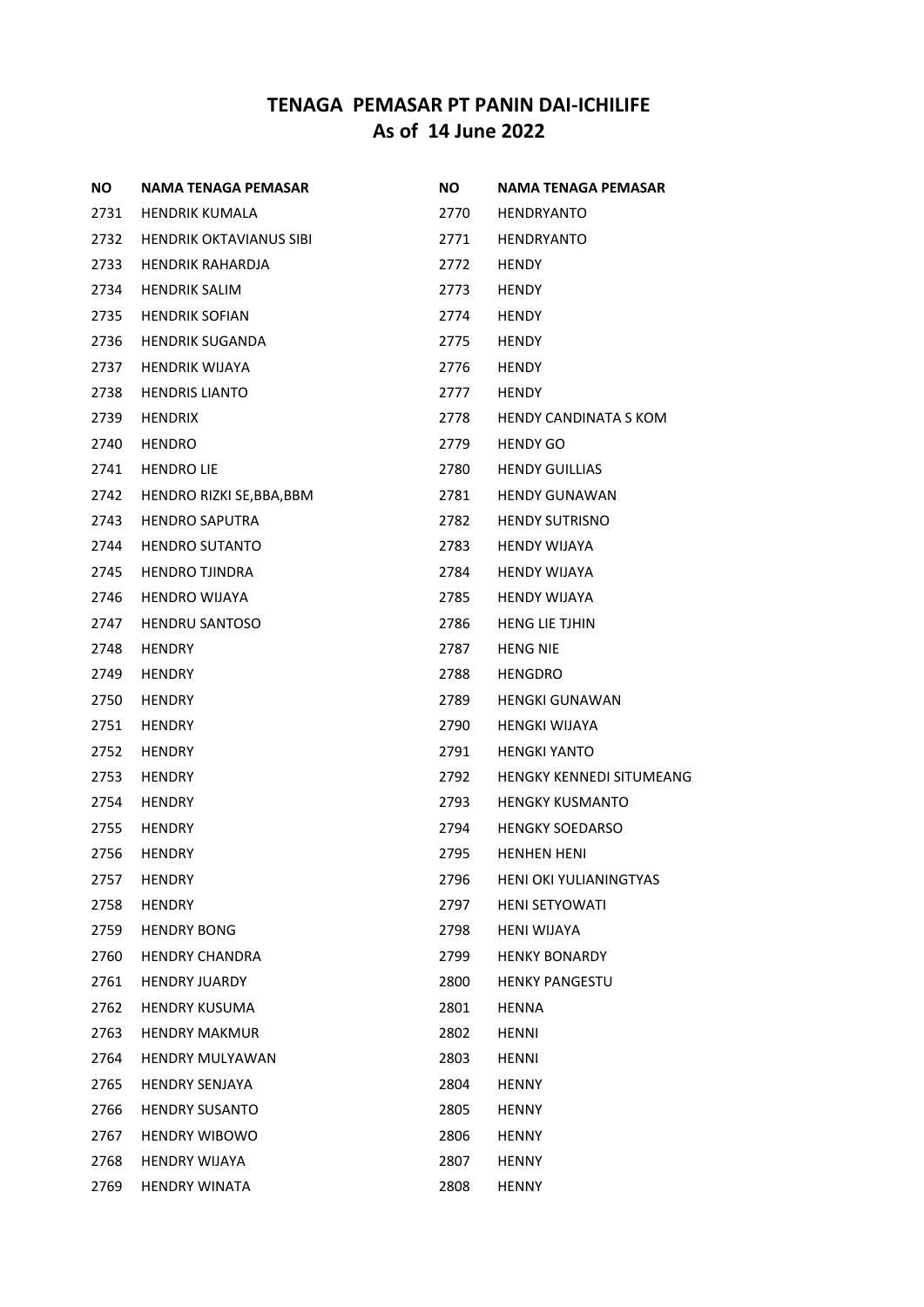| <b>NO</b> | NAMA TENAGA PEMASAR            | <b>NO</b> | NAMA TENAGA PEMASAR          |
|-----------|--------------------------------|-----------|------------------------------|
| 2809      | HENNY AGUSNANDARIA SARI        | 2848      | <b>HERI HARIANTO</b>         |
| 2810      | <b>HENNY CANDRAWASIH</b>       | 2849      | <b>HERI SANTIAGO</b>         |
| 2811      | <b>HENNY CHATARINA</b>         | 2850      | <b>HERI YANSI</b>            |
| 2812      | <b>HENNY HALIM</b>             | 2851      | HERIADI                      |
| 2813      | <b>HENNY HIDAYAT</b>           | 2852      | <b>HERIANTO</b>              |
| 2814      | <b>HENNY LIBERTY</b>           | 2853      | HERIK WIJAYA                 |
| 2815      | <b>HENNY PERMATA SARI</b>      | 2854      | HERIMAN                      |
| 2816      | <b>HENNY SULISTYORINI</b>      | 2855      | HERINA                       |
| 2817      | <b>HENNY SURIADY</b>           | 2856      | HERIWATI                     |
| 2818      | <b>HENNY SUSANTY</b>           | 2857      | <b>HERIYADI</b>              |
| 2819      | <b>HENNY SUSILAWATY</b>        | 2858      | <b>HERIYANTO</b>             |
| 2820      | <b>HENNY SUVIANA</b>           | 2859      | <b>HERIYANTO</b>             |
| 2821      | <b>HENOCH SUGENG DJOENAIDI</b> | 2860      | <b>HERIYANTO</b>             |
| 2822      | <b>HENPY TANNADY TAN</b>       | 2861      | <b>HERIYANTO</b>             |
| 2823      | HENRI                          | 2862      | HERIYANTO, SE                |
| 2824      | HENRI IRWANSYAH RAJA GUK GUK   | 2863      | HERLI                        |
| 2825      | HENRITTA KUSUMAH               | 2864      | HERLINA                      |
| 2826      | <b>HENRY</b>                   | 2865      | <b>HERLINA JULIATY</b>       |
| 2827      | <b>HENRY</b>                   | 2866      | HERLINA ULI BASA BR SIMAMORA |
| 2828      | <b>HENRY ERISTAN</b>           | 2867      | <b>HERLINA WAY</b>           |
| 2829      | HENRY KURNIAWAN                | 2868      | <b>HERLING PRAYOGO</b>       |
| 2830      | <b>HENRY KURNIAWAN SE</b>      | 2869      | HERLIYEN                     |
| 2831      | <b>HENRY ORLANDO</b>           | 2870      | HERMAN                       |
| 2832      | <b>HENRY SAPUTRA</b>           | 2871      | <b>HERMAN</b>                |
| 2833      | HENRY SHANADA KAWI             | 2872      | HERMAN                       |
| 2834      | <b>HENSTY SIMORANGKIR</b>      | 2873      | <b>HERMAN</b>                |
| 2835      | <b>HENTO</b>                   | 2874      | <b>HERMAN</b>                |
| 2837      | <b>HENY</b>                    | 2876      | <b>HERMAN</b>                |
| 2836      | HENY                           | 2875      | <b>HERMAN</b>                |
| 2838      | <b>HENY IRAWATI</b>            | 2877      | HERMAN                       |
| 2839      | HENY LYDIA                     | 2878      | HERMAN HANDOKO               |
| 2840      | <b>HENY PERTIWI</b>            | 2879      | <b>HERMAN SETIAWAN</b>       |
| 2841      | HERAWATI                       | 2880      | <b>HERMAN SETIAWAN</b>       |
| 2842      | HERAWATI                       | 2881      | <b>HERMAN SOSILO</b>         |
| 2843      | HERAWATY                       | 2882      | <b>HERMANDI</b>              |
| 2844      | HERBERT OEINATA, SM            | 2883      | HERMANTO                     |
| 2846      | HERI                           | 2885      | HERMANTO                     |
| 2845      | HERI                           | 2884      | <b>HERMANTO</b>              |
| 2847      | <b>HERI CARNADA</b>            | 2886      | <b>HERMANTO</b>              |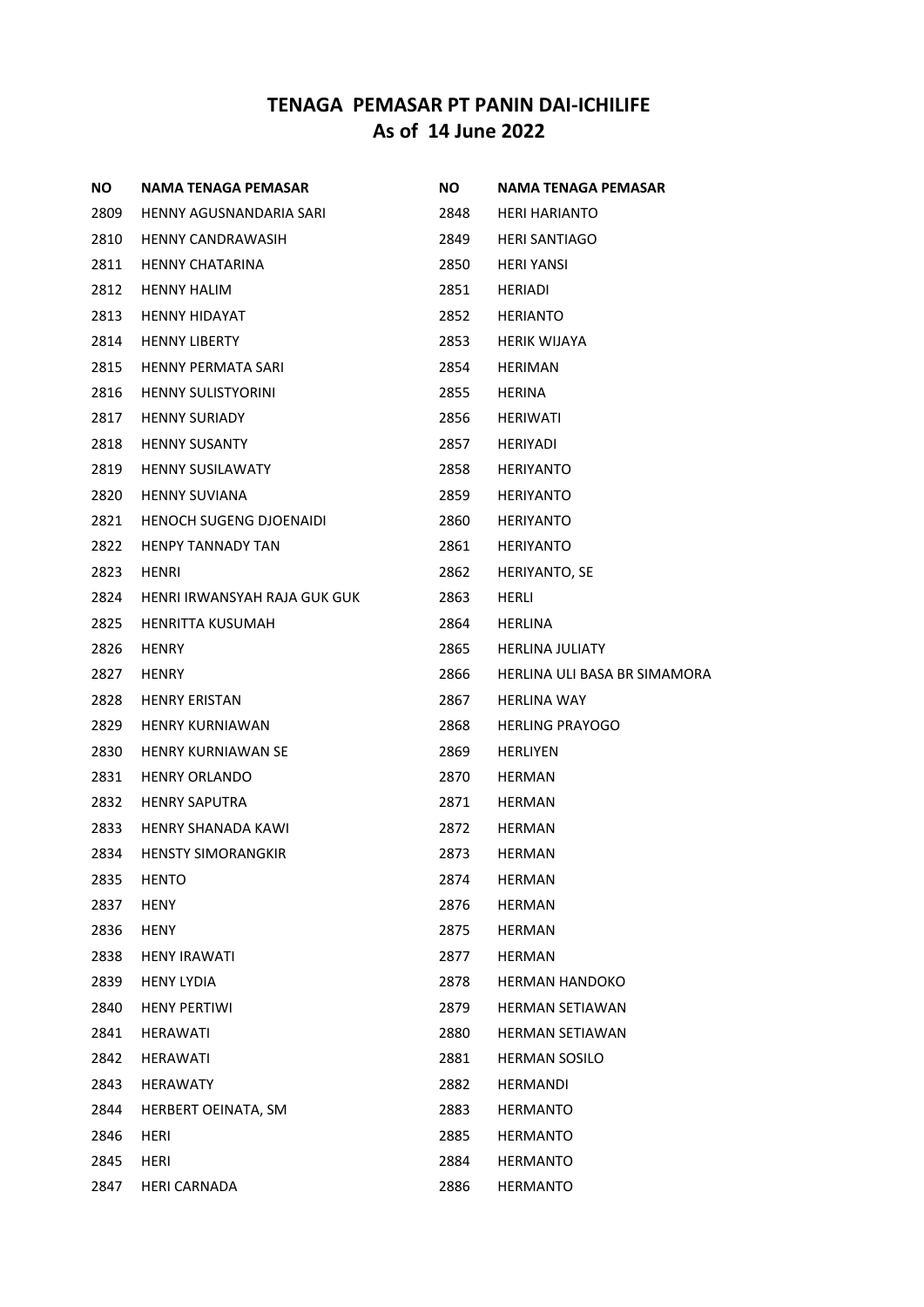| NO.  | <b>NAMA TENAGA PEMASAR</b>    | NO.  | <b>NAMA TENAGA PEMASAR</b>         |
|------|-------------------------------|------|------------------------------------|
| 2887 | <b>HERMANTO</b>               | 2926 | <b>HERY SUSANTO</b>                |
| 2888 | <b>HERMANTO</b>               | 2927 | <b>HERYANA</b>                     |
| 2889 | <b>HERMANTO HUTA GAOL</b>     | 2928 | HERYANTI                           |
| 2890 | <b>HERMANTO PUI</b>           | 2929 | <b>HERYANTO</b>                    |
| 2891 | <b>HERMAWAN</b>               | 2930 | HESLINDA PRISKA SUSILAWATI JACOBUS |
| 2892 | <b>HERMAWAN LIMAN</b>         | 2931 | <b>HESTI</b>                       |
| 2893 | <b>HERNANDO VICTOR</b>        | 2932 | <b>HETANTO</b>                     |
| 2894 | <b>HERNAWATY</b>              | 2933 | <b>HETI WIJAYA</b>                 |
| 2895 | <b>HERNI</b>                  | 2934 | <b>HETTY</b>                       |
| 2896 | <b>HERNI</b>                  | 2935 | HEVINA                             |
| 2897 | HERNI KHOMAHDI                | 2936 | HI TJIN                            |
| 2898 | <b>HERNY WATY</b>             | 2937 | HIANI JOGAJAYA                     |
| 2899 | <b>HERO LIBERTYO</b>          | 2938 | <b>HIDA PURWANI</b>                |
| 2900 | <b>HERRIYAWAN</b>             | 2939 | HIKMAT WIDJAJA                     |
| 2901 | <b>HERRY</b>                  | 2940 | HIKMAT WIDJAJA                     |
| 2902 | <b>HERRY</b>                  | 2941 | HILDA WIJAYA                       |
| 2903 | <b>HERRY APRIANTA GINTING</b> | 2942 | HINDRA WIRA DJAJA                  |
| 2904 | <b>HERRY CHANDRA</b>          | 2943 | <b>HIOE FAT SEN</b>                |
| 2905 | <b>HERRY JANMIDO</b>          | 2944 | <b>HIOE LINDA</b>                  |
| 2906 | <b>HERRY KARMITO</b>          | 2945 | <b>HIONG JONG</b>                  |
| 2907 | <b>HERRY SAMSUR</b>           | 2946 | <b>HIRYUNA DEWI</b>                |
| 2908 | <b>HERRY SETIAWAN</b>         | 2947 | HISAR MAULIATE SITINJAK            |
| 2909 | <b>HERRY SOETRISNO</b>        | 2948 | HIZKIA SIBARANI                    |
| 2910 | <b>HERRY SUKMA DJOHANSYAH</b> | 2949 | <b>HNG SOE GWEK</b>                |
| 2911 | <b>HERRYANTO</b>              | 2950 | <b>HO HENNY</b>                    |
| 2912 | <b>HERU FITRIANTO</b>         | 2951 | HO KIEM TJU                        |
| 2913 | <b>HERVANI SANTOSO</b>        | 2952 | <b>HOA GIOK</b>                    |
| 2914 | <b>HERVINNA HUSAINI</b>       | 2953 | <b>HOCKY OCTO</b>                  |
| 2915 | HERVINNA WIRAWARDHANA         | 2954 | <b>HON SUI KIAN</b>                |
| 2916 | <b>HERWATI</b>                | 2955 | <b>HONG GUAN</b>                   |
| 2917 | <b>HERWIN</b>                 | 2956 | <b>HONG JOHANES</b>                |
| 2918 | <b>HERWIN</b>                 | 2957 | <b>HONGO WASIBUN</b>               |
| 2919 | <b>HERY</b>                   | 2958 | <b>HOPER</b>                       |
| 2920 | <b>HERY</b>                   | 2959 | <b>HORAS SILALAHI</b>              |
| 2921 | <b>HERY HARTONO</b>           | 2960 | HOSYANA                            |
| 2922 | <b>HERY MULYO</b>             | 2961 | HOTDINAWATI SITINJAK A MD          |
| 2923 | <b>HERY PURWANTO</b>          | 2962 | <b>HUGO SANCHES</b>                |
| 2924 | <b>HERY PUTRA</b>             | 2963 | HUI HONG                           |
| 2925 | HERY RUSLIANTO PUTRA          | 2964 | HUI HUI                            |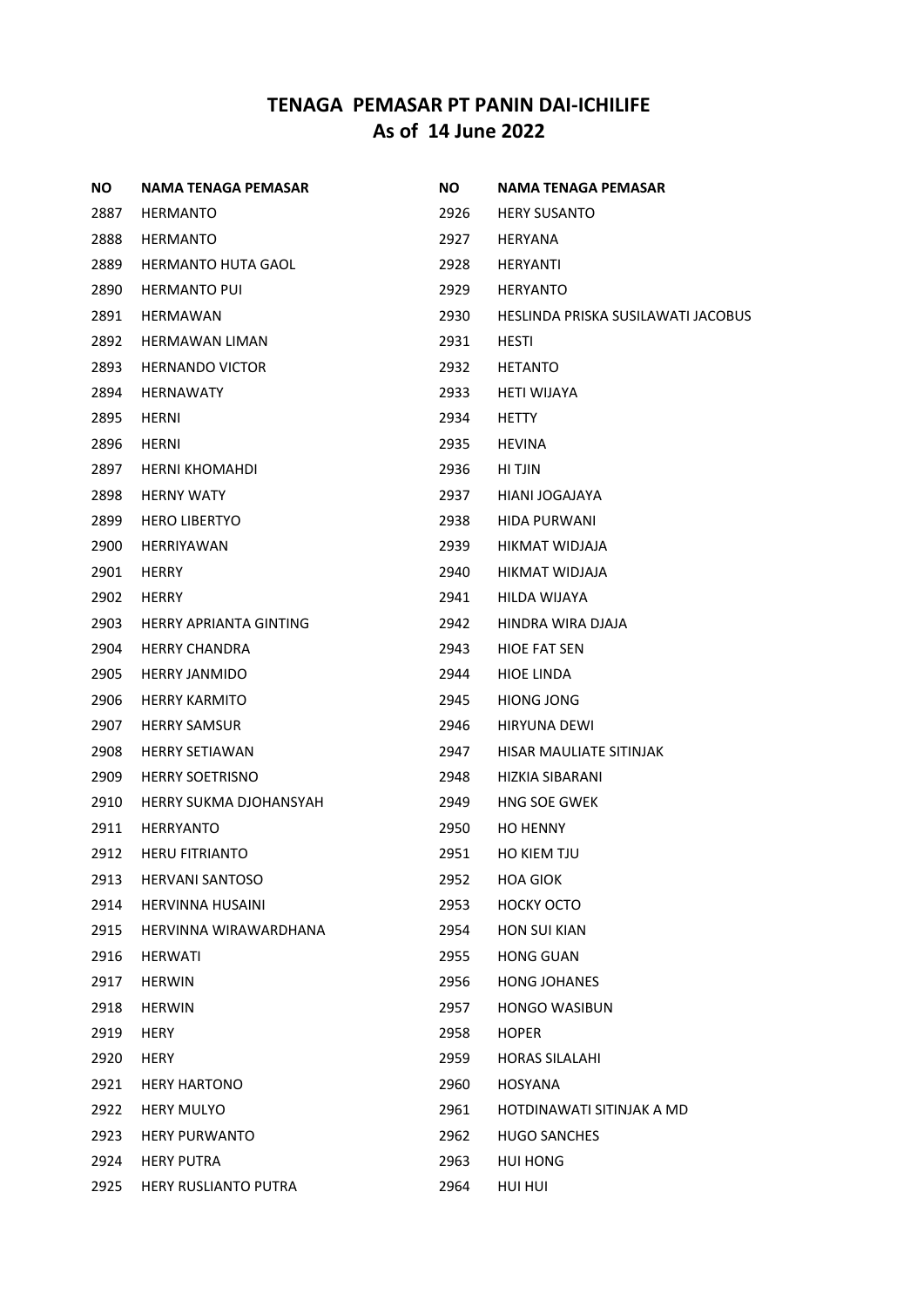| ΝO   | <b>NAMA TENAGA PEMASAR</b>    | NO.  | NAMA TENAGA PEMASAR              |
|------|-------------------------------|------|----------------------------------|
| 2965 | HUI KIM                       | 3004 | IKA DEWI                         |
| 2966 | HUILIANA                      | 3005 | IKA JOENIATI                     |
| 2967 | HUILIPHIA                     | 3006 | IKA NATALIA KRISTIANTI           |
| 2968 | HUMAIRHA AKMAL                | 3007 | IKASARI                          |
| 2969 | <b>HUSEN</b>                  | 3008 | IKBAL RAMADAN                    |
| 2970 | <b>HUSIN BASIR</b>            | 3009 | IKE JELITA                       |
| 2971 | <b>HUSIN HALIM SH</b>         | 3010 | IKE LUSYANA ARIEF PUTRO          |
| 2972 | <b>HUSIN LIMIN</b>            | 3011 | <b>ILFANDY</b>                   |
| 2973 | HUTOMO DERAJAT ARI YANUS      | 3012 | ILHAM                            |
| 2974 | <b>HWEE LIE EFENDI</b>        | 3013 | <b>ILHAM EFFENDI</b>             |
| 2975 | <b>HYSEL VINSYEL GANI</b>     | 3014 | ILHAM FADILLAH FARID             |
| 2976 | I GEDE AGUS SUPRAPTO          | 3015 | <b>ILIS FIHANTO</b>              |
| 2977 | I GEDE MADE DODI AGUS SAPUTRA | 3016 | <b>ILMAN FAUZI</b>               |
| 2978 | I GUSTI BAGUS NYOMAN SUMERTHA | 3017 | <b>ILONA</b>                     |
| 2979 | I KETUT PUTRA                 | 3018 | <b>IMAN JADI HULU</b>            |
| 2980 | I. FEBRIANI. L                | 3019 | <b>IMEIDA</b>                    |
| 2981 | ICE MUTIARA DEWI              | 3020 | IMELDA                           |
| 2982 | <b>IDA AYU TRISNAWATI</b>     | 3021 | IMELDA BEATRIK CIROLINA          |
| 2983 | IDA HOTMAHITA SITUMORANG      | 3022 | IMELDA FRANCISCA                 |
| 2984 | IDA MAWARDA                   | 3023 | <b>IMELDA OCTAVIA</b>            |
| 2985 | <b>IDA NAFRIDA</b>            | 3024 | <b>IMELDA THERESIA</b>           |
| 2986 | <b>IDA NILAWATI</b>           | 3025 | IMELDA WIDJAJA                   |
| 2987 | IDA RONAPITA SIHOMBING        | 3026 | IMELDA YOHANA, SE                |
| 2988 | <b>IDA YERMIATI</b>           | 3027 | IMELIA TJASMANA                  |
| 2989 | <b>IDHA HIDAYATI</b>          | 3028 | <b>IMKA CHRISTINE</b>            |
| 2990 | IE JAYA DISASTRA              | 3029 | <b>IMMANUEL AGAPE YUSUF</b>      |
| 2991 | IE SIU TJEN                   | 3030 | <b>IMMANUEL DE FRETES</b>        |
| 2992 | <b>IESYANA</b>                | 3031 | <b>INA CAHYANI</b>               |
| 2993 | <b>IFAN CUSIANTO</b>          | 3032 | INA RINA DWI GARTIKA             |
| 2994 | IGNASIA IRIANSAH NURHALIM     | 3033 | <b>INDAH</b>                     |
| 2995 | <b>IGNASIUS RIAN</b>          | 3034 | INDAH HASNI WIRAMA               |
| 2996 | <b>IGNATIUS MICHAEL</b>       | 3035 | <b>INDAH KUSUMAWATI</b>          |
| 2997 | IIN HIMATUROCHMAH             | 3036 | <b>INDAH LESTARI</b>             |
| 2998 | <b>IIN SYLVIATY CHANDRA</b>   | 3037 | <b>INDAH SARI</b>                |
| 2999 | <b>IIN WIJAYA</b>             | 3038 | INDAH SARI                       |
| 3000 | <b>IIS KRISTANTY</b>          | 3039 | INDAH SARI RA                    |
| 3001 | <b>IJOE WIJAYA</b>            | 3040 | <b>INDAH SETIA PUTRI</b>         |
| 3002 | <b>IJONG GOZALI</b>           | 3041 | <b>INDAH SUSILOWATI</b>          |
| 3003 | IKA ASTUTI HANDAYANI          | 3042 | <b>INDAH WAHYU SUKARTIKASARI</b> |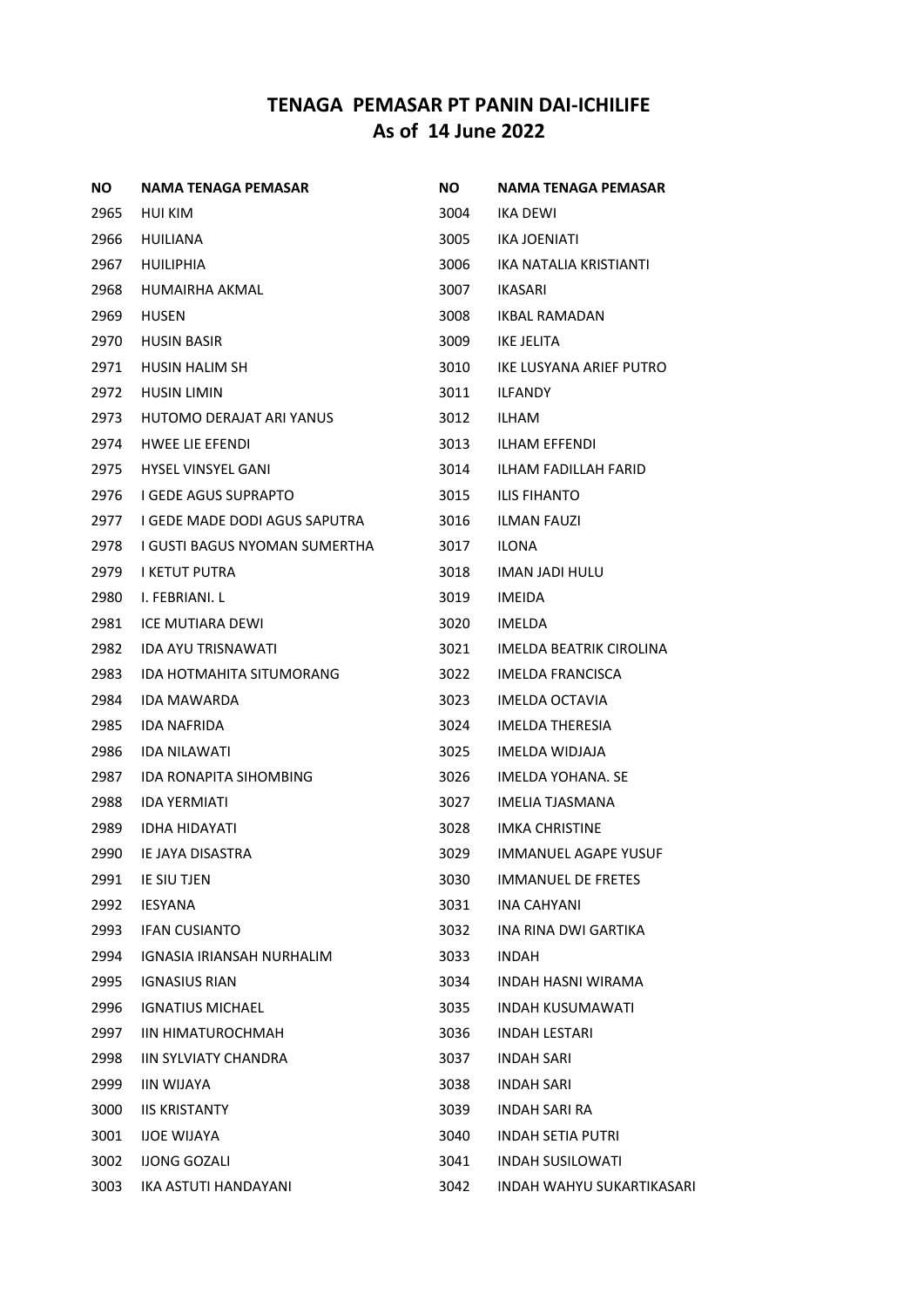| NO.  | <b>NAMA TENAGA PEMASAR</b>     | NO.  | NAMA TENAGA PEMASAR            |
|------|--------------------------------|------|--------------------------------|
| 3043 | INDAHWATI                      | 3082 | <b>INGGRIT DARMAWAN</b>        |
| 3044 | INDAHWATI                      | 3083 | INGGRIT DWI PRATIWI            |
| 3045 | INDHA MAYASARI LOTAMA          | 3084 | <b>INGKAN YUNIARTY WENGKE</b>  |
| 3046 | <b>INDRA</b>                   | 3085 | INGRID MEGALIA                 |
| 3047 | <b>INDRA</b>                   | 3086 | INGRID SULYSTIO                |
| 3048 | <b>INDRA</b>                   | 3087 | INGRID YODARSA                 |
| 3049 | INDRA BUDIMAN                  | 3088 | <b>INNY</b>                    |
| 3050 | <b>INDRA DJAJADI</b>           | 3089 | <b>INRISANTY</b>               |
| 3051 | INDRA DWI HARJANTO             | 3090 | INTAN                          |
| 3052 | INDRA EVA YANA                 | 3091 | <b>INTAN ANGELIA</b>           |
| 3053 | <b>INDRA FEBRIAN</b>           | 3092 | INTAN PERMATA SARI             |
| 3054 | <b>INDRA FERNANDO HUTAJULU</b> | 3093 | INTAN RATIH KUMALASARI         |
| 3055 | <b>INDRA GUNAWAN</b>           | 3094 | IR LUKAS KUSNADI               |
| 3056 | <b>INDRA JIMY</b>              | 3095 | IR ROMANUS TIANUSA LIM MDES SC |
| 3057 | INDRA KESUMA LINGGA PUTRA      | 3096 | <b>IR. TJIU WELLYANTO</b>      |
| 3058 | <b>INDRA KURNIAWAN</b>         | 3097 | <b>IRA PUJI ASTUTI</b>         |
| 3059 | INDRA LESMANA                  | 3098 | <b>IRA YUNITA</b>              |
| 3060 | <b>INDRA PUTRA</b>             | 3099 | <b>IRAWAN</b>                  |
| 3061 | <b>INDRA PUTRA</b>             | 3100 | IRAWAN GOHAN                   |
| 3062 | <b>INDRA RESTU P</b>           | 3101 | IRAWATI DJAJADI                |
| 3063 | INDRA SETIAWAN LAZUARDI        | 3102 | IRAWATI KURNIAWAN              |
| 3064 | INDRA WIDJAJA                  | 3103 | <b>IRAWATI PARULIAN</b>        |
| 3065 | <b>INDRA WIJAYA</b>            | 3104 | <b>IRAWATY</b>                 |
| 3066 | INDRA YONATHAN ADIPUTRA        | 3105 | <b>IRAWATY</b>                 |
| 3067 | <b>INDRA YUHANES</b>           | 3106 | <b>IRAWATY EFFENDY</b>         |
| 3068 | <b>INDRAWATI</b>               | 3107 | IREN KLAREN SILVANI KAYANGAN   |
| 3069 | <b>INDRAWATI SUSANTO</b>       | 3108 | <b>IRENA ANGELIA</b>           |
| 3070 | <b>INDRAWATY</b>               | 3109 | <b>IRENE</b>                   |
| 3071 | <b>INDRIANA SILVIA SETANDI</b> | 3110 | <b>IRENE</b>                   |
| 3072 | <b>INDRIANI</b>                | 3111 | <b>IRENE DESIANA</b>           |
| 3073 | <b>INDRIANI SUKMAWATI</b>      | 3112 | <b>IRENE FRANSISKA</b>         |
| 3074 | <b>INDRIANI SUSANTO</b>        | 3113 | <b>IRENE SAPUTRA</b>           |
| 3075 | INDRIANI SYAHPITRI ATAPARI     | 3114 | <b>IRENE SURYA BUDIMAN</b>     |
| 3076 | <b>INES APRILITA</b>           | 3115 | <b>IRENE TAN</b>               |
| 3077 | INEZ HARDIYANTI RUSMANASARI    | 3116 | <b>IRENE WIDIYANTI HALIM</b>   |
| 3078 | <b>INGE LIANAWATI</b>          | 3117 | IRIANI VERONICA, S.PD, M.HUM   |
| 3079 | INGGO ARTHA SATYA              | 3118 | <b>IRIAWATI</b>                |
| 3080 | <b>INGGRIANY BASIROEN</b>      | 3119 | <b>IRINE ANDRIANI</b>          |
| 3081 | <b>INGGRID KUSUMA</b>          | 3120 | IRMA WIDIAH PURNAMA            |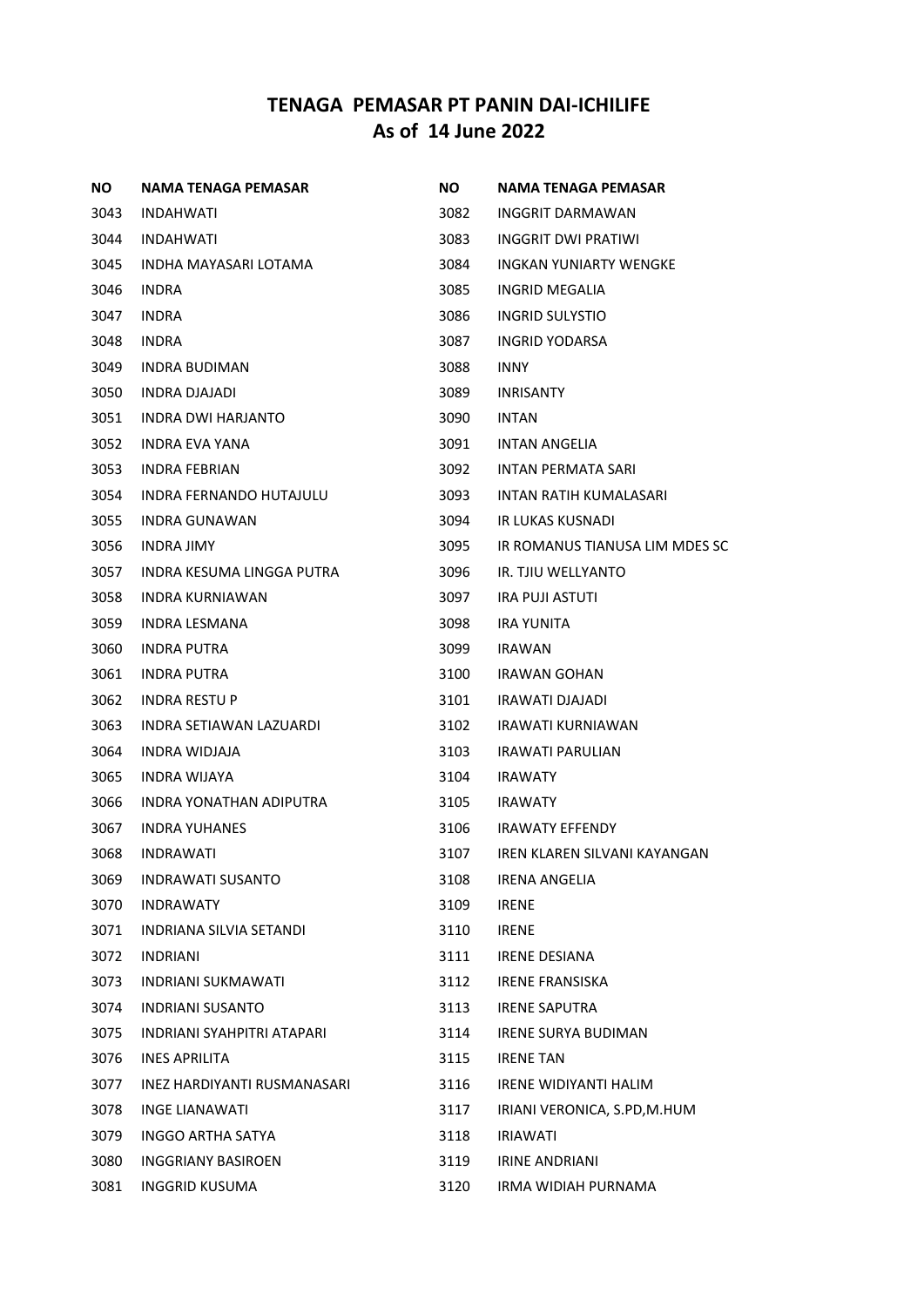| NO.  | NAMA TENAGA PEMASAR          | <b>NO</b> | NAMA TENAGA PEMASAR             |
|------|------------------------------|-----------|---------------------------------|
| 3121 | IRMANSUR                     | 3160      | ITA PUSPITA                     |
| 3122 | IRMAS WATI RAJAGUKGUK        | 3161      | <b>IVAN BUDIMAN</b>             |
| 3123 | IRVAN HERDYANTO              | 3162      | <b>IVAN KIU KOK QUAN</b>        |
| 3124 | IRVAN HERIANTO               | 3163      | <b>IVAN LEE DARWIN</b>          |
| 3125 | IRVAN LEONARDO               | 3164      | <b>IVAN NOVIANTO</b>            |
| 3126 | IRVAN RAKASIWI               | 3165      | <b>IVAN SUNARDI</b>             |
| 3127 | <b>IRVIANTI</b>              | 3166      | <b>IVAN WILSON</b>              |
| 3129 | <b>IRWAN</b>                 | 3168      | <b>IVANA</b>                    |
| 3130 | IRWAN                        | 3169      | IVANA                           |
| 3128 | IRWAN                        | 3167      | IVANA                           |
| 3131 | IRWAN                        | 3170      | IVANA EVA SUTOPO                |
| 3132 | <b>IRWAN</b>                 | 3171      | <b>IVANA LOREN</b>              |
| 3133 | IRWAN ANGGARA                | 3172      | IVANA NG                        |
| 3134 | IRWAN IBRAHIM                | 3173      | IVANDER GALVANI JECONIAH        |
| 3135 | <b>IRWAN LEO, DRS</b>        | 3174      | <b>IVANDER PORIONO</b>          |
| 3136 | <b>IRWAN SAFRANI</b>         | 3175      | IVANDY                          |
| 3137 | IRWAN SAMUDRA                | 3176      | <b>IVANDY FIDELIUS HALIM</b>    |
| 3138 | <b>IRWAN SUTANTO</b>         | 3177      | <b>IVANDY LIANTO</b>            |
| 3139 | IRWAN SYAHPUTRA              | 3178      | <b>IVANNIE</b>                  |
| 3140 | IRWANI                       | 3179      | <b>IVANTO SIMON</b>             |
| 3141 | IRWANTO                      | 3180      | <b>IVENA LEONARDI</b>           |
| 3142 | <b>IRWIN UTAMA</b>           | 3181      | <b>IVON LAZUARDI</b>            |
| 3143 | <b>IRYANI BONG</b>           | 3182      | <b>IVONE HERLINA</b>            |
| 3144 | IRZAN DJUFRI                 | 3183      | <b>IVY PUJI LESTARI</b>         |
| 3145 | <b>ISABELLA</b>              | 3184      | <b>IVY YONATHAM</b>             |
| 3146 | <b>ISADORA</b>               | 3185      | <b>IWALINA</b>                  |
| 3147 | <b>ISADORA</b>               | 3186      | <b>IWAN</b>                     |
| 3148 | <b>ISAN WIJAYA</b>           | 3187      | <b>IWAN</b>                     |
| 3149 | <b>ISANAH</b>                | 3188      | <b>IWAN</b>                     |
| 3150 | <b>ISKAK HARTONO BUDIMAN</b> | 3189      | <b>IWAN DINATA</b>              |
| 3151 | <b>ISKANDAR</b>              | 3190      | <b>IWAN MARUNTUNG SILITONGA</b> |
| 3152 | <b>ISKANDAR WIJAYA</b>       | 3191      | <b>IWAN POTI</b>                |
| 3153 | <b>ISMAIL FIRDAUS</b>        | 3192      | <b>IWAN SETIAWAN</b>            |
| 3154 | <b>ISMAIL WIDJAJA</b>        | 3193      | <b>IWAN SULISTIO</b>            |
| 3155 | <b>ISMAWATI</b>              | 3194      | IWENA MIHARJA KUSUMAH           |
| 3156 | <b>ISTIQA ZULFITRIANI</b>    | 3195      | JACKLINE WIDJAJA                |
| 3157 | <b>ISWADI YOHAN</b>          | 3196      | JACKOB AMIN ROTU                |
| 3158 | <b>ISWANDY WIRISTO</b>       | 3197      | <b>JACKSON</b>                  |
| 3159 | <b>ISWATI</b>                | 3198      | <b>JACKSON LIM</b>              |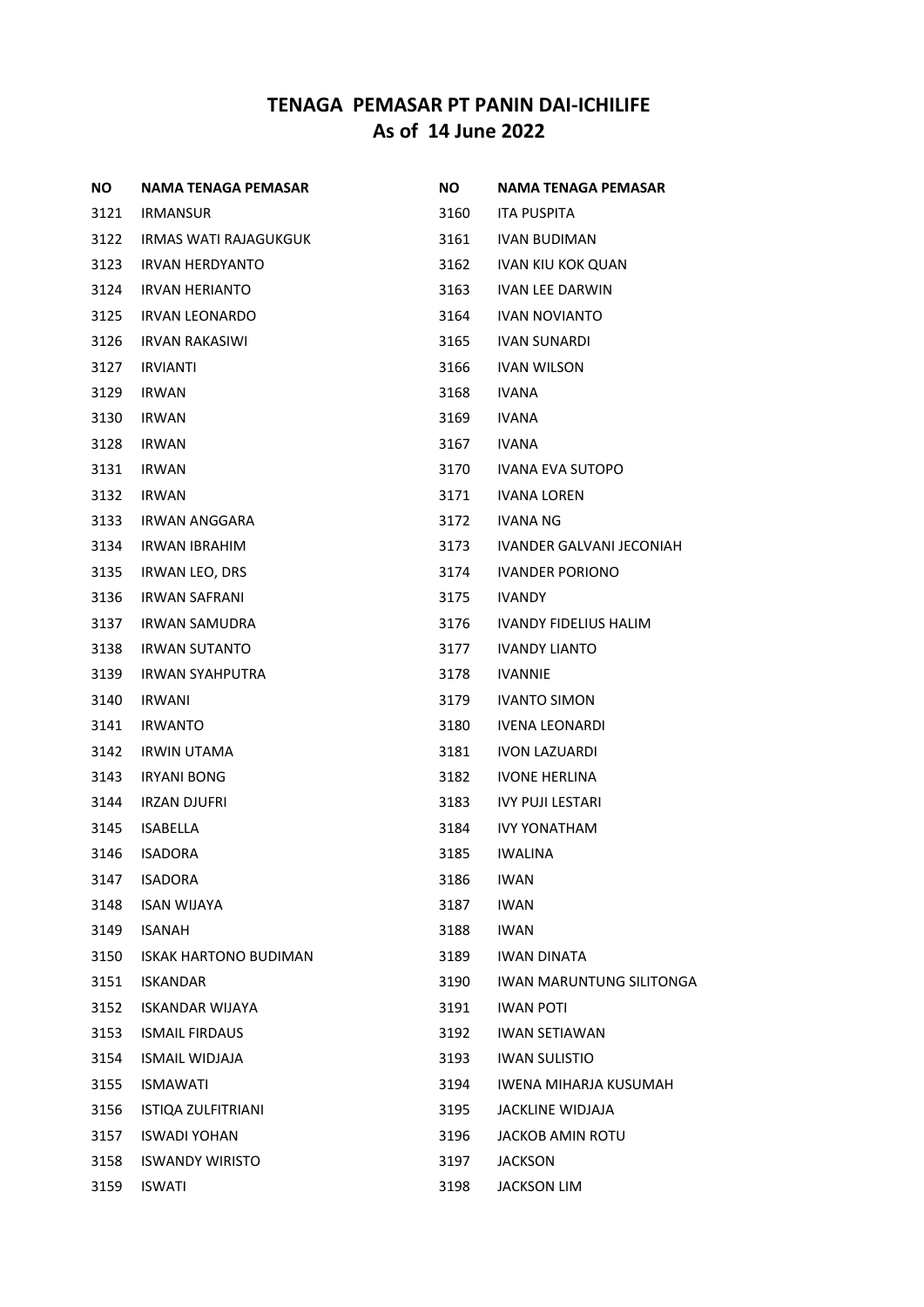| NO.  | NAMA TENAGA PEMASAR          | NO.  | NAMA TENAGA PEMASAR          |
|------|------------------------------|------|------------------------------|
| 3199 | <b>JACKY</b>                 | 3238 | JAP, ERWINA                  |
| 3200 | <b>JACKY</b>                 | 3239 | <b>JASA GINTING</b>          |
| 3201 | JACKY LEONARDI               | 3240 | JASHON JUAN HADI CITRO       |
| 3202 | <b>JACKY WONGSO</b>          | 3241 | JASIN WIDJAJA                |
| 3203 | JACOBUS JUAN FEBRINO SIREGAR | 3242 | JASMINE                      |
| 3204 | <b>JACQLIN CHANDRA</b>       | 3243 | JASON                        |
| 3205 | JACQUELINE NAGATA, NAN       | 3244 | JASON                        |
| 3206 | <b>JAFAR TARIGAN</b>         | 3245 | <b>JASON ALFRED</b>          |
| 3207 | JAFIT LIE                    | 3246 | JASON ORLANDO                |
| 3208 | JAKARSI                      | 3247 | <b>JASON SUHANDY</b>         |
| 3209 | JAKSON GINTING               | 3248 | JASPER CHAN                  |
| 3210 | JAMAL MIRDAD PURBA           | 3249 | <b>JASWAN LITANA</b>         |
| 3211 | JAMANI UTAMA                 | 3250 | <b>JATI PUTRA</b>            |
| 3212 | JAMES                        | 3251 | JATIAR SITUMORANG            |
| 3213 | <b>JAMES ERFIN JUPITER</b>   | 3252 | JAUW STEVEN                  |
| 3214 | JAMES KEINLI                 | 3253 | <b>JAUW YENNIE</b>           |
| 3215 | <b>JAMES KOSIM</b>           | 3254 | JAYA KWARDI                  |
| 3216 | JAMES LUIS HARTONO           | 3255 | <b>JAYA MARTONO</b>          |
| 3217 | <b>JAMES WEDNES</b>          | 3256 | JAYADI JAYA HUTANI           |
| 3218 | <b>JAMES WILLIAM</b>         | 3257 | JAZLYN LUVENIA               |
| 3219 | <b>JAN GIOVANNI</b>          | 3258 | JEANE                        |
| 3220 | JANE PARAMITHA AUTUMN        | 3259 | <b>JEANETTE GRIFFINSU</b>    |
| 3221 | JANIESISCA                   | 3260 | JEANI SINAGA                 |
| 3222 | <b>JANIS PRATAMA</b>         | 3261 | <b>JEANNE</b>                |
| 3223 | JANITA                       | 3262 | JEANNE ONGGI                 |
| 3224 | JANSEN                       | 3263 | JEANNY DJOENAEDI             |
| 3225 | JANSEN                       | 3264 | JEANNY PUSPA SJAHPUTRA       |
| 3226 | <b>JANSEN TANDIONO</b>       | 3265 | <b>JEANY ARIESTIANY</b>      |
| 3227 | JANSEN WIJAYA                | 3266 | JEDITHTIO MARINTAN SIMAMORA  |
| 3228 | <b>JANTI JENI</b>            | 3267 | <b>JEFENDI</b>               |
| 3229 | <b>JANTINI</b>               | 3268 | JEFFERI HANS LIMAS           |
| 3231 | <b>JANTO</b>                 | 3270 | <b>JEFFREY</b>               |
| 3230 | <b>JANTO</b>                 | 3269 | <b>JEFFREY</b>               |
| 3232 | JANUAR REVANDI               | 3271 | <b>JEFFRY</b>                |
| 3233 | <b>JANUARDI</b>              | 3272 | <b>JEFFRY</b>                |
| 3234 | JANUARI SIMANGUNSONG         | 3273 | JEFFRY ALEXANDER             |
| 3235 | <b>JANUARISA</b>             | 3274 | <b>JEFFRY BODHI</b>          |
| 3236 | JANURYANTO RIVALDO           | 3275 | <b>JEFFRY TANDIONO</b>       |
| 3237 | JANWARTI                     | 3276 | JEFFRY VLADKENZIE COLEMYLDER |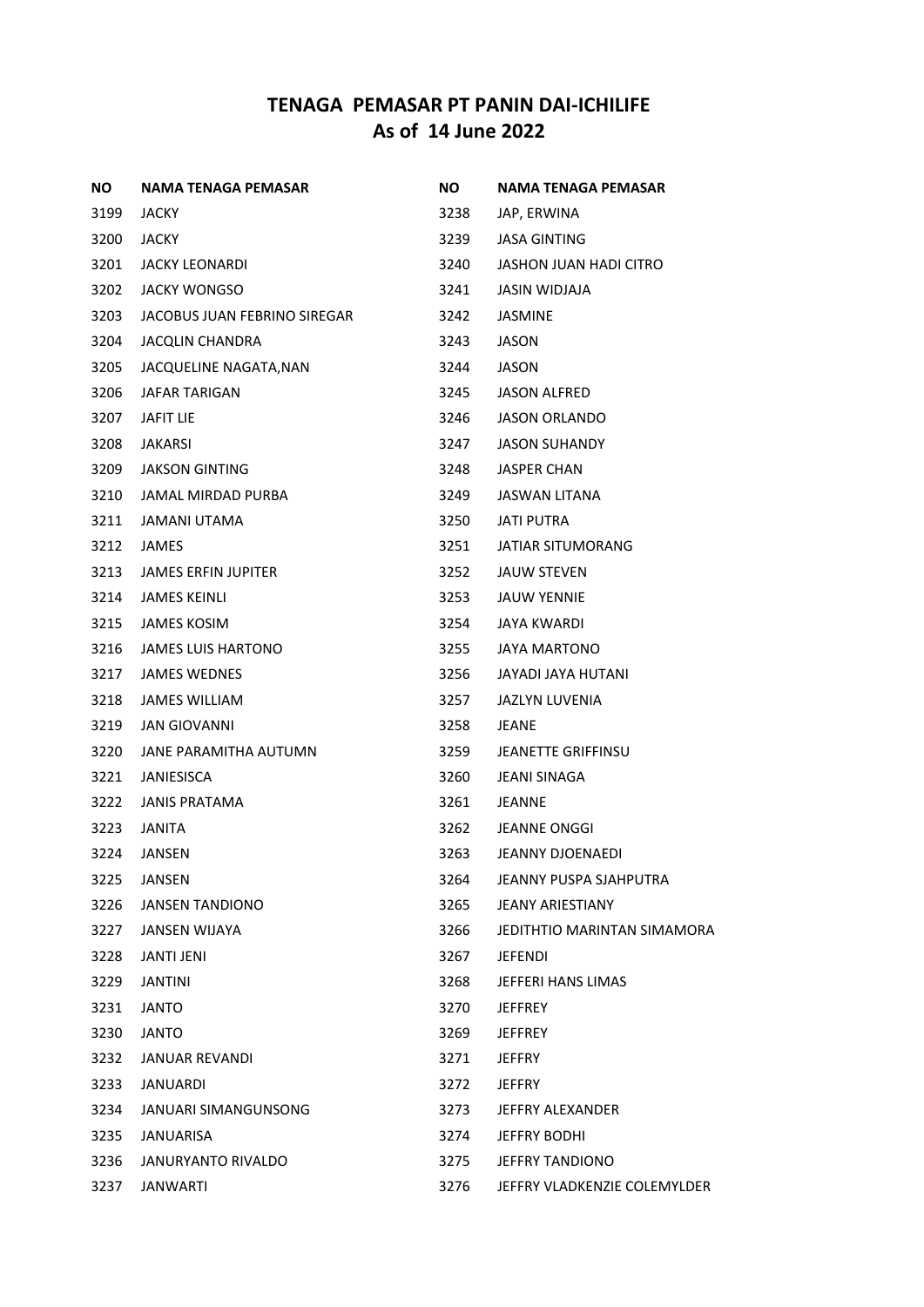| NO.  | NAMA TENAGA PEMASAR          | NO.  | NAMA TENAGA PEMASAR      |
|------|------------------------------|------|--------------------------|
| 3277 | JEFFRY WONGSO                | 3316 | <b>JENNY</b>             |
| 3279 | JEFRI                        | 3318 | <b>JENNY</b>             |
| 3278 | JEFRI                        | 3317 | <b>JENNY</b>             |
| 3280 | <b>JEFRI ADI RIYANTO</b>     | 3319 | <b>JENNY</b>             |
| 3281 | <b>JEFRIANTO</b>             | 3320 | <b>JENNY</b>             |
| 3282 | <b>JEFRY</b>                 | 3321 | <b>JENNY</b>             |
| 3283 | <b>JEFRY</b>                 | 3322 | <b>JENNY FEN</b>         |
| 3284 | <b>JEFRY CU</b>              | 3323 | <b>JENNY FRANSISKA</b>   |
| 3285 | <b>JEFRY HUTASOIT</b>        | 3324 | <b>JENNY HENDRA</b>      |
| 3286 | JELINA RUT ELISABET SIMBOLON | 3325 | <b>JENNY LIN</b>         |
| 3287 | JELSY                        | 3326 | JENNY SISKA              |
| 3288 | <b>JELSY</b>                 | 3327 | <b>JENNY SURYANI</b>     |
| 3289 | JEMADI                       | 3328 | <b>JENNYSIM HALIM</b>    |
| 3290 | <b>JEMMY JOHANNES</b>        | 3329 | JENO                     |
| 3291 | <b>JEMMY SAERANG</b>         | 3330 | JENTI                    |
| 3292 | JEMY                         | 3331 | <b>JENWI</b>             |
| 3293 | JENIANA                      | 3332 | <b>JENY</b>              |
| 3294 | <b>JENIFER PRAMITA</b>       | 3333 | <b>JEPI</b>              |
| 3295 | JENIFER TANIA WIJAYA         | 3334 | JEREMIA MICHAEL LIM      |
| 3296 | <b>JENNELYN EVELYN</b>       | 3335 | <b>JEREMIAS SIREGAR</b>  |
| 3297 | JENNI                        | 3336 | JEREMY GORGA MARPAUNG    |
| 3298 | <b>JENNI</b>                 | 3337 | <b>JERI LIANI</b>        |
| 3299 | JENNI L SONNI M, SE          | 3338 | JERINA WINDI LIMINBI     |
| 3300 | <b>JENNICA</b>               | 3339 | JERMIA DAMARIS JOSAFAT   |
| 3301 | <b>JENNIEFER KILLIAM</b>     | 3340 | <b>JERRY FERNANDO</b>    |
| 3302 | JENNIFER                     | 3341 | <b>JERRY INDRAWAN</b>    |
| 3303 | <b>JENNIFER</b>              | 3342 | <b>JERRY NURMANSYAH</b>  |
| 3304 | <b>JENNIFER</b>              | 3343 | JERRY RUMONDANG SIANIPAR |
| 3305 | <b>JENNIFER</b>              | 3344 | <b>JERRY SUMARDI</b>     |
| 3306 | <b>JENNIFER</b>              | 3345 | <b>JESICA</b>            |
| 3307 | <b>JENNIFER CANDRA</b>       | 3346 | <b>JESICA WIJAYA</b>     |
| 3308 | <b>JENNIFER WANG</b>         | 3347 | <b>JESIKA</b>            |
| 3309 | JENNITA ERVINA LIE WAGEY     | 3348 | JESIKA                   |
| 3310 | <b>JENNIWATY</b>             | 3349 | <b>JESISCA</b>           |
| 3311 | <b>JENNY</b>                 | 3350 | <b>JESLIN</b>            |
| 3312 | JENNY                        | 3351 | <b>JESSCA</b>            |
| 3313 | JENNY                        | 3352 | JESSI                    |
| 3315 | JENNY                        | 3354 | <b>JESSICA</b>           |
| 3314 | JENNY                        | 3353 | <b>JESSICA</b>           |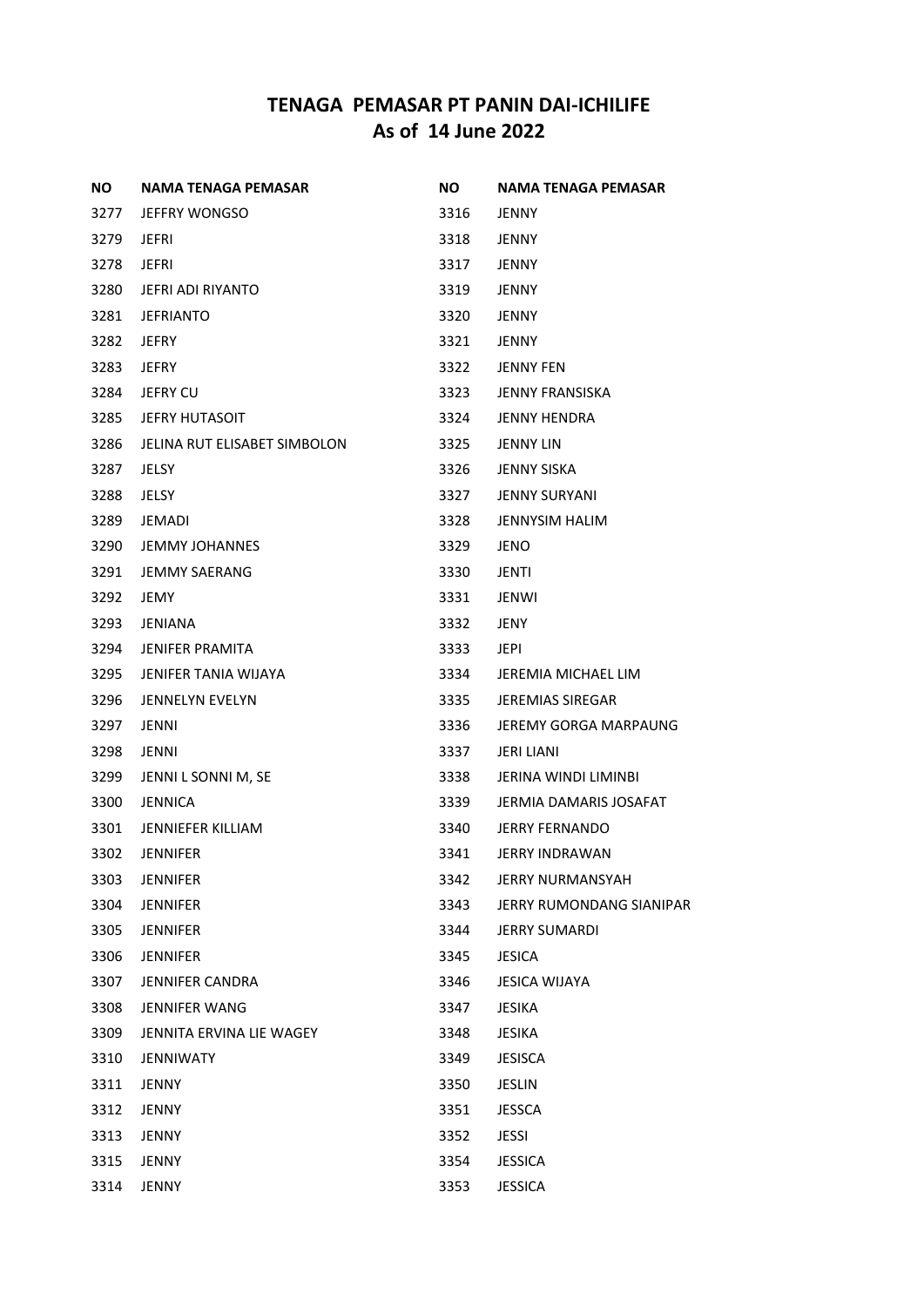| ΝO   | <b>NAMA TENAGA PEMASAR</b>   | NO.  | NAMA TENAGA PEMASAR    |
|------|------------------------------|------|------------------------|
| 3355 | <b>JESSICA</b>               | 3394 | JHONNY YANSYAH LIM     |
| 3356 | <b>JESSICA</b>               | 3395 | JHONNY YANTO           |
| 3357 | <b>JESSICA</b>               | 3396 | <b>JHONSON</b>         |
| 3358 | <b>JESSICA CHITRA</b>        | 3397 | <b>JHONY</b>           |
| 3359 | <b>JESSICA COLLINA</b>       | 3398 | <b>JHOSEFP JUPITER</b> |
| 3360 | <b>JESSICA LIANTI</b>        | 3399 | JIE FUNGKY IRAWAN      |
| 3361 | <b>JESSICA LIES</b>          | 3400 | JIE YIN YIN, SE        |
| 3362 | <b>JESSICA LORENCE</b>       | 3401 | JIMMIL                 |
| 3363 | <b>JESSICA MENTARI</b>       | 3402 | JIMMI                  |
| 3364 | <b>JESSICA NOVI PATRICIA</b> | 3403 | JIMMI LORANDA          |
| 3365 | <b>JESSICA ROSMALAWATI</b>   | 3404 | JIMMI PURBA            |
| 3366 | <b>JESSICA SUHANDRA</b>      | 3405 | <b>JIMMIANSEN</b>      |
| 3367 | <b>JESSICA YONA</b>          | 3406 | <b>JIMMY</b>           |
| 3368 | JESSICA. LIU                 | 3407 | JIMMY                  |
| 3369 | <b>JESSIE ERAWAN</b>         | 3408 | <b>JIMMY</b>           |
| 3370 | <b>JESSIE FELICIA</b>        | 3409 | JIMMY                  |
| 3371 | JESSIKA AGUSTIN WIJAYA       | 3410 | JIMMY                  |
| 3372 | <b>JESSIKA KRISTI</b>        | 3411 | JIMMY                  |
| 3373 | <b>JESSLYN</b>               | 3412 | JIMMY ANDERSSON        |
| 3374 | <b>JESSLYN</b>               | 3413 | <b>JIMMY HALIM</b>     |
| 3375 | <b>JESSLYN</b>               | 3414 | JIMMY HARTONO. ST      |
| 3376 | <b>JESSLYN FREDERICA</b>     | 3415 | JIMMY JAYA KUSUMA      |
| 3377 | <b>JESSLYN MINERVA</b>       | 3416 | JIMMY JULIEM           |
| 3378 | <b>JESSLYN ONGSONO</b>       | 3417 | <b>JIMMY LUKMAN</b>    |
| 3379 | <b>JESSLYN SARIAN</b>        | 3418 | <b>JIMMY ONG</b>       |
| 3380 | JESSY                        | 3419 | <b>JIMMY TANDEAN</b>   |
| 3381 | JESSYANA                     | 3420 | JIMMY TANDIANUS        |
| 3382 | JETHRO ODOLF ATMAPRALIETO    | 3421 | <b>JIMMY TANDOJO</b>   |
| 3383 | JETI                         | 3422 | JIMMY WIJAYA           |
| 3384 | <b>JETTY</b>                 | 3423 | JIMMY WINATA           |
| 3385 | JEVFRI                       | 3424 | JIMMY WIRADI           |
| 3386 | <b>JEVI AGUSTING</b>         | 3425 | JINGGA HARTONO         |
| 3387 | <b>JEVINA PANGESTU</b>       | 3426 | JINMI                  |
| 3388 | JEVON TAMARA                 | 3427 | <b>JINTO</b>           |
| 3389 | JEVON WICAKSONO RAMADHANI    | 3428 | JIO AY UNG             |
| 3390 | JEVRY KESUMA                 | 3429 | <b>JIP LAN HIONG</b>   |
| 3391 | <b>JHON ZELY</b>             | 3430 | JIULI                  |
| 3392 | <b>JHONI GUNAWAN SE</b>      | 3431 | JIWI                   |
| 3393 | <b>JHONNY SUMARTIO</b>       | 3432 | JO SUTOYO              |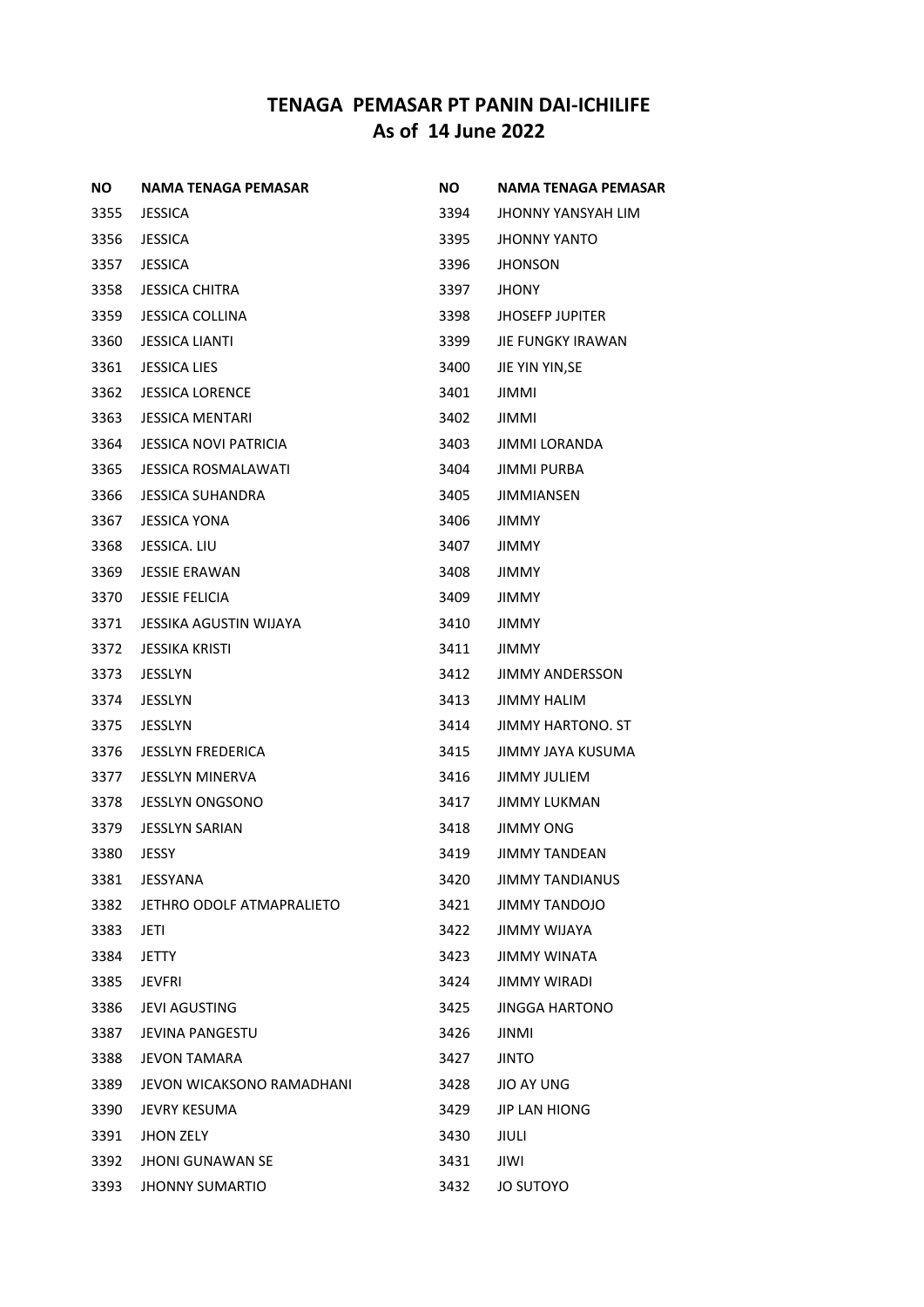| NO.  | <b>NAMA TENAGA PEMASAR</b>      | <b>NO</b> | NAMA TENAGA PEMASAR          |
|------|---------------------------------|-----------|------------------------------|
| 3433 | JOANITA DEBI CHRISTIN SILITONGA | 3472      | JOHAN RAMLI                  |
| 3434 | JOANNA STEPHANIE                | 3473      | <b>JOHAN SAIPIN</b>          |
| 3435 | <b>JOANNE</b>                   | 3474      | <b>JOHAN SIN</b>             |
| 3436 | <b>JOCELIN</b>                  | 3475      | JOHAN TANDIONO               |
| 3437 | <b>JOCELYN</b>                  | 3476      | <b>JOHAN THOMAS</b>          |
| 3438 | <b>JOCELYN LAWRENCE</b>         | 3477      | JOHAN WAHYUDY                |
| 3440 | <b>JODI</b>                     | 3479      | <b>JOHANES</b>               |
| 3439 | <b>JODI</b>                     | 3478      | <b>JOHANES</b>               |
| 3441 | <b>JODI KALIM</b>               | 3480      | <b>JOHANES</b>               |
| 3442 | JOE NURWIJAYA YUHERMAN          | 3481      | JOHANES                      |
| 3443 | JOE WIE SIN                     | 3482      | <b>JOHANES</b>               |
| 3444 | <b>JOELSOF SOETARJO</b>         | 3483      | <b>JOHANES GUNAWAN</b>       |
| 3445 | <b>JOENG FOEN</b>               | 3484      | <b>JOHANES JEFFRY TARORE</b> |
| 3446 | <b>JOEVINDO YU</b>              | 3485      | JOHANES MARULITUA NAINGGOLAN |
| 3447 | <b>JOHAN</b>                    | 3486      | JOHANES SUTJIONO             |
| 3448 | JOHAN                           | 3487      | JOHANI JANUARTI              |
| 3449 | <b>JOHAN</b>                    | 3488      | JOHANNES                     |
| 3453 | <b>JOHAN</b>                    | 3492      | JOHANNES                     |
| 3451 | JOHAN                           | 3490      | JOHANNES                     |
| 3452 | <b>JOHAN</b>                    | 3491      | JOHANNES                     |
| 3450 | <b>JOHAN</b>                    | 3489      | JOHANNES                     |
| 3454 | <b>JOHAN</b>                    | 3493      | JOHANNES DONNY CASMAN        |
| 3455 | JOHAN                           | 3494      | JOHANNES. S.KOM              |
| 3457 | JOHAN                           | 3496      | JOHARI                       |
| 3456 | <b>JOHAN</b>                    | 3495      | JOHARI                       |
| 3458 | JOHAN                           | 3497      | <b>JOHN CHRISTINE</b>        |
| 3459 | <b>JOHAN</b>                    | 3498      | JOHN MICHAEL HIZKIA          |
| 3460 | <b>JOHAN</b>                    | 3499      | <b>JOHN NEWTON</b>           |
| 3461 | <b>JOHAN</b>                    | 3500      | <b>JOHN TANAKA</b>           |
| 3462 | <b>JOHAN</b>                    | 3501      | <b>JOHNI</b>                 |
| 3463 | <b>JOHAN ARIF</b>               | 3502      | <b>JOHNNY</b>                |
| 3464 | <b>JOHAN ARIFIN</b>             | 3503      | <b>JOHNNY WILMER</b>         |
| 3465 | <b>JOHAN GUNAWAN</b>            | 3504      | <b>JOHNSEN HERMI</b>         |
| 3466 | <b>JOHAN HALIM</b>              | 3505      | JOHNSEN WIJAYA               |
| 3467 | JOHAN HARDJANA                  | 3506      | JOHNSON                      |
| 3468 | <b>JOHAN INDARTO</b>            | 3507      | <b>JOHNY</b>                 |
| 3469 | <b>JOHAN LIAWARDY</b>           | 3508      | <b>JOHNY</b>                 |
| 3470 | <b>JOHAN LIE</b>                | 3509      | <b>JOHNY</b>                 |
| 3471 | JOHAN PERDANA                   | 3510      | JOHNY HALIM                  |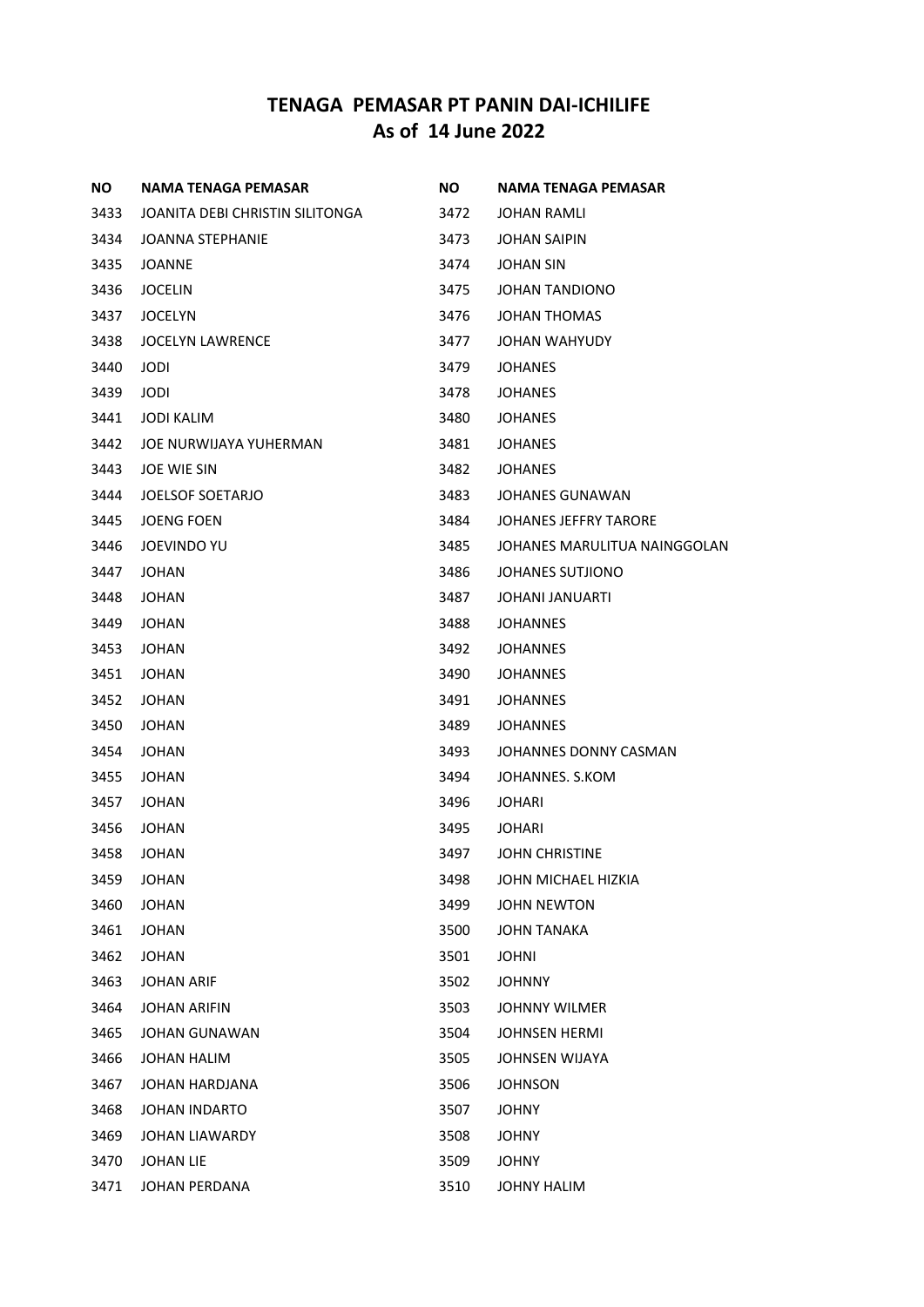| ΝO   | <b>NAMA TENAGA PEMASAR</b>  | ΝO   | <b>NAMA TENAGA PEMASAR</b>   |
|------|-----------------------------|------|------------------------------|
| 3511 | <b>JOICE JESSLYN LESLIE</b> | 3550 | <b>JOSE WILLIAM</b>          |
| 3512 | <b>JOICELINE SALIM</b>      | 3551 | JOSELYN AMANDA LIMSA         |
| 3513 | <b>JOIZELIM</b>             | 3552 | <b>JOSEPH BERNARD D</b>      |
| 3514 | <b>JOKO</b>                 | 3553 | <b>JOSEPH MURIANTO</b>       |
| 3515 | <b>JOKO</b>                 | 3554 | <b>JOSEPHINE</b>             |
| 3516 | <b>JOKO SUSILO</b>          | 3555 | JOSEPHINE BERLIANA SIRAIT    |
| 3517 | <b>JOLANDA</b>              | 3556 | <b>JOSEPHINE CHANDRA</b>     |
| 3518 | JON FERNANDES LUMBANTORUAN  | 3557 | JOSEPHINE INDAH SARI         |
| 3519 | JON LION KHOSASI            | 3558 | <b>JOSEPHINE JUSTINA</b>     |
| 3520 | <b>JONATHAN</b>             | 3559 | <b>JOSEPHINE WINNI</b>       |
| 3521 | JONATHAN CHANDRA            | 3560 | <b>JOSES FELIX SENDOW</b>    |
| 3522 | JONATHAN RICKY WIBOWO       | 3561 | JOSEY OCTARINO JOHANNES      |
| 3523 | <b>JONG MAHARANI L.C</b>    | 3562 | JOSHIZKIA RACHMAN            |
| 3524 | JONG, EVIE                  | 3563 | <b>JOSHUA TEGUH SUSANTO</b>  |
| 3525 | <b>JONH ALI</b>             | 3564 | JOSI LARISA                  |
| 3526 | JONI                        | 3565 | JOSIA                        |
| 3527 | <b>JONI</b>                 | 3566 | <b>JOSIANUS SIREGAR</b>      |
| 3528 | <b>JONI</b>                 | 3567 | JOSSE                        |
| 3529 | JONI                        | 3568 | JOSUA KRISTIAN GULTOM        |
| 3530 | JONI                        | 3569 | <b>JOSUA NATANAEL</b>        |
| 3531 | JONIANSYAH                  | 3570 | <b>JOVIANTI MARTA</b>        |
| 3532 | JONNI                       | 3571 | <b>JOVIN LEOMANTO</b>        |
| 3533 | <b>JONNI TAN</b>            | 3572 | <b>JOVIN TJENG</b>           |
| 3534 | <b>JONNY</b>                | 3573 | JOVINUS ALVIN LEONARDY       |
| 3535 | <b>JONNY</b>                | 3574 | <b>JOYCE DAUD</b>            |
| 3536 | <b>JONO WALUYO</b>          | 3575 | <b>JOYCE HARYONO</b>         |
| 3537 | <b>JONS JERRICO</b>         | 3576 | JUAN . V. PARERA             |
| 3538 | <b>JONSON</b>               | 3577 | <b>JUAN PRATAMA HIDAYAH</b>  |
| 3539 | <b>JONSON WIJAYA</b>        | 3578 | <b>JUAN SUDONO</b>           |
| 3540 | <b>JONSPING GUNAWAN</b>     | 3579 | <b>JUAN SYAH DARMA PUTRA</b> |
| 3541 | JONY                        | 3580 | <b>JUANETTA</b>              |
| 3542 | <b>JONY</b>                 | 3581 | <b>JUFANALYA</b>             |
| 3543 | <b>JONY</b>                 | 3582 | <b>JUFENDI CHENDRA</b>       |
| 3544 | <b>JONY</b>                 | 3583 | <b>JUFIYONO</b>              |
| 3545 | <b>JONY</b>                 | 3584 | <b>JUKI SANTOSO LEO</b>      |
| 3546 | <b>JONY CHANDRA</b>         | 3585 | <b>JULI</b>                  |
| 3547 | <b>JOPIE</b>                | 3586 | JULI                         |
| 3548 | <b>JORDAN</b>               | 3587 | <b>JULI CUACA</b>            |
| 3549 | <b>JORDAN HALIM</b>         | 3588 | <b>JULI PITRI</b>            |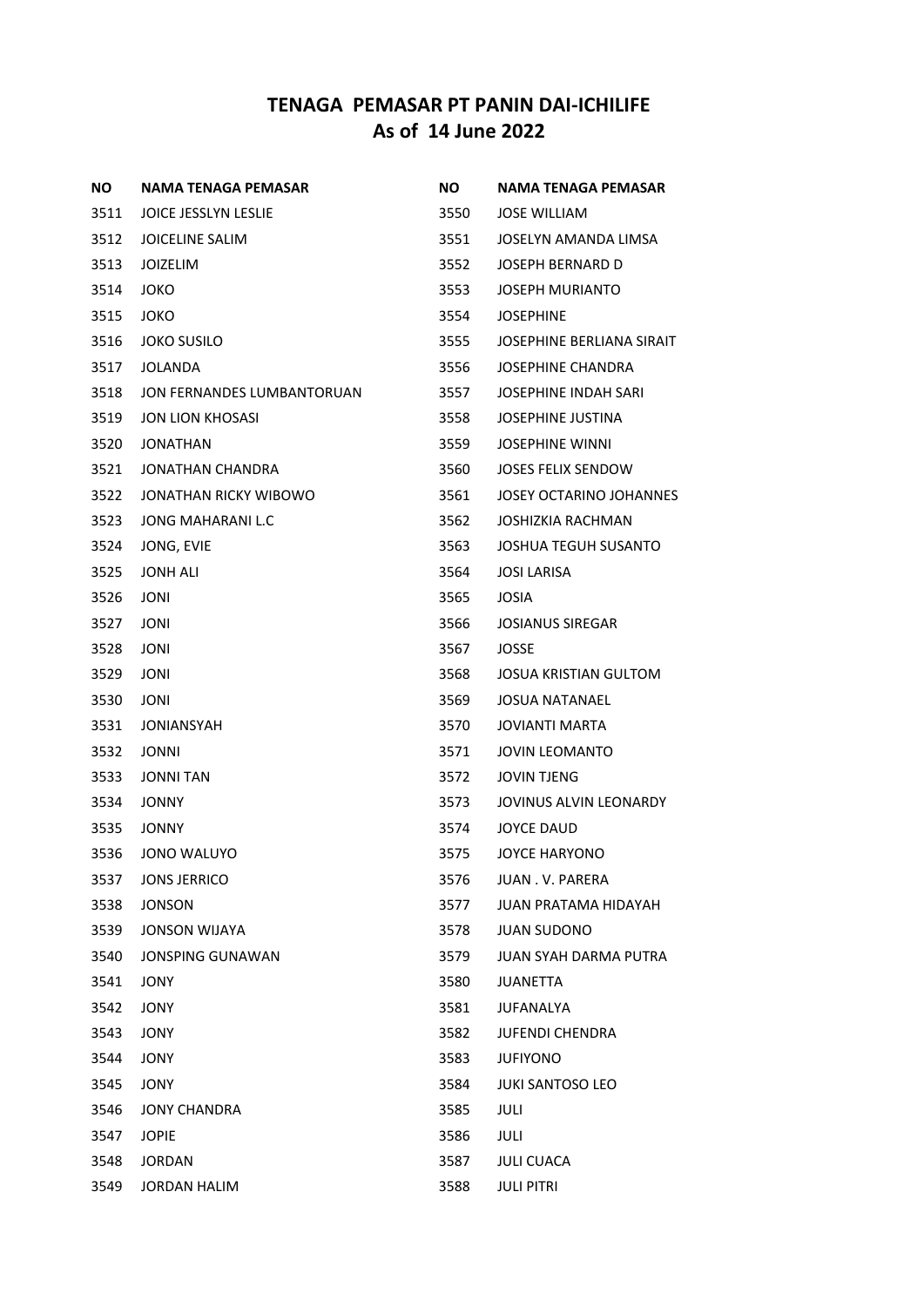| ΝO   | NAMA TENAGA PEMASAR      | NO.  | NAMA TENAGA PEMASAR            |
|------|--------------------------|------|--------------------------------|
| 3589 | JULI PRISKA BR PASARIBU  | 3628 | JULIANTI                       |
| 3590 | <b>JULI PURNAMA</b>      | 3629 | JULIANTO                       |
| 3591 | JULIA                    | 3630 | JULIANTO                       |
| 3592 | <b>JULIA</b>             | 3631 | JULIANY                        |
| 3593 | <b>JULIA FAN</b>         | 3632 | JULIATI                        |
| 3594 | <b>JULIA LIM</b>         | 3633 | <b>JULIAWATY</b>               |
| 3595 | <b>JULIA TRISNAWATI</b>  | 3634 | <b>JULIE</b>                   |
| 3596 | <b>JULIA YUSLIM</b>      | 3635 | <b>JULIET BEATRIX ABOLON</b>   |
| 3597 | JULIADI                  | 3636 | <b>JULIMIN WIJARWAN, WONG</b>  |
| 3598 | <b>JULIAN WICAKSONO</b>  | 3637 | JULINA                         |
| 3599 | JULIANA                  | 3638 | JULINA, SE                     |
| 3600 | <b>JULIANA</b>           | 3639 | <b>JULIO OSWALDO KURNIAWAN</b> |
| 3602 | <b>JULIANA</b>           | 3641 | <b>JULISA</b>                  |
| 3601 | <b>JULIANA</b>           | 3640 | <b>JULISA</b>                  |
| 3603 | <b>JULIANA</b>           | 3642 | <b>JULISALAM</b>               |
| 3604 | <b>JULIANA</b>           | 3643 | <b>JULITA MARTANA</b>          |
| 3605 | <b>JULIANA</b>           | 3644 | <b>JULITA SIREGAR SORMIN</b>   |
| 3607 | <b>JULIANA</b>           | 3646 | <b>JULIUS</b>                  |
| 3606 | <b>JULIANA</b>           | 3645 | <b>JULIUS</b>                  |
| 3608 | <b>JULIANA</b>           | 3647 | <b>JULIUS DEWANTARA</b>        |
| 3609 | <b>JULIANA</b>           | 3648 | <b>JULIUS KOSIM</b>            |
| 3610 | <b>JULIANA</b>           | 3649 | <b>JULIUS LEONARDI</b>         |
| 3611 | <b>JULIANA</b>           | 3650 | <b>JULIUS SUTAWIJAYA</b>       |
| 3613 | <b>JULIANA</b>           | 3652 | <b>JULIWATI</b>                |
| 3612 | <b>JULIANA</b>           | 3651 | <b>JULIWATI</b>                |
| 3614 | <b>JULIANA</b>           | 3653 | <b>JULIWATI SINANSARI</b>      |
| 3615 | JULIANA CHANDRA          | 3654 | <b>JULIYANTI</b>               |
| 3616 | <b>JULIANA KURNIAWAN</b> | 3655 | <b>JULLY ANGKASA</b>           |
| 3617 | <b>JULIANA LIE SE</b>    | 3656 | <b>JULLY SUSANTO</b>           |
| 3618 | <b>JULIANA WIJAYA</b>    | 3657 | <b>JULY</b>                    |
| 3619 | <b>JULIANA YULIS</b>     | 3658 | <b>JULY NOVITA</b>             |
| 3620 | <b>JULIANDY</b>          | 3659 | <b>JULYA</b>                   |
| 3621 | <b>JULIANI</b>           | 3660 | <b>JULYAN FERINDA</b>          |
| 3622 | JULIANI                  | 3661 | <b>JULYANA KHOSUMA</b>         |
| 3623 | <b>JULIANI</b>           | 3662 | <b>JULYANA WONGSONEGORO</b>    |
| 3624 | JULIANI                  | 3663 | <b>JULYANTI</b>                |
| 3625 | <b>JULIANI KAHNI</b>     | 3664 | <b>JULYANTO PERDANA SIHITE</b> |
| 3626 | <b>JULIANI WIJAYA</b>    | 3665 | <b>JUMALIN</b>                 |
| 3627 | JULIANTI                 | 3666 | JUMAYCA                        |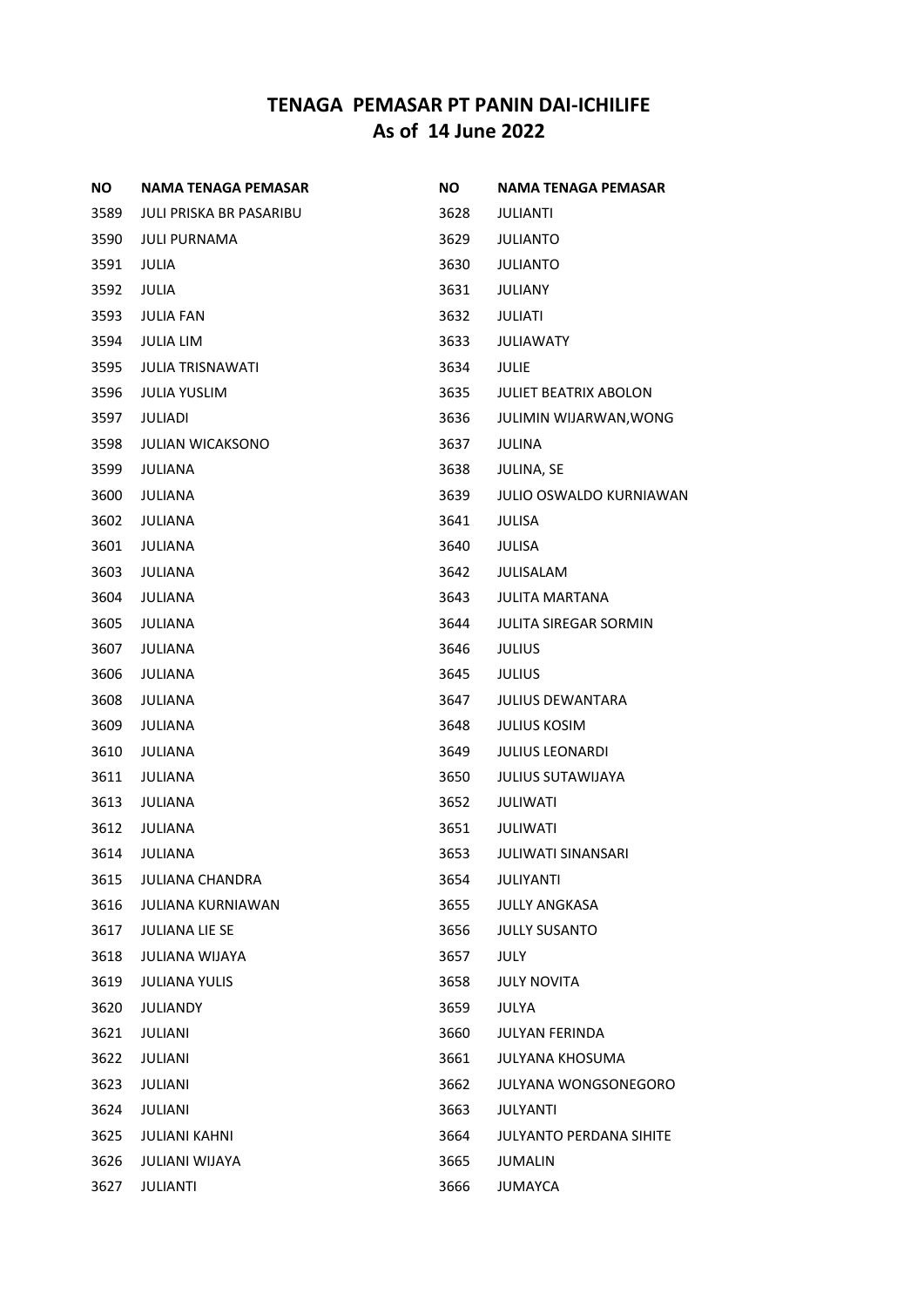| ΝO   | <b>NAMA TENAGA PEMASAR</b>    | NO.  | NAMA TENAGA PEMASAR             |
|------|-------------------------------|------|---------------------------------|
| 3667 | JUMEIDI                       | 3706 | JUNIATI                         |
| 3668 | JUMIATI                       | 3707 | <b>JUNIATY</b>                  |
| 3669 | JUMILLIONO PRATAMA            | 3708 | <b>JUNIATY YAPPATY, SE</b>      |
| 3670 | <b>JUMIN TENGLY</b>           | 3709 | JUNIAWAN                        |
| 3671 | JUNAEDI                       | 3710 | JUNITA                          |
| 3672 | JUNAEDI IBNU JARTA, S.HUT     | 3711 | <b>JUNITA</b>                   |
| 3673 | <b>JUNAEDY</b>                | 3712 | <b>JUNITA</b>                   |
| 3674 | <b>JUNAIDA</b>                | 3713 | <b>JUNITA DWISETIA</b>          |
| 3675 | JUNAIDI                       | 3714 | <b>JUNITA SIHOMBING</b>         |
| 3676 | JUNAIDI                       | 3715 | <b>JUNITA SURYANI</b>           |
| 3677 | <b>JUNAIDI THOMAS</b>         | 3716 | <b>JUNIUS</b>                   |
| 3678 | <b>JUNAIDI YERRY</b>          | 3717 | <b>JUNIWATI</b>                 |
| 3679 | <b>JUNAIDY</b>                | 3718 | <b>JUNIWATY</b>                 |
| 3680 | <b>JUNAIDY SUROSO</b>         | 3719 | <b>JUNNY</b>                    |
| 3681 | <b>JUNAR CHARLES SIRAIT</b>   | 3720 | <b>JUNRYANTO YAPPATY</b>        |
| 3682 | JUNATAN                       | 3721 | <b>JUNUS SAPUTRA</b>            |
| 3683 | <b>JUNDRIAN KAWATU</b>        | 3722 | <b>JUPRIEL JUPITER</b>          |
| 3684 | JUNE ANGELICA CARAMELICE      | 3723 | <b>JURI SIANTURI</b>            |
| 3685 | <b>JUNE ANNE HANDOYO</b>      | 3724 | JUSMAN                          |
| 3686 | <b>JUNE CARLA NANARIAIN</b>   | 3725 | <b>JUSNI KUSNO</b>              |
| 3687 | <b>JUNE INDRIANY ATTEN</b>    | 3726 | <b>JUSTIANA MUSTAFA</b>         |
| 3688 | JUNE LOUISE NENDISSA          | 3727 | JUSTINA SASTRAWINATA            |
| 3689 | JUNEDRA JAYA                  | 3728 | <b>JUSTINUS RAINER TJAHJADI</b> |
| 3690 | <b>JUNGI</b>                  | 3729 | <b>JUSUF KUSUMA</b>             |
| 3691 | <b>JUNI</b>                   | 3730 | JUVELIN                         |
| 3692 | <b>JUNI</b>                   | 3731 | <b>JUWANDI</b>                  |
| 3693 | <b>JUNI ANTO</b>              | 3732 | <b>JUWANDY</b>                  |
| 3694 | <b>JUNI DEWI</b>              | 3733 | <b>JUWENA WIJAYA</b>            |
| 3695 | <b>JUNI PARIAMA SIPAHUTAR</b> | 3734 | JUWITA                          |
| 3696 | <b>JUNI SELLY</b>             | 3735 | <b>JUWITA SURYA</b>             |
| 3697 | <b>JUNI SUSANTI</b>           | 3736 | JUWONO SUGIANTO, THIO           |
| 3698 | <b>JUNI TANIA</b>             | 3737 | <b>KA NYAN</b>                  |
| 3699 | <b>JUNI YANTI</b>             | 3738 | <b>KALIM</b>                    |
| 3700 | <b>JUNIADY</b>                | 3739 | <b>KAM CHAN</b>                 |
| 3701 | <b>JUNIAH ONGAH</b>           | 3740 | KAM HO                          |
| 3702 | <b>JUNIAR HALOHO</b>          | 3741 | <b>KAMAL HARTONO</b>            |
| 3703 | <b>JUNIARTI</b>               | 3742 | <b>KAREN CAROLINE</b>           |
| 3704 | <b>JUNIARTO</b>               | 3743 | <b>KAREN HALIM</b>              |
| 3705 | <b>JUNIARTY</b>               | 3744 | <b>KAREN LINATA</b>             |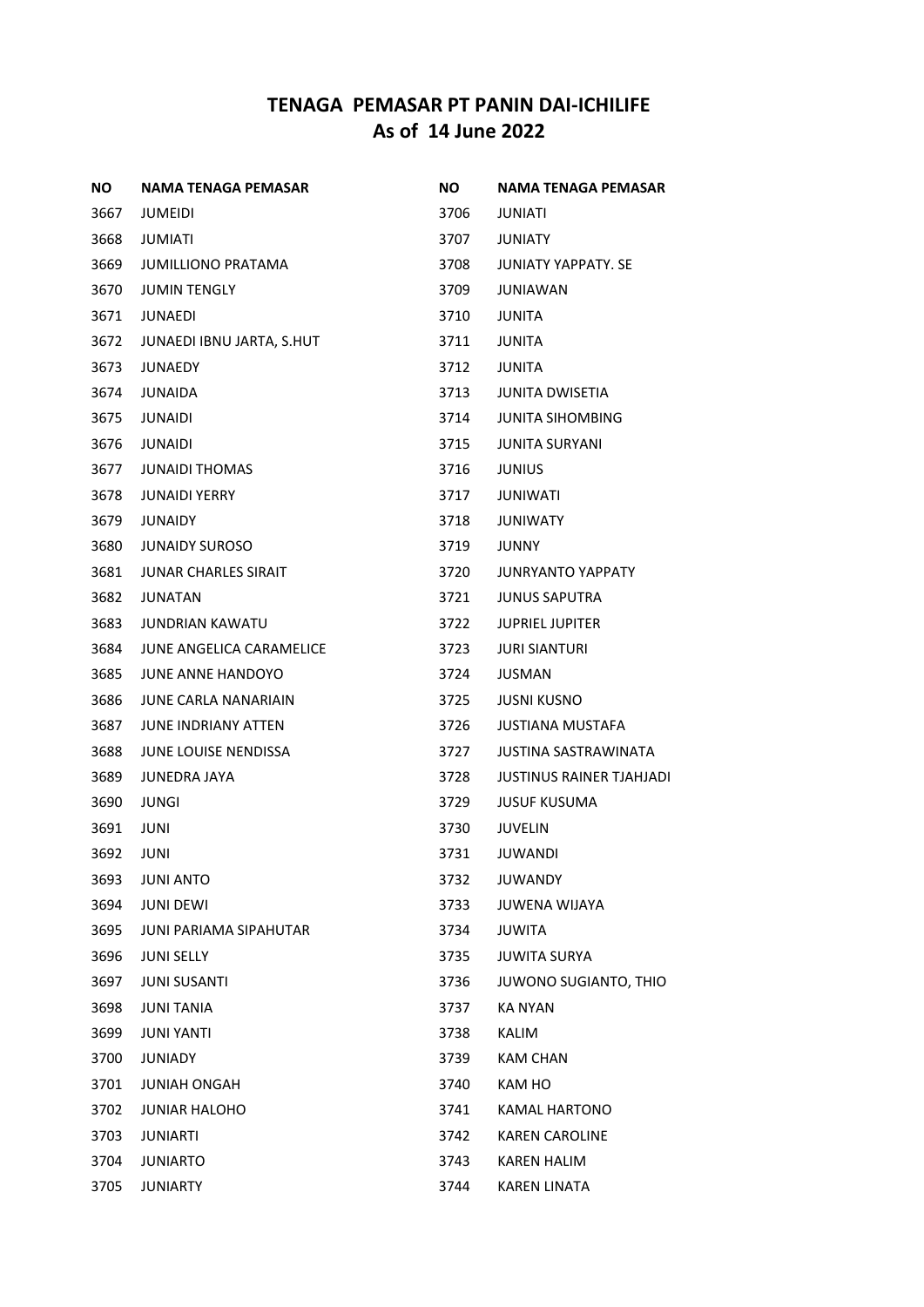| NO.  | NAMA TENAGA PEMASAR          | <b>NO</b> | <b>NAMA TENAGA PEMASAR</b> |
|------|------------------------------|-----------|----------------------------|
| 3745 | KAREN MARKOAN                | 3784      | KEBERIA SINAGA             |
| 3746 | KARIMA AFIFAH                | 3785      | KEH AI LIN                 |
| 3747 | KARINA DWI PUTRY, S PSI      | 3786      | <b>KEH SIAUW TJEN</b>      |
| 3748 | KARINA NOVIYANTI             | 3787      | KELLY                      |
| 3749 | KARINA OLIVIA TANTIO         | 3788      | KELLY CLAUDYA CRISTOPHER   |
| 3750 | KARL MARHAENDRY LESTUNY      | 3789      | <b>KELLY TANADI</b>        |
| 3751 | <b>KARLINA</b>               | 3790      | <b>KELLY VONNY MAILOOR</b> |
| 3752 | KARLINA                      | 3791      | <b>KELLY WILLARD</b>       |
| 3753 | KARMILA                      | 3792      | <b>KELPIN CHANDRA</b>      |
| 3754 | KARMILA SANTY                | 3793      | <b>KELVIN</b>              |
| 3755 | KARNADI                      | 3794      | <b>KELVIN</b>              |
| 3756 | <b>KARNO</b>                 | 3795      | <b>KELVIN</b>              |
| 3757 | KARTIKA IKAWATI              | 3796      | <b>KELVIN</b>              |
| 3758 | KARTIKA PUSPA SARI LIMIYANTO | 3797      | <b>KELVIN</b>              |
| 3759 | KARTIKA TJAHYADI S           | 3798      | <b>KELVIN</b>              |
| 3760 | KARTIKA WILLIAM              | 3799      | KELVIN BUDIHARDJO          |
| 3761 | KARTINA                      | 3800      | KELVIN CHANDRA             |
| 3762 | KARTINI                      | 3801      | KELVIN GUNAWAN             |
| 3763 | KARTINI                      | 3802      | KELVIN HANDOKO             |
| 3764 | KARTINI                      | 3803      | <b>KELVIN LIMANTO</b>      |
| 3765 | KARTINI                      | 3804      | <b>KELVIN PRASETYO</b>     |
| 3766 | <b>KARTINI SETIASTUTI</b>    | 3805      | <b>KELVIN TIO</b>          |
| 3767 | <b>KARTINI SUTIONO</b>       | 3806      | KELVIN WIJAYA              |
| 3768 | KARTINI, S. PD               | 3807      | <b>KELVIN WILLIAM</b>      |
| 3769 | <b>KARTO</b>                 | 3808      | KELVIN YOHANES CHANDRA     |
| 3770 | <b>KARTONO</b>               | 3809      | <b>KELY DJAINI</b>         |
| 3771 | <b>KARTONO</b>               | 3810      | <b>KEMI</b>                |
| 3772 | <b>KASIM WONGSO</b>          | 3811      | <b>KENDY</b>               |
| 3773 | KASIMIN HALIM                | 3812      | <b>KENDY PAI</b>           |
| 3774 | <b>KASMANTO</b>              | 3813      | <b>KENDY TAN</b>           |
| 3775 | KASMONO                      | 3814      | KENICHI LIM                |
| 3776 | KATARINA NAINGGOLAN          | 3815      | <b>KENJI KWAN</b>          |
| 3777 | <b>KATERINA SONYA</b>        | 3816      | <b>KENNEDY</b>             |
| 3779 | <b>KATHERINE</b>             | 3818      | <b>KENNY</b>               |
| 3778 | <b>KATHERINE</b>             | 3817      | <b>KENNY</b>               |
| 3780 | KATHERINE ALBERTHA JAYA      | 3819      | <b>KENNY</b>               |
| 3781 | KATHIE PARTRIDGE HING        | 3820      | <b>KENNY CHRISTY</b>       |
| 3782 | KATIE SELVYANA               | 3821      | <b>KENNY RIMBA</b>         |
| 3783 | KATIMAH ZAINUDDIN            | 3822      | KENRICH                    |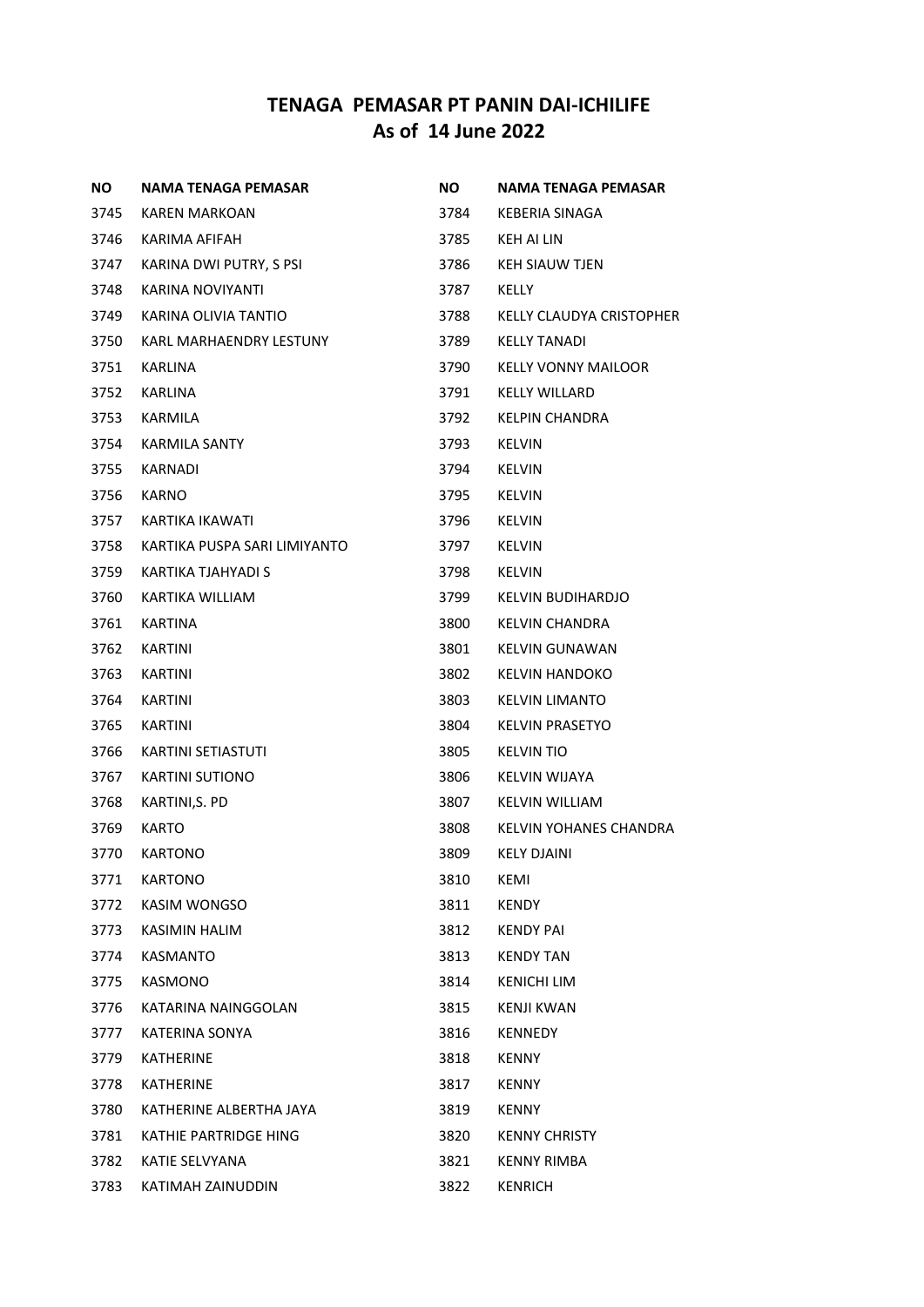| <b>NO</b> | NAMA TENAGA PEMASAR        | <b>NO</b> | NAMA TENAGA PEMASAR       |
|-----------|----------------------------|-----------|---------------------------|
| 3823      | <b>KENRICK</b>             | 3862      | KEVIN SALIM               |
| 3824      | KENT DARWIN SUTEDJA        | 3863      | <b>KEVIN SWANDY</b>       |
| 3825      | <b>KENT KURNIAWAN</b>      | 3864      | <b>KEVIN TANIADI</b>      |
| 3826      | <b>KERPIN</b>              | 3865      | KEVIN TANUDJAYA           |
| 3827      | KERVIN WIJAYA              | 3866      | <b>KEVIN TIOPAN</b>       |
| 3828      | KETTY                      | 3867      | KEVIN VALENTINO ZEBUA     |
| 3829      | KETTY HUTAGAOL             | 3868      | KEVIN WIJAYA              |
| 3830      | KEVEN ZEBULON TARIGAN      | 3869      | KEVIN WIJAYA              |
| 3831      | <b>KEVIN</b>               | 3870      | <b>KEVIN WONG</b>         |
| 3832      | <b>KEVIN</b>               | 3871      | <b>KEVIN YOHANES</b>      |
| 3833      | KEVIN                      | 3872      | KEYZIA ANASTASIA HEHAKAYA |
| 3834      | <b>KEVIN</b>               | 3873      | KEZIA AUDREYLIA           |
| 3835      | KEVIN                      | 3874      | KEZIA DIME                |
| 3836      | KEVIN                      | 3875      | KEZIA DINARA              |
| 3837      | <b>KEVIN</b>               | 3876      | KEZIA FANIA HARTANTO      |
| 3838      | KEVIN                      | 3877      | KEZIA FIONA TAMBURIAN     |
| 3839      | <b>KEVIN</b>               | 3878      | KEZIA YUNANDRA KURNIAWAN  |
| 3840      | <b>KEVIN</b>               | 3879      | KHAIRUL RAHMAN            |
| 3841      | KEVIN                      | 3880      | KHANANYA VERONIKA         |
| 3842      | <b>KEVIN</b>               | 3881      | KHANTI CITTA ANUTTARI     |
| 3843      | KEVIN                      | 3882      | KHELREN LIM               |
| 3844      | KEVIN                      | 3883      | KHERIN HAZNA IMELDA       |
| 3845      | KEVIN                      | 3884      | KHERYN CHOUDINA           |
| 3846      | KEVIN                      | 3885      | KHO ENG KHIM              |
| 3847      | KEVIN                      | 3886      | KHO HENDY ISMANTO         |
| 3848      | KEVIN AGUSTIN              | 3887      | KHO IE NA                 |
| 3849      | <b>KEVIN ALEXANDER</b>     | 3888      | <b>KHO LISA</b>           |
| 3850      | <b>KEVIN BOWIE</b>         | 3889      | KHO PAW TJHEN             |
| 3851      | KEVIN DANUDORO             | 3890      | KHO, ESTER, , S.KOM       |
| 3852      | <b>KEVIN FEBRIAN</b>       | 3891      | KHOE LU TJIN              |
| 3853      | <b>KEVIN HENDRAUTOMO</b>   | 3892      | KHOE SIU LIE              |
| 3854      | KEVIN ISAAC GERALDO TAMBUN | 3893      | KHOIRUL KIROM, SE         |
| 3855      | KEVIN ISKANDAR PANGESTU    | 3894      | <b>KHOMARI</b>            |
| 3856      | KEVIN LEONADO              | 3895      | KHONASWATY                |
| 3857      | <b>KEVIN NATHANIEL</b>     | 3896      | <b>KHONG SAN</b>          |
| 3858      | KEVIN OKTAVIANUS CRISTANTO | 3897      | <b>KHOVIYANA</b>          |
| 3859      | KEVIN PORTISCH             | 3898      | <b>KHOWITARSA</b>         |
| 3860      | <b>KEVIN PUTRA PALAU</b>   | 3899      | <b>KHUI TJEN</b>          |
| 3861      | KEVIN RICARDO              | 3900      | KHUN MIN                  |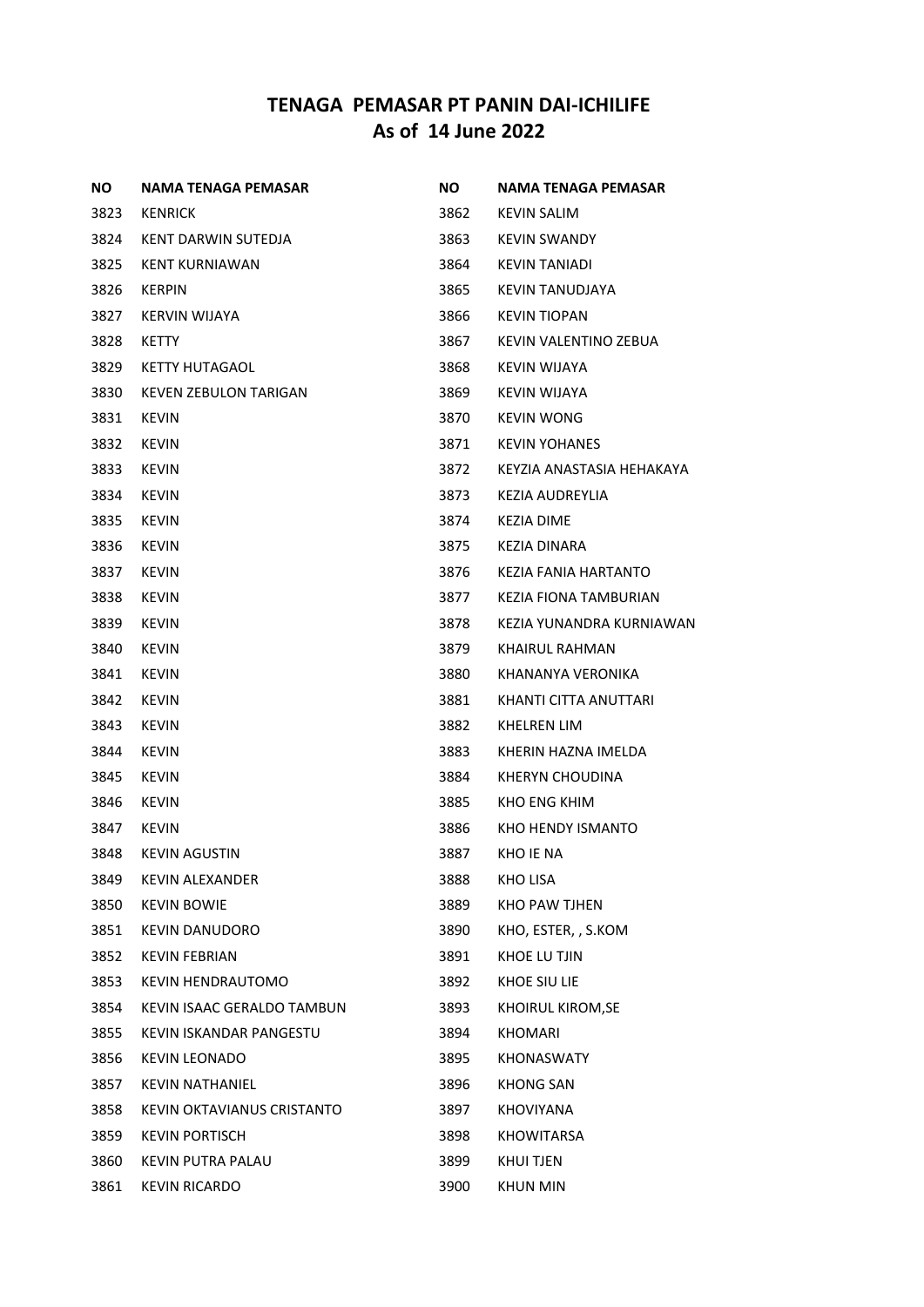| NO.  | <b>NAMA TENAGA PEMASAR</b> | <b>NO</b> | NAMA TENAGA PEMASAR            |
|------|----------------------------|-----------|--------------------------------|
| 3901 | KIAN DAVID SUMITRA         | 3940      | <b>KRISTIAN PANDIANGAN</b>     |
| 3902 | <b>KIAN SENG</b>           | 3941      | KRISTIAN WILLIAM               |
| 3903 | KIANG GUEK LIONG           | 3942      | KRISTIANTI                     |
| 3904 | KIE A BOIJ ALS EDDY WIJAYA | 3943      | KRISTIANTO WIRADJAJA           |
| 3905 | KIE TJIN HIOK              | 3944      | <b>KRISTIN</b>                 |
| 3906 | KIKI FATMALA SARI          | 3945      | KRISTIN SANJAYATI              |
| 3907 | KIKI ILHAM. SH             | 3946      | <b>KRISTIN YULIANI</b>         |
| 3908 | KIKI LISDIA                | 3947      | <b>KRISTINA</b>                |
| 3909 | KIKI SETYA RINI            | 3948      | <b>KRISTINA</b>                |
| 3910 | KIM BIE                    | 3949      | <b>KRISTINA</b>                |
| 3911 | KIM CE                     | 3950      | <b>KRISTINA</b>                |
| 3912 | KIM CIOK                   | 3951      | <b>KRISTINA</b>                |
| 3913 | <b>KIMAWATY</b>            | 3952      | <b>KRISTINA</b>                |
| 3914 | KIN NYUK                   | 3953      | KRISTINA BR MAHULAE            |
| 3915 | <b>KING</b>                | 3954      | KRISTINA CHANDRA               |
| 3916 | KING JONI                  | 3955      | KRISTINA DARMAYANTI            |
| 3917 | KIONG VICTOR SANJAYA       | 3956      | KRISTINA PANJAITAN             |
| 3918 | KO YEN FUK                 | 3957      | KRISTINA RIYA HUTABARAT, S.SOS |
| 3919 | <b>KOESFENDY</b>           | 3958      | <b>KRISTINA SARAGIH TURNIP</b> |
| 3920 | KOH RIANA HARYANTO         | 3959      | KRISTINA YUNIWATI              |
| 3921 | KOKO SAUR MARDANI SIPAYUNG | 3960      | KRISTINNA INDRAWATI            |
| 3922 | KOMALA NARULITASARI        | 3961      | <b>KRISTYANINGRUM</b>          |
| 3923 | KOMALASARI                 | 3962      | KUMALA CHEN                    |
| 3924 | KOMALASARI                 | 3963      | KUMALA DEWI                    |
| 3925 | <b>KON THIEN THIEN</b>     | 3964      | <b>KURHENDI</b>                |
| 3926 | KONIK BR SINAGA            | 3965      | KURNIA IDRIS                   |
| 3927 | KORNELIUS RONALDUS EMBO    | 3966      | <b>KURNIA PRATAMA</b>          |
| 3928 | KOSHIAN TEDI               | 3967      | KURNIA RIZKY SARASWATI         |
| 3929 | KOSIM TANZIL               | 3968      | KURNIADI                       |
| 3930 | KOSMEN ONGKO WIJODO        | 3969      | KURNIANTO WIDODO               |
| 3931 | KOSTAN ERMANIUS HARIANJA   | 3970      | <b>KURNIATI IDRIS</b>          |
| 3932 | <b>KRIS HARTANTO</b>       | 3971      | <b>KURNIAWAN</b>               |
| 3933 | <b>KRISDY</b>              | 3972      | KURNIAWATI                     |
| 3934 | KRISMAYA APRILIASARI       | 3973      | KUSNADI HENDRA                 |
| 3935 | KRISNA WIDIA SIMAMORA      | 3974      | <b>KUSNAIDI</b>                |
| 3936 | KRISNADI                   | 3975      | KUSUMA PUSPITA                 |
| 3937 | KRISNAWATY                 | 3976      | KUSUMA WONGSO ADAM             |
| 3938 | KRISTERINA SETYASTUTI      | 3977      | <b>KWA MEI LING</b>            |
| 3939 | KRISTI NINDITA BR BARUS    | 3978      | KWAN DEWI YULIANA              |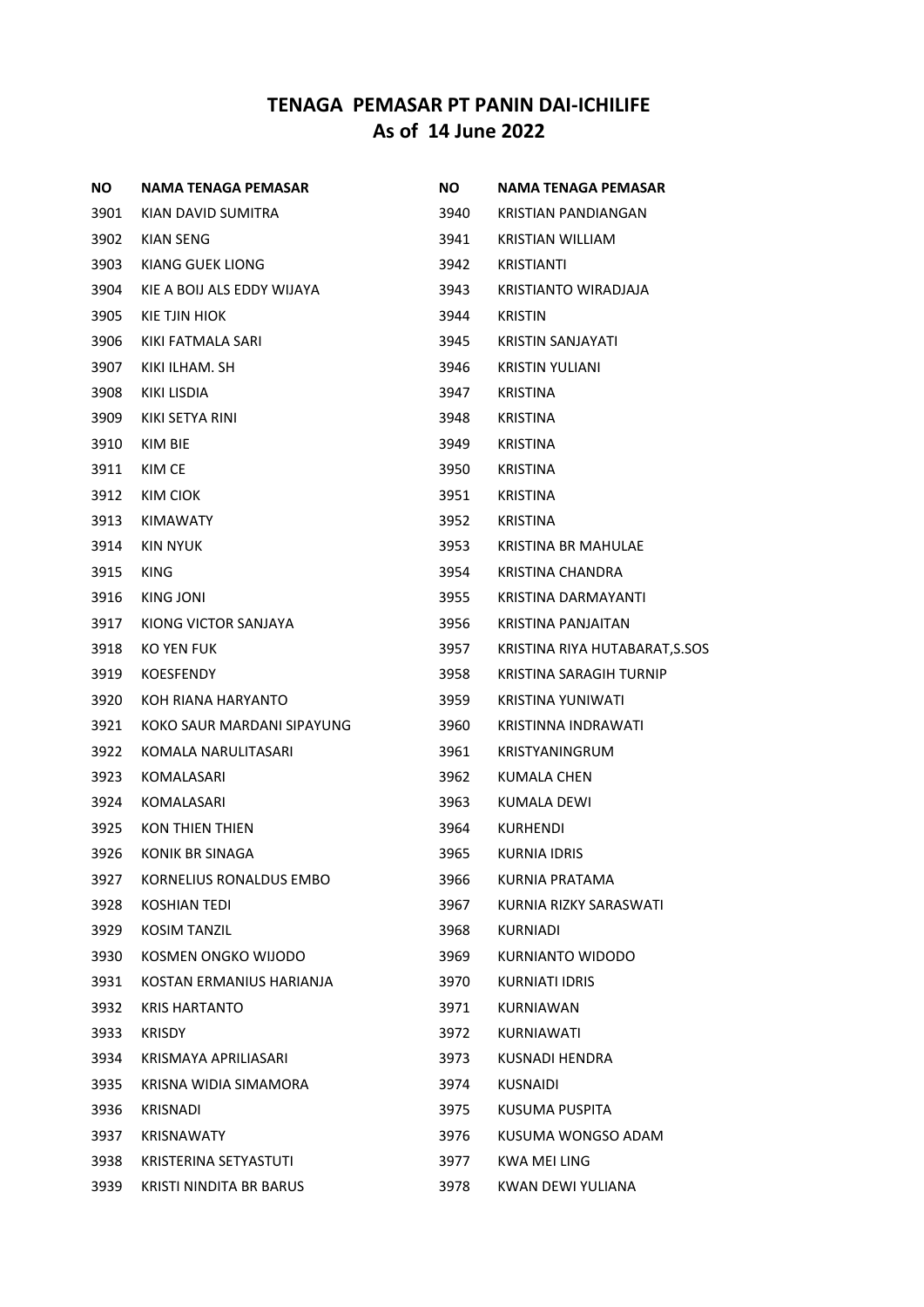| <b>NO</b> | NAMA TENAGA PEMASAR           | <b>NO</b> | <b>NAMA TENAGA PEMASAR</b>   |
|-----------|-------------------------------|-----------|------------------------------|
| 3979      | KWAN WIE CUN                  | 4018      | LEMBERTUS KERI               |
| 3980      | KWEE.TOMMY                    | 4019      | LENI                         |
| 3981      | L SYLVANNA LOEIDIJANTO        | 4020      | LENI                         |
| 3982      | L.SIWI TRIWAHYUNI             | 4021      | LENNAWATY                    |
| 3983      | LADY DIANA                    | 4022      | LENNI MARTIANNA HUTABARAT    |
| 3984      | LADYANA                       | 4023      | LENNI SUNARTO                |
| 3985      | LAILA HAYATI AULIA, SH        | 4024      | <b>LENNY</b>                 |
| 3986      | LAILAN MAULIA                 | 4025      | LENNY                        |
| 3987      | LAMHOT YARTONO SIMBOLON       | 4026      | <b>LENNY</b>                 |
| 3988      | LANNY ROSALINA TIRAN, S.PD    | 4027      | <b>LENNY</b>                 |
| 3989      | LARAS ANGGRAENI               | 4028      | LENNY CENDRA                 |
| 3990      | LARAS MEISITHA HERMAWAN       | 4029      | <b>LENNY LIEM</b>            |
| 3991      | LARRY                         | 4030      | LENNY LOLITA                 |
| 3992      | LARYSSA TANNIA                | 4031      | LENNY SITOMPUL               |
| 3993      | LASRIA BR SIAGIAN             | 4032      | LENNY TIA                    |
| 3994      | LASTIKA WARTY SITUMORANG      | 4033      | LENNY, S.KOM                 |
| 3995      | LAURA ANDRIANI KURNIAWAN      | 4034      | LENY                         |
| 3996      | LAURA CHANDRA                 | 4035      | LENY                         |
| 3997      | LAURA ELFRIDA NATASYA SILABAN | 4036      | LENY                         |
| 3998      | LAURA ERAWATI DEWI            | 4037      | <b>LENY KOSASI</b>           |
| 3999      | LAURENSIUS CAHYA MINDARTA     | 4038      | LENY MEYLINA RAHAYU          |
| 4000      | <b>LAURENSON SH</b>           | 4039      | LENY YULIANTI                |
| 4001      | LAURENTIA DONNA MARIA         | 4040      | <b>LEO NARDI</b>             |
| 4002      | LAUW HAN SING                 | 4041      | LEO SYAHPUTRA                |
| 4003      | LAUW JONG KIAN                | 4042      | LEO WILLIAM WONGSO           |
| 4004      | LAUW MEI AI                   | 4043      | <b>LEOBIN SINARMED</b>       |
| 4005      | LAVENIA                       | 4044      | LEOLA CHANDRA                |
| 4006      | LAVINA RAMADHANI              | 4045      | LEONARD                      |
| 4007      | LAW SE WIE SE ST              | 4046      | LEONARD GUNAWAN              |
| 4008      | LAY EDY SUSANTO               | 4047      | LEONARDI                     |
| 4009      | <b>LAYLI DIANA</b>            | 4048      | LEONARDO WIJAYA              |
| 4010      | <b>LEANDRO LOWINS</b>         | 4049      | <b>LEONARDO WINARDI</b>      |
| 4011      | <b>LEGEND HARTONO</b>         | 4050      | LEONARDUS DWI SATYA BAYU ADI |
| 4012      | LEINNEY ROSELYN               | 4051      | LEONARDUS TURNIP             |
| 4013      | LELEN HERLINA                 | 4052      | LEONID JOHAN                 |
| 4014      | LELES ANA                     | 4053      | LEONITA                      |
| 4015      | LELLY INDRAWATI               | 4054      | LEONITA AGNES PROKLASIA      |
| 4016      | LELLY INDRAWATI               | 4055      | LESLI                        |
| 4017      | LEMAN SISWANTO                | 4056      | LEVIN ALFREDO                |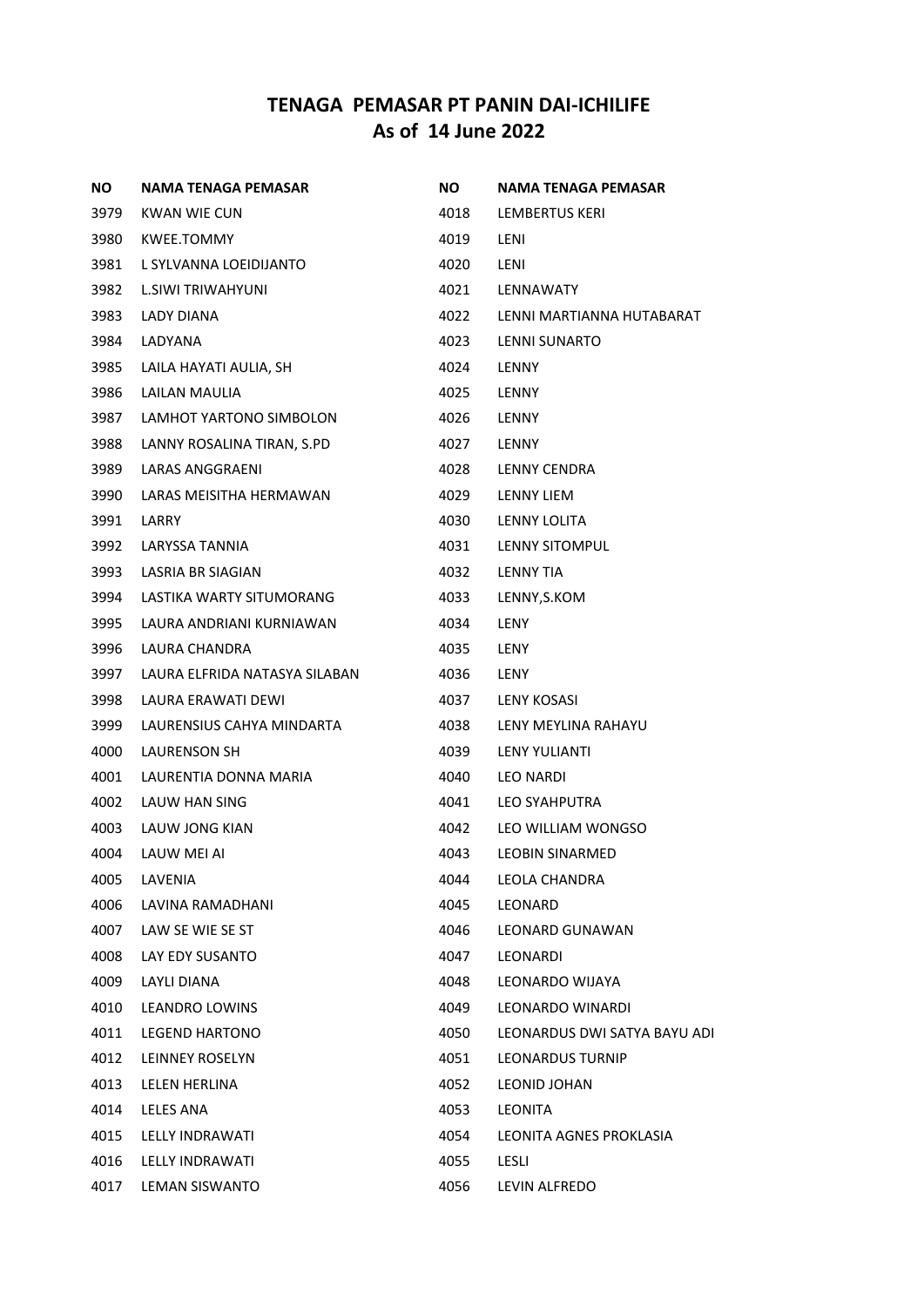| <b>NO</b> | NAMA TENAGA PEMASAR        | ΝO   | NAMA TENAGA PEMASAR     |
|-----------|----------------------------|------|-------------------------|
| 4057      | <b>LEWIS GORDON</b>        | 4096 | LIDYA CENNIAWATI        |
| 4058      | LI AGUS SURIANTO           | 4097 | LIDYA LAURENSIA         |
| 4059      | LI CEN                     | 4098 | <b>LIDYAWATY</b>        |
| 4060      | LI FUNG                    | 4099 | LIE AGUSTINUS CAHYADI   |
| 4061      | LI KIENG                   | 4100 | LIE AI                  |
| 4062      | LI SUWATI                  | 4101 | LIE CHING MIE           |
| 4063      | LIA.                       | 4102 | LIE DEWI SUJANTI        |
| 4064      | LIA CHIANTANI              | 4103 | LIE ERVI                |
| 4065      | LIA DWI SARI               | 4104 | LIE FANG                |
| 4066      | LIA ELISABETH              | 4105 | LIE FERAWATI            |
| 4067      | LIA ERIKA                  | 4106 | LIE GRANT               |
| 4068      | LIA MARIA ALFA REZA SINAGA | 4107 | LIE INDRAWAN            |
| 4069      | <b>LIA NATALIA</b>         | 4108 | LIE ING                 |
| 4070      | LIA NATHRESIA              | 4109 | LIE KIM HUA             |
| 4071      | LIA TRISNIANTI             | 4110 | LIE KOK MIN             |
| 4072      | LIA WIJAYA SARI            | 4111 | LIE LI SIANG            |
| 4073      | LIAH ARMIDIE               | 4112 | LIE LIE                 |
| 4074      | LIAN ROSIVATY              | 4113 | LIE LIE LIE             |
| 4075      | LIAN SUSANTY               | 4114 | LIE LINNA               |
| 4076      | LIANA IRLAN SETIAWAN       | 4115 | LIE MEI TJEN            |
| 4077      | LIANA LESMANA              | 4116 | LIE MING ZHU            |
| 4078      | LIANA PANGESTU             | 4117 | LIE NIN SRY YANTY       |
| 4079      | LIANAWATI                  | 4118 | LIE PANG                |
| 4080      | LIANI                      | 4119 | LIE SIANG               |
| 4081      | LIANI                      | 4120 | LIE SU KHIM             |
| 4082      | <b>LIANI YUDIONO</b>       | 4121 | LIE TJIN                |
| 4083      | <b>LIANITA HARTANTI</b>    | 4122 | LIE, ROBBY              |
| 4084      | <b>LIANNY</b>              | 4123 | LIE, UMAR WIJAYA        |
| 4085      | <b>LIAU KUI PIN</b>        | 4124 | LIEANI CHRISTINA        |
| 4086      | LIAU, EDDY                 | 4125 | <b>LIEM ARYANI</b>      |
| 4087      | LIAUW RIDKA                | 4126 | LIENARDI CHAYA GOUTAMA  |
| 4088      | LIBERTY                    | 4127 | <b>LIENARDO</b>         |
| 4089      | LIDIA DEBORA PARDEDE, S.PD | 4128 | LIESFRIANTI FEBRIANI    |
| 4090      | LIDIAH                     | 4129 | LIESYE HERLYNA SUGIONO  |
| 4091      | <b>LIDIAWATY</b>           | 4130 | LIKCING DRIANI          |
| 4092      | LIDYA                      | 4131 | LIKO HANDES             |
| 4093      | LIDYA                      | 4132 | LILA SUSANTI BR TARIGAN |
| 4094      | LIDYA                      | 4133 | LILAWATI                |
| 4095      | LIDYA                      | 4134 | LILI                    |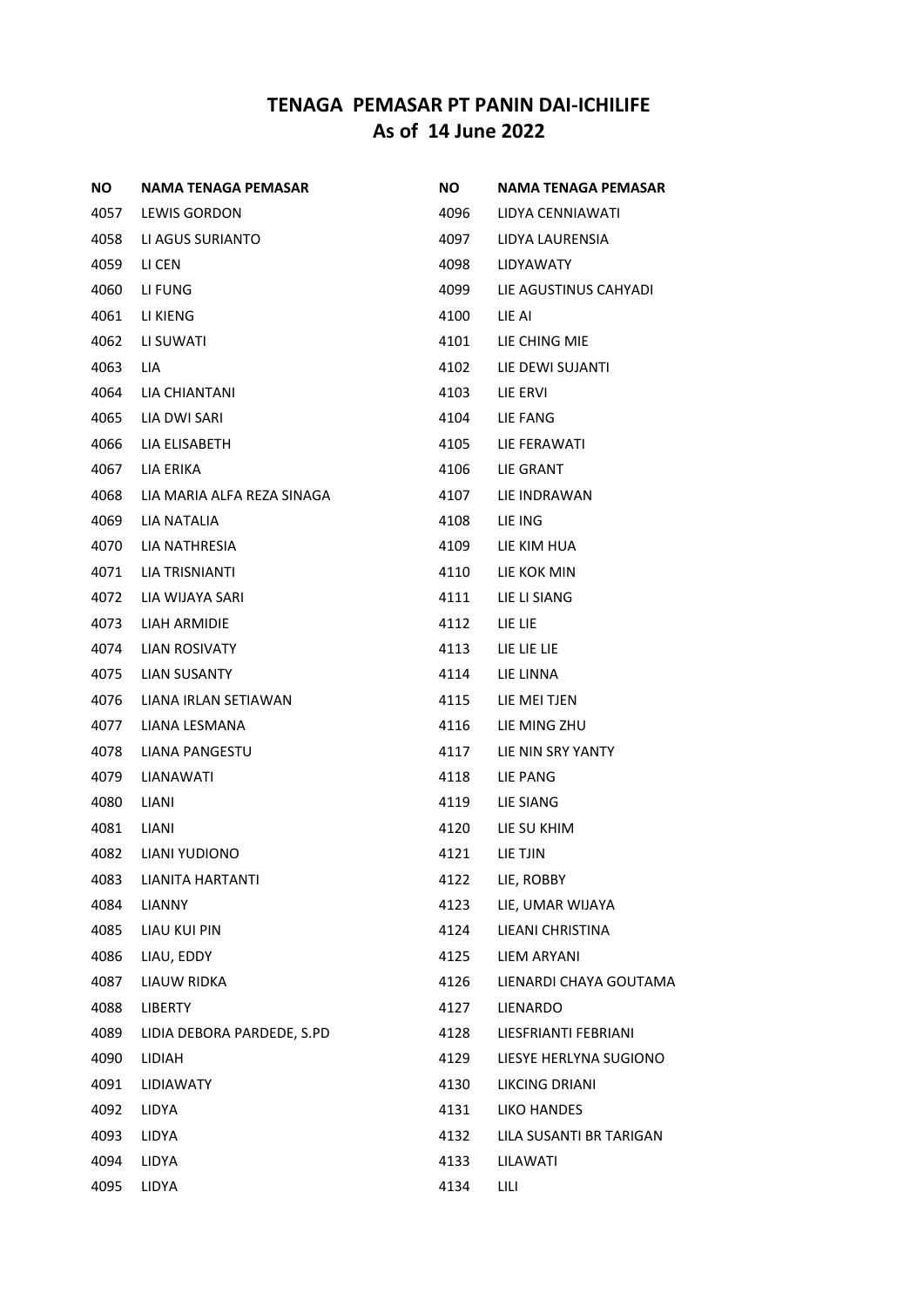| ΝO   | <b>NAMA TENAGA PEMASAR</b> | <b>NO</b> | <b>NAMA TENAGA PEMASAR</b> |
|------|----------------------------|-----------|----------------------------|
| 4135 | LILI                       | 4174      | LIM WONGSO SUSANTO         |
| 4136 | LILI DIANA                 | 4175      | LIM YAKUB EKA DARMAJAYA    |
| 4137 | LILIAN HANDAYANI           | 4176      | <b>LIM YANTO</b>           |
| 4138 | LILIAN PUTRI KURNIAWAN     | 4177      | LIM YOKO                   |
| 4139 | LILIANA LUKMAN             | 4178      | LIM YUDI                   |
| 4140 | LILIANY SANDRANIA          | 4179      | LIM, MICHAEL               |
| 4141 | LILIJ MARIANI              | 4180      | <b>LIMA SARI</b>           |
| 4143 | <b>LILIS</b>               | 4182      | <b>LINA</b>                |
| 4145 | LILIS                      | 4184      | LINA                       |
| 4144 | LILIS                      | 4183      | LINA                       |
| 4142 | LILIS                      | 4181      | LINA                       |
| 4146 | LILIS ASWANNY LUSMAN, SE   | 4185      | <b>LINA</b>                |
| 4147 | LILIS SURIYANI             | 4186      | <b>LINA</b>                |
| 4148 | LILIS VAPPISYAH            | 4187      | <b>LINA</b>                |
| 4149 | LILIYATY                   | 4188      | LINA                       |
| 4153 | LILY                       | 4192      | LINA                       |
| 4150 | LILY                       | 4189      | <b>LINA</b>                |
| 4151 | LILY                       | 4190      | <b>LINA</b>                |
| 4152 | <b>LILY</b>                | 4191      | LINA                       |
| 4154 | LILY KUNAIFI               | 4193      | <b>LINA</b>                |
| 4155 | <b>LILY MARIANA</b>        | 4194      | <b>LINA</b>                |
| 4156 | LILY ROSALINDA             | 4195      | <b>LINA</b>                |
| 4157 | LILY SISWANTO              | 4196      | <b>LINA</b>                |
| 4158 | LILY WATI                  | 4197      | <b>LINA</b>                |
| 4159 | LILY WIJAYA                | 4198      | LINA ARIANI KUSNANTO       |
| 4160 | <b>LILY YENNI</b>          | 4199      | LINA CANDRA DIPAKAR        |
| 4161 | <b>LIM ANTONY</b>          | 4200      | <b>LINA CANG</b>           |
| 4162 | LIM BUI SHU                | 4201      | LINA COKRO                 |
| 4163 | LIM CAROLINE               | 4202      | LINA EVIYANI               |
| 4164 | LIM HWA SAN                | 4203      | LINA HAKIM                 |
| 4165 | LIM JAW KIE                | 4204      | LINA LIONG                 |
| 4166 | LIM KIEN SIONG             | 4205      | LINA MARIA                 |
| 4167 | LIM KIM FAT                | 4206      | <b>LINA MERRY</b>          |
| 4168 | LIM LIE HENG AL CHINIATI   | 4207      | LINA OCTAFIANA             |
| 4169 | LIM MEI LIE                | 4208      | LINA SUSANTI               |
| 4170 | LIM MEY FUNG               | 4209      | LINA TJIANDRA              |
| 4171 | LIM PHWE LING              | 4210      | LINA VERONICA              |
| 4172 | LIM TJENG HO               | 4211      | LINA YAUWIRA               |
| 4173 | LIM TJI HWA                | 4212      | LINAH                      |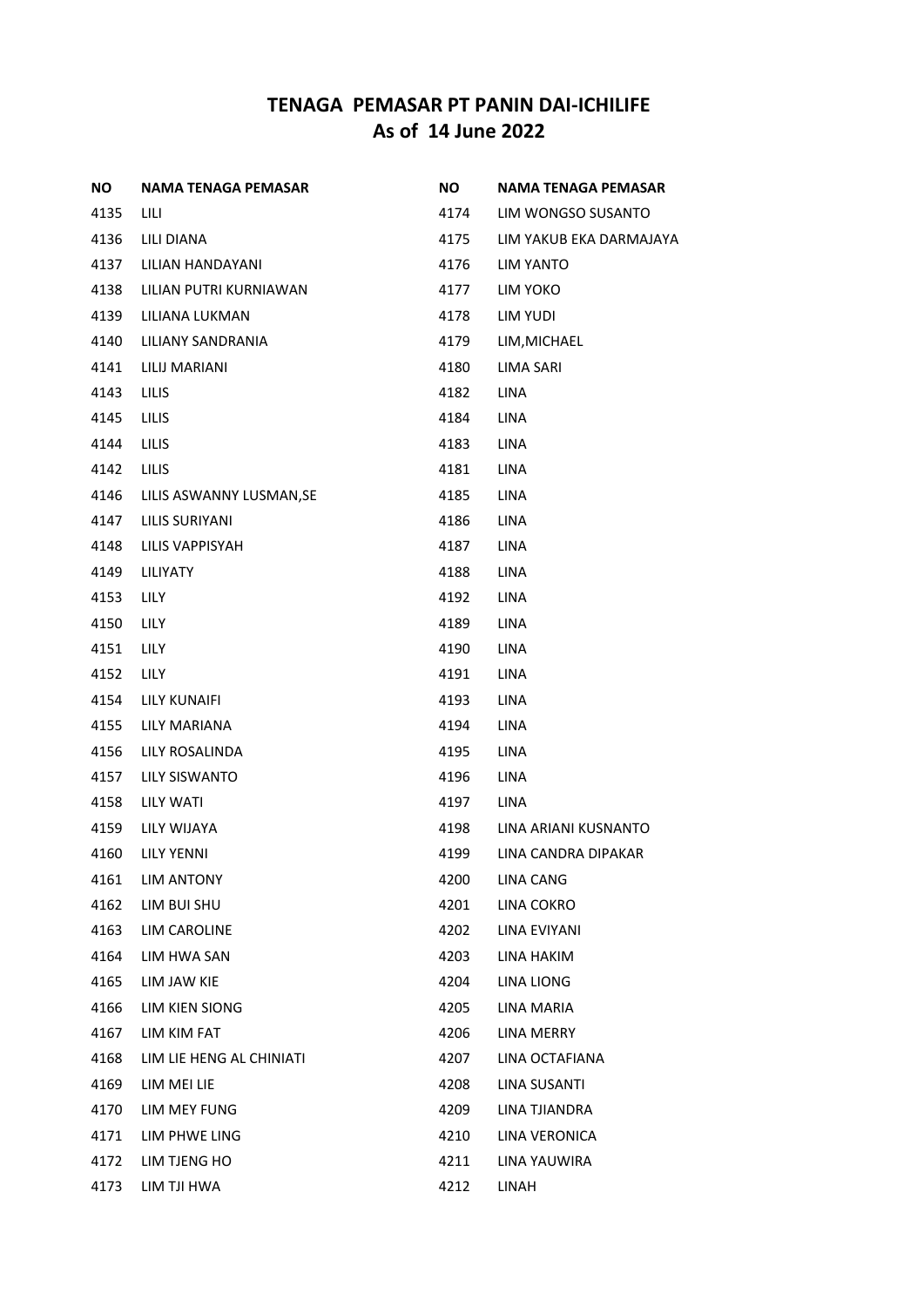| ΝO   | <b>NAMA TENAGA PEMASAR</b> | NO.  | <b>NAMA TENAGA PEMASAR</b> |
|------|----------------------------|------|----------------------------|
| 4213 | LINAJATI                   | 4252 | LINDA TANDEAN              |
| 4214 | <b>LINARTY</b>             | 4253 | LINDA WATY                 |
| 4215 | LINASARI YUSNITA           | 4254 | LINDA WATY                 |
| 4216 | <b>LINAWATI</b>            | 4255 | LINDA WIJAYA               |
| 4217 | LINAWATI                   | 4256 | <b>LINDAKO</b>             |
| 4218 | <b>LINAWATI</b>            | 4257 | LINDAWATI                  |
| 4220 | <b>LINAWATY</b>            | 4259 | LINDAWATI                  |
| 4219 | <b>LINAWATY</b>            | 4258 | LINDAWATI                  |
| 4221 | <b>LINCEE</b>              | 4260 | LINDAWATI                  |
| 4222 | <b>LINDA</b>               | 4261 | LINDAWATY LEWI             |
| 4223 | LINDA                      | 4262 | LINDAWATY, SE              |
| 4225 | <b>LINDA</b>               | 4264 | LING LING                  |
| 4226 | <b>LINDA</b>               | 4265 | LING LING                  |
| 4224 | LINDA                      | 4263 | LING LING                  |
| 4227 | <b>LINDA</b>               | 4266 | LING MERI                  |
| 4228 | LINDA                      | 4267 | LINGGAWATI SUHARLIE        |
| 4229 | LINDA                      | 4268 | LINI                       |
| 4230 | <b>LINDA</b>               | 4269 | LINI LUPAT                 |
| 4231 | LINDA                      | 4270 | LININA TJANDRA             |
| 4232 | <b>LINDA</b>               | 4271 | LINLIN CANDRA              |
| 4233 | <b>LINDA</b>               | 4272 | LINSI PITRIANI             |
| 4234 | LINDA                      | 4273 | LINTAR SINURAT             |
| 4235 | <b>LINDA</b>               | 4274 | LINY ANNATY                |
| 4236 | LINDA                      | 4275 | LINY SUTIONO               |
| 4237 | LINDA                      | 4276 | LIO BENI                   |
| 4238 | <b>LINDA</b>               | 4277 | LIOE DJI DJUNG             |
| 4239 | LINDA                      | 4278 | LIOE HUA NEI               |
| 4240 | <b>LINDA A CENG</b>        | 4279 | LIOE IRENE PUSPITA SARI    |
| 4241 | LINDA AGUSTINA             | 4280 | LIOE SUI KIM               |
| 4242 | LINDA ANGGRIAWATY          | 4281 | LIOE, ANTHONY LEO          |
| 4243 | LINDA ANGKASA              | 4282 | LIOE, MELINAWATI           |
| 4244 | LINDA CHANDRA              | 4283 | <b>LIOEN SUNAWAN</b>       |
| 4245 | LINDA CHANDRA              | 4284 | <b>LIONG</b>               |
| 4246 | LINDA GOENADI              | 4285 | LIONG CIN JAN              |
| 4247 | LINDA HALIM                | 4286 | LIONG CUNPUTRA SETIAWAN    |
| 4248 | LINDA KRISIANI             | 4287 | LIONG LILY                 |
| 4249 | LINDA LIE                  | 4288 | LIONG SOEN HUA             |
| 4250 | LINDA LIM                  | 4289 | LIONY                      |
| 4251 | LINDA SURYANA              | 4290 | LIS DIANA                  |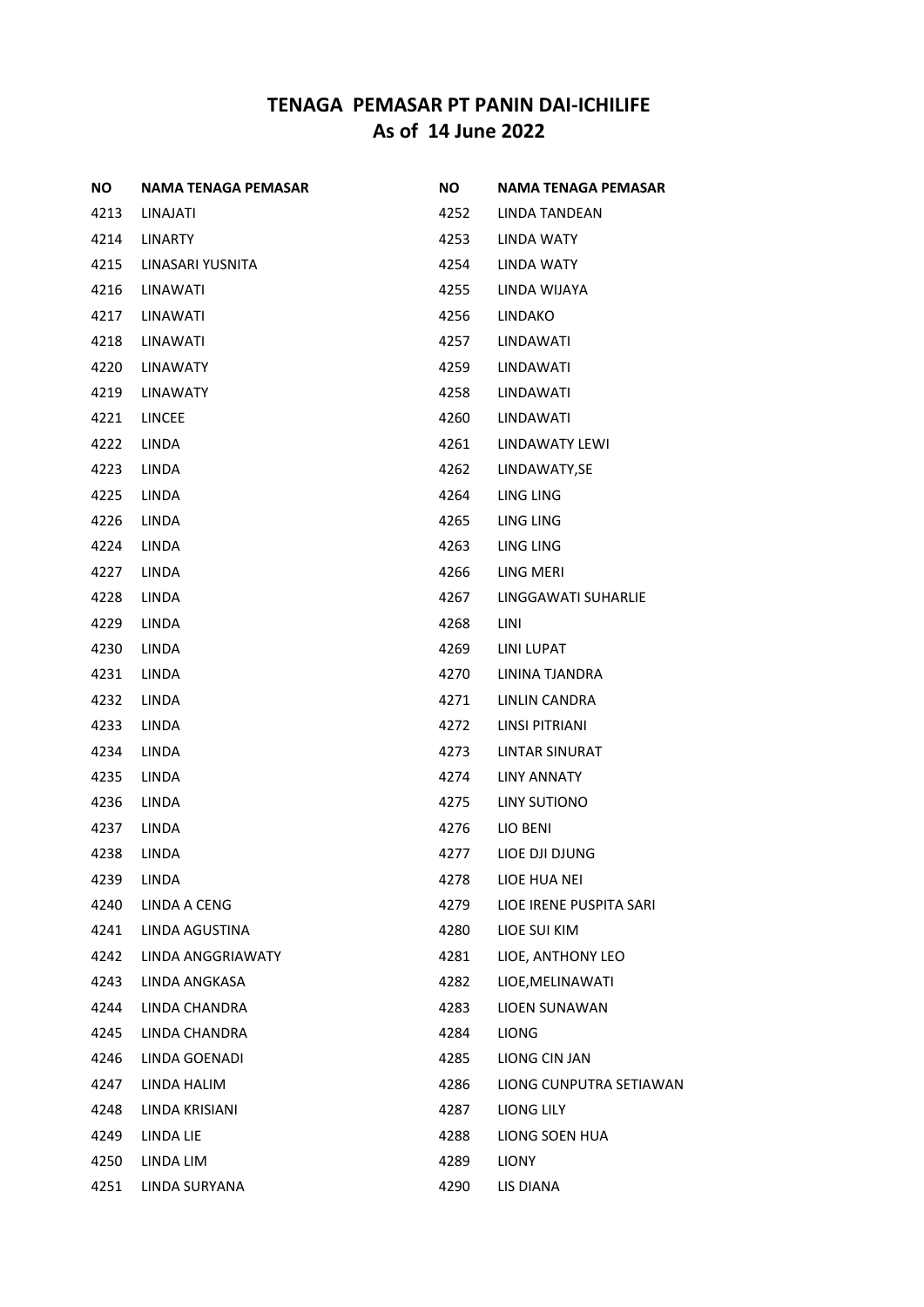| <b>NO</b> | NAMA TENAGA PEMASAR           | ΝO   | NAMA TENAGA PEMASAR          |
|-----------|-------------------------------|------|------------------------------|
| 4291      | <b>LISA</b>                   | 4330 | LIU BILLY GRANDSON           |
| 4292      | <b>LISA</b>                   | 4331 | LIU ISWANTO                  |
| 4293      | <b>LISA</b>                   | 4332 | LIU JULIANA                  |
| 4294      | <b>LISA</b>                   | 4333 | LIU SOI FA                   |
| 4295      | <b>LISA</b>                   | 4334 | LIU, RUDY SOFYAN             |
| 4296      | <b>LISA</b>                   | 4335 | LIUNG FUI                    |
| 4297      | <b>LISA</b>                   | 4336 | LIVIA CHITRA PRATIWI         |
| 4298      | <b>LISA</b>                   | 4337 | LIVIA CUANDRA                |
| 4299      | <b>LISA</b>                   | 4338 | LIVIE MEILINDA               |
| 4300      | <b>LISA</b>                   | 4339 | LIVIYA                       |
| 4301      | <b>LISA</b>                   | 4340 | LIVY DESERY NATALIA          |
| 4302      | <b>LISA</b>                   | 4341 | <b>LIYANA</b>                |
| 4303      | LISA AMALIAWATI LITILOLY      | 4342 | LIYANAWATI KAVERUS           |
| 4304      | LISA ANGELINA                 | 4343 | LIYANTI                      |
| 4305      | LISA ELISABETH SUKAMAN        | 4344 | <b>LIYUNG</b>                |
| 4306      | LISA HALIM                    | 4345 | LO FUI KIAN                  |
| 4307      | LISA MARIANA HARTONO          | 4346 | LO JUN MOI                   |
| 4308      | LISA PURNAMASARI              | 4347 | LOA YUDY                     |
| 4309      | LISA SETIANA                  | 4348 | LOE SISWANTO SUGIARTO        |
| 4310      | LISA SISKAWATI MARGARET       | 4349 | LOEKITO HONDO                |
| 4311      | LISA WATI                     | 4350 | LOH LISNAWATY                |
| 4312      | LISA WIRANA                   | 4351 | LOLETTA PRISCILIA            |
| 4313      | LISALMI                       | 4352 | <b>LOLITA ANDRIANI</b>       |
| 4314      | <b>LISAN</b>                  | 4353 | LORA SANDRIANA               |
| 4315      | LISAN WONGSO                  | 4354 | <b>LORAVINA SARI GINTING</b> |
| 4316      | LISBET MERYATI LIMBONG        | 4355 | <b>LOREN TANU SAPUTRA</b>    |
| 4317      | LISFATUL JANNAH               | 4356 | <b>LORENSIA TANTIONO</b>     |
| 4318      | LISHA AGUSTINA                | 4357 | <b>LORENZO</b>               |
| 4319      | LISNAWATI                     | 4358 | LORIDA. LB                   |
| 4320      | LISNAWATI                     | 4359 | <b>LOUIS</b>                 |
| 4321      | LISPI REVINA NAINGGOLAN       | 4360 | LOUIS GAUDIAMO HALIM         |
| 4322      | LISTA LEGISAPUTRI             | 4361 | LOUIS NASTASIA FANNI         |
| 4323      | LISTIAWATI                    | 4362 | <b>LOUIS NICK STEVEN</b>     |
| 4324      | LISTRA                        | 4363 | <b>LOUIS TANDRI</b>          |
| 4325      | LISTRIANA TANARIFIA SUTANARIF | 4364 | LOUIS WARDHANA               |
| 4326      | LITA ANGGRAINI                | 4365 | LOUISA NGADITEJA             |
| 4327      | LITA MEGA SARI                | 4366 | LU DISON                     |
| 4328      | LITA SARI                     | 4367 | LUANDY JOHANNES P            |
| 4329      | LITA TRISNAWATY               | 4368 | LUCAS GLENN                  |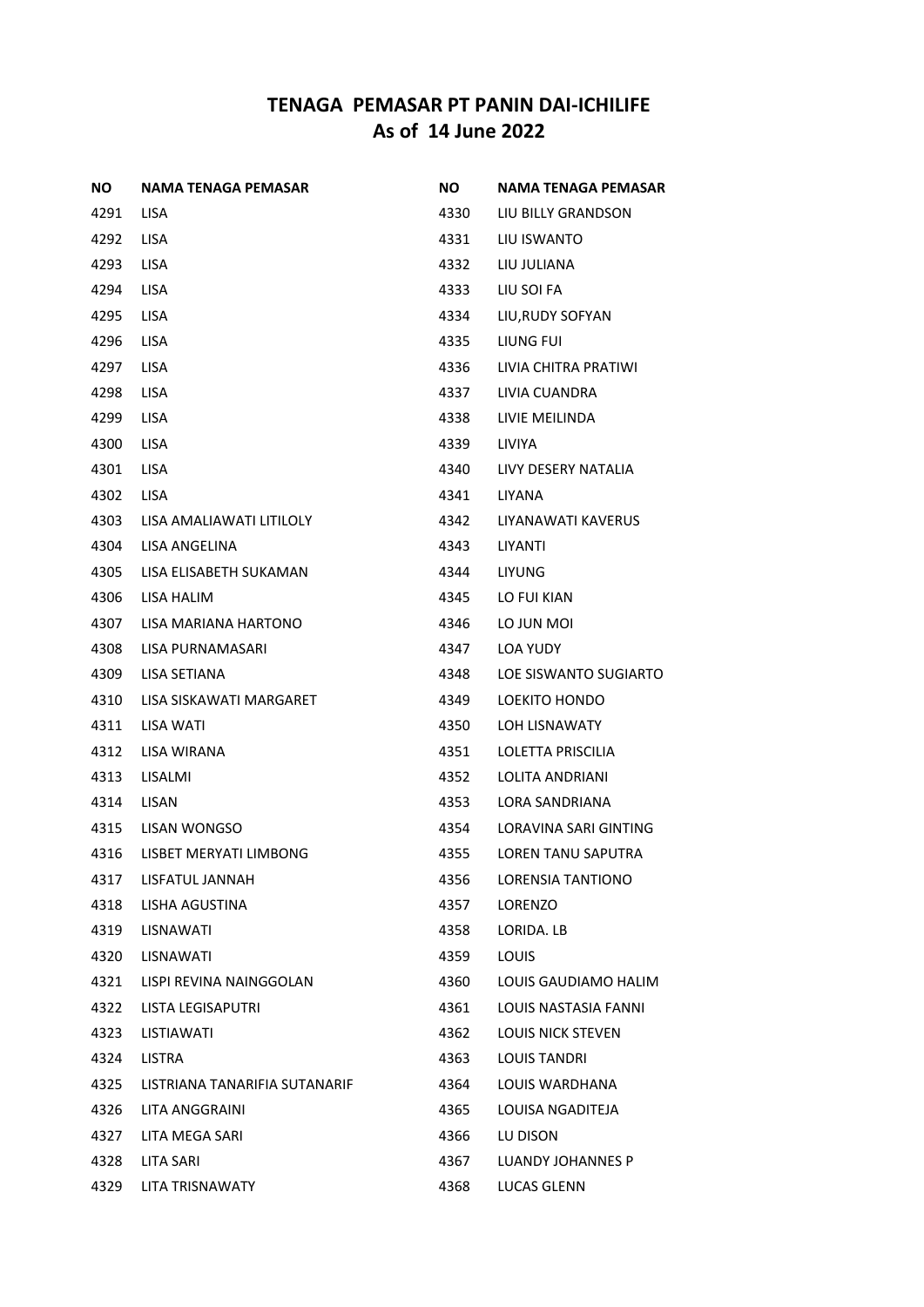| <b>NO</b> | NAMA TENAGA PEMASAR        | <b>NO</b> | NAMA TENAGA PEMASAR           |
|-----------|----------------------------|-----------|-------------------------------|
| 4369      | LUCAS GLENN                | 4408      | LYDIA AGUSTINA                |
| 4370      | LUCAS ISKANDAR             | 4409      | LYDIA BUNJAMIN                |
| 4371      | LUCIA ALFAMI V             | 4410      | LYDIA CALOSA                  |
| 4372      | LUCIA SAMMY JOANNE         | 4411      | LYDIA SATYA                   |
| 4373      | LUCIA SANDRA               | 4412      | LYDIA WONGSO                  |
| 4374      | LUCKY LEONARDI             | 4413      | LYLIANA OEY, SH. M, KN        |
| 4375      | LUCKY SATRIA SUDRADJAT     | 4414      | LYLY LIEM                     |
| 4376      | LUCY SINTHYA DEWI          | 4415      | LYLY SURYANI                  |
| 4377      | LUIS COSTA                 | 4416      | LYNDIA CHANDRA                |
| 4378      | LUIS KHO                   | 4417      | <b>LYSA</b>                   |
| 4379      | LUKAS KUSMANA              | 4418      | LYSAWATY                      |
| 4380      | LUKAS KUSMANA              | 4419      | <b>LYSNANI F SITORUS</b>      |
| 4381      | LUKASMAN                   | 4420      | M ADLY ILYAS, SE              |
| 4382      | LUKITA BASTARI             | 4421      | M JOHAN SINAGA                |
| 4383      | LUKITO BUDIMAN             | 4422      | M UMAR SHODIQ                 |
| 4384      | LUKITO HARDJONO            | 4423      | M. ARDY SAPUTRA               |
| 4385      | LUKMAN SETIAWAN            | 4424      | M. DIMAS ADITIA               |
| 4386      | LULU AGNES ANANDA SULFIANI | 4425      | M. NADIF                      |
| 4387      | LULU DAYINA                | 4426      | M. RAMLI NASIR                |
| 4388      | LULU GARNA                 | 4427      | M. RISA PUSPITASARI           |
| 4389      | LULU LUCIANA               | 4428      | M. SYARIEF HIDAYATULLAH       |
| 4390      | LULU SALSABILLA            | 4429      | M. YANSEN ISMAIL              |
| 4391      | LUMY INDAH SARI            | 4430      | M.AFFANDI SYAHPUTRA           |
| 4392      | LUNI                       | 4431      | M.SALIM                       |
| 4393      | LUSI                       | 4432      | MACHMUD SOERATINOYO           |
| 4394      | LUSI NOVIANI PRASETYO      | 4433      | MADE BAGUS MEGAWAN            |
| 4395      | LUSIA CANCERIA KURNIAWATI  | 4434      | MADELEINE                     |
| 4396      | LUSIA ESTHI SARININGSIH    | 4435      | <b>MADONA YUNITA</b>          |
| 4397      | LUSIANA                    | 4436      | MAGDALENA                     |
| 4398      | LUSIANA                    | 4437      | MAHARANI C BR SINAGA          |
| 4399      | LUSIANA ANJANI             | 4438      | MAHDALENA ROTUA LUMBAN TORUAN |
| 4400      | LUSIANI SIM                | 4439      | <b>MAHRIANA</b>               |
| 4401      | LUSNAWATI                  | 4440      | <b>MAI SIANG ERNY</b>         |
| 4402      | LUTER SAPUTRA              | 4441      | MAIGGIE KUSUMA                |
| 4403      | LUTFI                      | 4442      | MAK THIAM KHIN                |
| 4404      | LUTFI KURNIA               | 4443      | MALICHA SORAYA                |
| 4405      | LUTHFIANY AZWAWIE          | 4444      | MALIKA SILVIANI               |
| 4406      | LYANNA WIJAYA              | 4445      | MALINDA                       |
| 4407      | LYDIA A                    | 4446      | MALINDA ADITIA DEWI           |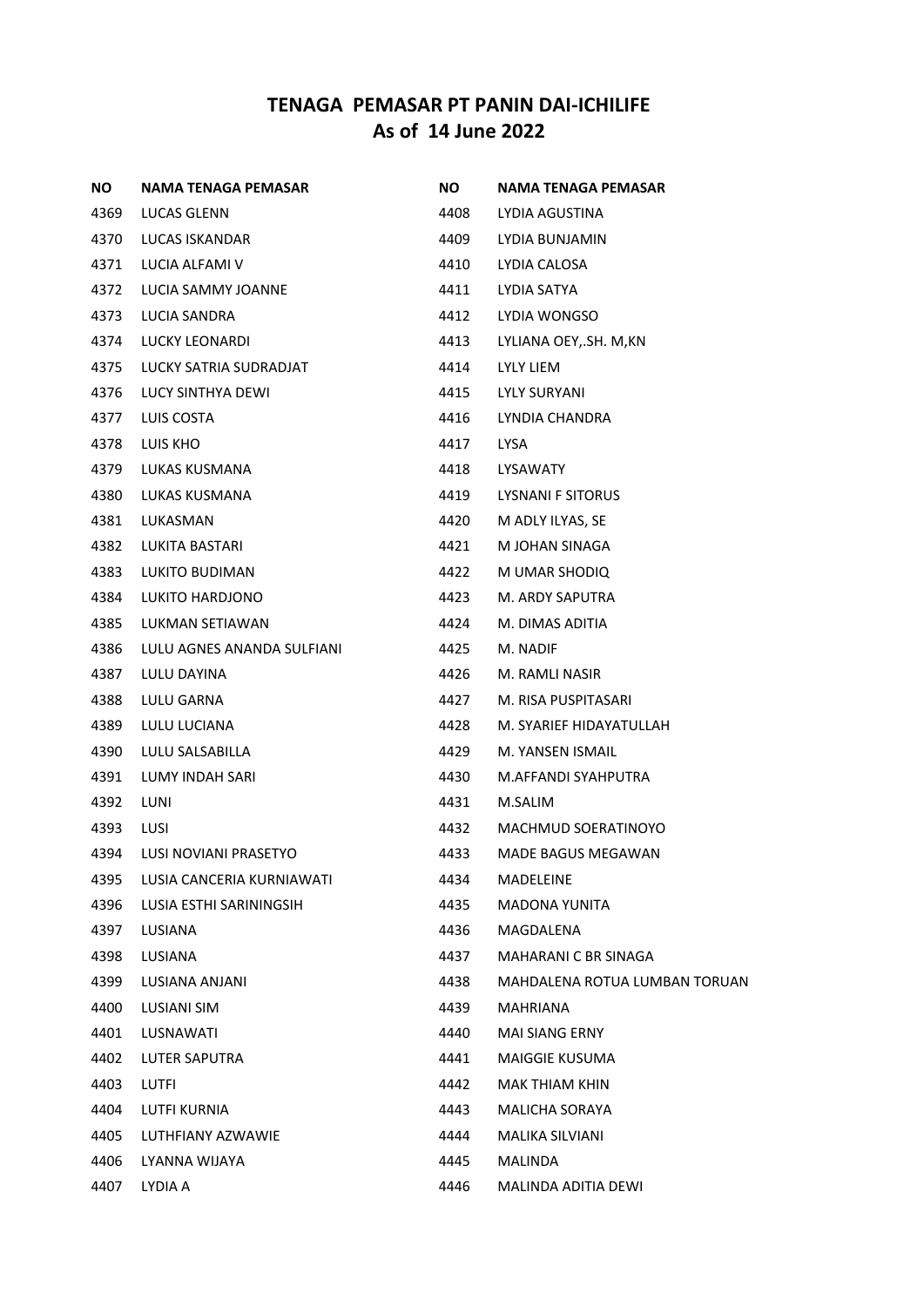| ΝO   | NAMA TENAGA PEMASAR                 | NO.  | NAMA TENAGA PEMASAR         |
|------|-------------------------------------|------|-----------------------------|
| 4447 | <b>MALVIN</b>                       | 4486 | MARGARETA DEW LIAH          |
| 4448 | <b>MALVIN</b>                       | 4487 | <b>MARGARETH VERONICA</b>   |
| 4449 | <b>MALVIN CHUANG</b>                | 4488 | <b>MARGARETHA DESIANY</b>   |
| 4450 | <b>MALVIN HARSOBISONO</b>           | 4489 | <b>MARGARETHA ILUD</b>      |
| 4451 | MALVIN INDRA                        | 4490 | <b>MARGY SETYAWAN</b>       |
| 4452 | <b>MAMAT SUSUN</b>                  | 4491 | MARHENRI JULIO ARTAHSASTA   |
| 4453 | MANGARITUA KEVIN GIVA SIJABAT       | 4492 | <b>MARIA</b>                |
| 4454 | MANGIHUT YOSEPHIN SIRINGO RINGO, SE | 4493 | <b>MARIA</b>                |
| 4455 | MANIK SAPUTRA GINTING               | 4494 | MARIA                       |
| 4456 | <b>MANIS</b>                        | 4495 | MARIA                       |
| 4457 | MANIUR SUHERI PANDIANGAN            | 4496 | MARIA                       |
| 4458 | MANMIT                              | 4497 | <b>MARIA</b>                |
| 4459 | <b>MANSUR</b>                       | 4498 | MARIA AGUSTINA              |
| 4460 | <b>MANSUR</b>                       | 4499 | <b>MARIA AMANDA</b>         |
| 4461 | <b>MANTONO LEO</b>                  | 4500 | MARIA AMANDA                |
| 4462 | <b>MARCEL ANTONI</b>                | 4501 | MARIA CHRISTY HIDAYAT, S.SN |
| 4463 | <b>MARCELL LAHEA</b>                | 4502 | MARIA DEWI APRILIA SANTI    |
| 4464 | MARCELLA                            | 4503 | <b>MARIA EVILINA</b>        |
| 4465 | MARCELLA ALICIA                     | 4504 | MARIA FRANCISKA             |
| 4466 | <b>MARCELLA PUTRI GUNAWAN</b>       | 4505 | <b>MARIA FRANSISCA</b>      |
| 4467 | <b>MARCELLA SUGIHARTO</b>           | 4506 | <b>MARIA GORETTY SH</b>     |
| 4468 | <b>MARCELLA THEONANDY</b>           | 4507 | <b>MARIA GORITI</b>         |
| 4469 | MARCELLINA BIRGITTA D, NJIN         | 4508 | MARIA HEIDIATY SIALLAGAN    |
| 4470 | <b>MARCELLINO</b>                   | 4509 | MARIA HERMANTO              |
| 4471 | MARCIA TREVINIA B., DRA             | 4510 | MARIA HERMAWAN              |
| 4472 | <b>MARCO</b>                        | 4511 | <b>MARIA INTAN</b>          |
| 4473 | <b>MARCO HADI SURYA</b>             | 4512 | <b>MARIA IVANA</b>          |
| 4474 | <b>MARCO HANDOKO</b>                | 4513 | MARIA KURATA YANNIE SALIM   |
| 4475 | <b>MARCO PANGESTU</b>               | 4514 | MARIA MARGARETA             |
| 4476 | <b>MARCO SURYANARA PURBA</b>        | 4515 | MARIA MELIANA GOZALI        |
| 4477 | <b>MARCO TUMENGKOL</b>              | 4516 | MARIA REGINA LOKITA         |
| 4478 | <b>MARDIATUM PANJAITAN</b>          | 4517 | <b>MARIA SE</b>             |
| 4479 | MARDIKA                             | 4518 | MARIA SIWI MEINTATI. PN     |
| 4480 | MARDY                               | 4519 | <b>MARIA STEPHANIE</b>      |
| 4481 | <b>MARESKY CHRISTIANTO</b>          | 4520 | MARIA SUSANA RACHMAT        |
| 4482 | MARETHA NATASIA GINTING             | 4521 | MARIA WIJAYA                |
| 4483 | <b>MAREYKE PAMIKIRAN</b>            | 4522 | MARIA YESIKA BR SIMBOLON    |
| 4484 | MARGA WIANTO CAHYADI                | 4523 | <b>MARIADY</b>              |
| 4485 | MARGARET                            | 4524 | MARIAN HALIM                |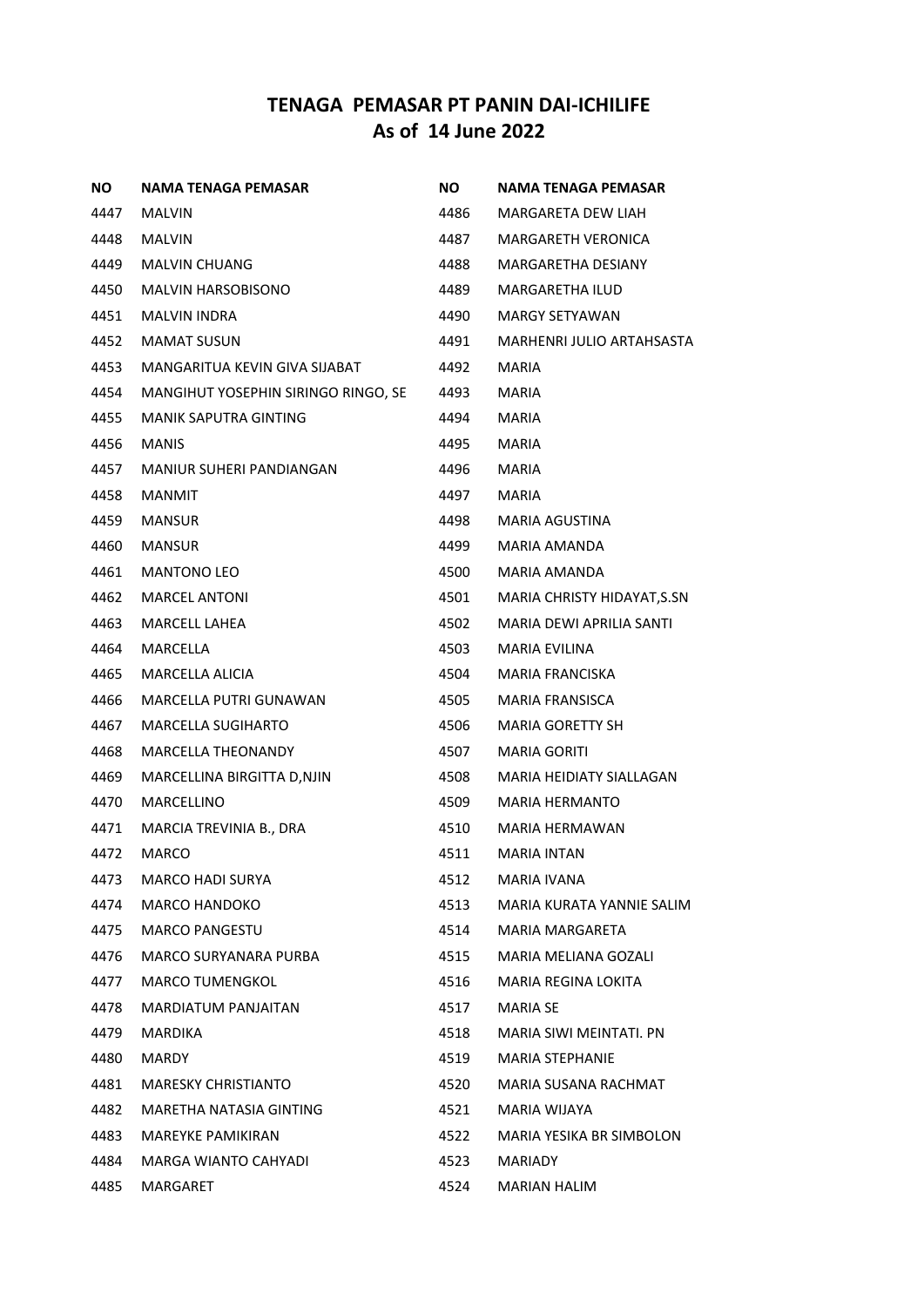| <b>NO</b> | <b>NAMA TENAGA PEMASAR</b>   | NO.  | <b>NAMA TENAGA PEMASAR</b>      |
|-----------|------------------------------|------|---------------------------------|
| 4525      | MARIANA                      | 4564 | MARLABA SINAMBELA               |
| 4526      | MARIANA                      | 4565 | <b>MARLIDE SITUMORANG</b>       |
| 4527      | MARIANA                      | 4566 | <b>MARLILIN MARCEDES</b>        |
| 4528      | MARIANA                      | 4567 | <b>MARLINA</b>                  |
| 4529      | MARIANA WIJAYA               | 4568 | MARLINA                         |
| 4535      | <b>MARIANI</b>               | 4574 | <b>MARLINA</b>                  |
| 4534      | <b>MARIANI</b>               | 4573 | <b>MARLINA</b>                  |
| 4533      | <b>MARIANI</b>               | 4572 | <b>MARLINA</b>                  |
| 4531      | MARIANI                      | 4570 | MARLINA                         |
| 4532      | MARIANI                      | 4571 | MARLINA                         |
| 4530      | MARIANI                      | 4569 | MARLINA                         |
| 4536      | <b>MARIANI</b>               | 4575 | <b>MARLINA HUTAHAEAN</b>        |
| 4537      | <b>MARIANI</b>               | 4576 | <b>MARLINA SARI NASUTION</b>    |
| 4538      | <b>MARIANI</b>               | 4577 | MARLINA ULI SIMANUNGKALIT       |
| 4539      | <b>MARIANI LUKITO</b>        | 4578 | MARLITA                         |
| 4540      | <b>MARIANTI</b>              | 4579 | MARLYANDRI ANDINI PUTRI         |
| 4541      | <b>MARIANTI CENDRAWAN</b>    | 4580 | <b>MARNI</b>                    |
| 4542      | MARIANTINI HAMBALA           | 4581 | <b>MARRYANA SUTANTO DHANI</b>   |
| 4543      | <b>MARIATI</b>               | 4582 | MARSEL ARNOLD IMMANUEL TASIK    |
| 4544      | <b>MARICE HUTASOIT</b>       | 4583 | MARSELA KABAN                   |
| 4545      | MARIENA                      | 4584 | MARSELLA                        |
| 4546      | MARIJATI WIDJAJA             | 4585 | <b>MARSEM</b>                   |
| 4547      | <b>MARINA</b>                | 4586 | MARSHA OCTAVIRA                 |
| 4548      | MARINA SANDJAJA              | 4587 | MARSHEILLA JULIAN               |
| 4549      | <b>MARINDA</b>               | 4588 | MARSHELLA MARGARETHA            |
| 4550      | <b>MARINO</b>                | 4589 | <b>MARTA DINATA</b>             |
| 4551      | <b>MARIO</b>                 | 4590 | <b>MARTA SIREGAR</b>            |
| 4552      | <b>MARIO GIOVANO</b>         | 4591 | MARTALENA BR LUMBANTORUAN       |
| 4553      | <b>MARIO STEFANUS</b>        | 4592 | <b>MARTHA CHATALINA SITORUS</b> |
| 4554      | <b>MARIO STEFANUS ICHWAN</b> | 4593 | <b>MARTHA KIE</b>               |
| 4555      | MARISA SIMOWIBOWO            | 4594 | <b>MARTHA SONTANI</b>           |
| 4556      | MARISAH TJAHYADI             | 4595 | <b>MARTIN CHANDRA</b>           |
| 4557      | MARISKA                      | 4596 | <b>MARTINA BILI</b>             |
| 4558      | MARISSA FLORENTSIA           | 4597 | <b>MARTINA SANTI</b>            |
| 4559      | <b>MARISSA PUTRI</b>         | 4598 | <b>MARTINI</b>                  |
| 4560      | MARISYA RAMADIA ARIEF        | 4599 | <b>MARTINO</b>                  |
| 4561      | <b>MARIYOTO</b>              | 4600 | MARTINUS.T                      |
| 4562      | <b>MARKUS SITINJAK</b>       | 4601 | MARTIUS TRIWAN SANDE. SH        |
| 4563      | <b>MARKUS WIJAYA</b>         | 4602 | <b>MARTUA MARINUS SINAGA</b>    |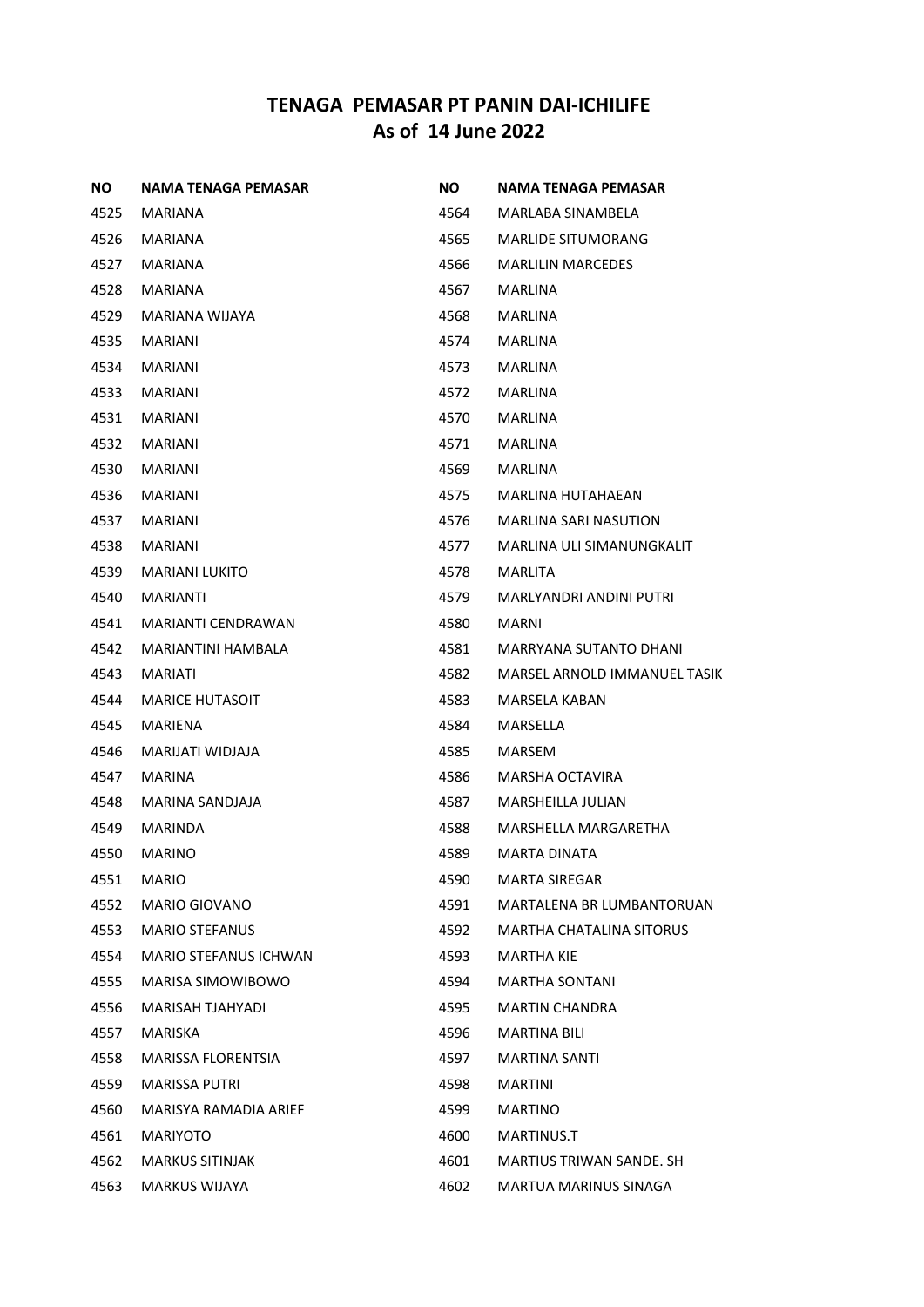| ΝO   | <b>NAMA TENAGA PEMASAR</b>     | NO.  | NAMA TENAGA PEMASAR       |
|------|--------------------------------|------|---------------------------|
| 4603 | MARUAP SILABAN                 | 4642 | MAYKEL                    |
| 4604 | MARUBA LIBERTY SIHOMBING       | 4643 | MAZNAH                    |
| 4605 | <b>MARVIANUS LIONARDO</b>      | 4644 | MEDDY HALIM               |
| 4606 | <b>MARVIN</b>                  | 4645 | MEDELEINE                 |
| 4607 | MARVIN LEONARDO                | 4646 | <b>MEDIT BALUBUN</b>      |
| 4608 | <b>MARVIYANTY</b>              | 4647 | MEDINA SINAGA             |
| 4609 | <b>MARWANDI</b>                | 4648 | MEEFI                     |
| 4610 | <b>MARY</b>                    | 4649 | MEGA                      |
| 4611 | MARY                           | 4650 | MEGA ERIA                 |
| 4612 | MARY ELITA TUMANSERY           | 4651 | MEGA LESTARI              |
| 4613 | MARYA LU                       | 4652 | MEGA NOVIANTI             |
| 4614 | MARYANA                        | 4653 | <b>MEGA PUTRI HARIS</b>   |
| 4615 | <b>MARYANA</b>                 | 4654 | MEGA SARI                 |
| 4616 | MARYANTI                       | 4655 | MEGA YULISTINA            |
| 4617 | <b>MARYANTO</b>                | 4656 | MEGAHWATI                 |
| 4618 | <b>MARYATI</b>                 | 4657 | MEGAWATI                  |
| 4619 | <b>MARZUKI</b>                 | 4658 | MEGAWATI BUTARBUTAR       |
| 4620 | <b>MASHURI</b>                 | 4659 | MEGAWATI VERONICA NABABAN |
| 4621 | MASIDA T HUTABARAT             | 4660 | MEGAWATI WIJAYA           |
| 4622 | <b>MASK LASTER</b>             | 4661 | <b>MEGAWATY</b>           |
| 4623 | MASLINA SIMANJUNTAK            | 4662 | <b>MEGAWATY</b>           |
| 4624 | MASNITA FLORIDA SIBURIAN       | 4663 | <b>MEGAWATY</b>           |
| 4625 | <b>MASON FRANCOIS</b>          | 4664 | MEHMA PREET KAUR DRG      |
| 4626 | <b>MASRON SIPAKKAR</b>         | 4665 | <b>MEI HONG</b>           |
| 4627 | MASTA HASANUDDIN               | 4666 | MEI LI                    |
| 4628 | MASTA WIJAYA                   | 4667 | <b>MEI RIANI</b>          |
| 4629 | <b>MASTINAH</b>                | 4668 | MEI TJIN ALS RATNA        |
| 4630 | MATHILDA CHRISTINA U.M NABABAN | 4669 | <b>MEI YANTO</b>          |
| 4631 | MATILDA CATRINE CATARINA       | 4670 | <b>MEI YEN</b>            |
| 4632 | <b>MAUNIATI</b>                | 4671 | <b>MEICELINE</b>          |
| 4633 | MAWAR                          | 4672 | <b>MEIDIANA</b>           |
| 4634 | <b>MAWATI</b>                  | 4673 | MEIFTAH NUZULIL RAHMA     |
| 4635 | <b>MAXWELL TANG</b>            | 4674 | MEILANA                   |
| 4636 | MAY JEMMY                      | 4675 | MEILANI.SE                |
| 4637 | <b>MAY SOFYAN NUR</b>          | 4676 | <b>MEILI WATY</b>         |
| 4639 | <b>MAYA SARI</b>               | 4678 | MEILIANA                  |
| 4638 | <b>MAYA SARI</b>               | 4677 | MEILIANA                  |
| 4640 | <b>MAYANTI</b>                 | 4679 | MEILIANI GANDA CAHYADI    |
| 4641 | MAYASARI                       | 4680 | MEILIANTI PRAVITA SARI    |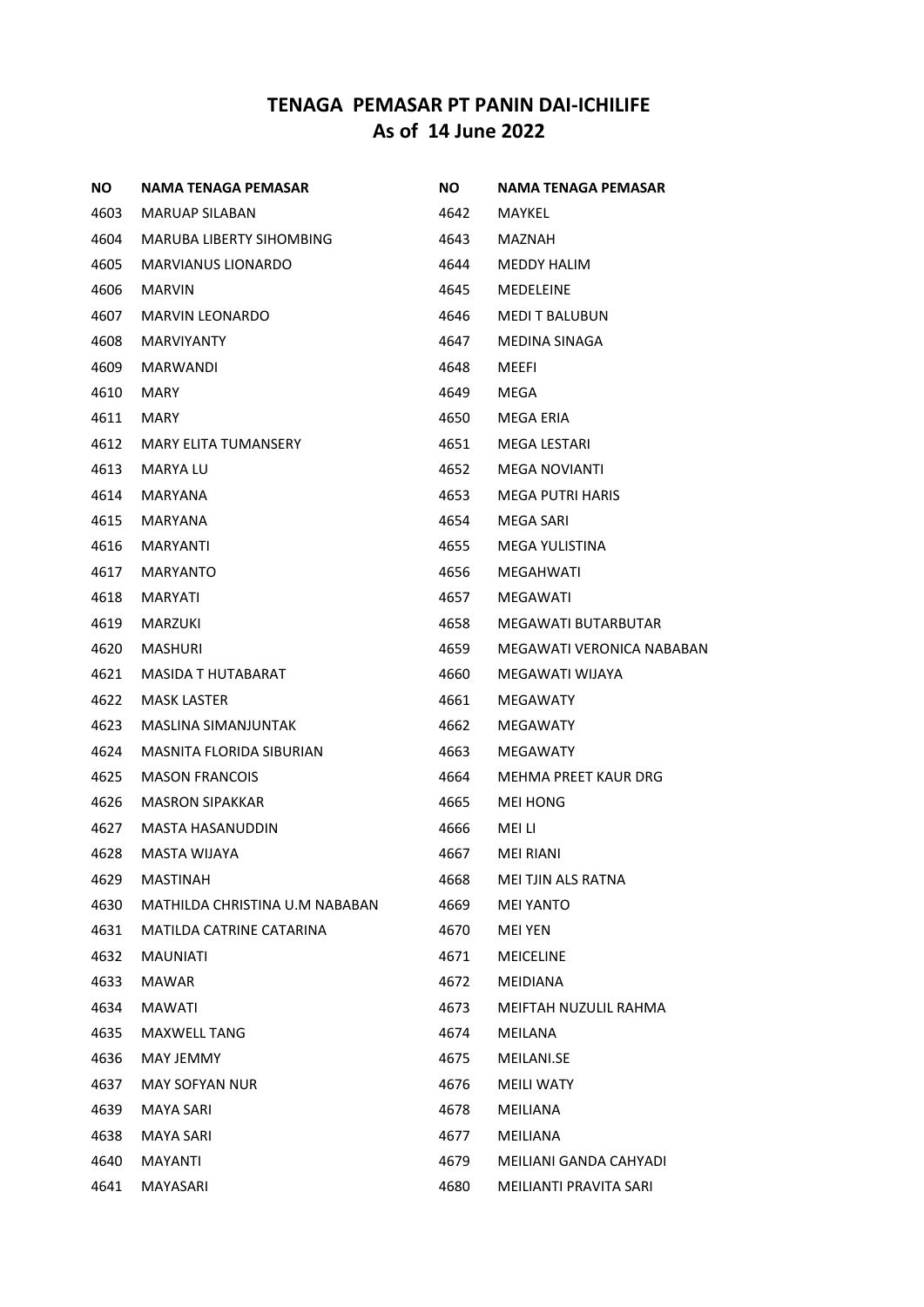| ΝO   | NAMA TENAGA PEMASAR              | NO.  | NAMA TENAGA PEMASAR          |
|------|----------------------------------|------|------------------------------|
| 4681 | MEILINA                          | 4720 | MELINDA NOVIA LAMORA         |
| 4682 | MEILINA SEVIANA                  | 4721 | <b>MELINDA SARI</b>          |
| 4683 | MEILING                          | 4722 | MELINI                       |
| 4684 | <b>MEILISCA</b>                  | 4723 | <b>MELISA</b>                |
| 4685 | <b>MEILY SELVIANA</b>            | 4724 | MELISA                       |
| 4686 | <b>MEILYSA</b>                   | 4725 | MELISA                       |
| 4687 | <b>MEINA DEWI NAULI</b>          | 4726 | MELISA                       |
| 4688 | MEISKE FABIOLA HOSANA            | 4727 | <b>MELISA</b>                |
| 4689 | MEITHY                           | 4728 | MELISA APRISILIA RATU        |
| 4690 | MEITI                            | 4729 | MELISA AURELIA WIBISONO      |
| 4691 | MEITTY HERAWATY TUMANGKENG       | 4730 | MELISA MARIA NAPITUPULU      |
| 4692 | MEIVA AULIA                      | 4731 | MELISA PANNY.S.KOM           |
| 4693 | MEIVIANA DEVI KURNIAWAN          | 4732 | MELISA SEPTIANA              |
| 4694 | <b>MEL SHANDY</b>                | 4733 | <b>MELISSA</b>               |
| 4695 | MELAN                            | 4734 | MELISSA                      |
| 4696 | MELANI                           | 4735 | MELITA NAGATHA               |
| 4697 | MELANI                           | 4736 | <b>MELIYANTI</b>             |
| 4698 | MELANI NAZAR                     | 4737 | MELLY                        |
| 4699 | MELANIE                          | 4738 | <b>MELLY CHANDRA</b>         |
| 4700 | MELATI YETTY LIMIJAYA, LIM       | 4739 | MELLY INDRIATI KUSUMA        |
| 4701 | MELDA MARIA MAGDALENA BR NABABAN | 4740 | <b>MELLY MANURUNG</b>        |
| 4702 | MELDA WATY WIJAYA                | 4741 | MELLY NOVITA TJANDRA         |
| 4703 | MELENG                           | 4742 | MELLYN                       |
| 4704 | <b>MELI AULIA SARI</b>           | 4743 | MELLYSIA                     |
| 4705 | MELIA                            | 4744 | MELODI MALINDA WIRADINATA    |
| 4706 | MELIANA                          | 4745 | <b>MELVERN CLARK</b>         |
| 4707 | MELIANA                          | 4746 | <b>MELVI SIRAIT</b>          |
| 4708 | MELIANA                          | 4747 | <b>MELVIN LIM</b>            |
| 4709 | MELIANA                          | 4748 | MELY                         |
| 4710 | <b>MELIANA OKTAVIA</b>           | 4749 | MELY                         |
| 4711 | <b>MELIANA PUSPA DEWI</b>        | 4750 | MELY FEBRIANA WIDJAJA        |
| 4712 | MELIANA SINAGA, AMD, KOM         | 4751 | MELY TJIN SALI               |
| 4713 | MELIANI                          | 4752 | MELYA                        |
| 4714 | MELINA CASANOVA                  | 4753 | <b>MEMENG</b>                |
| 4715 | MELINA MAYASARI                  | 4754 | <b>MENNYWATY TANU</b>        |
| 4716 | MELINA SIMOWIBOWO                | 4755 | MERI                         |
| 4717 | <b>MELINDA</b>                   | 4756 | <b>MERI YANI ERNI ROSITA</b> |
| 4718 | <b>MELINDA CRISTIANTI</b>        | 4757 | MERIANA                      |
| 4719 | MELINDA LAYNARD                  | 4758 | MERIANA THEMA                |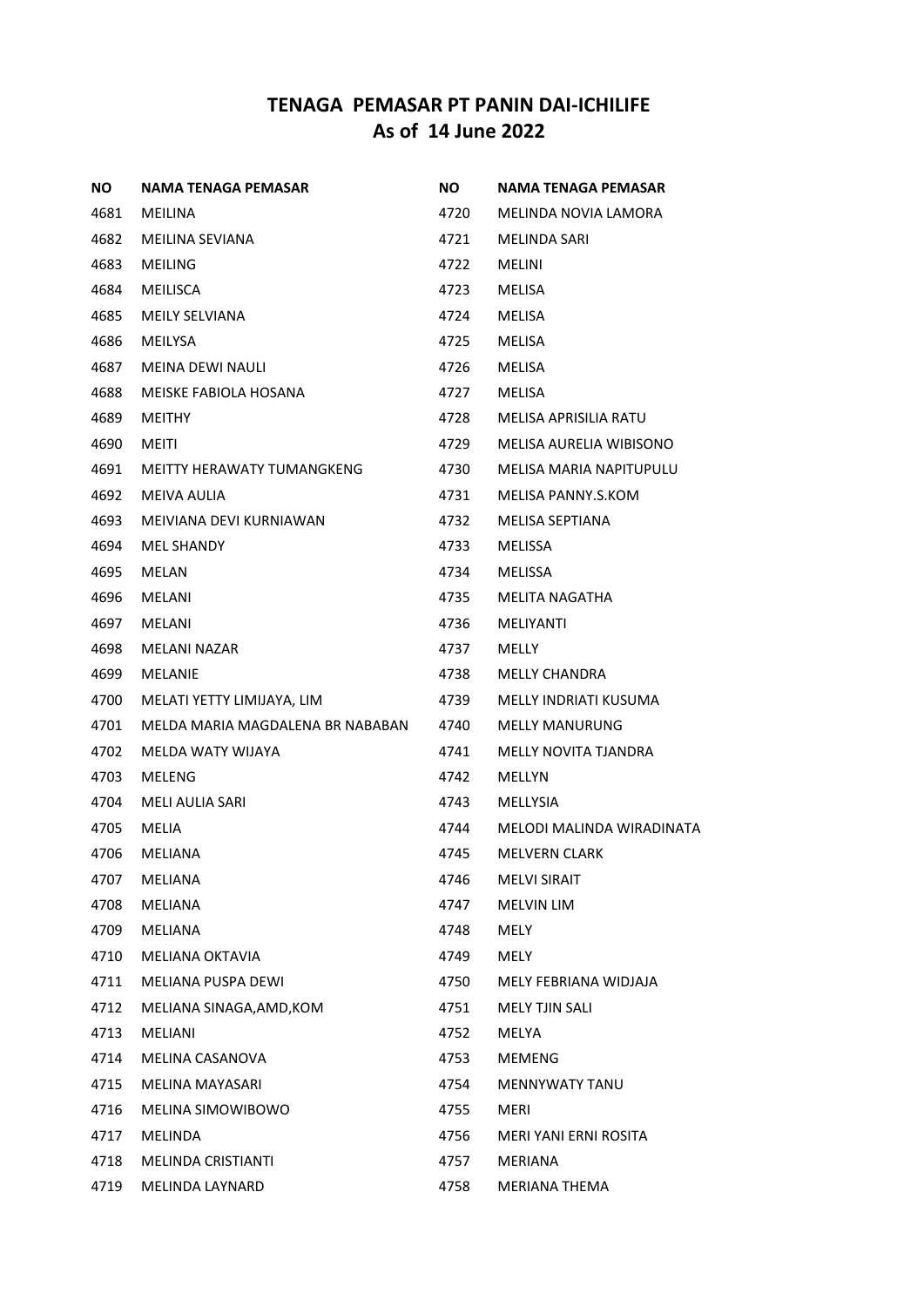| <b>NO</b> | <b>NAMA TENAGA PEMASAR</b>    | ΝO   | NAMA TENAGA PEMASAR            |
|-----------|-------------------------------|------|--------------------------------|
| 4759      | MERIANNA                      | 4798 | <b>MEUTIA</b>                  |
| 4760      | <b>MERIATY</b>                | 4799 | <b>MEWI</b>                    |
| 4761      | <b>MERINA</b>                 | 4800 | MEY SY                         |
| 4762      | MERISA LUDWIKA                | 4801 | MEYKE ASTRIA                   |
| 4763      | <b>MERIYANTI</b>              | 4802 | MEYLIA CHRISTINA               |
| 4764      | <b>MERLATY</b>                | 4803 | <b>MEYLIONEITA</b>             |
| 4765      | <b>MERLIN</b>                 | 4804 | <b>MEYSI BREGINA SIHOMBING</b> |
| 4766      | <b>MERRY</b>                  | 4805 | MG. RETNO WIDHIASTUTI          |
| 4767      | <b>MERRY</b>                  | 4806 | MHD. YOGA                      |
| 4769      | <b>MERRY</b>                  | 4808 | MI MI                          |
| 4768      | <b>MERRY</b>                  | 4807 | MI MI                          |
| 4770      | MERRY PELUDIA NAINGGOLAN      | 4809 | <b>MIAU FA</b>                 |
| 4771      | <b>MERRY ROSDIANA</b>         | 4810 | <b>MIAU SHIA</b>               |
| 4772      | <b>MERRY SALIM</b>            | 4811 | <b>MICHAEL</b>                 |
| 4773      | <b>MERRY TJHAI</b>            | 4812 | <b>MICHAEL</b>                 |
| 4774      | <b>MERRY WIJAYA</b>           | 4813 | <b>MICHAEL</b>                 |
| 4775      | <b>MERRYANTI</b>              | 4814 | <b>MICHAEL</b>                 |
| 4776      | <b>MERRYLIN</b>               | 4815 | <b>MICHAEL</b>                 |
| 4778      | <b>MERY</b>                   | 4817 | MICHAEL                        |
| 4781      | <b>MERY</b>                   | 4820 | <b>MICHAEL</b>                 |
| 4780      | MERY                          | 4819 | <b>MICHAEL</b>                 |
| 4779      | <b>MERY</b>                   | 4818 | MICHAEL                        |
| 4777      | MERY                          | 4816 | <b>MICHAEL</b>                 |
| 4782      | <b>MERY DESI DOLOK SARIBU</b> | 4821 | MICHAEL                        |
| 4783      | <b>MERY SABIDIN</b>           | 4822 | MICHAEL                        |
| 4784      | <b>MERY SUSANTI</b>           | 4823 | <b>MICHAEL</b>                 |
| 4785      | <b>MERY SUYENNI</b>           | 4824 | MICHAEL ARYADI                 |
| 4786      | MERYJANA                      | 4825 | MICHAEL CHANDRA                |
| 4787      | MERYJATY                      | 4826 | MICHAEL CHANDRA WINATA         |
| 4788      | <b>MERYSA</b>                 | 4827 | MICHAEL CHUAN                  |
| 4789      | <b>MERYWATY</b>               | 4828 | MICHAEL GOHARDJO               |
| 4790      | META                          | 4829 | MICHAEL GUNAWAN                |
| 4791      | <b>META DEWI</b>              | 4830 | MICHAEL HALIM                  |
| 4792      | <b>META RANIDEWI</b>          | 4831 | MICHAEL HANS WIJAYA            |
| 4793      | <b>METTA AGNES</b>            | 4832 | MICHAEL INDRA PURNAMA LETIK    |
| 4794      | <b>METTA KUNCORO</b>          | 4833 | MICHAEL JEFFREY                |
| 4795      | METTA SARI                    | 4834 | MICHAEL JETHRO                 |
| 4796      | METTA WIJAYA                  | 4835 | MICHAEL LIMARAN                |
| 4797      | METY                          | 4836 | MICHAEL LO                     |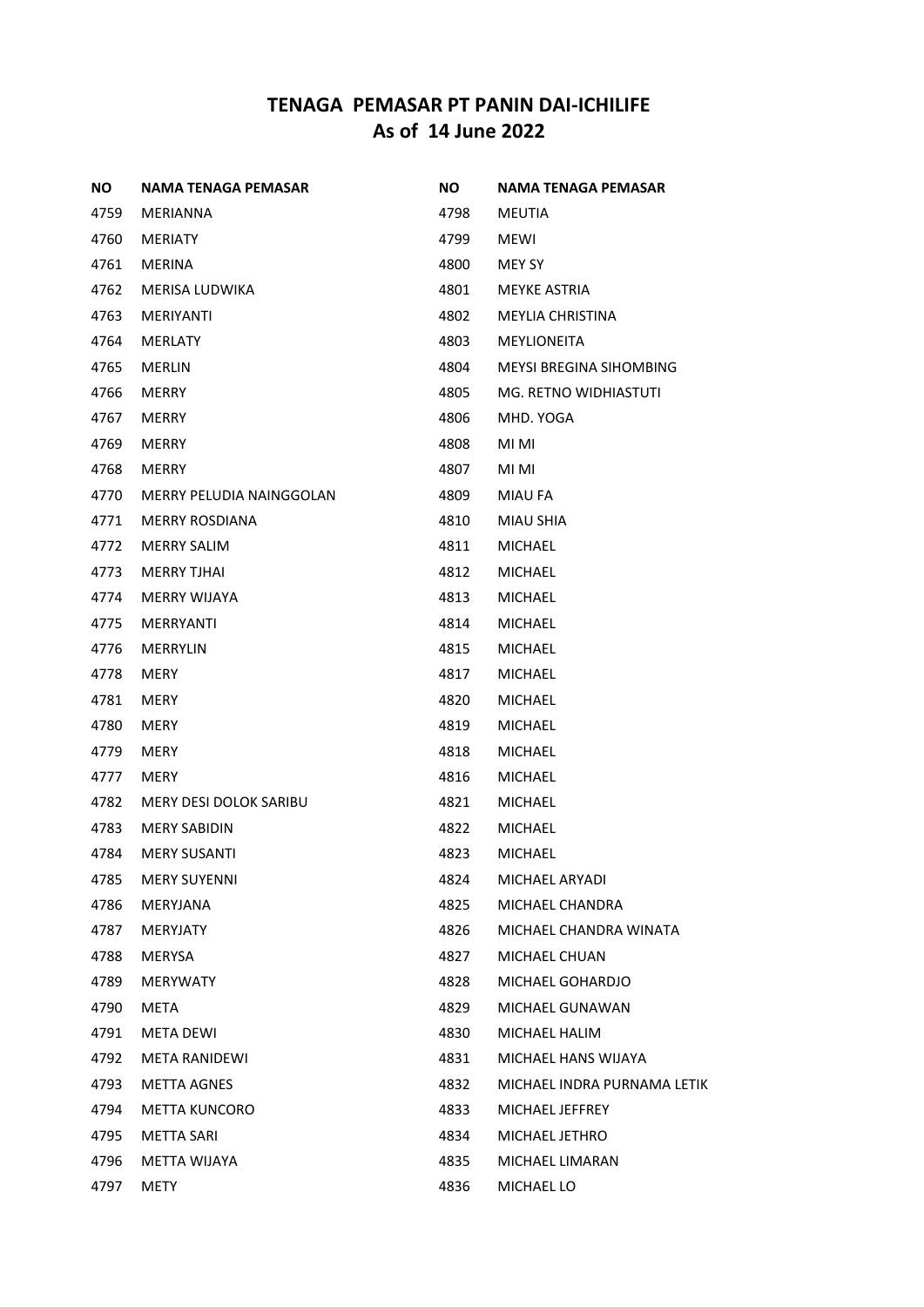| <b>NO</b> | <b>NAMA TENAGA PEMASAR</b>       | <b>NO</b> | NAMA TENAGA PEMASAR           |
|-----------|----------------------------------|-----------|-------------------------------|
| 4837      | MICHAEL PUTIH TJAHAYA            | 4876      | MIMA UASHA FEBRIANTI          |
| 4838      | MICHAEL RADIUS KURNIAWAN         | 4877      | MIMI                          |
| 4839      | MICHAEL SALIM                    | 4878      | MIMI                          |
| 4840      | MICHAEL SIHAR SITUMORANG         | 4879      | <b>MIMI</b>                   |
| 4841      | MICHAEL STEFANUS                 | 4880      | MIMI FLORENSIA                |
| 4842      | MICHAEL SUSANTIO                 | 4881      | <b>MIMI JERIKO</b>            |
| 4843      | <b>MICHAEL TANADY</b>            | 4882      | MIMI SUSANTI                  |
| 4844      | MICHAEL TRISNAWAN M              | 4883      | <b>MIMI WEISESA</b>           |
| 4845      | MICHAEL WIJAYA                   | 4884      | MIMIE SUFIANTY                |
| 4846      | MICHAEL WUHANTIONO               | 4885      | <b>MIMIN HARTONO</b>          |
| 4847      | MICHAELHANS KHOESMAN             | 4886      | MIMIYATI                      |
| 4848      | <b>MICHELLA</b>                  | 4887      | <b>MIN HOGAN</b>              |
| 4849      | MICHELLA CRISTABELLA             | 4888      | <b>MINA</b>                   |
| 4850      | MICHELLE ANGELIA                 | 4889      | MINDO BR SIAHAAN              |
| 4851      | MICHELLE APRILIA                 | 4890      | MINDO SIMATUPANG              |
| 4852      | MICHELLE FEBRINA                 | 4891      | MING TJUN                     |
| 4853      | MICHELLE LAWRENCIA ANGGRAENI     | 4892      | MINGGOES DHARYANTO            |
| 4854      | <b>MICHELLE LEE</b>              | 4893      | MINTORO LAZUARDY              |
| 4855      | MICHELLE LING                    | 4894      | <b>MINY</b>                   |
| 4856      | MICHELLE SOFJAN                  | 4895      | <b>MINY</b>                   |
| 4857      | MICHELLE WIJAYA                  | 4896      | <b>MIRA</b>                   |
| 4858      | <b>MICK STEVEN</b>               | 4897      | MIRA IRAWAN                   |
| 4859      | <b>MIDIAN SIMBOLON</b>           | 4898      | MIRAH                         |
| 4860      | MIE CEN                          | 4899      | MIRANDA PINKAN KANTOHE        |
| 4861      | MIE MIE                          | 4900      | <b>MISI</b>                   |
| 4862      | MIKA KURNIASIH                   | 4901      | <b>MISTON TANNOYO</b>         |
| 4863      | MIKAEL PARTOGI HALOMOAN HARIANJA | 4902      | <b>MISY</b>                   |
| 4864      | <b>MIKE SANTOSO</b>              | 4903      | MM. ISTIDJAH                  |
| 4865      | MIKE WIJAYA                      | 4904      | MOCH. HAKIIM BAGUS OKA        |
| 4866      | <b>MIKHA</b>                     | 4905      | MOCHAMAD IRSAN DICKY SAYEKTI  |
| 4867      | MIKHA VALERINT                   | 4906      | MOCHAMAD RIDWAN MAULANA, S.PD |
| 4868      | MIKI                             | 4907      | <b>MOCHTAR SETIADI</b>        |
| 4869      | MILAM NILAWATI                   | 4908      | MOH. ADI HERMAWAN             |
| 4870      | MILANA TJANDRA                   | 4909      | MOHAMAD JOHAN SUDDIN          |
| 4871      | MILDAWATI                        | 4910      | MOHAMMAD ALVIN NAJICH         |
| 4872      | MILIANA KURNIA                   | 4911      | MOHAMMAD SYAHRIR MOZIN        |
| 4873      | MILIKE LIUNIARTI                 | 4912      | <b>MOHAN S</b>                |
| 4874      | <b>MILPIN LESTARI</b>            | 4913      | MOK WENG WENG                 |
| 4875      | MILY WIDJAYA                     | 4914      | MONA LISA                     |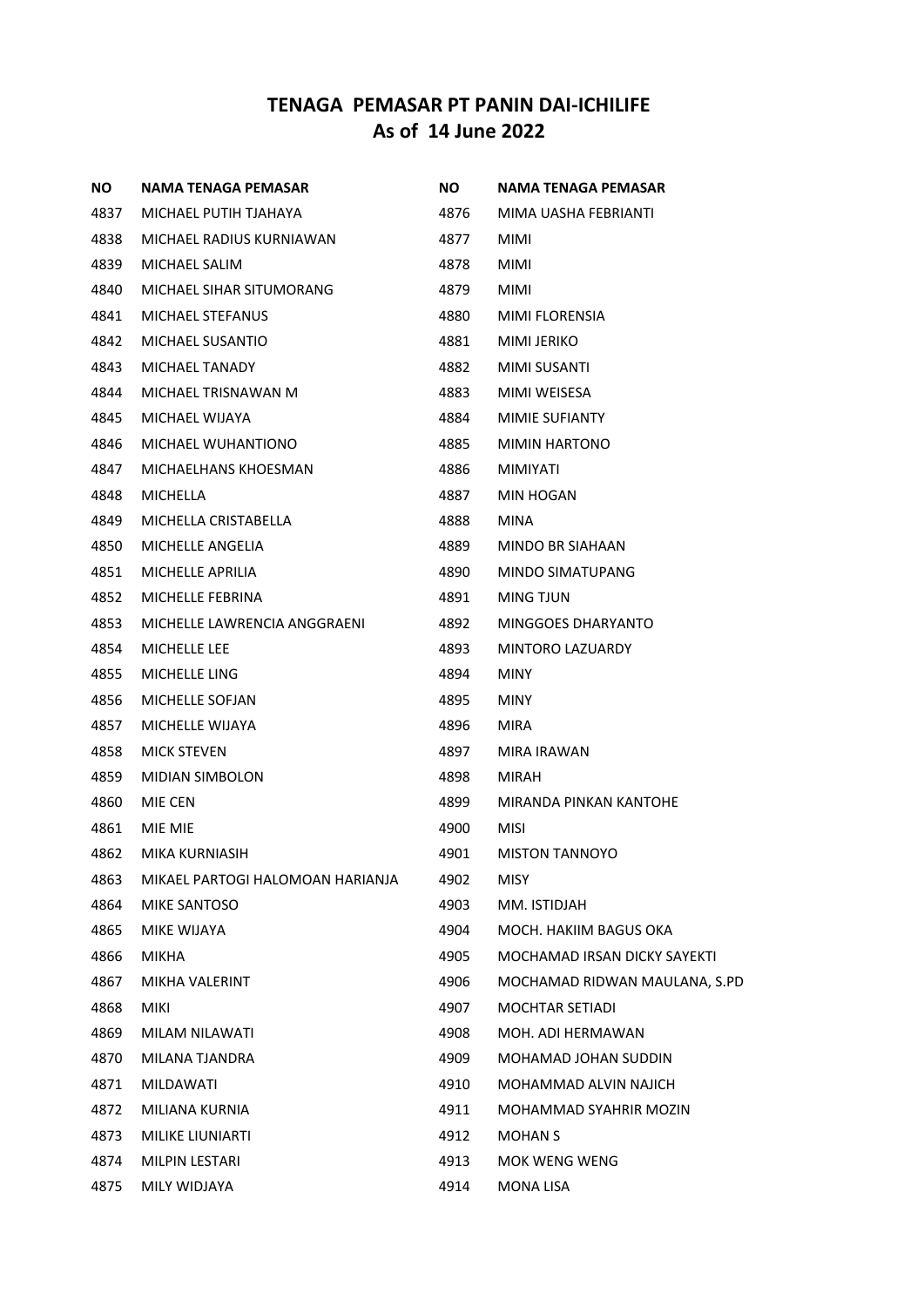| ΝO   | NAMA TENAGA PEMASAR                 | <b>NO</b> | NAMA TENAGA PEMASAR               |
|------|-------------------------------------|-----------|-----------------------------------|
| 4915 | MONA SETIAWATI GUNAWAN              | 4954      | MUHAMMAD SYAHDAN BUCHARY HARAHAP  |
| 4916 | <b>MONICA</b>                       | 4955      | MUHAMMAD WILDAN ZAELANI           |
| 4917 | <b>MONICA</b>                       | 4956      | MUHAMMAD YASIR                    |
| 4918 | <b>MONICA</b>                       | 4957      | MUHAMMAD YUSUF HAREFA             |
| 4919 | <b>MONICA</b>                       | 4958      | MUKHNI RINALDI                    |
| 4920 | MONICA ARDANI                       | 4959      | MULIADI                           |
| 4921 | MONICA CHERLADY ANASTASIA           | 4960      | MULIANA WIBAWA                    |
| 4922 | MONICA DEWI LILIANI TANTIONO        | 4961      | <b>MULIANTI</b>                   |
| 4923 | MONICA JULISA CHANDRA               | 4962      | MULIAWARTI                        |
| 4924 | <b>MONICA KOSALIM</b>               | 4963      | <b>MULIYONO</b>                   |
| 4925 | MONICA LESMANA                      | 4964      | MULYADI                           |
| 4926 | MONICA SARASWATI DEWI HARYANI, S.PD | 4965      | MULYADI                           |
| 4927 | <b>MONIKEWATI</b>                   | 4966      | MULYADI                           |
| 4928 | <b>MORHAN TIRTO NADI.SE</b>         | 4967      | MULYADI                           |
| 4929 | <b>MOSES FRANKY MONTOLALU</b>       | 4968      | <b>MULYADI</b>                    |
| 4930 | MOZA INDIRA                         | 4969      | MULYADI MISHEL                    |
| 4931 | MUALIM MERISKA LIVIANI LESMANA      | 4970      | MULYADI, LOY                      |
| 4932 | MUDA JOHAN                          | 4971      | MULYANTO                          |
| 4933 | MUDITA WINATA                       | 4972      | <b>MULYANTO</b>                   |
| 4934 | MUH. YUSUF HADIWIJAYA, SHI          | 4973      | MULYATI                           |
| 4935 | MUHAMAD CHOTIB                      | 4974      | MULYATI                           |
| 4936 | MUHAMAD FAISAL                      | 4975      | <b>MUNJAITUN</b>                  |
| 4937 | MUHAMAD FAIZ ILHAQ                  | 4976      | <b>MURIANI</b>                    |
| 4938 | MUHAMAD HERIYANTO                   | 4977      | <b>MURNIATI</b>                   |
| 4939 | MUHAMAD LETFI NUGRAHA PARTO         | 4978      | <b>MURNIATI</b>                   |
| 4940 | MUHAMMAD ADITYA SETIAJID            | 4979      | <b>MURTI FADILLAH</b>             |
| 4941 | MUHAMMAD ALI SANJAYA                | 4980      | <b>MUSTINI</b>                    |
| 4942 | MUHAMMAD BUDI RAMADANA              | 4981      | MUTIARA CHINTYA MARITO HUTAGALUNG |
| 4943 | MUHAMMAD DARY                       | 4982      | MUZAKA ADI SAPUTRA                |
| 4944 | MUHAMMAD EDDWAR SUWANDI             | 4983      | NADIA ANANDA SYAHRANIE            |
| 4945 | MUHAMMAD FAHMI RIANSYAH             | 4984      | NADIA CHENDANA                    |
| 4946 | MUHAMMAD FARHAN                     | 4985      | NADIA KARALAINI HARTANA           |
| 4947 | MUHAMMAD FARLY KASUMA PUTRA         | 4986      | NADIA KURNIAWAN                   |
| 4948 | MUHAMMAD FAUZI                      | 4987      | NADIA MASITA                      |
| 4949 | MUHAMMAD ILHAM                      | 4988      | NADIA NOVITA SARI G               |
| 4950 | MUHAMMAD ILHAM BAGASWORO            | 4989      | NADYA ANWAR                       |
| 4951 | MUHAMMAD RIZKY MIDO RACHMAN         | 4990      | NADYA RIZKY ANNISA                |
| 4952 | MUHAMMAD RIZQI MUBAROK SP           | 4991      | NADYA WIBOWO                      |
| 4953 | MUHAMMAD SEPTIAN                    | 4992      | NAFILA RIZQU LATIFA               |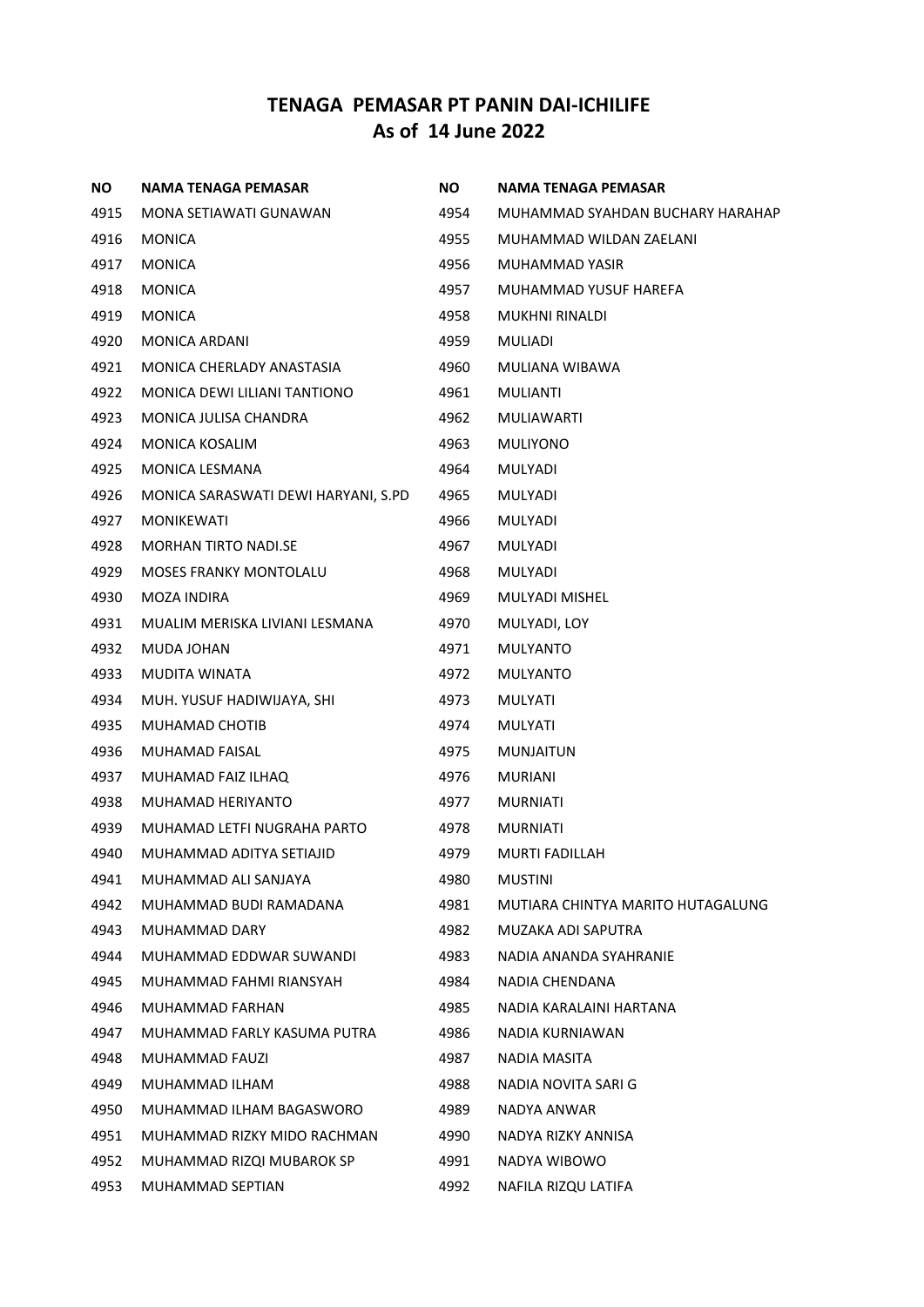| NO.  | NAMA TENAGA PEMASAR          | NO.  | NAMA TENAGA PEMASAR          |
|------|------------------------------|------|------------------------------|
| 4993 | NAI WINNY HATANO             | 5032 | NATASHA NATALIA PUTRA        |
| 4994 | NANA SURYANA                 | 5033 | NATASHYA AUDRE JOSEPHINE     |
| 4995 | <b>NANAH</b>                 | 5034 | NATASIA STEVANI              |
| 4996 | <b>NANCY</b>                 | 5035 | NATASSYA NOVITA SARI         |
| 4997 | <b>NANCY</b>                 | 5036 | <b>NATASYA</b>               |
| 4998 | <b>NANCY</b>                 | 5037 | NATASYA OKTAVIANI            |
| 4999 | NANCY SOSIANI HUTABARAT      | 5038 | NATASYA SUSANTO BR SINAGA    |
| 5000 | NANDA APRILIZA SUDIANINGTIAS | 5039 | NATHANAEL VANNES ADE SANJAYA |
| 5001 | NANDA NADHIA                 | 5040 | NATHANIEL CORNELIUS          |
| 5002 | <b>NANI</b>                  | 5041 | NATHANIEL EMMANUEL.M         |
| 5003 | <b>NANI</b>                  | 5042 | NATIO WIGUNA                 |
| 5004 | <b>NANI KUSTAMA</b>          | 5043 | <b>NAWAN</b>                 |
| 5005 | <b>NANIK TRISNAWATI</b>      | 5044 | NELIANA NAINGGOLAN           |
| 5006 | NANY SELAMAT                 | 5045 | NELLI                        |
| 5007 | NAOMI SETIABUDI              | 5046 | <b>NELLY</b>                 |
| 5008 | NARA PUSPA FALISTINE         | 5047 | <b>NELLY</b>                 |
| 5009 | <b>NARDI GUNARDI</b>         | 5048 | <b>NELLY</b>                 |
| 5010 | <b>NARTO</b>                 | 5049 | <b>NELLY</b>                 |
| 5011 | <b>NARTO</b>                 | 5050 | <b>NELLY HALIM</b>           |
| 5012 | <b>NASRUL</b>                | 5051 | <b>NELLY NOVIANTY</b>        |
| 5013 | NASTI SIMARE MARE            | 5052 | <b>NELLY SETIAWATY</b>       |
| 5014 | NATA WANGSADJAJA             | 5053 | NELLY SUMARNI SINAMBELA      |
| 5015 | <b>NATALIA</b>               | 5054 | NELSA ANGRIANI               |
| 5016 | <b>NATALIA</b>               | 5055 | NELSA FRANSISCA YOLANDA      |
| 5017 | <b>NATALIA</b>               | 5056 | <b>NELSON</b>                |
| 5018 | <b>NATALIA</b>               | 5057 | <b>NELSON ALBERT MANIK</b>   |
| 5019 | <b>NATALIA</b>               | 5058 | <b>NELVIANA TURNIP</b>       |
| 5020 | NATALIA GINTING              | 5059 | NELY                         |
| 5021 | NATALIA SUHERLIM             | 5060 | <b>NELY</b>                  |
| 5022 | <b>NATALIA SUSANTI</b>       | 5061 | NELY ARVIANA                 |
| 5023 | <b>NATALIA VERONA</b>        | 5062 | <b>NENCY AGUSTINA</b>        |
| 5024 | NATALIA WAKIM                | 5063 | <b>NENENG</b>                |
| 5025 | NATALIA. SE                  | 5064 | <b>NENENG SUNTINAH</b>       |
| 5026 | NATALINA ENJELA SIBARANI     | 5065 | NENNY ROSALINDA SIBURIAN     |
| 5027 | NATALIUS NANDA SAPUTRA       | 5066 | <b>NENSI</b>                 |
| 5028 | NATALIYA                     | 5067 | <b>NENTI BUTAR-BUTAR</b>     |
| 5029 | <b>NATALLIA</b>              | 5068 | <b>NEPY KOLIANTI</b>         |
| 5030 | NATANAEL BONARDO SINAGA      | 5069 | NERA ANDIKA SARI             |
| 5031 | NATARYA TANDEAN ANGGARA      | 5070 | <b>NERISSA OKTIVIANI</b>     |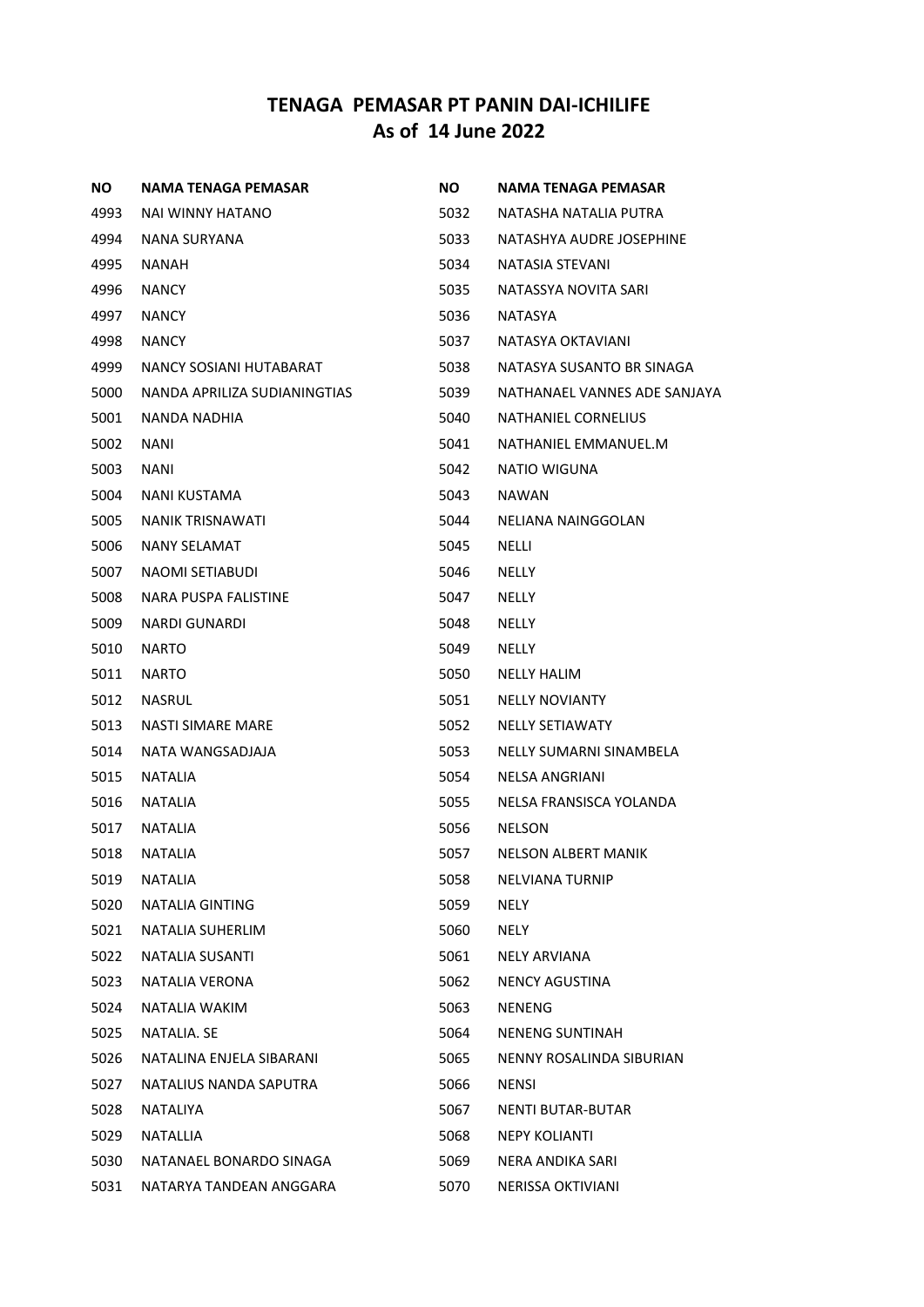| NO.  | NAMA TENAGA PEMASAR           | ΝO   | NAMA TENAGA PEMASAR         |
|------|-------------------------------|------|-----------------------------|
| 5071 | NERO HALIM ZEBUA              | 5110 | NICHOLAS ANGELO             |
| 5072 | <b>NERTI</b>                  | 5111 | NICHOLAS AXEL               |
| 5073 | NERTIVIA                      | 5112 | NICHOLAS EDRIC WIRAWAN      |
| 5074 | NETHA SHELLA SABONO           | 5113 | NICHOLAS FERNANDO           |
| 5075 | NETHY INDAH YANI              | 5114 | NICHOLAS LIANDY             |
| 5076 | NETI                          | 5115 | NICHOLAUS WINANTO SOENGKONO |
| 5077 | <b>NETI RAHAYU</b>            | 5116 | NICKY MARANI WINOTO         |
| 5078 | <b>NETTY</b>                  | 5117 | <b>NICO</b>                 |
| 5079 | NETY                          | 5118 | <b>NICO</b>                 |
| 5080 | NEWIN FAJAR CENDANA           | 5119 | NICO CAHAYA PURNAMA         |
| 5081 | NG A FUNG                     | 5120 | NICO CANDRA                 |
| 5082 | NG CUN SHIUNG                 | 5121 | NICO FERNANDO               |
| 5083 | NG GEK HIOK                   | 5122 | NICO HERYANTO               |
| 5084 | NG IRIYANTO WIJAYA            | 5123 | NICO SINARIES GANI          |
| 5085 | NG PAO HUN                    | 5124 | NIDYA NUR RAHMATIKA         |
| 5086 | NG PAO YEK                    | 5125 | NIKE NOVEN VENESIA          |
| 5087 | NG PIN KUANG                  | 5126 | NIKE PRIMADITA              |
| 5088 | <b>NG SIU BUE</b>             | 5127 | NIKEN PRATIWIE              |
| 5089 | NG SUHANDY                    | 5128 | NIKITA MANZO                |
| 5090 | NG TJHAI HA                   | 5129 | NIKKY CHRISTIAN TERANOVA    |
| 5091 | NG TJUI GEK                   | 5130 | NIKO NINGSUS SONGKO         |
| 5092 | <b>NG TJUI TJIN</b>           | 5131 | NIKO SARIB                  |
| 5093 | NG YULIANA                    | 5132 | NIKO SATRIA                 |
| 5094 | NG, HANY WIBOWO               | 5133 | NILAM HELMI PUTRI           |
| 5095 | NG, GINTO                     | 5134 | NILAM SARI DEWI             |
| 5096 | NG. CRISTY                    | 5135 | NILAM SARI TEJA SUKMANA     |
| 5097 | <b>NGADINY NGADIO</b>         | 5136 | <b>NILAWATI</b>             |
| 5098 | <b>NGATIMIN</b>               | 5137 | <b>NILAWATY</b>             |
| 5099 | NGO ERNAWATI                  | 5138 | <b>NINA</b>                 |
| 5100 | NI KADEK DEVY RAFIKA          | 5139 | <b>NINA</b>                 |
| 5101 | NI KADEK PUTRI MULIA MAHARANI | 5140 | NINA KARTIKA                |
| 5102 | NI KETUT ASTI                 | 5141 | NINA MARDIANA               |
| 5103 | NI MADE EVA SETIAWATI         | 5142 | NINA N. TUMENGO             |
| 5104 | NI NYOMAN KARIANI             | 5143 | NINA SANTI                  |
| 5105 | NI NYOMAN REDI ARIANI         | 5144 | NINDITA RIA NOVIANA         |
| 5106 | NI PUTU YOGI ULANTARI         | 5145 | NINIK KURNIAWATI            |
| 5107 | NIA HANLIADI                  | 5146 | NIRMA INDRIANA SUSANTI      |
| 5108 | <b>NICHOLAS</b>               | 5147 | NITA NIATI                  |
| 5109 | <b>NICHOLAS</b>               | 5148 | <b>NITALIA</b>              |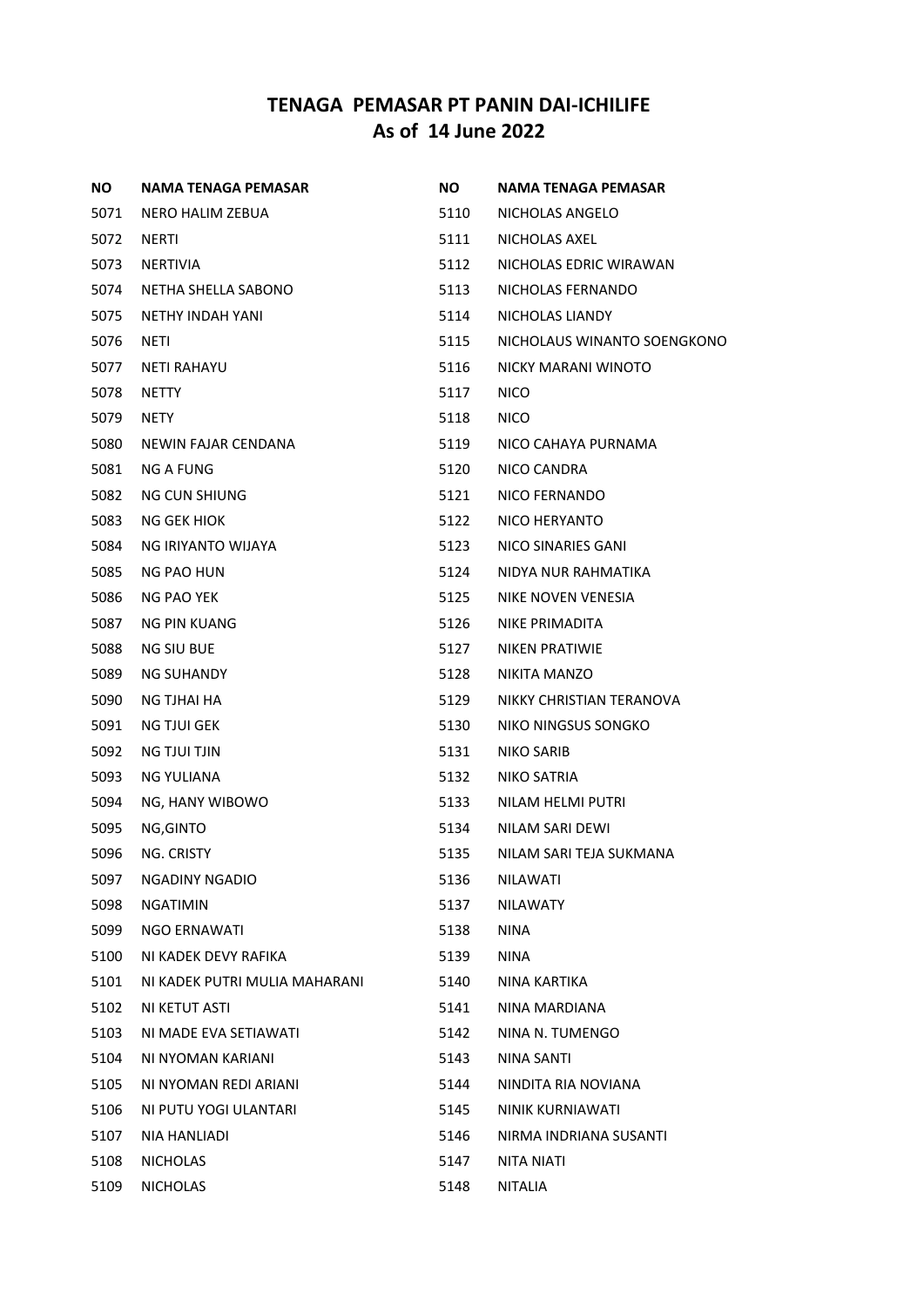| ΝO   | <b>NAMA TENAGA PEMASAR</b>  | NO.  | NAMA TENAGA PEMASAR      |
|------|-----------------------------|------|--------------------------|
| 5149 | <b>NITHA</b>                | 5188 | NOVELIA WIJAYA           |
| 5150 | NJOO, DEWI CANDRA KERTASARI | 5189 | NOVELINA STEPHANI        |
| 5151 | <b>NO FEI</b>               | 5190 | NOVELITTA PRISCILLIA     |
| 5152 | <b>NOFFAN</b>               | 5191 | NOVELLIA DWISANY         |
| 5153 | NOFRILY STEFANY PASARIBU    | 5192 | NOVERIA RIDASARI, DRA.   |
| 5154 | <b>NONI</b>                 | 5193 | <b>NOVI</b>              |
| 5155 | <b>NONI WAHYUNI</b>         | 5194 | <b>NOVI</b>              |
| 5156 | <b>NONY</b>                 | 5195 | <b>NOVI</b>              |
| 5157 | <b>NOPIANTO</b>             | 5196 | <b>NOVI</b>              |
| 5158 | NOPY CRISTIAN PRATAMA       | 5197 | <b>NOVI ANDIANI</b>      |
| 5159 | NORA LIUSWANDI              | 5198 | NOVI ANNA MARIA KAOPE    |
| 5160 | NORA, AMD, BBM, BBA         | 5199 | <b>NOVI CHANDRAWATI</b>  |
| 5161 | <b>NORALIA</b>              | 5200 | NOVI YANTI               |
| 5162 | <b>NORI WIJAYA</b>          | 5201 | <b>NOVI YULIANTY</b>     |
| 5163 | NORICA VUCIWARA             | 5202 | <b>NOVIA</b>             |
| 5164 | <b>NORIN FIRYAAL</b>        | 5203 | <b>NOVIA</b>             |
| 5165 | NORMA KURNIASIH             | 5204 | <b>NOVIA CHANDRA</b>     |
| 5166 | NORMA PRATITA               | 5205 | NOVIA FARA DHIELLA       |
| 5167 | NORMA YUNITA KUMBA          | 5206 | NOVIA FLORENTINA         |
| 5168 | NORVITA EKA SARI            | 5207 | <b>NOVIA SUMARTY</b>     |
| 5169 | <b>NORWATI</b>              | 5208 | <b>NOVIAN</b>            |
| 5170 | <b>NORY KURNIAWAN</b>       | 5209 | <b>NOVIANA</b>           |
| 5171 | NOTO SUWANDI                | 5210 | NOVIANIUS RICKY WIJAYA   |
| 5172 | <b>NOVA</b>                 | 5211 | <b>NOVIANTI</b>          |
| 5173 | NOVA ANDRIANTO              | 5212 | NOVIANTI SUWARNI         |
| 5174 | <b>NOVA ANGELINA</b>        | 5213 | <b>NOVIANTY TASLIM</b>   |
| 5175 | NOVA ANGELINE               | 5214 | NOVIDAR YANTI DALIMUNTHE |
| 5176 | NOVA LUMBAN GAOL            | 5215 | NOVIE KRISTANTINA        |
| 5177 | NOVA PUSPITASARI            | 5216 | <b>NOVIKA</b>            |
| 5178 | NOVA STEFANY                | 5217 | <b>NOVITA</b>            |
| 5179 | <b>NOVA SUSANTO</b>         | 5218 | <b>NOVITA</b>            |
| 5180 | NOVA W.BR SINURAT           | 5219 | <b>NOVITA</b>            |
| 5181 | NOVA WANTI TOGATOROP        | 5220 | <b>NOVITA</b>            |
| 5182 | NOVALINA ARITONANG          | 5221 | <b>NOVITA</b>            |
| 5183 | NOVANDA ARDIAN MEGASARI. SE | 5222 | NOVITA CONDRO DEWI       |
| 5184 | <b>NOVANI</b>               | 5223 | NOVITA FUSADA            |
| 5185 | NOVANTI WIJAYA              | 5224 | NOVITA PIJOH             |
| 5186 | <b>NOVARITA</b>             | 5225 | NOVITA SARI              |
| 5187 | NOVARO DANAR PRAMANA        | 5226 | NOVITA SARI              |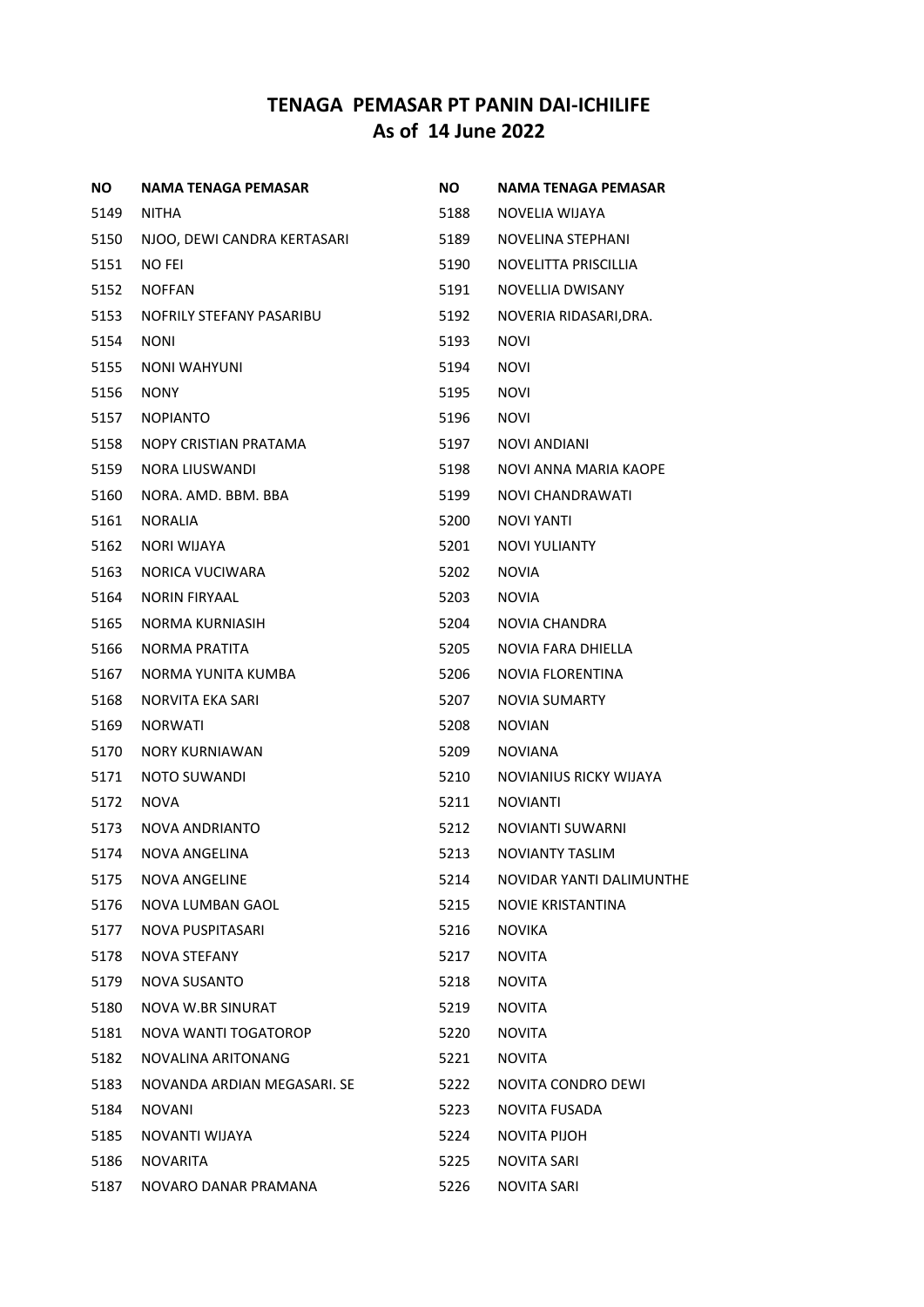| <b>NO</b> | NAMA TENAGA PEMASAR        | <b>NO</b> | NAMA TENAGA PEMASAR           |
|-----------|----------------------------|-----------|-------------------------------|
| 5227      | NOVITA SARI                | 5266      | NURUL FATMA SARI              |
| 5228      | NOVITASARI SIHALOHO, SH    | 5267      | <b>NURUL HIKMAH</b>           |
| 5229      | <b>NOVIYANI</b>            | 5268      | NURVITA MAYASARI              |
| 5231      | <b>NOVIYANTI</b>           | 5270      | <b>NURYATI</b>                |
| 5230      | <b>NOVIYANTI</b>           | 5269      | <b>NURYATI</b>                |
| 5232      | NOVIYANTI LUPITA           | 5271      | NYAYU NURKOMALASARI           |
| 5233      | NOVRIDA VERONICA SITUMEANG | 5272      | NYCHOLAS LIUNARDO             |
| 5234      | NUGRAHA TRI PRASNOWO       | 5273      | NYDIA LLATIUS                 |
| 5235      | NUGRAHENI APRILIA PANGESTI | 5274      | NYLLEN H.LENONDUAN            |
| 5236      | NUGROHO SUSANTO            | 5275      | NYOLIA NOFVIA                 |
| 5237      | NUNJIAR                    | 5276      | NYOWARNAISA                   |
| 5238      | <b>NUR AFNI SEPTAVIA</b>   | 5277      | OCTARIA MULIYAWATI            |
| 5239      | <b>NUR AINUN</b>           | 5278      | <b>OCTAVIA</b>                |
| 5240      | NUR APRINITA               | 5279      | OCTAVIANA WIJAYAWATI          |
| 5241      | NUR ATIKA THAYEB           | 5280      | <b>OCTAVIANI</b>              |
| 5242      | NUR CINDY FRANSISKA        | 5281      | OCTAVIANUS SUPUSEPA           |
| 5243      | NUR LATIPAH                | 5282      | OCTORICO WIDJAYA              |
| 5244      | <b>NUR ROCHMAH</b>         | 5283      | ODIRMAN ZALUKHU               |
| 5245      | NUR SYAMSY ARDHY SADELY    | 5284      | OEI NATALIA MARCELLA RINALDUS |
| 5246      | NURAINA                    | 5285      | OEI TIONG KIE                 |
| 5247      | NURAINI LUBIS              | 5286      | OEI YENNY                     |
| 5248      | NURAISAH ISTIQOMAH         | 5287      | OEY LILIANA                   |
| 5249      | NURDIANA NICODEMA SIBORO   | 5288      | OEY PENG HWAT                 |
| 5250      | <b>NURGIANTI</b>           | 5289      | OEY YASIN WIDJAJA             |
| 5251      | NURHAJATI                  | 5290      | OKA SALAMAH NASUTION          |
| 5252      | NURHAYATI                  | 5291      | OKI GALUH SAPUTRA             |
| 5253      | NURHIDAYAH DAMANIK         | 5292      | OKI NURIKO ANWARI             |
| 5254      | <b>NURIATI BR LUBIS</b>    | 5293      | OKKI EGEN SEMBIRING           |
| 5255      | NURINTAN                   | 5294      | OKKI SUDIANTO                 |
| 5256      | NURITA LILYANTI            | 5295      | OKKY KEZIA KAINDE             |
| 5257      | NURLAELA                   | 5296      | OKKY RAMADIKA PRIHANTARA      |
| 5258      | NURLIANA GURNING           | 5297      | OKTA FERYANTO                 |
| 5259      | NURLIANAH                  | 5298      | OKTA REFO                     |
| 5260      | NURMA YUNIAWATI            | 5299      | OKTAEVANLI                    |
| 5261      | NURMELLA DAMAYANTI         | 5300      | <b>OKTAFIANI</b>              |
| 5262      | NURNI SUJENTONO            | 5301      | OKTARIA SIMATUPANG A MD       |
| 5263      | NURSIAH HAMZAH             | 5302      | OKTARIASYAH                   |
| 5264      | NURSITI NAPITUPULU         | 5303      | OKTAVIANA POLUAN              |
| 5265      | <b>NURSUDIONO</b>          | 5304      | OKTAVIANO FERDIAN PRATAMA     |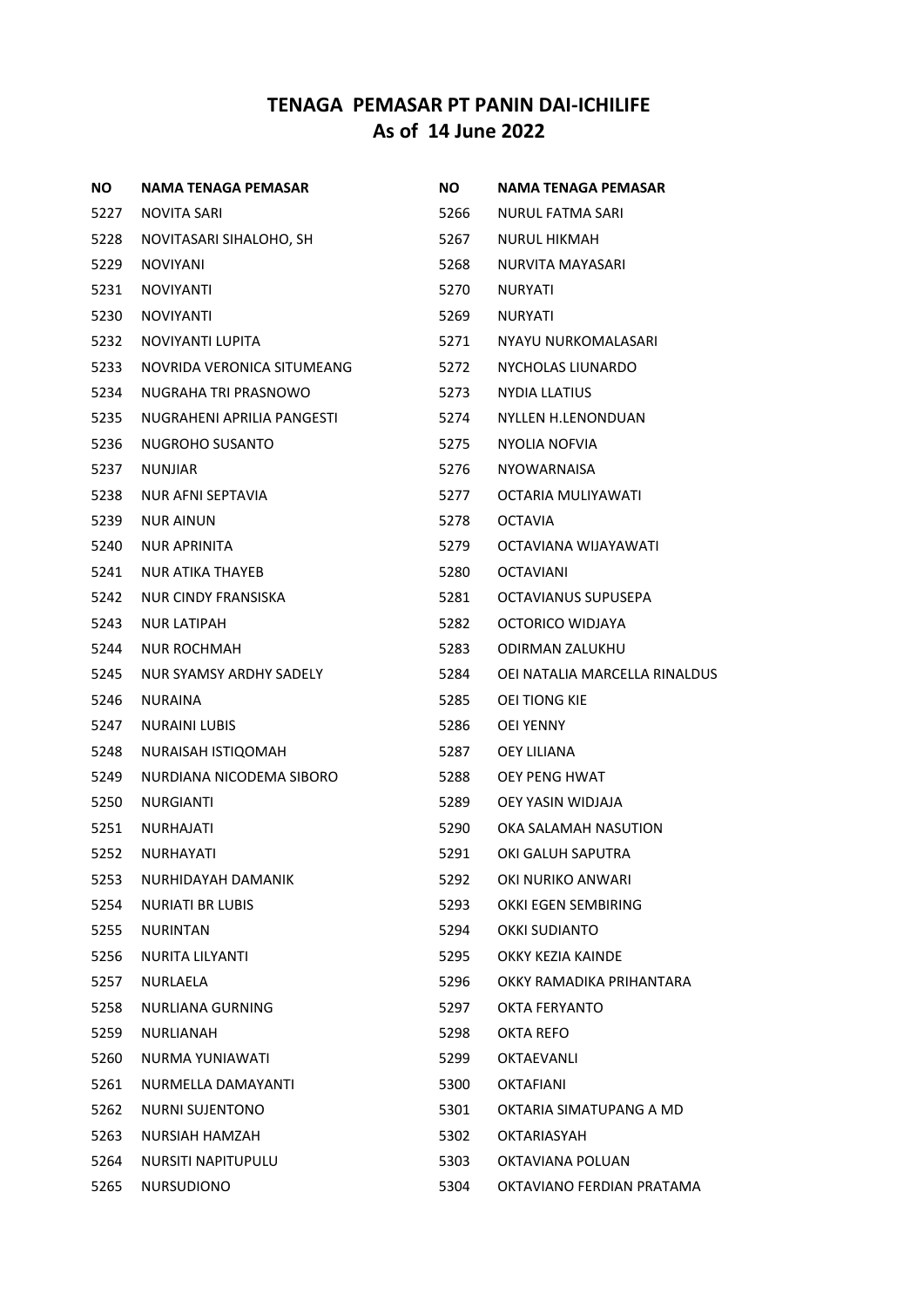| NO.  | <b>NAMA TENAGA PEMASAR</b>    | NO.  | NAMA TENAGA PEMASAR         |
|------|-------------------------------|------|-----------------------------|
| 5305 | OKTAVIANUS SYAHPUTRA          | 5344 | PATRICIA SUJANTA            |
| 5306 | <b>OKTOBERLIN</b>             | 5345 | PATRICIA TJAHJADI           |
| 5307 | OLIVIA CIAWINSON              | 5346 | <b>PATRICK RUSANTO</b>      |
| 5308 | OLIVIA DARMAWAN               | 5347 | <b>PAULANA</b>              |
| 5309 | OLIVIA KASONSO                | 5348 | PAULINA                     |
| 5310 | OLIVIA MARCELIA PANGESTU      | 5349 | PAULINA ENNY PURWANTI       |
| 5311 | OLIVIA MARIETTA               | 5350 | PAULINUS VEMBRIASTA         |
| 5312 | <b>OLIVIA TERESA</b>          | 5351 | PAULSON NIRO                |
| 5313 | OLLIA SUNITA                  | 5352 | <b>PAULUS</b>               |
| 5314 | OLLISA SURIMAYA               | 5353 | PAULUS SUHENDRA             |
| 5315 | OLYVIA SUSANTO                | 5354 | PAULUS WINARDI WIJAYA       |
| 5316 | <b>OMBUN MURNI</b>            | 5355 | PEBRI NINGSIH               |
| 5317 | <b>ONCE GARNET</b>            | 5356 | PENDI                       |
| 5318 | ONG PEK I                     | 5357 | <b>PENDY</b>                |
| 5319 | ONG, HAROLD WANGTARA          | 5358 | <b>PENDY</b>                |
| 5320 | ONGGO WINARDI                 | 5359 | PENG TIAM                   |
| 5321 | ONGKO WIJAYA                  | 5360 | PERMATA SARI BR SIREGAR     |
| 5322 | ONGKY RIADY                   | 5361 | PERWIRA CHANDRA             |
| 5323 | ONY PERWIRAWATI KUSUMANINGRUM | 5362 | PERWIRANEGARA PUTRA STYANTO |
| 5324 | ORCHID                        | 5363 | <b>PETER</b>                |
| 5325 | ORLINA DESURI                 | 5364 | <b>PETER</b>                |
| 5326 | OTNIEL WIRAWAN HALIM          | 5365 | PETER                       |
| 5327 | OUW LEO GAUTAMA               | 5366 | PETER                       |
| 5328 | <b>OUW TJUN LI</b>            | 5367 | PETER                       |
| 5329 | <b>OWEN HARTANTO</b>          | 5368 | PETER MATEUS I BUDIMULIA    |
| 5330 | P. MANGOHAL TUA SINURAT       | 5369 | PETERIUS WATE               |
| 5331 | PALENTINA SILITONGA           | 5370 | PETRA FERANI                |
| 5332 | PAMUNGKAS TRI SETIONO         | 5371 | <b>PETRIC</b>               |
| 5333 | PAN SHELVI OCTAVIA            | 5372 | PETRIK FERRY SETIAWAN       |
| 5334 | PANUTURI TAMPUBOLON           | 5373 | PETRUS DANANG SUMARWATA     |
| 5335 | PAQUITA HOSAN                 | 5374 | PETRUS ERICK VISESA         |
| 5336 | PAREL CHRISMAN NAPITUPULU     | 5375 | PETRUS POGOT SIRAIT         |
| 5337 | PAREL HASOLOAN NAPITUPULU     | 5376 | PETRUS SION HUTAPEA         |
| 5338 | PARHORASAN SIALLAGAN          | 5377 | PETRUS YITRO BONDI          |
| 5339 | PARSAORAN NAINGGOLAN          | 5378 | PHA TIE                     |
| 5340 | PARTOGI HASUDUNGAN LIMBONG    | 5379 | PHANG FIFI                  |
| 5341 | PASTO JOSUA SIMANJUNTAK       | 5380 | PHANG YO HON                |
| 5342 | PATRICIA ANGELA SURYAATMAJA   | 5381 | PHAW WIE                    |
| 5343 | PATRICIA DIANA                | 5382 | PHERIN CHEN                 |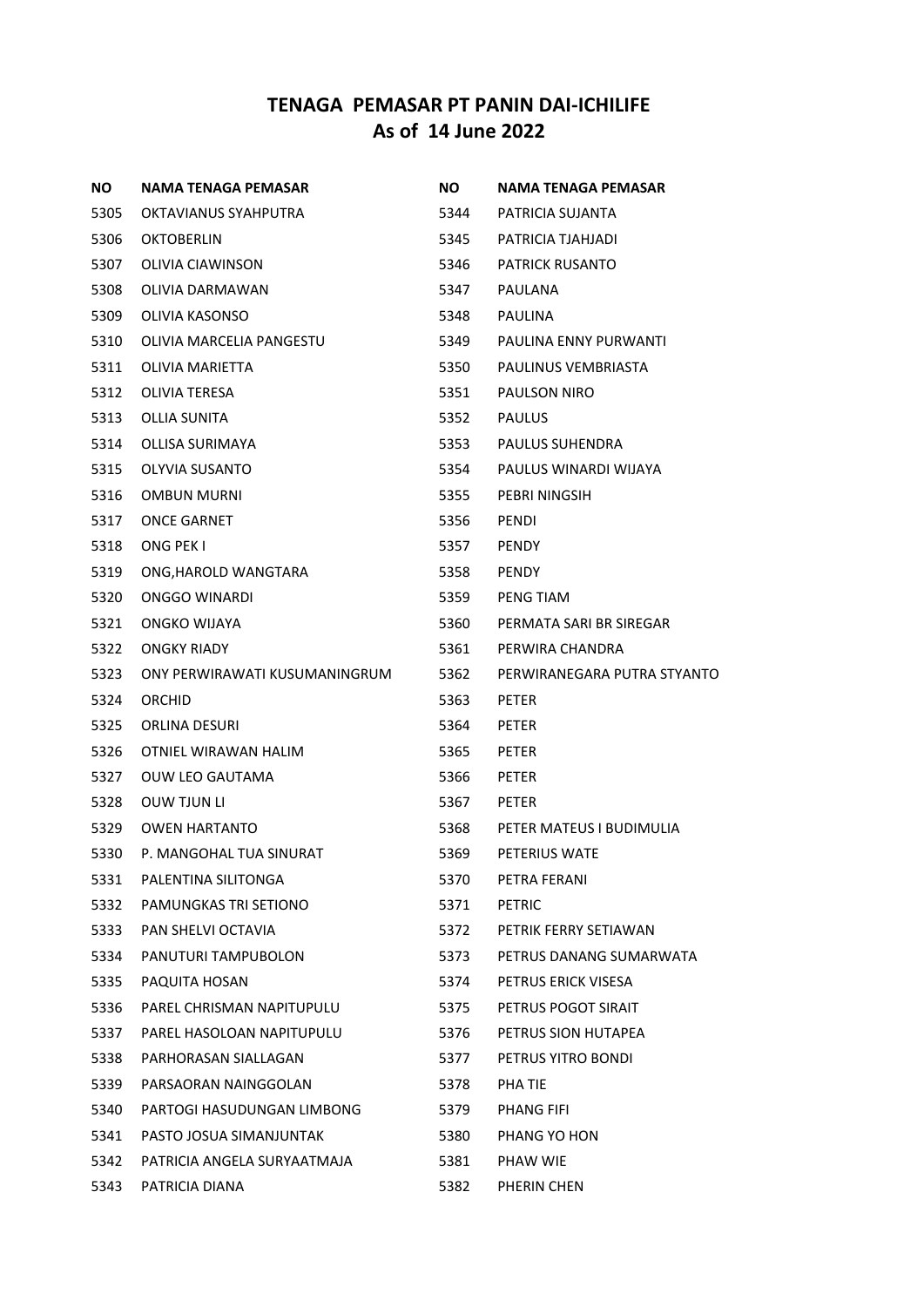| <b>NO</b> | NAMA TENAGA PEMASAR              | NO.  | <b>NAMA TENAGA PEMASAR</b>     |
|-----------|----------------------------------|------|--------------------------------|
| 5383      | PHILIA ALETHEA                   | 5422 | PRISKILLA SINAGA               |
| 5384      | PHILIPS ONG                      | 5423 | PRIYONO HALIM                  |
| 5385      | PHOA WILLIAM                     | 5424 | PRIYONO PRATAMA PUTRA          |
| 5386      | PIER SALIM                       | 5425 | PUGUH KURNIAWAN                |
| 5387      | PIERRE SULTAN JOSDALLY FAR FAR   | 5426 | PUI RYCO SULIVAN               |
| 5388      | PIETER WILSON LOHO               | 5427 | PUJI LARASWATI                 |
| 5389      | <b>PINA</b>                      | 5428 | PUJI SARASWATI SUTISNA         |
| 5390      | PING-PING                        | 5429 | <b>PUJIE SULISTIOWATI</b>      |
| 5391      | PINY HARYATI                     | 5430 | PURNAMA SARI                   |
| 5392      | PITER CHANDERA                   | 5431 | <b>PURNOMO</b>                 |
| 5393      | PITER LUIS                       | 5432 | PUSPITA DEWI                   |
| 5394      | PITRA SAPUTRA                    | 5433 | PUTRA DIO TAMA                 |
| 5395      | PITTA ZULAINI                    | 5434 | PUTRI CHOSSY MONITA DELLIV     |
| 5396      | PIUS WAHYU SETIAWAN              | 5435 | PUTRI FIELNI LAELOMA           |
| 5397      | PO IN                            | 5436 | PUTRI PRIMASARI                |
| 5398      | PO WILLIAM                       | 5437 | PUTRI PUSPITA SARI             |
| 5399      | POA AI LING                      | 5438 | PUTRI RAFFLESIA SIDABUTAR      |
| 5400      | POH SUAN                         | 5439 | PUTRI SARI AGENG JAYA SAMPURNA |
| 5401      | POLTAK INDRA SINAGA              | 5440 | PUTRI SRI WAHYUNI              |
| 5402      | POLTAK PARASIAN SIADARI          | 5441 | PUTRIANA                       |
| 5403      | POLTAK. P. SIRAIT                | 5442 | PUTRIANI SIMBOLON              |
| 5404      | PONIMAN                          | 5443 | PUTRIANNA                      |
| 5405      | PONY TJANDRA                     | 5444 | QUEENY                         |
| 5406      | POPPY APRILIA ANGGRAINI SUKOTJO  | 5445 | R HAPPY DIPA                   |
| 5407      | <b>POSMAN SITORUS</b>            | 5446 | R IRAWAN CHANDRA               |
| 5408      | PRAKARSA                         | 5447 | R. TITUS HERU WIYONO           |
| 5409      | PRANSIS BERNANDO NAINGGOLAN      | 5448 | RACHEL ANGELA                  |
| 5410      | PRESCILLIA                       | 5449 | RACHEL IRIYANTO                |
| 5411      | PRICILLA PAMELA                  | 5450 | RADEN MAULANA PURBA JATI ALAM  |
| 5412      | PRIHANDANA PRASETIAWAN           | 5451 | RADEN RARA KATHARINA SHRI DEWI |
| 5413      | PRILLY PRICILLIA HALIM           | 5452 | RADEN WIMBOH RAHARDJA ACHMAD   |
| 5414      | PRILLY PRISCYANA                 | 5453 | RADHI ANANTYO PUTRA            |
| 5415      | PRINCESSKA OKTOVANNI ANGEL HORAS | 5454 | RADJLI RADJABIN                |
| 5416      | PRISCILLA KESITAJESA             | 5455 | RAFAEL LESLIE WIJAYA           |
| 5417      | PRISCILLA NATALIA, OEY           | 5456 | RAFEL SUPRATMAN                |
| 5418      | PRISCILLA WIDJAYA                | 5457 | RAFFLES                        |
| 5419      | PRISCILLIA ANGGRIANI CHANDRA     | 5458 | RAGA SANJAYA                   |
| 5420      | PRISILLA RESANDA ESY             | 5459 | RAHAN                          |
| 5421      | PRISKILA FEBRIANI                | 5460 | RAHAYU ANGGRAINI               |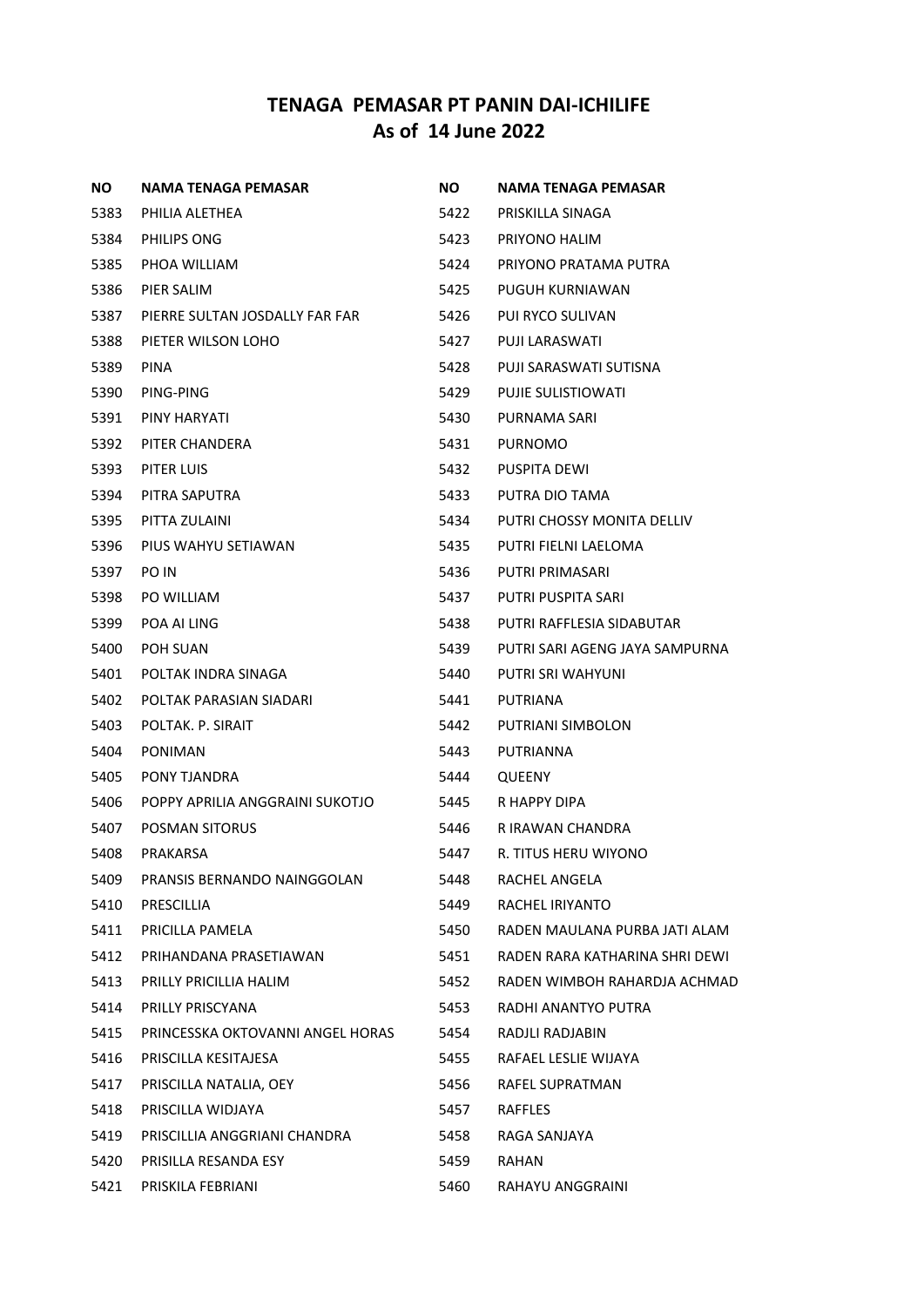| ΝO   | NAMA TENAGA PEMASAR             | NO.  | NAMA TENAGA PEMASAR       |
|------|---------------------------------|------|---------------------------|
| 5461 | RAHEL MARGARETTA BR SIMANJORANG | 5500 | RANTO SITUMORANG          |
| 5462 | RAHITO WISMONO                  | 5501 | RASDWITA SITEPU           |
| 5463 | RAHMA DANIL                     | 5502 | RASWANDY MPH              |
| 5464 | RAHMA MAGFIRAH                  | 5503 | RASYELLO MOEDA            |
| 5465 | RAHMA YANI                      | 5504 | RATNA                     |
| 5466 | RAHMADI                         | 5505 | RATNA                     |
| 5467 | RAHMAN NUGRAHA                  | 5506 | RATNA DEWI                |
| 5468 | RAHMAT JEFFREY SAPUTRA          | 5507 | RATNA DEWI                |
| 5469 | RAHMAT.S                        | 5508 | RATNA DEWI HARMINTO       |
| 5470 | RAHMAUDY PUTERI                 | 5509 | RATNA NATALING            |
| 5471 | RAHMAWATI                       | 5510 | RATNA SARI DEWI SIMARMATA |
| 5472 | RAHMAWATI SITI SARAH            | 5511 | RATNA SELINA              |
| 5473 | RAHMAYANI PERMANAWATI           | 5512 | RATNA SUMINAR             |
| 5474 | RAINER LIMAWAL                  | 5513 | RATNA SUSANTI             |
| 5475 | RAINER WAWORUNTU                | 5514 | RATNA WATI                |
| 5476 | RAISSA PETRA GIOVANNI           | 5515 | RATTY MONA TULANGOW       |
| 5477 | RAJIEF HONASAN SUGIEARTO        | 5516 | RAYEN SANTOSO SITUMEANG   |
| 5478 | RAKHMAT                         | 5517 | RAYMOND                   |
| 5479 | RAKHMAWATI WILUJENG             | 5518 | RAYNALDO                  |
| 5480 | RAMA DHANI                      | 5519 | RAYSAN                    |
| 5481 | RAMAYANA                        | 5520 | REAGAN CHANDRA            |
| 5482 | RAMDI                           | 5521 | REBECCA DESUNNY           |
| 5483 | RAMLAN                          | 5522 | REBI SAFRIKA              |
| 5484 | RAMLI                           | 5523 | REDIH SUTTA               |
| 5485 | RAMLI                           | 5524 | REDISEN REYVIN RIMBA      |
| 5486 | RANDY FEBRIANDA, SE             | 5525 | <b>REDNI BR GINTING</b>   |
| 5487 | <b>RANDY KENCANA</b>            | 5526 | REFA BETHANIC GEA ANANDA  |
| 5488 | <b>RANDY KUSWANTO</b>           | 5527 | REFI DIANA                |
| 5489 | RANDY RAYNALDO                  | 5528 | REFINA                    |
| 5490 | RANGGA PUTRA SUTEJA             | 5529 | REGA YOGMA PUTRA          |
| 5491 | RANGGA WICAHYO KURNIAWAN        | 5530 | <b>REGEN PROBOWIJAYA</b>  |
| 5492 | RANI SAPUTRA                    | 5531 | <b>REGI CHRISTIAN</b>     |
| 5493 | RANI SIADARI                    | 5532 | REGINA                    |
| 5494 | RANI YUSANTI SARAGIH            | 5533 | REGINA EFANTI RIZAL       |
| 5495 | RANITA                          | 5534 | <b>REGINA FRISCILIA</b>   |
| 5496 | RANNY ALFATEHAWATI              | 5535 | REGINA NOVITA             |
| 5497 | <b>RANNY OKTAVIANI</b>          | 5536 | REGINA YANTI              |
| 5498 | RANOSQI YATWANDA                | 5537 | <b>REGINE VERA LEE</b>    |
| 5499 | RANTI SYAFTARIANTI KAMAL        | 5538 | <b>REIGAN CHARLES</b>     |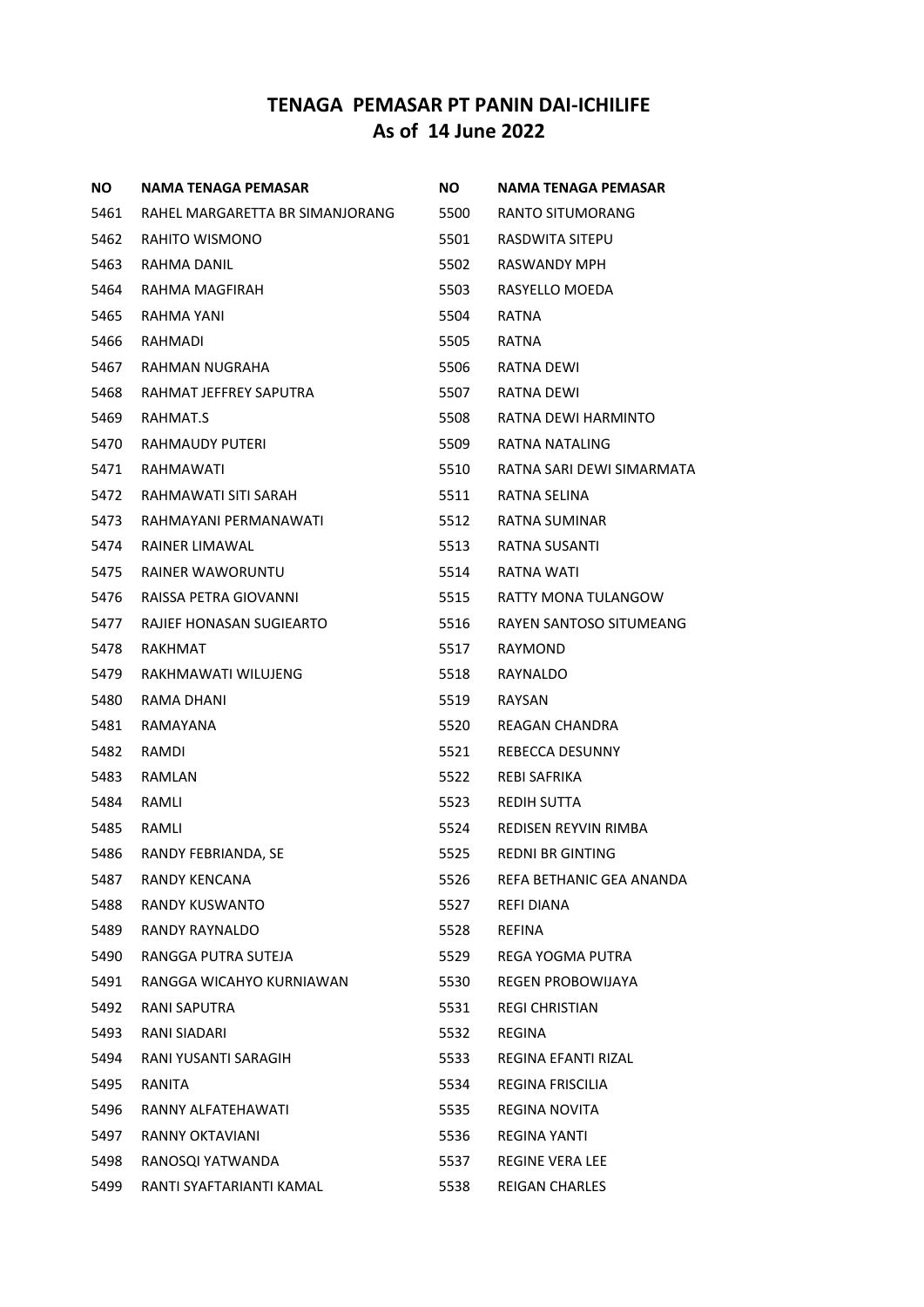| ΝO   | NAMA TENAGA PEMASAR              | NO.  | NAMA TENAGA PEMASAR         |
|------|----------------------------------|------|-----------------------------|
| 5539 | REINALDO JULIAN ARIEF            | 5578 | <b>RESTIANI HANANTI</b>     |
| 5540 | REINALDO LEANDER                 | 5579 | RETNO ASIH, SE              |
| 5541 | REINER LIAN WISASTRA             | 5580 | RETNO PURNAMA SARI          |
| 5542 | <b>REINHARD SIAGIAN</b>          | 5581 | RETTA SOEHARLIM             |
| 5543 | REINI PERMATA SARI               | 5582 | REVINDRA                    |
| 5544 | RELIE ANGGITO SIREGAR            | 5583 | REYMON V ARITONANG          |
| 5545 | RELYANI LU                       | 5584 | <b>RHENDY</b>               |
| 5546 | REMINA KRISTIANI SITUMORANG      | 5585 | RHESA PRADANA SUSANTO       |
| 5547 | RENA ARISKA                      | 5586 | RHESILIA ANGELITA           |
| 5548 | RENA NOVITA                      | 5587 | RIA APRILIANIS SIANG SORAYA |
| 5549 | RENALDY YUDHA WINATA             | 5588 | RIA IBOWO                   |
| 5550 | RENAYANTI HAMBALA                | 5589 | RIA NATALINA                |
| 5551 | RENDI                            | 5590 | RIA PUSPITA SARI            |
| 5552 | <b>RENDI ARIANTO</b>             | 5591 | RIA SENJA OCTAVIA           |
| 5553 | RENDI SATRIAWAN                  | 5592 | <b>RIA SHAWERY</b>          |
| 5554 | RENDI YUSAK SETIAWAN             | 5593 | RIA VERONICA                |
| 5555 | RENDY                            | 5594 | RIADY                       |
| 5556 | RENDY AGUSTIAN                   | 5595 | RIAN DICKY                  |
| 5557 | RENDY ARFINDO SIMARE MARE        | 5596 | RIAN GUSTIANTO              |
| 5558 | RENDY CHANDRA DYMOFA             | 5597 | RIAN ZENAL ARIPIN           |
| 5559 | RENI                             | 5598 | RIANA                       |
| 5560 | RENI HALIM                       | 5599 | RIANA                       |
| 5561 | RENI HANDAYANI                   | 5600 | RIANA                       |
| 5562 | RENI IKA PRASTIYANTI             | 5601 | RIANA                       |
| 5563 | RENI SUSANTI                     | 5602 | RIANA AFRIYANI              |
| 5564 | RENITA HANIF                     | 5603 | RIANADESI                   |
| 5565 | <b>RENNY</b>                     | 5604 | <b>RIANI ISBANDY</b>        |
| 5566 | <b>RENNY WIJAYA</b>              | 5605 | RIANTI EKA SEPTIAWATI       |
| 5567 | RENO FINSA ALBI                  | 5606 | <b>RIANY TAN</b>            |
| 5568 | <b>RENOLD HALIM</b>              | 5607 | RIBKA JUNIARTI              |
| 5569 | RENTA PRIHATIN SIMBOLON          | 5608 | RIBKA MONICA SIBORO         |
| 5570 | <b>RENY EVA SIANTURI</b>         | 5609 | RIBKA ROSALINA              |
| 5571 | <b>RENZA FADILAH</b>             | 5610 | RICARD SUGIARTO             |
| 5572 | REPELITA SIMBOLON                | 5611 | RICARDO SITORUS             |
| 5573 | <b>REPINA MANURUNG</b>           | 5612 | RICARDO U M SILITONGA SE    |
| 5574 | RESNA LIDYA                      | 5613 | RICCA                       |
| 5575 | RESTA BINTANG PRAWATI RAJAGUKGUK | 5614 | <b>RICCI RISWANTO</b>       |
| 5576 | <b>RESTI HAMRIANI</b>            | 5615 | RICCO                       |
| 5577 | RESTI KHAIRUN NISA               | 5616 | <b>RICCO</b>                |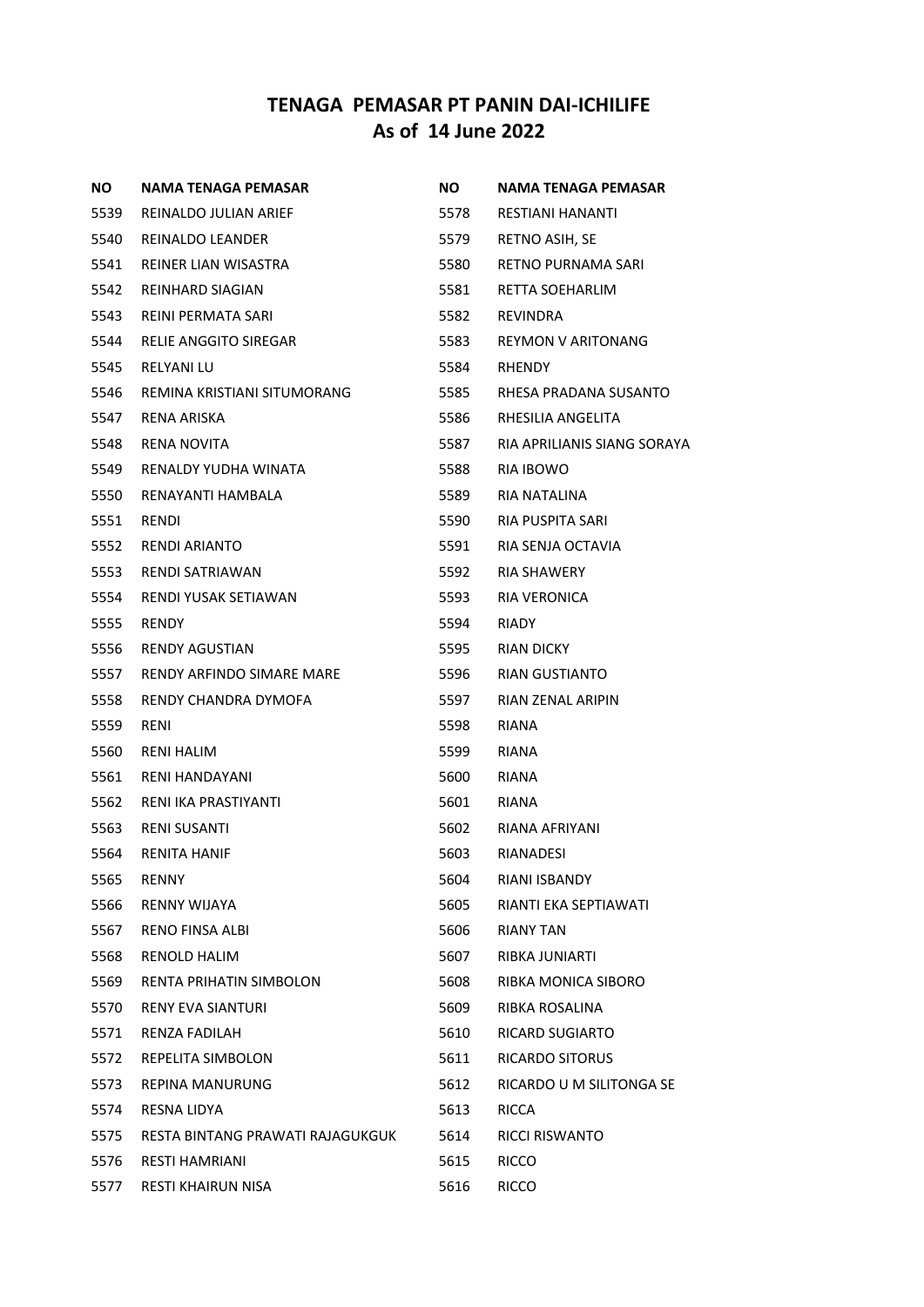| NO.  | NAMA TENAGA PEMASAR       | ΝO   | NAMA TENAGA PEMASAR       |
|------|---------------------------|------|---------------------------|
| 5617 | RICHAND                   | 5656 | RIEKE                     |
| 5618 | RICHARD                   | 5657 | RIELSA PANEK              |
| 5619 | RICHARD KUSUMA            | 5658 | <b>RIERNY</b>             |
| 5620 | <b>RICHARDO RION</b>      | 5659 | RIESTIANA                 |
| 5621 | <b>RICHE</b>              | 5660 | RIFANI                    |
| 5622 | <b>RICHER</b>             | 5661 | <b>RIFIN KHONG</b>        |
| 5623 | RICHIE JOHN               | 5662 | RIFKA ANISA MOKODOMPIS    |
| 5624 | RICHKI ANTHONY PUTERA     | 5663 | RIFLES ADOLOF PUTONG      |
| 5625 | RICHO RICHARDO            | 5664 | <b>RIKA</b>               |
| 5626 | RICI WIYATNO              | 5665 | RIKA GUSNIANTI            |
| 5627 | RICK HARTOJO              | 5666 | RIKA HERLIKA              |
| 5628 | <b>RICKO</b>              | 5667 | RIKA PRASETYA LESTARI     |
| 5629 | RICKO FERNANDEZ RICCARDO  | 5668 | RIKA WATY                 |
| 5630 | RICKO MONTANA             | 5669 | RIKE ALFIYANTI ICOEKYARTI |
| 5631 | <b>RICKY</b>              | 5670 | <b>RIKI</b>               |
| 5632 | <b>RICKY</b>              | 5671 | <b>RIKI</b>               |
| 5633 | <b>RICKY</b>              | 5672 | <b>RIKI RISWANTO</b>      |
| 5634 | <b>RICKY</b>              | 5673 | RIKKI                     |
| 5635 | RICKY AMBARIZKI RACHMANTO | 5674 | <b>RIKO MANDALA</b>       |
| 5636 | RICKY CHEN                | 5675 | RIKWAN SIDARTHA C.        |
| 5637 | <b>RICKY CHRISTIAN</b>    | 5676 | RIKY ADI PRATAMA          |
| 5638 | RICKY DJAJANI             | 5677 | RIKY H                    |
| 5639 | RICKY DWIPUTRA            | 5678 | RIMA IKRIMA               |
| 5640 | RICKY HONESTA BUDIMAN     | 5679 | RIMTA CHRISTINE           |
| 5641 | RICKY JUSLIM              | 5680 | <b>RINA</b>               |
| 5642 | RICKY LEONARDO            | 5681 | <b>RINA AGUSTINI</b>      |
| 5643 | <b>RICKY NELSON</b>       | 5682 | RINA ARIANI               |
| 5644 | <b>RICKY SAPUTRA</b>      | 5683 | <b>RINA ARSIANTI</b>      |
| 5645 | RICKY WIJAYA              | 5684 | RINA JERIKO               |
| 5646 | RICKY YULIANDY LOK        | 5685 | RINA NAINGGOLAN           |
| 5647 | <b>RICO</b>               | 5686 | RINA RIANTI               |
| 5648 | RICO SEBASTIAN HOWARD     | 5687 | <b>RINA SE</b>            |
| 5649 | RIDANTI JULITA HUTABARAT  | 5688 | RINA SETIA NINGRUM        |
| 5650 | RIDATA RASATI KURNIA S SI | 5689 | <b>RINA SUSANTI</b>       |
| 5651 | RIDHO ERNISTUA SIHOMBING  | 5690 | RINA SUSANTI              |
| 5652 | RIDWAN                    | 5691 | RINA SUSANTI              |
| 5653 | <b>RIDWAN</b>             | 5692 | RINA, SE                  |
| 5654 | RIDWAN TANTONO            | 5693 | RINALDO                   |
| 5655 | RIEKA HAVIANO             | 5694 | RINDA                     |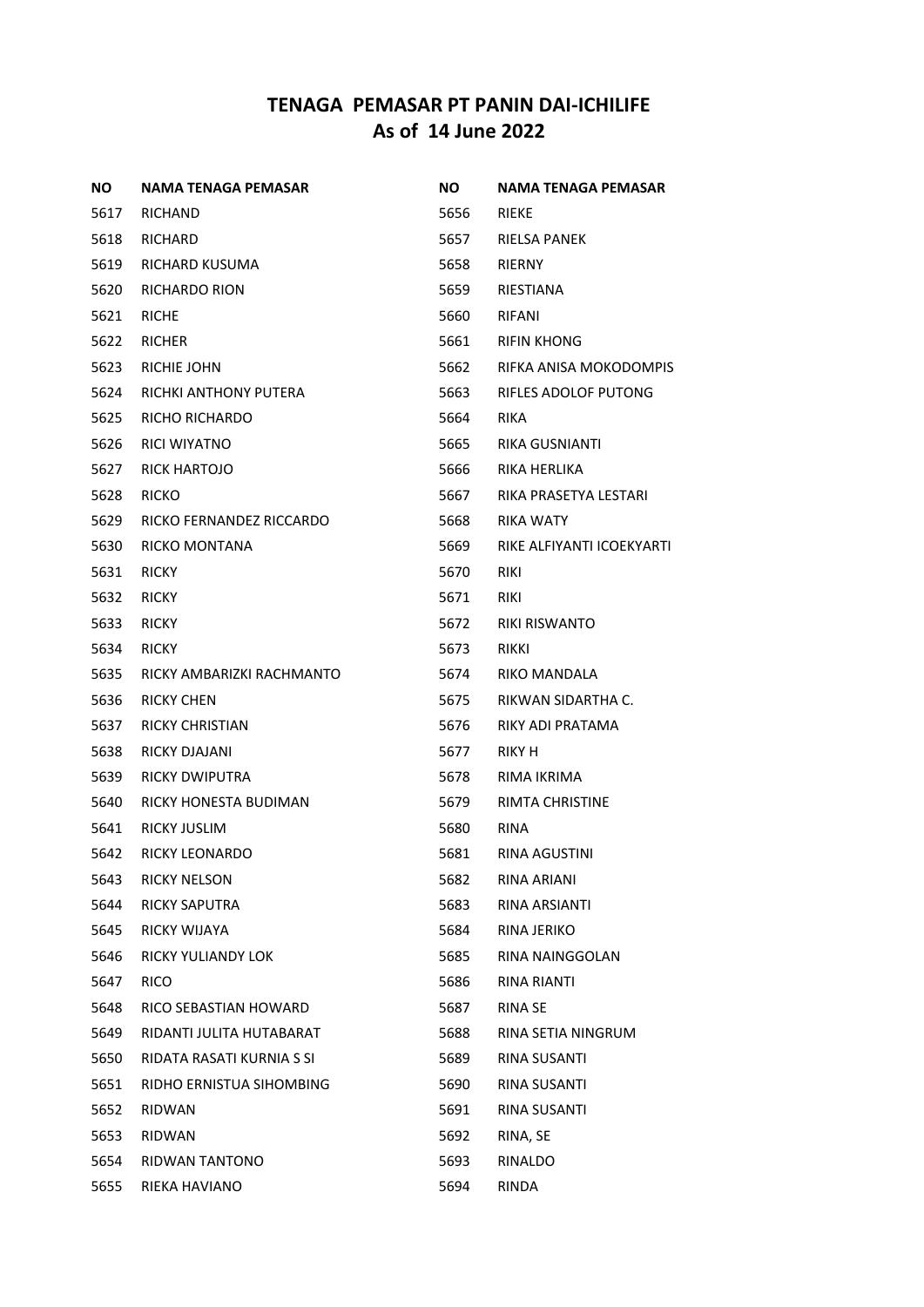| <b>NO</b> | NAMA TENAGA PEMASAR          | NO.  | NAMA TENAGA PEMASAR          |
|-----------|------------------------------|------|------------------------------|
| 5695      | RINDA MARIANA                | 5734 | RISMAINI GIHON SINAGA        |
| 5696      | RINDRA FAIZAL, S.KOM         | 5735 | <b>RISMAWATY</b>             |
| 5697      | RINDY AUDINA                 | 5736 | RISNAULI SIHOMBING           |
| 5698      | RINI                         | 5737 | <b>RISTIA TRISGIYANTI</b>    |
| 5699      | <b>RINI</b>                  | 5738 | RISWEN ADIGUNA               |
| 5700      | <b>RINI</b>                  | 5739 | RISYAR APRIANTAMA            |
| 5701      | <b>RINI IGRID</b>            | 5740 | <b>RITA</b>                  |
| 5702      | <b>RINI LAI</b>              | 5741 | <b>RITA</b>                  |
| 5703      | <b>RINI LIE</b>              | 5742 | RITA                         |
| 5704      | <b>RINI MELATI</b>           | 5743 | RITA                         |
| 5705      | RINI NOVASARI                | 5744 | RITA                         |
| 5706      | RINI PUJIATI                 | 5745 | <b>RITA</b>                  |
| 5707      | <b>RINNA SH</b>              | 5746 | <b>RITA</b>                  |
| 5708      | <b>RINTO</b>                 | 5747 | RITA                         |
| 5709      | RINTO SUDIONO                | 5748 | RITA                         |
| 5710      | <b>RINY</b>                  | 5749 | <b>RITA</b>                  |
| 5711      | RIO.                         | 5750 | RITA HERLINA                 |
| 5712      | RIO CARLOS                   | 5751 | RITA HIDAYATI                |
| 5713      | RIO DE MARTA HASIBUAN        | 5752 | RITA PURWANTI                |
| 5714      | <b>RIO FERDINAND</b>         | 5753 | <b>RITA TAMBY</b>            |
| 5715      | RIO RIVELINO HANANTO         | 5754 | RITA TJHIN                   |
| 5716      | RIPIN WINARDI                | 5755 | RITA WATI                    |
| 5717      | <b>RIRI RIYANTI</b>          | 5756 | RITAWATI                     |
| 5718      | <b>RIRIN KHOIROTUN NISA</b>  | 5757 | RIVA NOVYANTO FIRMANSJAH     |
| 5719      | RIRIS ARTHA C SIMANJUNTAK    | 5758 | RIVALDIE FERNANDO EDUARTANTO |
| 5720      | RIRIYEN DESSY N SIAHAAN      | 5759 | <b>RIVALDO</b>               |
| 5721      | <b>RISA</b>                  | 5760 | RIVANDY ERICSON KOSASIH      |
| 5722      | RISA KURNIANTO               | 5761 | RIVANI                       |
| 5723      | RISANTI DIAH TRI SUSILANDARI | 5762 | <b>RIYANTO</b>               |
| 5724      | RISCA DWI HANDAYANI          | 5763 | RIZA FATWA KUSUMA            |
| 5725      | RISCA IKANG CHAYADI          | 5764 | RIZA SUMITRA                 |
| 5726      | RISJAD SALIM                 | 5765 | RIZKI AHMAD MULYANA          |
| 5727      | RISKA                        | 5766 | <b>RIZKY MEY NURCAHYANTI</b> |
| 5728      | RISKA ANDIKA PUTRIASARI      | 5767 | RIZKY PURNAMA                |
| 5729      | RISKA HERKULANA              | 5768 | RIZKY YOLANDA HARAHAP        |
| 5730      | RISKA SETIAWATI              | 5769 | RIZTY PRIMATIWI              |
| 5731      | RISKA UTAMI                  | 5770 | ROBBIE TJANDRA               |
| 5732      | <b>RISKY ANDERSON</b>        | 5771 | <b>ROBBIN</b>                |
| 5733      | RISMA NURSETYA MUKTI         | 5772 | <b>ROBBY</b>                 |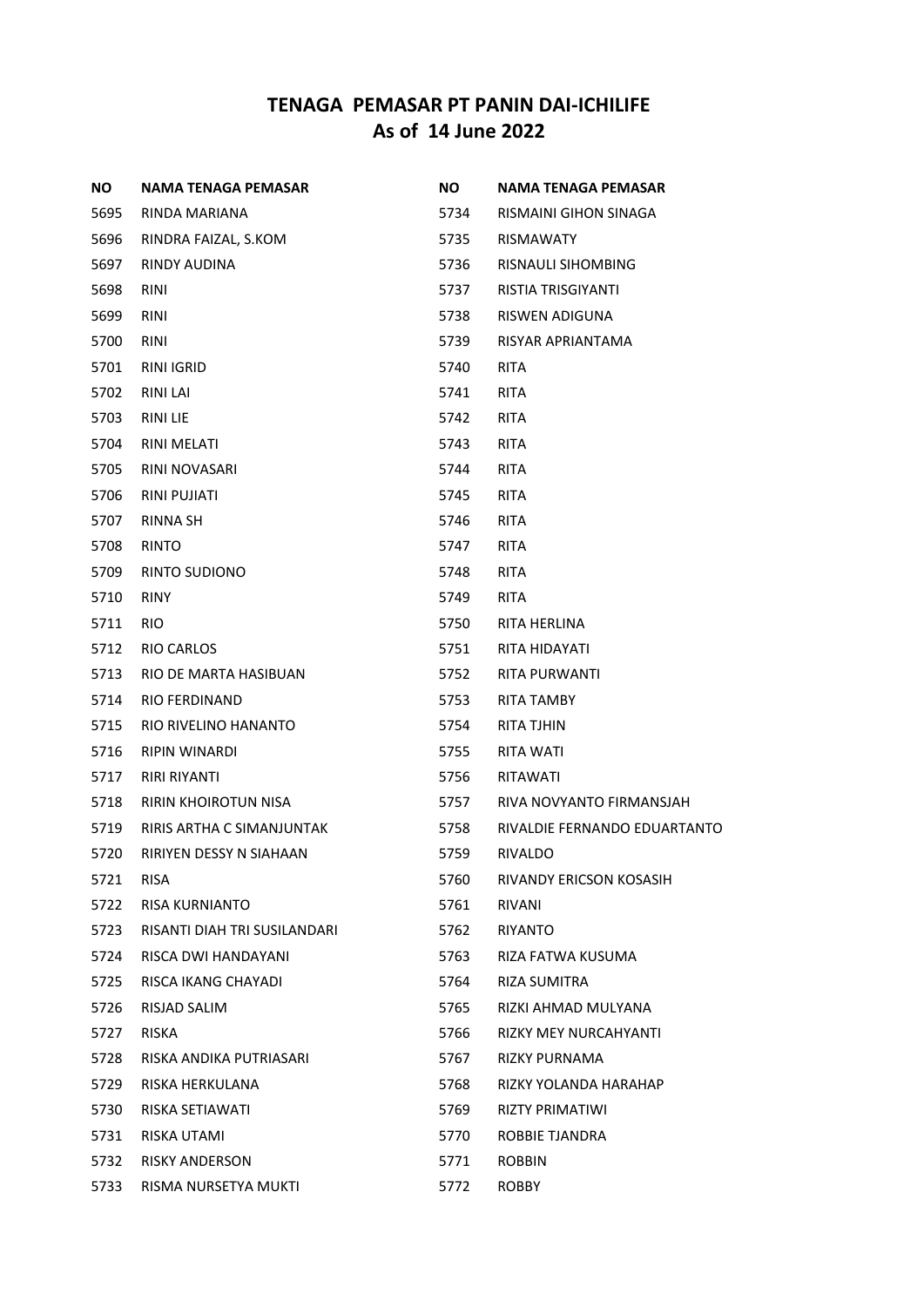| NO.  | NAMA TENAGA PEMASAR       | <b>NO</b> | <b>NAMA TENAGA PEMASAR</b>       |
|------|---------------------------|-----------|----------------------------------|
| 5773 | ROBBY KURNIAWAN           | 5812      | ROMA TIARA SIBUEA                |
| 5774 | ROBBY MULYADI             | 5813      | <b>ROMARITA</b>                  |
| 5775 | ROBBY WIJAYA              | 5814      | ROMAULI DEVINARTI PANJAITAN, SST |
| 5776 | <b>ROBBYANTO ARIEF</b>    | 5815      | <b>ROMI</b>                      |
| 5777 | <b>ROBERT</b>             | 5816      | ROMI GUNAWAN                     |
| 5778 | <b>ROBERT</b>             | 5817      | RONA PUSPANINGTYAS, ST           |
| 5779 | ROBERT CHANDRA            | 5818      | RONAL SANTOSO                    |
| 5780 | ROBERT KURNIAWAN          | 5819      | RONALD                           |
| 5781 | ROBERT SIDHARTA EKAPUTRA  | 5820      | RONALD                           |
| 5782 | <b>ROBERT TONGGARA</b>    | 5821      | RONALD                           |
| 5783 | <b>ROBERTO</b>            | 5822      | RONALD HENDRATA                  |
| 5784 | ROBERTUS PONTUS SITOHANG  | 5823      | RONALD KURNIAWAN                 |
| 5785 | ROBERTUS RAMON MULIO      | 5824      | RONALD LANTANG                   |
| 5786 | ROBI SUGIANTO             | 5825      | RONALD STEVEN METUNGKU           |
| 5787 | ROBI SURYADI              | 5826      | <b>RONI</b>                      |
| 5788 | <b>ROBIN</b>              | 5827      | RONNA TURNIP                     |
| 5789 | <b>ROBIN</b>              | 5828      | RONNI ANDIKA                     |
| 5791 | <b>ROBIN</b>              | 5830      | <b>RONNY</b>                     |
| 5790 | <b>ROBIN</b>              | 5829      | <b>RONNY</b>                     |
| 5792 | <b>ROBIN</b>              | 5831      | <b>RONNY DARLIM</b>              |
| 5793 | <b>ROBIN</b>              | 5832      | RONNY EFENDI                     |
| 5794 | <b>ROBIN ASTIN</b>        | 5833      | RONNY LIMAWAL                    |
| 5795 | ROBIN CHANDRA             | 5834      | RONNY MULYADI HALIM              |
| 5796 | ROBIN LIUSWANDI           | 5835      | RONNY SANJAYA TANOKO             |
| 5797 | ROBIN SYAHPUTRA           | 5836      | RONNY SANJAYA TANOKO             |
| 5798 | ROBIN WIJAYA              | 5837      | RONNY SUBARI                     |
| 5799 | <b>ROBIN YATEMIN</b>      | 5838      | <b>RONY SISWANTO</b>             |
| 5800 | <b>ROBINSON</b>           | 5839      | RONY WIDJAJA. SE                 |
| 5801 | <b>ROBIT</b>              | 5840      | ROSA INTAN                       |
| 5802 | ROBY SETIAWAN             | 5841      | ROSA KONTARDJO                   |
| 5803 | ROBY STENLY               | 5842      | ROSALINA SIJABAT                 |
| 5804 | ROCKY CHANDRA KASIH       | 5843      | ROSANA SETIYA DARMA              |
| 5805 | ROCKY CHRISNAWAN          | 5844      | ROSARIA OKTAVITARIA              |
| 5806 | <b>ROHAINI</b>            | 5845      | <b>ROSDEWI JENS</b>              |
| 5807 | ROHANI                    | 5846      | ROSDIANA                         |
| 5808 | ROHANI FLORENSIA SIANIPAR | 5847      | ROSDIANA BR SITORUS              |
| 5809 | ROKO GOMARGONA            | 5848      | ROSE ANGELA                      |
| 5810 | ROLASNA GULTOM            | 5849      | ROSELYN HALIM                    |
| 5811 | ROMA DANI SAPUTRA         | 5850      | <b>ROSI</b>                      |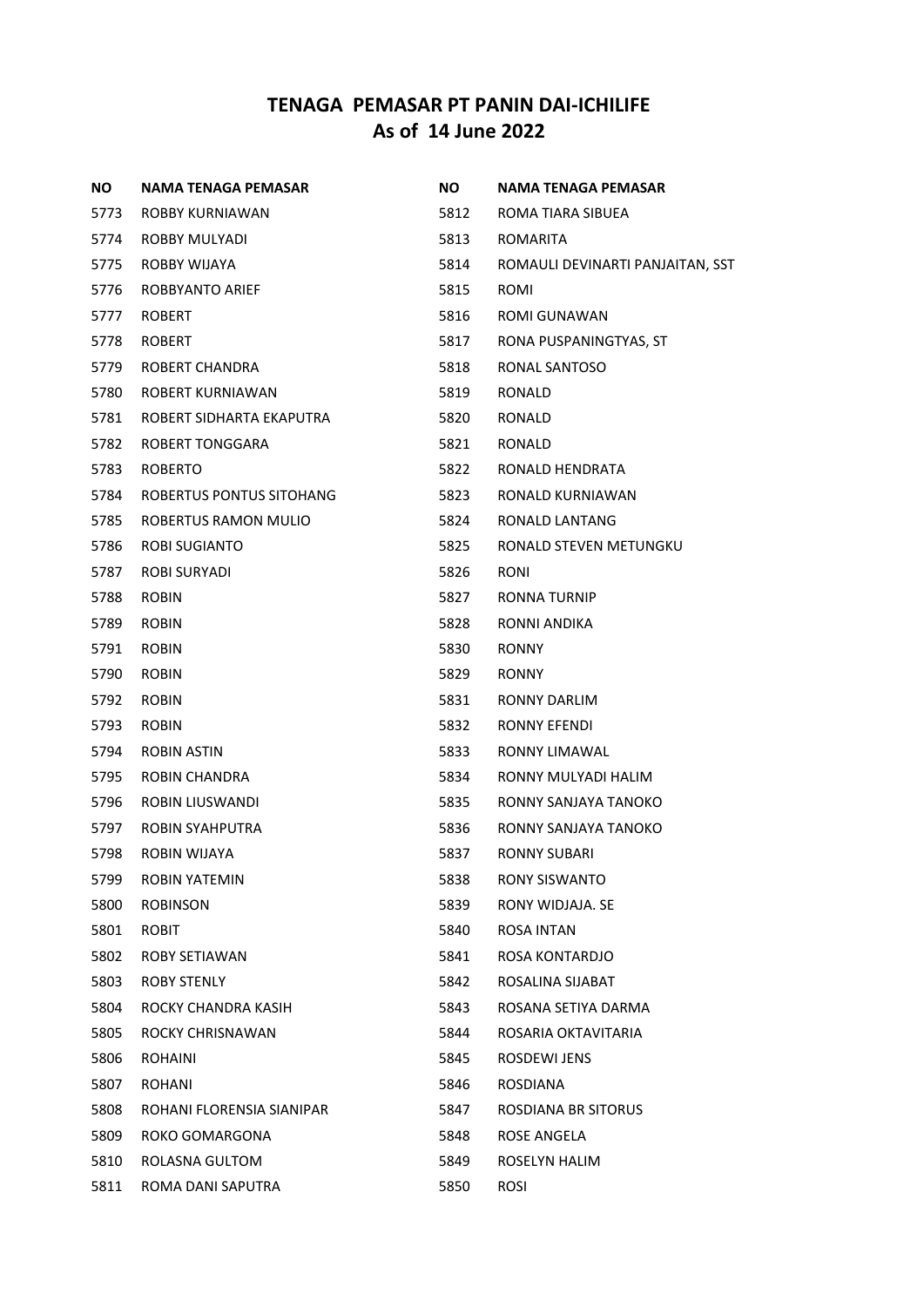| ΝO   | NAMA TENAGA PEMASAR              | NO.  | NAMA TENAGA PEMASAR   |
|------|----------------------------------|------|-----------------------|
| 5851 | ROSI HENI SE                     | 5890 | RUDI ANTO MANALU      |
| 5852 | ROSIANA HINDARTI                 | 5891 | RUDI CANDRA           |
| 5853 | ROSIANA JENY                     | 5892 | RUDI HANDOKO          |
| 5854 | ROSIANA PRAMUDIANTO              | 5893 | RUDI HARTONO          |
| 5855 | ROSIANAYANTI                     | 5894 | RUDI IRIANTO          |
| 5856 | <b>ROSIANI</b>                   | 5895 | RUDI SUKAMTO          |
| 5857 | ROSIANNA                         | 5896 | <b>RUDI TANTOSO</b>   |
| 5858 | <b>ROSIHAN</b>                   | 5897 | RUDI WIGARA           |
| 5859 | ROSITA                           | 5898 | RUDI YANTO ANTONO     |
| 5860 | ROSJIANNI RUSNA SE               | 5899 | RUDIANSYAH            |
| 5861 | ROSLENY                          | 5900 | RUDIANTO              |
| 5862 | ROSLINA                          | 5901 | RUDIANTO GUNAWAN      |
| 5863 | ROSLINA                          | 5902 | RUDIHARLO LIM         |
| 5864 | ROSLITA                          | 5903 | <b>RUDIYANTO</b>      |
| 5865 | ROSMAIDA HASIAN PANJAITAN        | 5904 | <b>RUDIYANTO</b>      |
| 5866 | ROSMAWATI LIMBONG STH            | 5905 | RUDIYANTO             |
| 5867 | ROSMAYANTI LIMBONG               | 5906 | <b>RUDY</b>           |
| 5868 | ROSMERI SILITONGA, STH           | 5907 | RUDY                  |
| 5869 | <b>ROSMERY</b>                   | 5908 | RUDY                  |
| 5871 | <b>ROSNI</b>                     | 5910 | RUDY                  |
| 5870 | <b>ROSNI</b>                     | 5909 | RUDY                  |
| 5873 | <b>ROSNITA</b>                   | 5912 | RUDY                  |
| 5872 | <b>ROSNITA</b>                   | 5911 | RUDY                  |
| 5874 | ROSRANI                          | 5913 | RUDY                  |
| 5875 | ROSSY PRATIWI DIPOYANTI          | 5914 | RUDY                  |
| 5876 | ROSY IRYAWATI                    | 5915 | RUDY                  |
| 5877 | <b>ROULY ESTER</b>               | 5916 | <b>RUDY</b>           |
| 5878 | <b>ROWENA FERMI</b>              | 5917 | <b>RUDY</b>           |
| 5879 | <b>ROY BERTON MARUBA SITORUS</b> | 5918 | RUDY                  |
| 5880 | <b>ROY SUBRATA</b>               | 5919 | <b>RUDY BUDIMAN</b>   |
| 5881 | ROYNALDO KURNIAWAN               | 5920 | <b>RUDY CHANDRA</b>   |
| 5882 | <b>RUBEN ALFRENDO</b>            | 5921 | RUDY CHANDRA          |
| 5883 | <b>RUBY GUNAWAN</b>              | 5922 | RUDY DARMAN WIDJAJA   |
| 5884 | <b>RUDI</b>                      | 5923 | RUDY DARMAWAN, S.KOM. |
| 5885 | <b>RUDI</b>                      | 5924 | <b>RUDY DEVIS</b>     |
| 5886 | RUDI                             | 5925 | RUDY FADHILLAH        |
| 5887 | <b>RUDI</b>                      | 5926 | RUDY HARTA WIDJAJA    |
| 5889 | <b>RUDI</b>                      | 5928 | <b>RUDY HARTANTO</b>  |
| 5888 | <b>RUDI</b>                      | 5927 | RUDY HARTANTO         |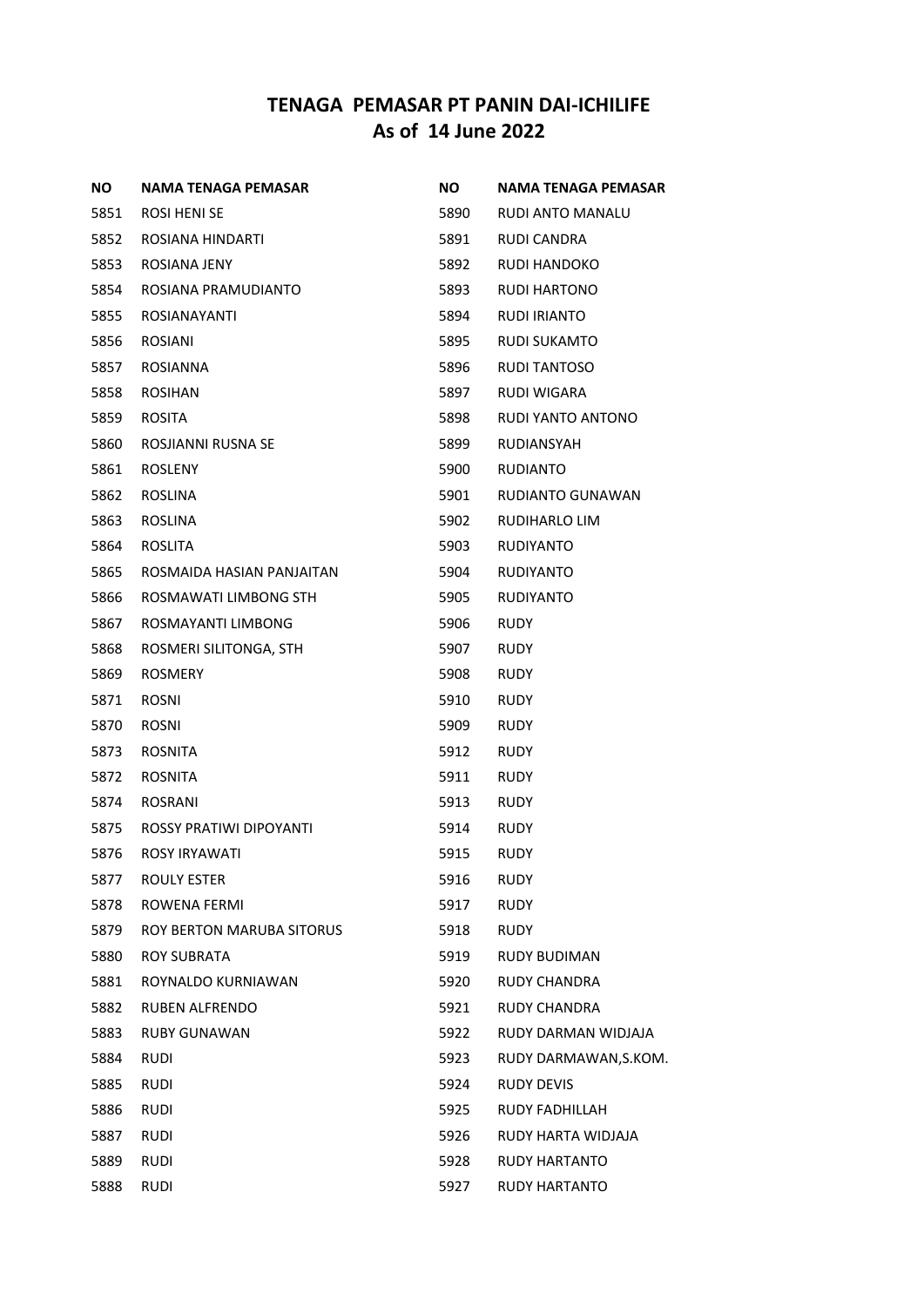| NO.  | NAMA TENAGA PEMASAR         | NO.  | <b>NAMA TENAGA PEMASAR</b>          |
|------|-----------------------------|------|-------------------------------------|
| 5929 | RUDY HENDRI                 | 5968 | RYAN TIMOTHY JEREMY                 |
| 5930 | RUDY HOVA                   | 5969 | RYU MARFIN TANGO                    |
| 5931 | RUDY LUSLI                  | 5970 | S. WINATA                           |
| 5932 | RUDY SALIM                  | 5971 | SABAR PANJAITAN                     |
| 5933 | RUDY SETIAWAN               | 5972 | SABATINI CLARA DIAHTANTRI DININGRAT |
| 5934 | <b>RUDY SUARDI</b>          | 5973 | SABINA PUSPA LESMANA                |
| 5935 | RUDY SUBIANTO               | 5974 | SADARMAN ZEBUA                      |
| 5936 | RUDY SUSANTO                | 5975 | SADOK RAJAGUKGUK                    |
| 5937 | RUDY SUSILO                 | 5976 | SAFARIA                             |
| 5938 | RUDY SYAHPUTRA              | 5977 | <b>SAFARIA</b>                      |
| 5939 | <b>RUDYANTO</b>             | 5978 | SAFIL                               |
| 5940 | RUMIA BR. GULTOM            | 5979 | SAFRIADI                            |
| 5941 | RUSDHIANTO HALIM            | 5980 | SAGITA WULANDARI                    |
| 5942 | RUSDI                       | 5981 | SAHANRA TOMRI MANATAP LUMBAN GAOL   |
| 5943 | RUSDI HENDRI                | 5982 | SAHARUDDIN                          |
| 5944 | <b>RUSIANA</b>              | 5983 | SAHNAN EFRIADY SIREGAR              |
| 5945 | <b>RUSLAN</b>               | 5984 | <b>SAHRIN</b>                       |
| 5946 | <b>RUSLI</b>                | 5985 | SAIDEN PRINTHO MALAU                |
| 5947 | RUSLI                       | 5986 | SAIDI SUTIO                         |
| 5948 | RUSMAN                      | 5987 | SAIMARA RUDY BARUS                  |
| 5949 | <b>RUSMINI</b>              | 5988 | SAJIATUL HUSNA                      |
| 5950 | RUSNIA                      | 5989 | SAKINAH M.E                         |
| 5951 | RUSPITA MARGARETTA BR TAMBA | 5990 | SALAMATUL IRAWATI                   |
| 5952 | <b>RUSSELL KENLEY CHEN</b>  | 5991 | SALDI TUA SIRINGORINGO              |
| 5953 | RUSTANDI                    | 5992 | SALLY                               |
| 5954 | RUSTANTO HALIM              | 5993 | <b>SALLY CHRISTINA</b>              |
| 5955 | RUSWAN                      | 5994 | SALLY NATAWIDJAJA                   |
| 5956 | RUSWANDI PEBRIAWAN          | 5995 | SALLY OCTAVIA                       |
| 5957 | <b>RUT SELVIANA</b>         | 5996 | SALOMO                              |
| 5958 | RUTH FLORA CAROLINA         | 5997 | SAM MARGARETA                       |
| 5959 | RUTH HIKMAWATI              | 5998 | SAMANTA SOEWIRSO                    |
| 5960 | RUTH NATALIA SAGALA         | 5999 | SAMIAH                              |
| 5961 | RUTH SETIA HUTABARAT        | 6000 | SAMIN WUDJUD                        |
| 5962 | <b>RYAN ANDERSEN</b>        | 6001 | SAMINAH                             |
| 5963 | <b>RYAN MARCEL</b>          | 6002 | SAMMUEL                             |
| 5964 | RYAN NURBAGUS PUTRAWIJAYA   | 6003 | SAMSIYAH                            |
| 5965 | RYAN PAULUS MANURUNG        | 6004 | <b>SAMSON ARIEL</b>                 |
| 5966 | <b>RYAN REEVES</b>          | 6005 | SAMSUL                              |
| 5967 | RYAN SAGITA                 | 6006 | SAMUEL                              |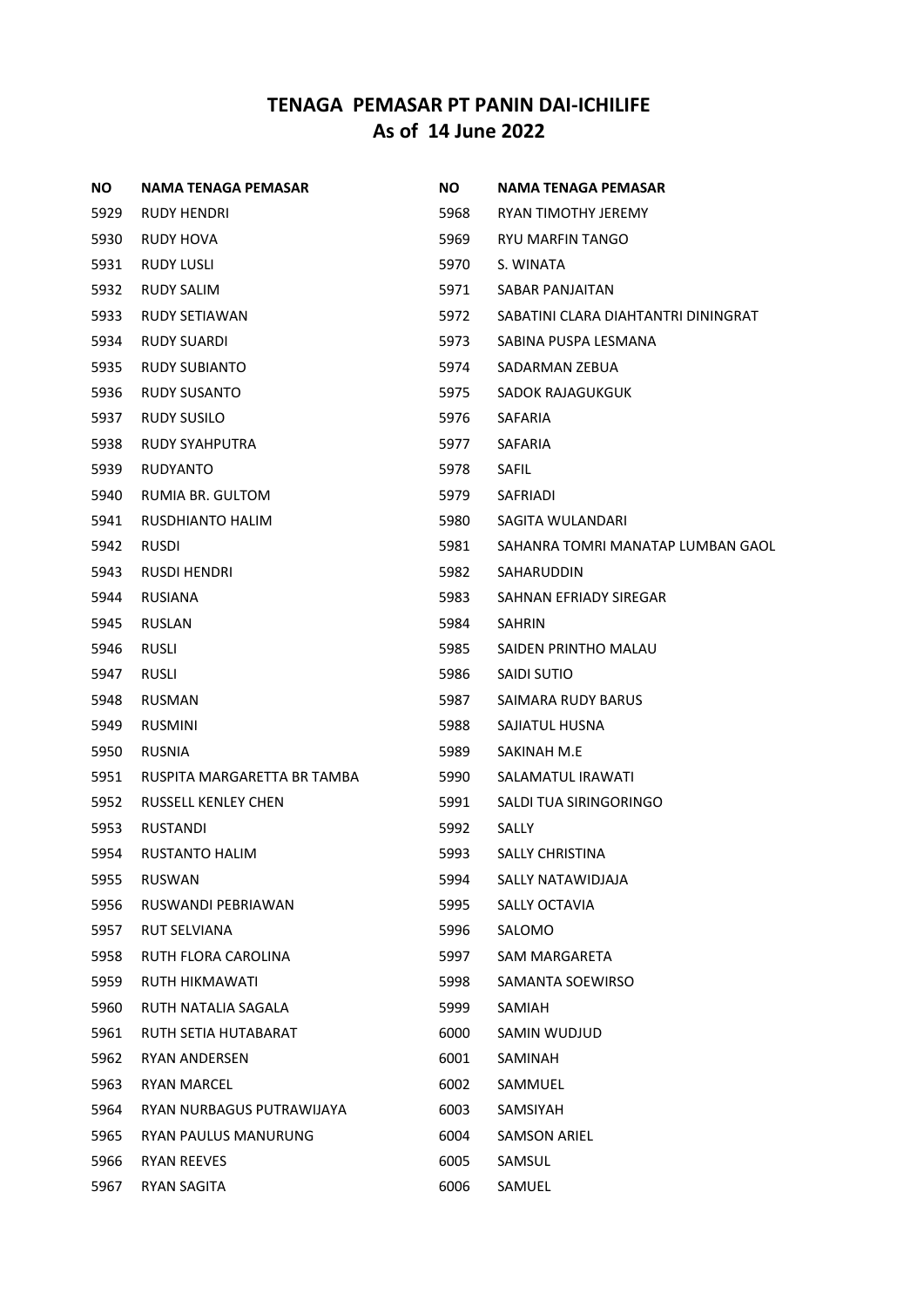| NO.  | NAMA TENAGA PEMASAR       | NO.  | NAMA TENAGA PEMASAR           |
|------|---------------------------|------|-------------------------------|
| 6007 | SAMUEL                    | 6046 | SANTI WIJAYA                  |
| 6008 | SAMUEL HALOMOAN RUSTANDI  | 6047 | SANTI ZAINURI                 |
| 6009 | SAMUEL KURNIAWAN          | 6048 | SANTICA CHANDRA               |
| 6010 | SAMUEL LUNARDI            | 6049 | SANTO                         |
| 6011 | SAMUEL MAHARAI            | 6050 | SANTO PUTRA                   |
| 6012 | SAMUEL RAY SETIAWAN       | 6051 | SANTOSO                       |
| 6013 | SAMUEL SUNARTO            | 6052 | SANTOSO                       |
| 6014 | SAMUEL TANJUNG            | 6053 | SANTRA WINARTA                |
| 6015 | SAMUEL WITARSO            | 6054 | SANTRY SUSANTO                |
| 6016 | <b>SAN SAN</b>            | 6055 | SANTY                         |
| 6017 | SANDI                     | 6056 | SANTY BUDIMAN                 |
| 6018 | SANDI LASMANA             | 6057 | <b>SANTY WELLY</b>            |
| 6019 | SANDI OKTAVIANUS NEHE     | 6058 | SANY YASINTA RUSLIM           |
| 6020 | SANDRA                    | 6059 | SAPHIAN                       |
| 6021 | SANDRA                    | 6060 | SARAH FATHIA PUTERI           |
| 6022 | SANDRIA WINCHELL RIMBA    | 6061 | SARAWANA PREEYA               |
| 6023 | SANDRO TOBING CONG        | 6062 | SARI RAGIL SOFIAN             |
| 6024 | SANDRO WAGE SAPUTRO       | 6063 | SARI YUANITA ATMAJA           |
| 6025 | SANDY GOZALI              | 6064 | SARINAH SUSANTI               |
| 6026 | SANDY HARTATI             | 6065 | <b>SARITA</b>                 |
| 6027 | SANDY KURNIAWAN           | 6066 | SARLINA DEWI MOHAN            |
| 6028 | SANDY KURNIAWAN           | 6067 | SARMA MARLINANG               |
| 6029 | SANIA                     | 6068 | SARMAULY NAINGGOLAN           |
| 6030 | SANNY                     | 6069 | <b>SARMINI</b>                |
| 6031 | SANNY                     | 6070 | SARNI                         |
| 6032 | SANTA NATALIA BUTAR-BUTAR | 6071 | SARON ARTA MULIANA MATONDANG  |
| 6033 | SANTI                     | 6072 | <b>SARTIKA</b>                |
| 6034 | SANTI                     | 6073 | SARWENDAH                     |
| 6035 | SANTI                     | 6074 | SARWINA                       |
| 6036 | SANTI                     | 6075 | SASTI SULISTIYANI             |
| 6037 | SANTI                     | 6076 | SAVIANY                       |
| 6038 | SANTI                     | 6077 | SAVITRI F                     |
| 6039 | <b>SANTI</b>              | 6078 | SE SE                         |
| 6040 | SANTI                     | 6079 | <b>SEAN SURYA</b>             |
| 6041 | SANTI                     | 6080 | <b>SEBASTIAN AGENCY</b>       |
| 6042 | SANTI                     | 6081 | SEBASTIAN BRAM ARITONANG      |
| 6043 | SANTI CHANDRA DEWI        | 6082 | SEFEN CONGGI DINATA           |
| 6044 | <b>SANTI SE</b>           | 6083 | SEFFRY TITI CLARA MELIN PRINA |
| 6045 | SANTI SIREGAR             | 6084 | SEH MASRUL JAFAR              |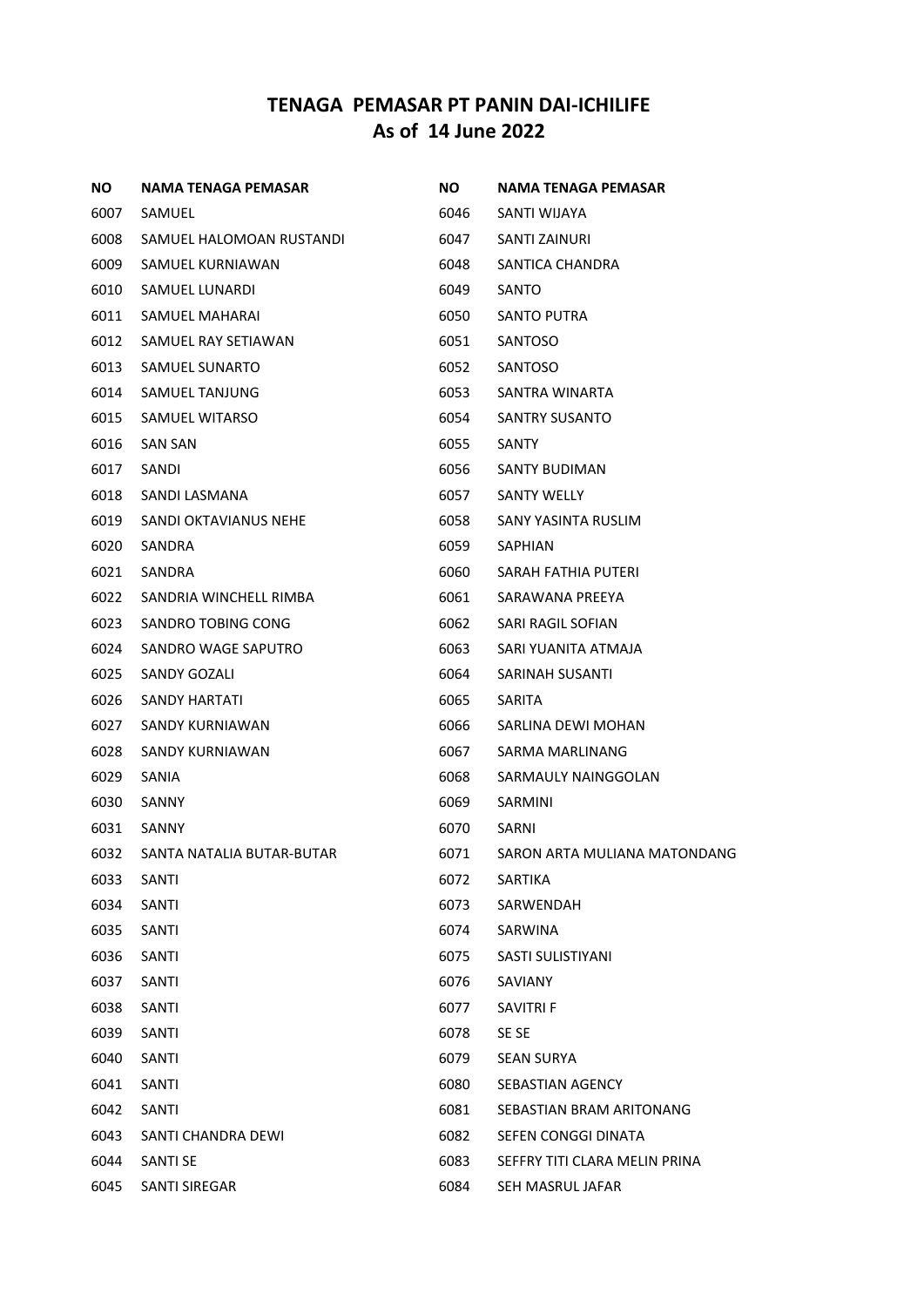| ΝO   | <b>NAMA TENAGA PEMASAR</b>  | <b>NO</b> | <b>NAMA TENAGA PEMASAR</b> |
|------|-----------------------------|-----------|----------------------------|
| 6085 | SEI DESI                    | 6124      | <b>SENCHIA</b>             |
| 6086 | <b>SEK LAN</b>              | 6125      | SENDI KRISTANTO            |
| 6087 | SEL VIANA BASIR             | 6126      | <b>SENGKI</b>              |
| 6088 | SELA JUWITASARI             | 6127      | SENO DAYAN BUWONO          |
| 6089 | SELFIYA WIJAYA              | 6128      | SEPHIA SEPTIANA            |
| 6090 | <b>SELI APRILIA</b>         | 6129      | SEPRIYANY LINTA RITA       |
| 6091 | <b>SELLA</b>                | 6130      | <b>SEPTIAN HAURIS</b>      |
| 6092 | <b>SELLI</b>                | 6131      | SEPTIAN WINATA             |
| 6093 | SELLY                       | 6132      | SEPTIANI                   |
| 6094 | SELLY                       | 6133      | SEPTIANI PARAMITA SUSILO   |
| 6095 | <b>SELLY ANGKASA</b>        | 6134      | SEPTIKA PRISILIA EKASARI   |
| 6096 | <b>SELLY CHAIDIR</b>        | 6135      | <b>SEPTINO</b>             |
| 6097 | SELLY DION MARETTI SIBARANI | 6136      | <b>SEPVANI PUTRI</b>       |
| 6098 | <b>SELLY LOTAMA</b>         | 6137      | SEPVONNIE ANGELIA          |
| 6099 | <b>SELLY SAFITRI</b>        | 6138      | SERA VENCHIA               |
| 6100 | <b>SELLY WIJAYA</b>         | 6139      | SERENA                     |
| 6101 | SELVI                       | 6140      | SEREY ROULINA, SH LL M     |
| 6102 | <b>SELVI</b>                | 6141      | <b>SERGIO</b>              |
| 6103 | <b>SELVI TAMON</b>          | 6142      | SERI MAYANG SARI           |
| 6104 | <b>SELVIA</b>               | 6143      | <b>SERIWATY</b>            |
| 6105 | <b>SELVIA</b>               | 6144      | SERLY                      |
| 6106 | <b>SELVIA</b>               | 6145      | SERY                       |
| 6107 | <b>SELVIA</b>               | 6146      | <b>SESILIA</b>             |
| 6108 | SELVIA                      | 6147      | <b>SESILIA</b>             |
| 6109 | SELVIA ANGGELINA            | 6148      | <b>SETIA JANTY</b>         |
| 6110 | SELVIA CANDI KENCANA        | 6149      | SETIAWAN                   |
| 6111 | SELVIA MARGARETHA           | 6150      | SETIAWATI TARIGAN          |
| 6112 | SELVIANA                    | 6151      | SETIAWATY SOETRISNO        |
| 6113 | SELVIANA                    | 6152      | SETIOWATI SANTOSO          |
| 6114 | <b>SELVIANA PURBA</b>       | 6153      | <b>SETYONINGSIH</b>        |
| 6115 | <b>SELVY</b>                | 6154      | SEVINA MELLISA             |
| 6116 | <b>SELVY OKTAVIANA</b>      | 6155      | <b>SEVPI ANGGENI</b>       |
| 6117 | <b>SELVY TANIA</b>          | 6156      | <b>SHAFIRA</b>             |
| 6118 | <b>SELVY UTAMI</b>          | 6157      | SHANTI                     |
| 6119 | <b>SELVY YUNITA</b>         | 6158      | SHANTI KESUMA              |
| 6120 | <b>SELWYN DEMAS</b>         | 6159      | SHANTI OKTAVIANA ARIFIN    |
| 6121 | SELY                        | 6160      | SHANTI WIDJAYA             |
| 6122 | SELY                        | 6161      | <b>SHANTY</b>              |
| 6123 | SEN SEN SE                  | 6162      | SHARON PATRICIA LIEM       |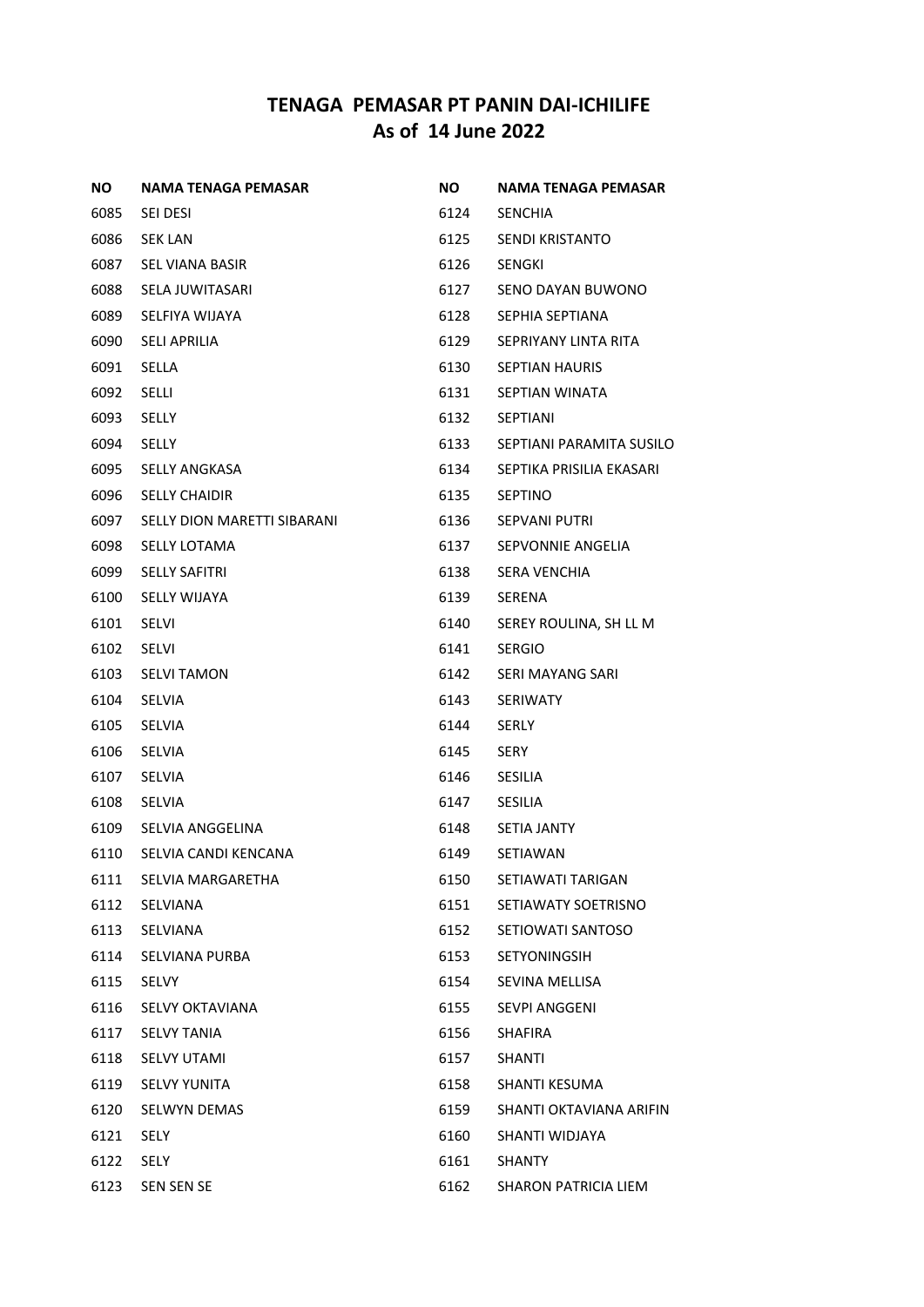| ΝO   | NAMA TENAGA PEMASAR          | <b>NO</b> | <b>NAMA TENAGA PEMASAR</b> |
|------|------------------------------|-----------|----------------------------|
| 6163 | <b>SHARON SUBUR</b>          | 6202      | SHERLY MEGAWATI            |
| 6164 | SHE SHE                      | 6203      | SHERLY NEVA RIVELLA        |
| 6165 | SHELA NALITA                 | 6204      | SHERLY SELFLYANY           |
| 6166 | SHELLA                       | 6205      | SHERLYANA                  |
| 6167 | SHELLA                       | 6206      | SHERLYANTI                 |
| 6168 | SHELLA DWIFARA               | 6207      | SHERLYN ORLANDO            |
| 6169 | SHELLEY JODDYE               | 6208      | SHERRY                     |
| 6170 | SHELLIANI SALIM              | 6209      | SHERRY GAN                 |
| 6171 | <b>SHELLY</b>                | 6210      | SHERVIAN HIPIES            |
| 6172 | <b>SHELLY</b>                | 6211      | SHERVINA                   |
| 6173 | <b>SHELLY</b>                | 6212      | SHERWIN                    |
| 6174 | <b>SHELLY</b>                | 6213      | <b>SHERY TANSANO</b>       |
| 6175 | <b>SHELLY</b>                | 6214      | SHIERLA                    |
| 6176 | <b>SHELLY</b>                | 6215      | <b>SHIERLY</b>             |
| 6177 | SHELLY WULAN VERDINA         | 6216      | SHIERLY CHENDRANINGSIH     |
| 6178 | SHELSIA YONDER               | 6217      | <b>SHIERLY CORNELIS</b>    |
| 6179 | SHELVA                       | 6218      | SHINERITA                  |
| 6181 | SHELVIRA CHANIAHO            | 6220      | <b>SHINTA</b>              |
| 6180 | SHELVIRA CHANIAHO            | 6219      | <b>SHINTA</b>              |
| 6182 | <b>SHELVY AUGUSTINE</b>      | 6221      | SHINTA                     |
| 6183 | <b>SHELVY MEILINA JOESIN</b> | 6222      | <b>SHINTA</b>              |
| 6184 | SHENNY                       | 6223      | SHINTA C                   |
| 6185 | SHENNY FEBRIANA              | 6224      | SHINTA IDAWATI BAKKARA     |
| 6186 | SHEREN MARGARETA             | 6225      | SHINTA INDRIYANI           |
| 6187 | <b>SHERINE</b>               | 6226      | SHINTA JARTO               |
| 6188 | <b>SHERLEY ANGELIN</b>       | 6227      | SHINTA ROSARI              |
| 6189 | SHERLEY ISABELLA             | 6228      | SHINTA WIJAYANTI           |
| 6190 | SHERLEYTA WINSEN             | 6229      | SHINTIA GUNAWAN            |
| 6191 | SHERLI                       | 6230      | SHIRLEY CHRISTIANI DEVI    |
| 6192 | <b>SHERLIE</b>               | 6231      | SHOEI HOA                  |
| 6193 | SHERLIN                      | 6232      | SHUYYATI HERAWATI SUHENDY  |
| 6194 | SHERLLY VERONICA WIDJAJA     | 6233      | SHYLVINA LEONARY           |
| 6195 | <b>SHERLY</b>                | 6234      | SIAH SUSANTO               |
| 6196 | <b>SHERLY</b>                | 6235      | <b>SIAU LIN</b>            |
| 6197 | <b>SHERLY</b>                | 6236      | SIAU LINA                  |
| 6198 | <b>SHERLY</b>                | 6237      | SIAUW MING YEN             |
| 6199 | SHERLY                       | 6238      | SIAUW NIEKE RAMAYANTI      |
| 6200 | <b>SHERLY</b>                | 6239      | <b>SIAUW YENNY</b>         |
| 6201 | SHERLY                       | 6240      | SIAW FONG                  |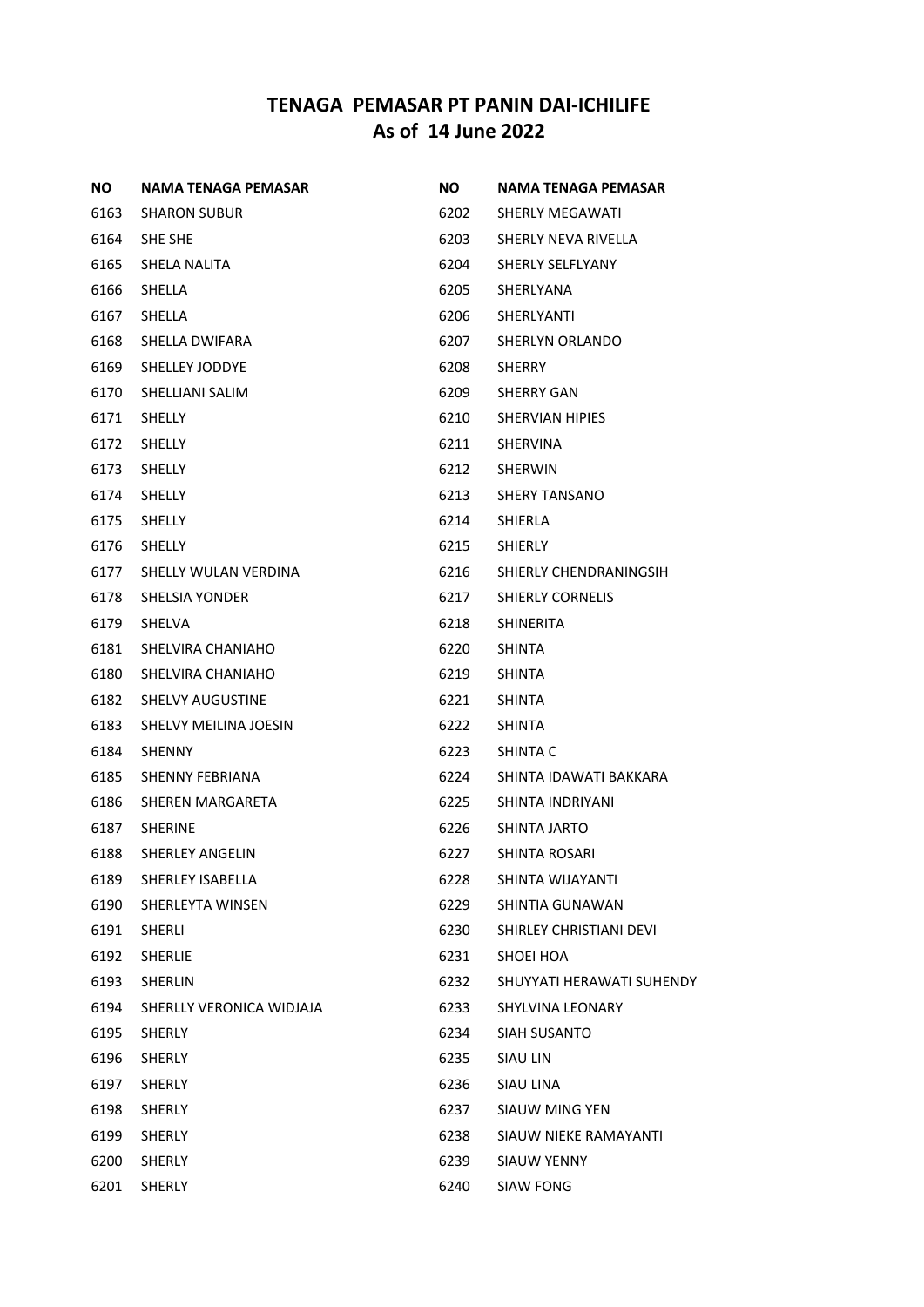| NO.  | NAMA TENAGA PEMASAR        | NO.  | NAMA TENAGA PEMASAR           |
|------|----------------------------|------|-------------------------------|
| 6241 | SIEK NI                    | 6280 | SINAGA YENI AMD               |
| 6242 | <b>SIENNY</b>              | 6281 | SINAH                         |
| 6243 | <b>SIGIT KENCANA</b>       | 6282 | <b>SINAR TURNIP</b>           |
| 6244 | SIGIT LAKSMANA. ST         | 6283 | SINDARTA SUTEDJA              |
| 6245 | SIHAR SIHITE               | 6284 | SINDY LEONARDI                |
| 6246 | <b>SILFIA</b>              | 6285 | SINDY WIJAYA                  |
| 6247 | <b>SILFIE</b>              | 6286 | SINGGIH WIDIAPUTRA.K          |
| 6248 | SILIA YUSLIM               | 6287 | SINIOR WILLIAM                |
| 6249 | SILVANA SYLVIA.SE.BBA      | 6288 | SINTA ANISA DEWI              |
| 6250 | SILVANIA EGARIA APRILIE    | 6289 | SINTA HARTANTO, DRG, SKG      |
| 6251 | <b>SILVERITA</b>           | 6290 | SINTA SUCIYATI                |
| 6252 | <b>SILVERIUS</b>           | 6291 | SINTA TANDEAN ANGGARA         |
| 6253 | SILVI                      | 6292 | SINTIA YUNATA                 |
| 6254 | SILVI YELLI HALIM          | 6293 | SINTONG FERDINAND SIMANJUNTAK |
| 6255 | <b>SILVIA</b>              | 6294 | SIQUE GE TJU                  |
| 6256 | <b>SILVIA</b>              | 6295 | SIRTIAN MANAON TAMBUNAN       |
| 6257 | <b>SILVIA</b>              | 6296 | <b>SIRVIA</b>                 |
| 6258 | <b>SILVIA</b>              | 6297 | <b>SISCA</b>                  |
| 6259 | <b>SILVIA</b>              | 6298 | SISCA PARAMITA DEVI           |
| 6260 | <b>SILVIA</b>              | 6299 | SISCA SARI                    |
| 6261 | SILVIA AMELIA              | 6300 | <b>SISILIA</b>                |
| 6262 | SILVIA LEONARDI            | 6301 | SISILIA PERMANASARI           |
| 6263 | SILVIA OCTAVIA             | 6302 | <b>SISKA</b>                  |
| 6264 | <b>SILVIA SENEN</b>        | 6303 | <b>SISKA</b>                  |
| 6265 | SILVIA SUROSO              | 6304 | SISKA CHRISTIANTI             |
| 6266 | SILVIA WIJAYA              | 6305 | SISKA JULIYANTI TAROREH       |
| 6267 | SILVIA WIJAYA              | 6306 | SISKA KWANTI SARI             |
| 6268 | <b>SILVIA YENNY</b>        | 6307 | SISKA LINGGAJAYA              |
| 6269 | SILVIANI                   | 6308 | <b>SISKA MONALISA</b>         |
| 6270 | SILVIANNA KHALILIA         | 6309 | SISKA NATALIA BR SILABAN      |
| 6271 | SILVY OCTAVIA              | 6310 | SISKA SURJA WIDJAJA           |
| 6272 | SILVYA GUNAWAN             | 6311 | SISKA SURJADIPUTRA            |
| 6273 | SIM JUNAIDI PONIMAN        | 6312 | <b>SISWANTO</b>               |
| 6274 | <b>SIM MENG SUN</b>        | 6313 | <b>SITI</b>                   |
| 6275 | <b>SIMAI</b>               | 6314 | SITI AISAH RUKMINI            |
| 6276 | SIMON PETRUS SIMANUNGKALIT | 6315 | SITI ALFIATUN MUNIROH         |
| 6277 | <b>SIMON RIAWAN</b>        | 6316 | SITI AMINAH                   |
| 6278 | SIMSON COKRO AMINOTO       | 6317 | SITI AMINAH SYAFITHRI         |
| 6279 | SIN KUANG                  | 6318 | SITI AMIROH                   |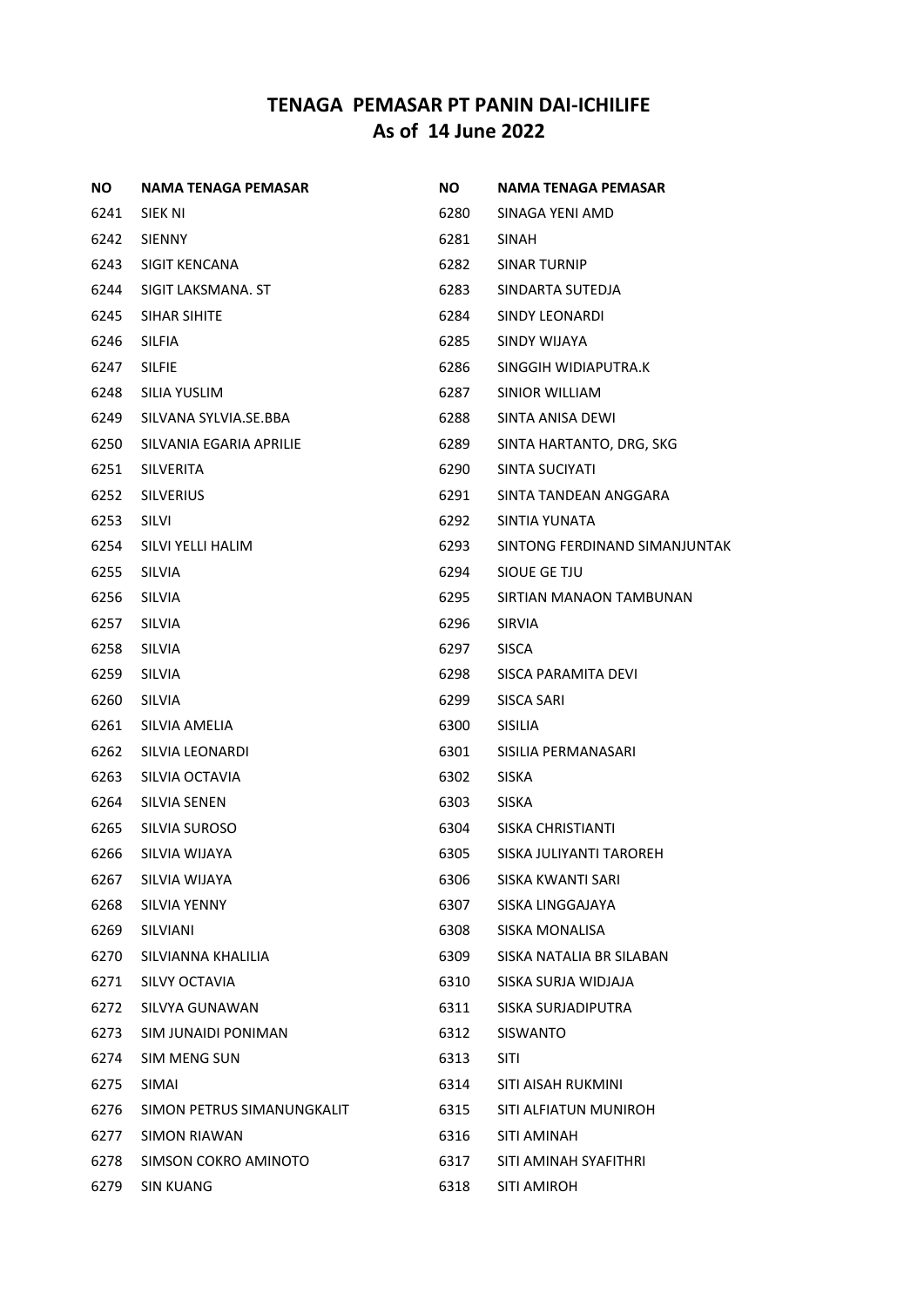| <b>NO</b> | NAMA TENAGA PEMASAR       | <b>NO</b> | NAMA TENAGA PEMASAR                |
|-----------|---------------------------|-----------|------------------------------------|
| 6319      | SITI ASTUTI TRINING DYAH  | 6358      | SONNYWATI                          |
| 6320      | SITI HELMI                | 6359      | SONY                               |
| 6321      | SITI KARINA PUTRI         | 6360      | SONY MICHAEL COREA                 |
| 6322      | SITI KHOLIFAH             | 6361      | SONY RUDIAWAN                      |
| 6323      | SITI MARIA AGUSTINA H.G   | 6362      | SONYA SARITA                       |
| 6324      | SITI SUCI ANNISAH HARAHAP | 6363      | SONYA SAVRITANTA BR GINTING        |
| 6325      | SIU IYAN                  | 6364      | <b>SOPIAN</b>                      |
| 6326      | SIU LAI SUPARTI           | 6365      | SOPYAN SUMANTA                     |
| 6327      | SIUREEN LUTANZIE CHANDRA  | 6366      | SOUW MEINAR PERMADI                |
| 6328      | SIWA KUMAREN              | 6367      | SOVI                               |
| 6329      | SLAMET DARMAWAN           | 6368      | <b>SRI ASTUTI</b>                  |
| 6330      | <b>SLAMET MULYADI</b>     | 6369      | SRI BIHAIJANI                      |
| 6331      | SO SOFIE YOLANDA          | 6370      | SRI DEWI                           |
| 6332      | SO, SELVY                 | 6371      | SRI DEWI RIDWAN                    |
| 6333      | SOEI SOEN                 | 6372      | SRI DIANA                          |
| 6334      | SOELIEMAN TIARSO          | 6373      | SRI ELVILA SARI                    |
| 6335      | SOEWANDY                  | 6374      | SRI EVA SWASTIKA                   |
| 6336      | SOFIA CONTESSA            | 6375      | SRI HANDAYANI                      |
| 6337      | SOFIA PUSPA DEWI          | 6376      | SRI HARTA MALEM SINGARIMBUN        |
| 6338      | SOFIA WIJAYA              | 6377      | SRI HARTATI                        |
| 6339      | SOFIANI HALIM             | 6378      | SRI HARTATI CANNIA NA ULI          |
| 6340      | <b>SOFIATY</b>            | 6379      | SRI HARTINI SUSANTIO               |
| 6341      | SOFYAN                    | 6380      | SRI HAYATI                         |
| 6342      | SOH MEI MEI               | 6381      | SRI MULIANA                        |
| 6343      | SOH SIOE TJOE             | 6382      | SRI PUJI RAHAYU                    |
| 6344      | <b>SOLNIA</b>             | 6383      | SRI RAHAYU                         |
| 6345      | SONA SESIANTI ASHANA      | 6384      | <b>SRI RATNA</b>                   |
| 6346      | SONDANG PANE, SPD         | 6385      | SRI RITA MASLI                     |
| 6347      | SONIA                     | 6386      | SRI SARTINI                        |
| 6348      | SONIA DENISA              | 6387      | SRI ULINA                          |
| 6349      | SONIA HENDRAWAN           | 6388      | SRI WAHJUNI                        |
| 6350      | SONIA MERCYLIA            | 6389      | SRI WAHYUDITA DJAMIL,S.SI          |
| 6351      | SONIA SUTANTO             | 6390      | <b>SRI WAHYUNI</b>                 |
| 6352      | <b>SONNY</b>              | 6391      | SRI WAHYUNI                        |
| 6353      | SONNY                     | 6392      | SRI WANTI LAMIARA SIANIPAR         |
| 6354      | SONNY                     | 6393      | SRI WATY                           |
| 6355      | SONNY HERMAWAN            | 6394      | SRI WIHANUM                        |
| 6356      | <b>SONNY KURNIAWAN</b>    | 6395      | SRI WINDA DAMAYANTI BR SIMORANGKIR |
| 6357      | SONNY WICAKSONO           | 6396      | SRI WINDAWATY                      |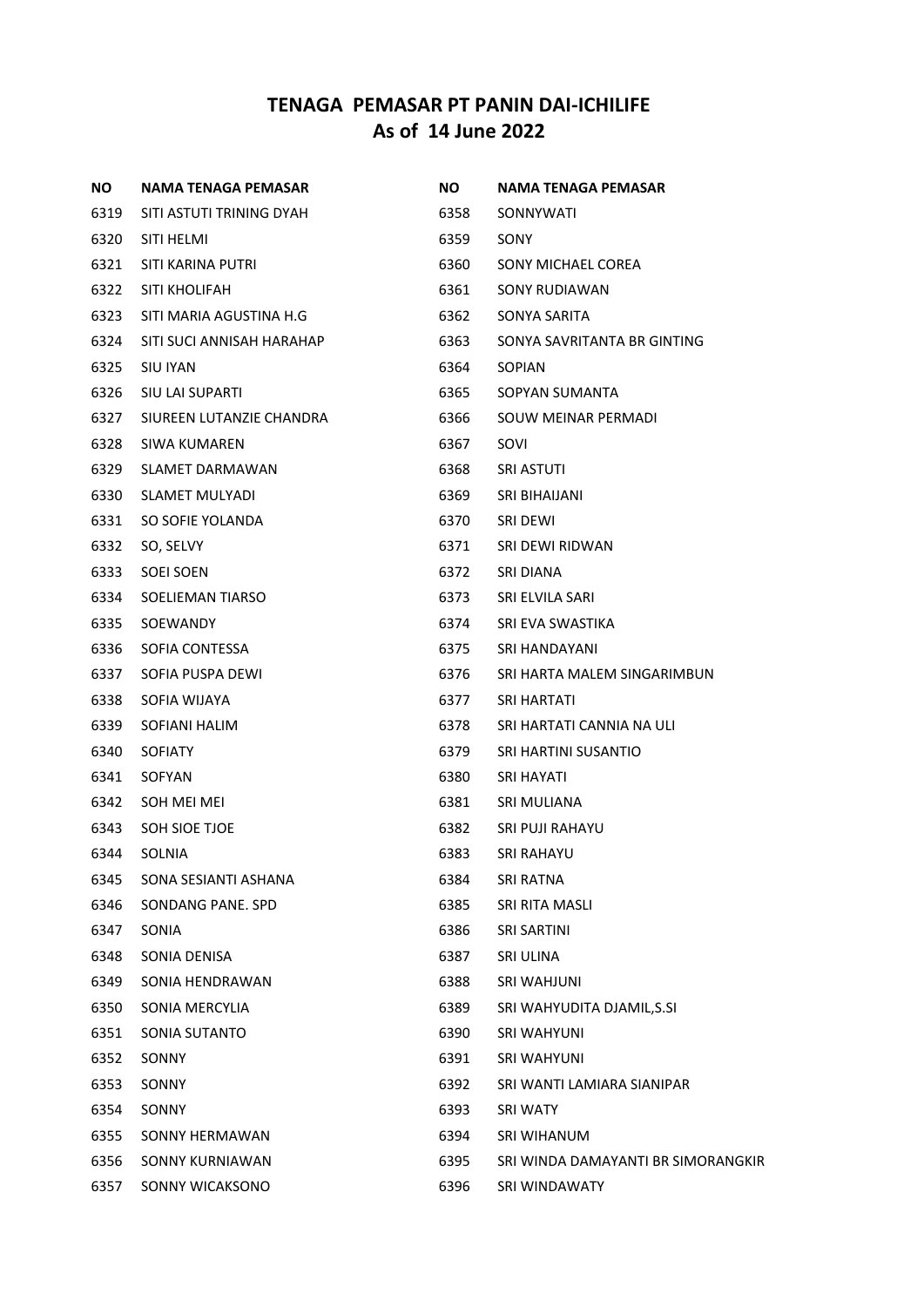| NO.  | <b>NAMA TENAGA PEMASAR</b> | NO.  | <b>NAMA TENAGA PEMASAR</b>   |
|------|----------------------------|------|------------------------------|
| 6397 | SRI YANA                   | 6436 | STEPFANNY MEILINA            |
| 6398 | SRISWARTI SUBUR            | 6437 | STEPHANI                     |
| 6399 | <b>SRY DEVY</b>            | 6438 | <b>STEPHANIE</b>             |
| 6401 | <b>STANLEY</b>             | 6440 | <b>STEPHANIE</b>             |
| 6400 | <b>STANLEY</b>             | 6439 | <b>STEPHANIE</b>             |
| 6402 | STANLEY DARWIS TJAHJAR     | 6441 | <b>STEPHANIE</b>             |
| 6403 | STANLEY LEONARDO PRATAMA   | 6442 | <b>STEPHANIE</b>             |
| 6404 | <b>STANLEY NG</b>          | 6443 | STEPHANIE CHANDRA            |
| 6405 | STANLY                     | 6444 | STEPHANNY YANG               |
| 6406 | <b>STASHIA</b>             | 6445 | STEPHANUS ADRIANUS           |
| 6407 | <b>STECY HOLIE</b>         | 6446 | STEPHANUS ADRIANUS           |
| 6408 | <b>STEDVANI</b>            | 6447 | STEPHANUS PERMANA            |
| 6409 | <b>STEFANIE</b>            | 6448 | STEPHANUS VISARIO TAMBUNAN   |
| 6410 | STEFANIE PUJIASTUTI        | 6449 | STEPHANUS WAGIU              |
| 6411 | STEFANNY HIANUSA           | 6450 | STEPHEN                      |
| 6412 | <b>STEFANUS</b>            | 6451 | <b>STEPHEN</b>               |
| 6413 | <b>STEFANUS</b>            | 6452 | STEPHEN CRISTIAN HALIM       |
| 6414 | STEFANUS ADRIAN SOETONO    | 6453 | STEPHEN GUNAWAN              |
| 6415 | STEFANUS JOHN PRATAMA      | 6454 | STEVANIE                     |
| 6416 | STEFANUS SUGIANTO          | 6455 | STEVANIE AGUSTINUS           |
| 6417 | STEFANUS WILIAM WONGKAR    | 6456 | <b>STEVANUS YORDY</b>        |
| 6418 | <b>STEFANY</b>             | 6457 | <b>STEVANY</b>               |
| 6419 | STEFEN SE BBM              | 6458 | <b>STEVEN</b>                |
| 6420 | STEFFI WONGSO              | 6459 | <b>STEVEN</b>                |
| 6422 | <b>STELLA</b>              | 6461 | <b>STEVEN</b>                |
| 6423 | <b>STELLA</b>              | 6462 | <b>STEVEN</b>                |
| 6421 | STELLA                     | 6460 | <b>STEVEN</b>                |
| 6424 | STELLA ANASTHASIA          | 6463 | <b>STEVEN</b>                |
| 6425 | STELLA ANGELA              | 6464 | <b>STEVEN</b>                |
| 6426 | STELLA ANGELIKA            | 6465 | <b>STEVEN AGUSTINUS</b>      |
| 6427 | <b>STELLA ANGELINE</b>     | 6466 | STEVEN ALEXANDER PUTRA       |
| 6428 | STELLA DELLISIA WIJAYANTI  | 6467 | STEVEN BOSNI DERMAWAN DARWIN |
| 6429 | STELLA LESTARI DHARMAWAN   | 6468 | <b>STEVEN CHAIDIR</b>        |
| 6430 | STELLA POH                 | 6469 | <b>STEVEN CHANDRA</b>        |
| 6431 | <b>STELLA SUBEKTI</b>      | 6470 | <b>STEVEN CHUANG</b>         |
| 6432 | <b>STEMI BERLINA</b>       | 6471 | <b>STEVEN DJURIA</b>         |
| 6433 | <b>STENI SUPRIANTI</b>     | 6472 | <b>STEVEN HALIM</b>          |
| 6434 | STEPANIE CANDY SABELLA     | 6473 | <b>STEVEN KUSUMA</b>         |
| 6435 | STEPFAN                    | 6474 | <b>STEVEN LEE</b>            |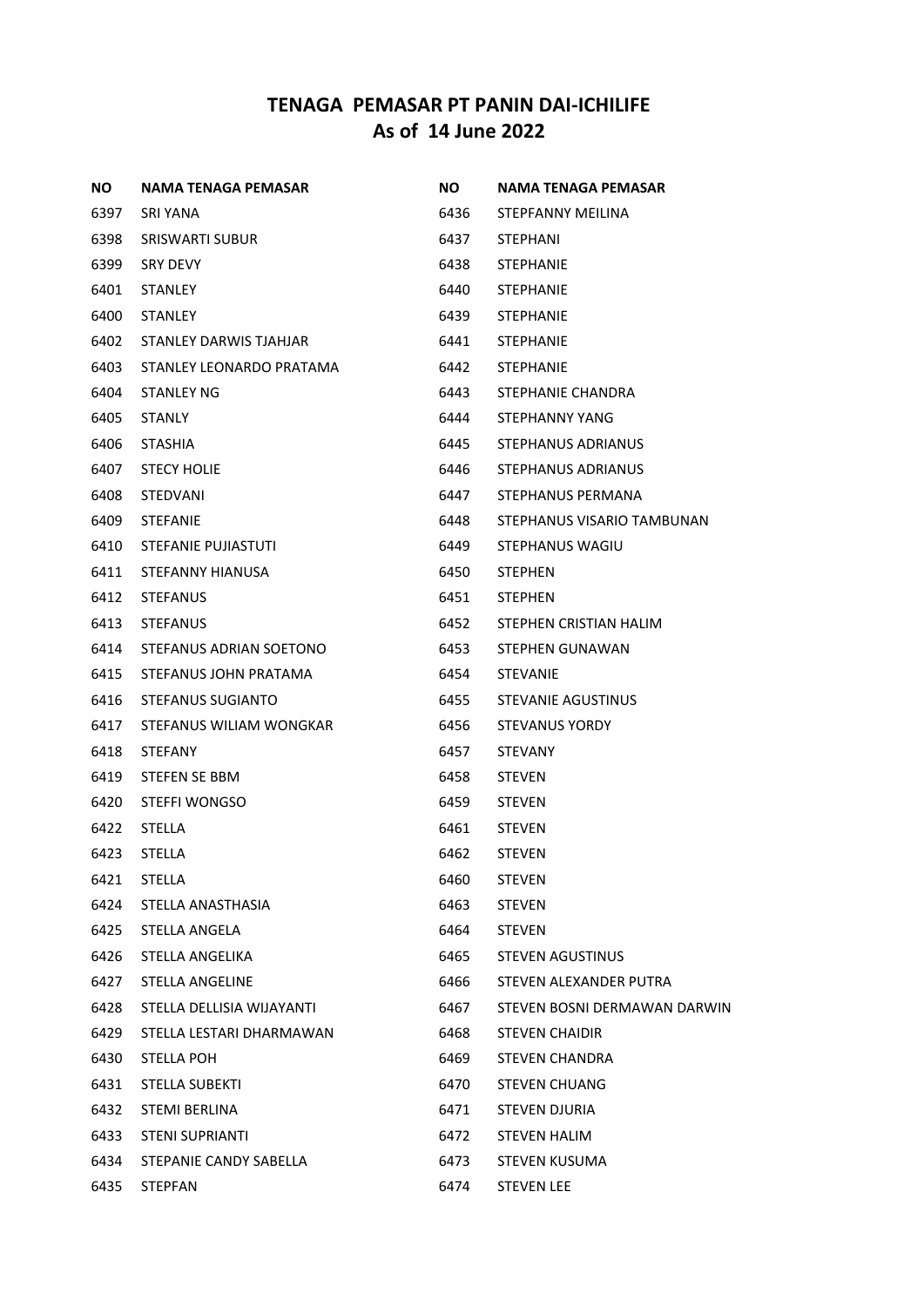| NO.  | NAMA TENAGA PEMASAR    | NO.  | NAMA TENAGA PEMASAR            |
|------|------------------------|------|--------------------------------|
| 6475 | <b>STEVEN LEE</b>      | 6514 | <b>SUDOMO</b>                  |
| 6476 | STEVEN LIN             | 6515 | <b>SUDYANTO</b>                |
| 6477 | STEVEN MELVIN GARCIA   | 6516 | SUFANG NAWATY                  |
| 6478 | <b>STEVEN TANDIKA</b>  | 6517 | <b>SUFINI</b>                  |
| 6479 | STEVEN TENDEAN         | 6518 | <b>SUFINNA</b>                 |
| 6480 | <b>STEVEN TIONALDY</b> | 6519 | <b>SUFLI EDY</b>               |
| 6481 | <b>STEVEN TIONARDI</b> | 6520 | SUGANDAH SUTARDI               |
| 6482 | <b>STEVEN TJENDRA</b>  | 6521 | <b>SUGIANTO</b>                |
| 6483 | STEVEN VALENTINO HALIM | 6522 | SUGIANTO                       |
| 6484 | STEVEN WANGSA          | 6523 | <b>SUGIANTO</b>                |
| 6485 | STEVEN WIJAYA          | 6524 | <b>SUGIANTO</b>                |
| 6486 | STEVEN WIJAYA          | 6525 | <b>SUGIARTI</b>                |
| 6487 | <b>STEVEN WIJAYA</b>   | 6526 | <b>SUGIMIN</b>                 |
| 6488 | <b>STEVENSON</b>       | 6527 | <b>SUGITAR</b>                 |
| 6489 | <b>STEVENSON</b>       | 6528 | <b>SUGITO</b>                  |
| 6490 | STEVHANIE WIJAYA       | 6529 | <b>SUGIYATIK</b>               |
| 6491 | <b>STEVIE FERDINAN</b> | 6530 | <b>SUGIYONO</b>                |
| 6492 | <b>STEVIN ALVAREZ</b>  | 6531 | <b>SUHADI</b>                  |
| 6493 | <b>STIFY</b>           | 6532 | SUHAIBAH                       |
| 6494 | SU BUI LANG            | 6533 | SUHAIMI ZUHDI                  |
| 6495 | SU ON S KOM            | 6534 | SUHARDI RUSMAN                 |
| 6496 | SU SIM                 | 6535 | SUHARJO RANGGI                 |
| 6497 | SUANDY ANGKASA LIE     | 6536 | <b>SUHARMAN</b>                |
| 6498 | SUARDI                 | 6537 | <b>SUHARTI</b>                 |
| 6499 | SUARNI                 | 6538 | SUHARTINI                      |
| 6500 | SUBHAN WISNU AJI       | 6539 | SUHARYONO SALIM                |
| 6501 | SUBKHAN AHMAD, SE      | 6540 | <b>SUHENDI</b>                 |
| 6502 | <b>SUCI AGNITA</b>     | 6541 | <b>SUHENDINATA</b>             |
| 6503 | <b>SUCIANTO</b>        | 6542 | <b>SUHENDRA</b>                |
| 6504 | SUCINTINI MATANIPUTTA  | 6543 | <b>SUHENDRA</b>                |
| 6505 | SUDEWI                 | 6544 | <b>SUHENDRA</b>                |
| 6506 | <b>SUDIANA</b>         | 6545 | SUHENDRA SAHAT MARULI SIMAMORA |
| 6507 | SUDIANA DJAKARMAN      | 6546 | SUHENDRI L H SINAGA            |
| 6508 | <b>SUDIANTO</b>        | 6547 | <b>SUHENDRY</b>                |
| 6509 | <b>SUDIANTO</b>        | 6548 | SUHERMAN                       |
| 6510 | SUDIMAN                | 6549 | <b>SUHIDI</b>                  |
| 6511 | <b>SUDIONO</b>         | 6550 | SUJANADI                       |
| 6512 | SUDIRMAN               | 6551 | <b>SUK TINGNAWATY</b>          |
| 6513 | <b>SUDIRMAN LASE</b>   | 6552 | SUKA JAKA                      |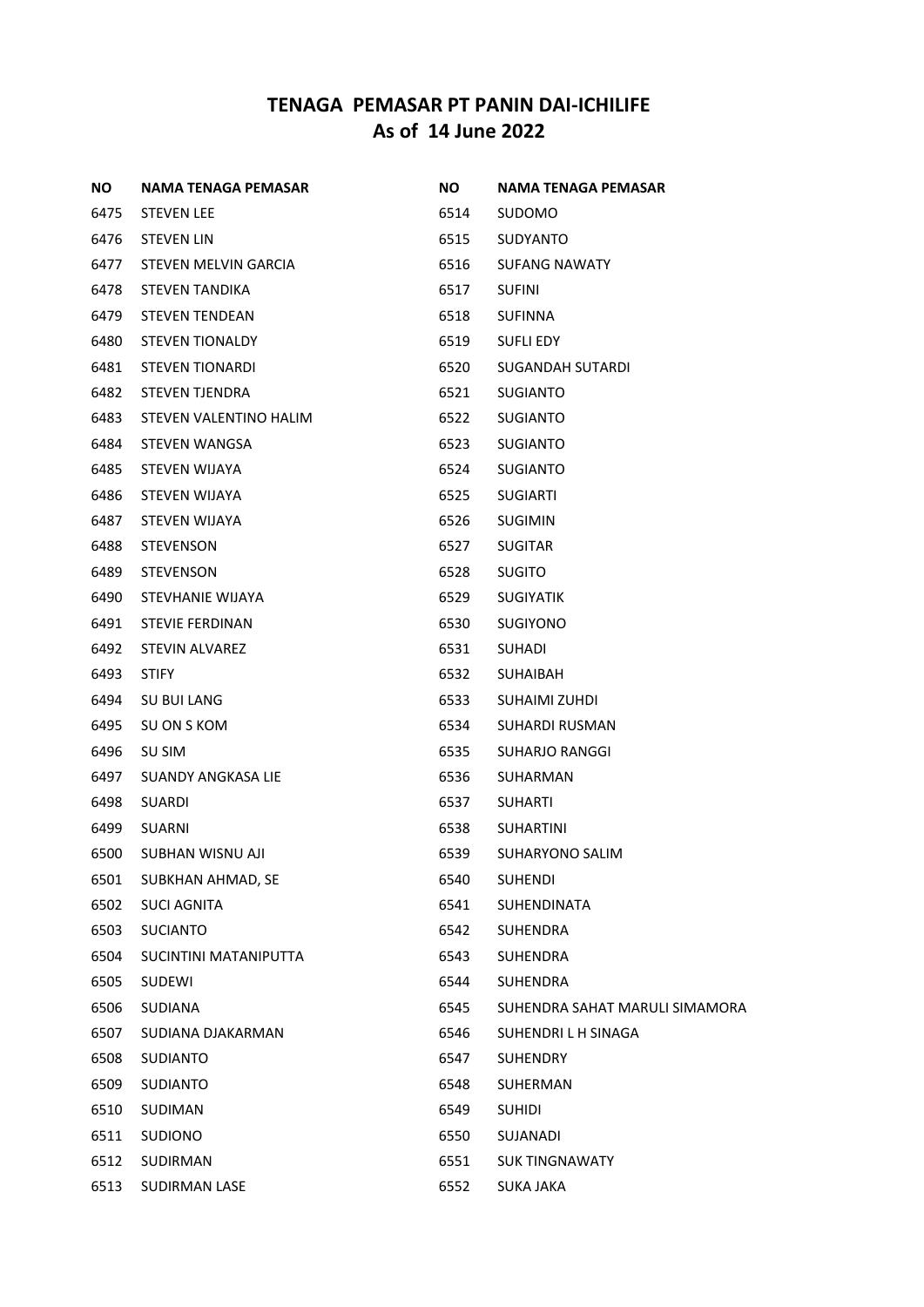| ΝO   | NAMA TENAGA PEMASAR         | NO.  | NAMA TENAGA PEMASAR   |
|------|-----------------------------|------|-----------------------|
| 6553 | SUKAMI                      | 6592 | <b>SUMIATI</b>        |
| 6554 | <b>SUKARDI</b>              | 6593 | SUMIATI SINAGA        |
| 6555 | <b>SUKARTO SH</b>           | 6594 | <b>SUMIATY</b>        |
| 6556 | <b>SUKIANTO</b>             | 6595 | SUMINAR HUTABARAT     |
| 6557 | SUKIMAN TJUATJA             | 6596 | <b>SUMIRAH</b>        |
| 6558 | <b>SUKIMIN LUKMAN</b>       | 6597 | SUNARDI               |
| 6559 | <b>SUKIMIN LUKMAN</b>       | 6598 | <b>SUNARTI</b>        |
| 6560 | <b>SUKISNO KARTIONOYO</b>   | 6599 | <b>SUNARTO</b>        |
| 6561 | SULAEMAN                    | 6600 | SUNARWATI             |
| 6562 | <b>SULAIMAN</b>             | 6601 | SUNDARI JULIDA        |
| 6563 | <b>SULASTRI</b>             | 6602 | SUNG JIE PIN          |
| 6564 | SULASTRI JELITA SIMANJUNTAK | 6603 | <b>SUNITA</b>         |
| 6565 | SULIA YUSLIM                | 6604 | <b>SUNITI</b>         |
| 6566 | <b>SULIANA</b>              | 6605 | SUNJAYA WIJONO        |
| 6567 | SULIANI                     | 6606 | <b>SUNNY</b>          |
| 6568 | <b>SULINA</b>               | 6607 | SUNOL JOLI            |
| 6569 | SULINA                      | 6608 | <b>SUNY YENTY</b>     |
| 6570 | <b>SULISNO</b>              | 6609 | <b>SUNYANTO</b>       |
| 6571 | <b>SULISTIANTI</b>          | 6610 | SUNYONGSO YUSAP SE    |
| 6572 | SULISTIOWATI SUSANTO        | 6611 | SUPARMAN              |
| 6573 | SULISTYO SANJAYA            | 6612 | <b>SUPARNO</b>        |
| 6574 | SULYANTI                    | 6613 | <b>SUPERTO KELVIN</b> |
| 6575 | SUMA HANDI WINATA           | 6614 | <b>SUPIAN</b>         |
| 6576 | <b>SUMADI</b>               | 6615 | <b>SUPIYANTI</b>      |
| 6577 | <b>SUMANTO</b>              | 6616 | <b>SUPIYANTO</b>      |
| 6578 | <b>SUMANTO</b>              | 6617 | <b>SUPOBIO SH</b>     |
| 6579 | SUMANTO                     | 6618 | <b>SUPRAPTO</b>       |
| 6580 | SUMARDI                     | 6619 | <b>SUPRITANTO</b>     |
| 6581 | SUMARNI                     | 6620 | <b>SUPRIYANTO</b>     |
| 6582 | <b>SUMARNI</b>              | 6621 | <b>SUPRIYANTO</b>     |
| 6583 | SUMARNI                     | 6622 | SURANTA               |
| 6584 | <b>SUMARNI</b>              | 6623 | <b>SURI</b>           |
| 6585 | <b>SUMARNI</b>              | 6624 | <b>SURI TRISNO</b>    |
| 6586 | <b>SUMARNI</b>              | 6625 | <b>SURI YANTO</b>     |
| 6587 | SUMARNI ANGGARA             | 6626 | <b>SURIADI</b>        |
| 6588 | SUMARNO                     | 6627 | <b>SURIANA</b>        |
| 6589 | SUMARSIH                    | 6628 | <b>SURIANI</b>        |
| 6590 | SUMERY, DRG                 | 6629 | <b>SURIANI</b>        |
| 6591 | SUMI                        | 6630 | SURIANI               |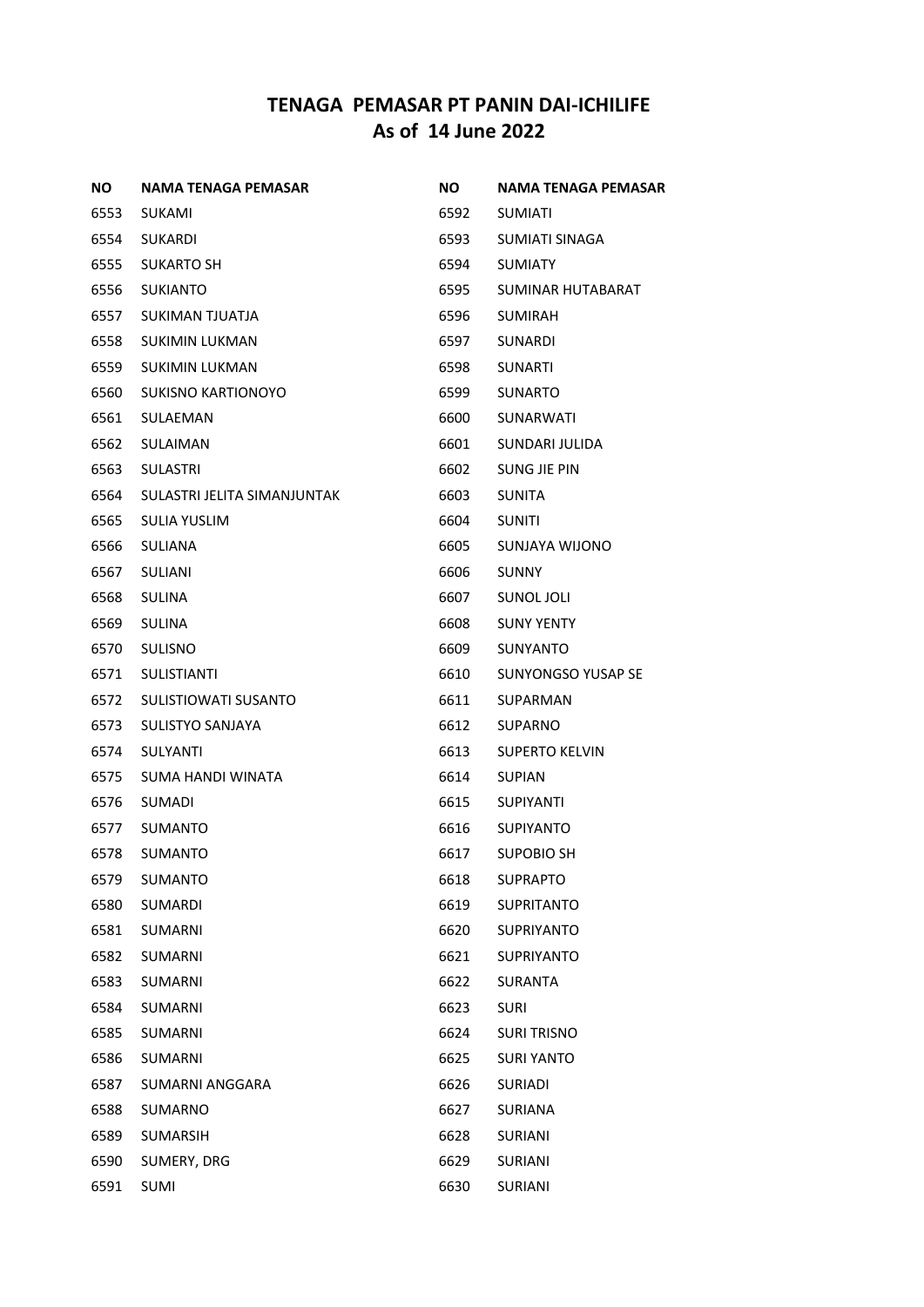| ΝO   | <b>NAMA TENAGA PEMASAR</b>  | NO.  | <b>NAMA TENAGA PEMASAR</b> |
|------|-----------------------------|------|----------------------------|
| 6633 | <b>SURIANTO</b>             | 6672 | SURYANI                    |
| 6631 | <b>SURIANTO</b>             | 6670 | SURYANI                    |
| 6632 | <b>SURIANTO</b>             | 6671 | SURYANI                    |
| 6634 | <b>SURIATI</b>              | 6673 | <b>SURYANTI</b>            |
| 6635 | SURIYANAH                   | 6674 | SURYANTI                   |
| 6636 | SURIYANI                    | 6675 | SURYANTO                   |
| 6637 | <b>SURIYANI THO</b>         | 6676 | <b>SURYANTO</b>            |
| 6638 | <b>SURIYANTO</b>            | 6677 | <b>SURYANY</b>             |
| 6639 | SURIYANTO SUBANI            | 6678 | SURYATI                    |
| 6640 | SURJADI                     | 6679 | <b>SURYATI</b>             |
| 6641 | SURJANTI                    | 6680 | SURYAWATI SUKARTO          |
| 6642 | <b>SUROSO</b>               | 6681 | SURYONO LIE                |
| 6644 | SURYA                       | 6683 | SUSAN                      |
| 6645 | <b>SURYA</b>                | 6684 | SUSAN                      |
| 6643 | <b>SURYA</b>                | 6682 | SUSAN                      |
| 6646 | SURYA ADI SUKRISNA          | 6685 | SUSAN                      |
| 6647 | SURYA HALIM                 | 6686 | SUSAN                      |
| 6648 | SURYA HARJAYA               | 6687 | <b>SUSAN CHOW</b>          |
| 6649 | SURYA JENNY KANGGA EKADJAJA | 6688 | SUSAN DARMAWATY            |
| 6650 | <b>SURYA LEMBONO</b>        | 6689 | SUSAN PARAMITHA            |
| 6651 | SURYA NURIA                 | 6690 | <b>SUSAN SUGIANTO</b>      |
| 6652 | SURYA PRATAMA               | 6691 | SUSANA                     |
| 6653 | SURYA SALIM                 | 6692 | SUSANDI                    |
| 6654 | SURYA YANTI                 | 6693 | SUSANNA                    |
| 6656 | SURYADI                     | 6695 | SUSANNA                    |
| 6658 | <b>SURYADI</b>              | 6697 | SUSANNA                    |
| 6657 | SURYADI                     | 6696 | <b>SUSANNA</b>             |
| 6655 | <b>SURYADI</b>              | 6694 | SUSANNA                    |
| 6659 | SURYADI                     | 6698 | <b>SUSANNA KUSNIN</b>      |
| 6660 | SURYADI ALAM SITUMORANG     | 6699 | SUSANNA LYDIA E.N.         |
| 6661 | <b>SURYADI BUDIMAN</b>      | 6700 | SUSANNY                    |
| 6662 | SURYADI CHANDRA KASIH       | 6701 | SUSANTI                    |
| 6663 | <b>SURYADI TANUGRAH</b>     | 6702 | SUSANTI                    |
| 6664 | SURYANDRI GANI              | 6703 | SUSANTI                    |
| 6665 | SURYANI                     | 6704 | SUSANTI                    |
| 6669 | SURYANI                     | 6708 | SUSANTI                    |
| 6667 | SURYANI                     | 6706 | SUSANTI                    |
| 6668 | SURYANI                     | 6707 | SUSANTI                    |
| 6666 | SURYANI                     | 6705 | SUSANTI                    |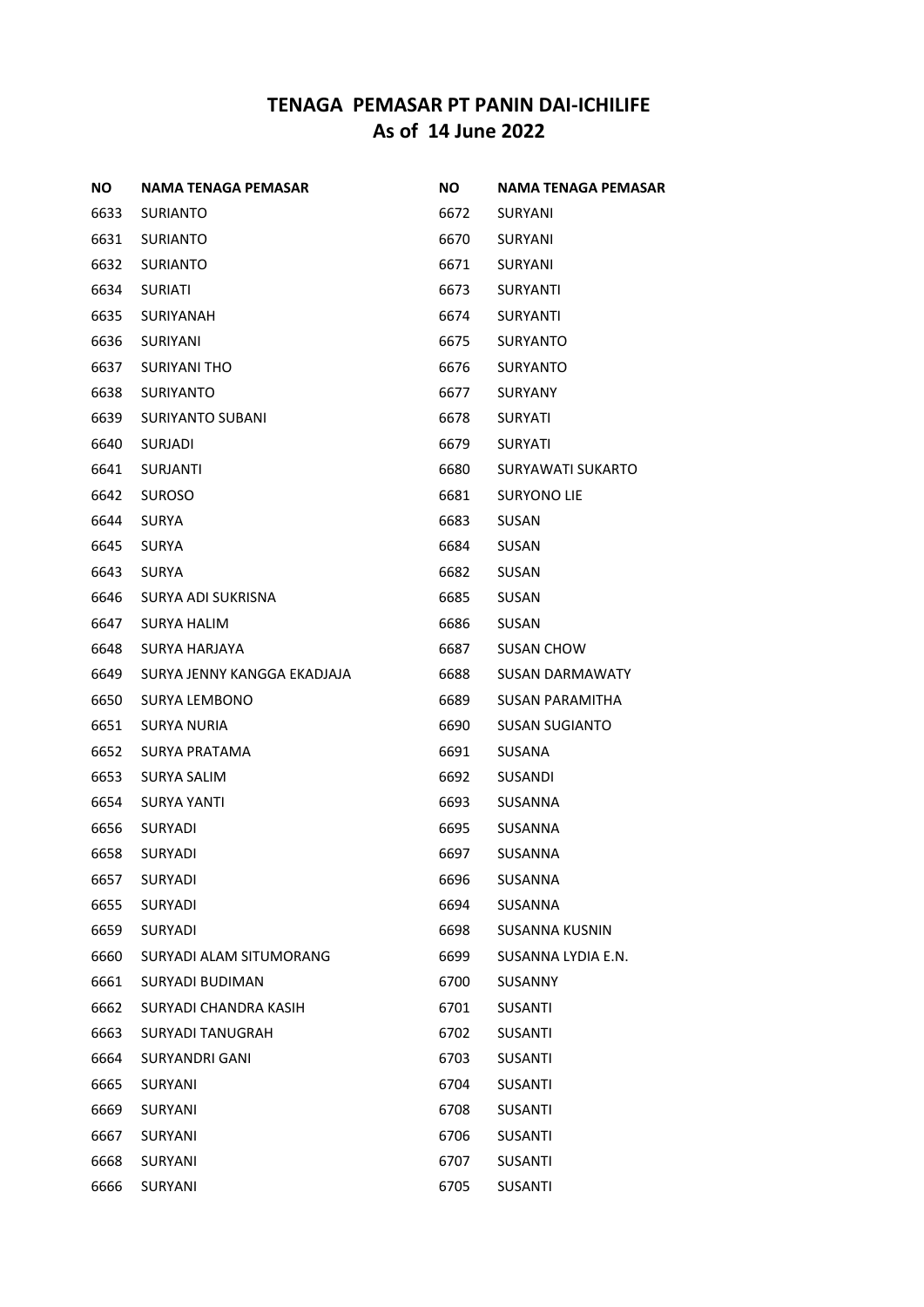| <b>NO</b> | NAMA TENAGA PEMASAR     | <b>NO</b> | NAMA TENAGA PEMASAR         |
|-----------|-------------------------|-----------|-----------------------------|
| 6709      | <b>SUSANTI</b>          | 6748      | SUSIANA BONGSO              |
| 6710      | <b>SUSANTI</b>          | 6749      | SUSIANAWATI                 |
| 6711      | <b>SUSANTI</b>          | 6750      | <b>SUSIE</b>                |
| 6715      | <b>SUSANTI</b>          | 6754      | <b>SUSILAWATI</b>           |
| 6713      | <b>SUSANTI</b>          | 6752      | <b>SUSILAWATI</b>           |
| 6712      | <b>SUSANTI</b>          | 6751      | <b>SUSILAWATI</b>           |
| 6714      | <b>SUSANTI</b>          | 6753      | <b>SUSILAWATI</b>           |
| 6716      | <b>SUSANTI</b>          | 6755      | <b>SUSILO RAHMAT TANOKO</b> |
| 6717      | <b>SUSANTINA</b>        | 6756      | SUSILOWATI                  |
| 6718      | <b>SUSANTO</b>          | 6757      | <b>SUSINAWATI</b>           |
| 6719      | <b>SUSANTO</b>          | 6758      | <b>SUSINTO</b>              |
| 6720      | <b>SUSANTO</b>          | 6759      | <b>SUSISUSANTI</b>          |
| 6721      | <b>SUSANTO</b>          | 6760      | <b>SUSIWATI</b>             |
| 6722      | <b>SUSANTO</b>          | 6761      | <b>SUSWANTI</b>             |
| 6723      | <b>SUSANTO</b>          | 6762      | <b>SUSY</b>                 |
| 6724      | SUSANTO                 | 6763      | <b>SUSY ANA DEWI</b>        |
| 6725      | <b>SUSANTO</b>          | 6764      | <b>SUSY RAWATI</b>          |
| 6726      | <b>SUSANTO HALIM</b>    | 6765      | <b>SUSY YUNG</b>            |
| 6727      | <b>SUSANTO TEDJA</b>    | 6766      | <b>SUTA PERTALA</b>         |
| 6728      | <b>SUSANTO TIO</b>      | 6767      | <b>SUTANTO</b>              |
| 6729      | <b>SUSANTO WIJAYA</b>   | 6768      | SUTANTO.TAN                 |
| 6730      | SUSANTO/JOEK CHEN       | 6769      | <b>SUTARNI MARBUN</b>       |
| 6731      | <b>SUSANTY</b>          | 6770      | <b>SUTARNO</b>              |
| 6732      | <b>SUSANTY</b>          | 6771      | <b>SUTELISNO</b>            |
| 6733      | <b>SUSANTY</b>          | 6772      | <b>SUTHA SASMITA</b>        |
| 6734      | <b>SUSANTY</b>          | 6773      | <b>SUTIA</b>                |
| 6735      | <b>SUSANTY</b>          | 6774      | <b>SUTIKA</b>               |
| 6736      | <b>SUSANTY</b>          | 6775      | <b>SUTIKNO</b>              |
| 6737      | <b>SUSANTY HARMINTO</b> | 6776      | <b>SUTINA</b>               |
| 6738      | <b>SUSASTRIO</b>        | 6777      | <b>SUTINA</b>               |
| 6739      | <b>SUSEN JINGGA</b>     | 6778      | <b>SUTINAH</b>              |
| 6740      | SUSETYO                 | 6779      | SUTINAH TAN                 |
| 6741      | SUSHELLA SALIHIN        | 6780      | <b>SUTINI</b>               |
| 6742      | <b>SUSI</b>             | 6781      | <b>SUTINI</b>               |
| 6743      | <b>SUSI</b>             | 6782      | SUTINI, SE                  |
| 6744      | <b>SUSI</b>             | 6783      | <b>SUTOMO</b>               |
| 6745      | <b>SUSI LESTARI</b>     | 6784      | <b>SUTRISMAN</b>            |
| 6746      | <b>SUSI SULAWATI</b>    | 6785      | <b>SUTRISNO</b>             |
| 6747      | <b>SUSI TANDIANA</b>    | 6786      | <b>SUTRISNO SE</b>          |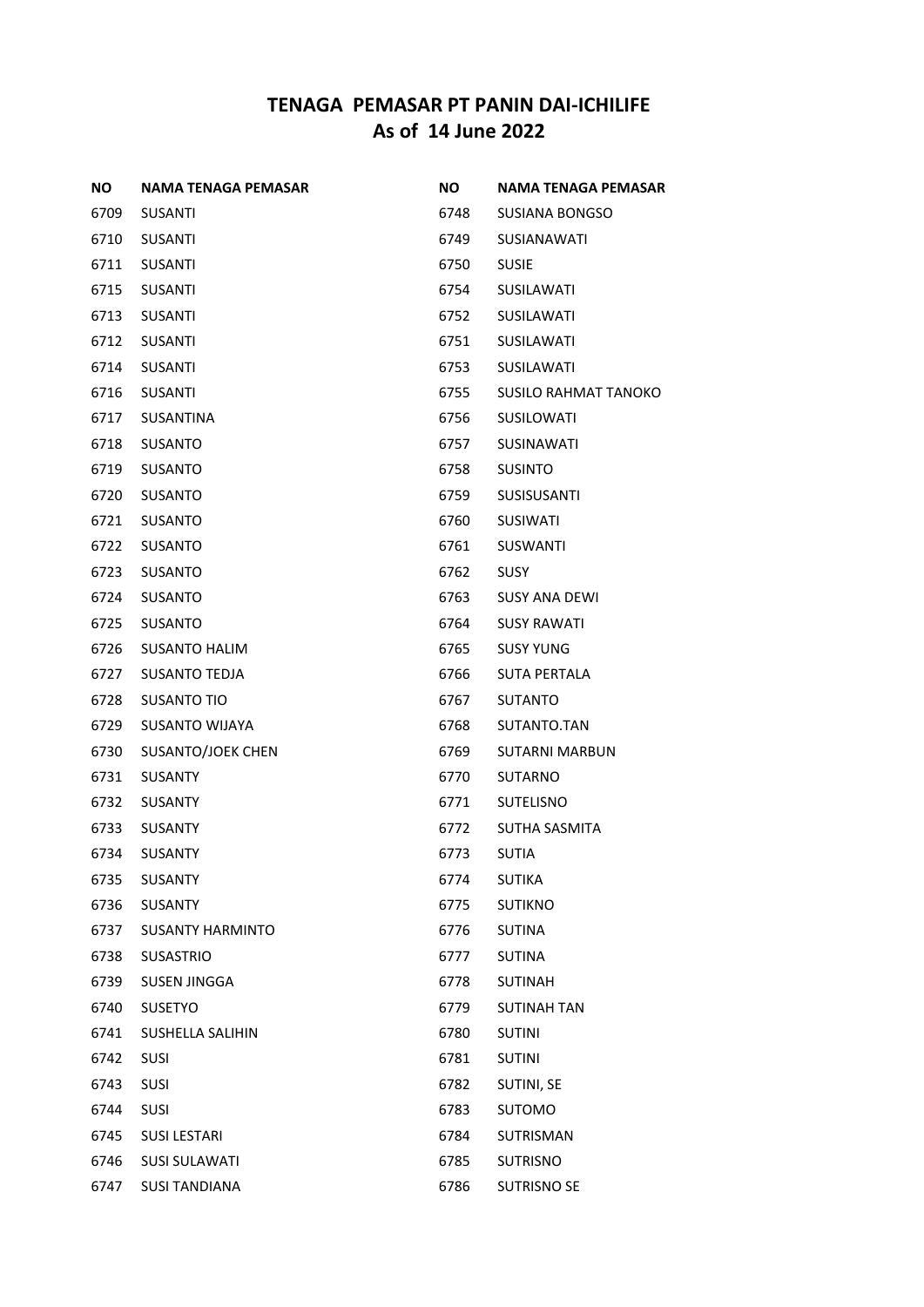| ΝO   | <b>NAMA TENAGA PEMASAR</b> | NO.  | <b>NAMA TENAGA PEMASAR</b> |
|------|----------------------------|------|----------------------------|
| 6787 | SUVINA. SE                 | 6826 | SWANDI                     |
| 6788 | <b>SUWANDI</b>             | 6827 | SWANDI                     |
| 6789 | SUWANDI                    | 6828 | SWANDY                     |
| 6790 | SUWANDI                    | 6829 | SWARDI                     |
| 6791 | SUWANDI                    | 6830 | SWARNY                     |
| 6792 | SUWANDI                    | 6831 | SYAFRINA                   |
| 6793 | SUWANDI                    | 6832 | SYAHRUL RAMADAN            |
| 6794 | SUWANDI                    | 6833 | <b>SYAIFUL ILLAHI</b>      |
| 6795 | <b>SUWANDI S KOM</b>       | 6834 | SYAIFUL, S.H               |
| 6796 | <b>SUWANDI SIMON</b>       | 6835 | SYAMSUDI                   |
| 6797 | SUWANDI WIJAYA             | 6836 | SYAMSUDIN ALI              |
| 6798 | <b>SUWANDY</b>             | 6837 | SYANDY KOSASI              |
| 6799 | SUWANDY                    | 6838 | SYANE MARIA WAGIU          |
| 6800 | <b>SUWANTO</b>             | 6839 | SYANTI YAMA YANA           |
| 6801 | <b>SUWANTO</b>             | 6840 | SYARIFAH DEVELLA           |
| 6802 | SUWARDI                    | 6841 | SYELA SILVIANA MANTIRI     |
| 6803 | SUWARDI                    | 6842 | SYLVANNY                   |
| 6804 | <b>SUWARNI</b>             | 6843 | <b>SYLVIA</b>              |
| 6805 | SUWARNY                    | 6844 | SYLVIA                     |
| 6806 | <b>SUWARTI</b>             | 6845 | <b>SYLVIA</b>              |
| 6807 | <b>SUWATI SURYANTO</b>     | 6846 | SYLVIA                     |
| 6808 | SUWATNA                    | 6847 | SYLVIA                     |
| 6809 | SUWENDAH                   | 6848 | SYLVIA                     |
| 6810 | SUWITO TJAHYADI            | 6849 | SYLVIA HARAPAN             |
| 6811 | SUWONO                     | 6850 | SYLVIA INDRAWATI           |
| 6812 | <b>SUYANNI</b>             | 6851 | SYLVIA IRNAWATY TAN        |
| 6813 | <b>SUYANTI</b>             | 6852 | SYLVIA LIM                 |
| 6814 | <b>SUYANTI</b>             | 6853 | <b>SYLVIA SANNY</b>        |
| 6815 | SUYANTI                    | 6854 | SYLVIA, JIOE               |
| 6816 | <b>SUYANTI</b>             | 6855 | SYLVIANA                   |
| 6817 | SUYANTO                    | 6856 | SYLVIANITA ANDRA           |
| 6818 | <b>SUYANTO</b>             | 6857 | SYLVIANNA CHITRAHADI       |
| 6819 | SUYANTO                    | 6858 | T. ULVA ARNOVELY           |
| 6820 | SUYANTO                    | 6859 | <b>TAKRIM</b>              |
| 6821 | SUYANTO                    | 6860 | TALENTA REGINA KABAN       |
| 6822 | SUYANTY                    | 6861 | <b>TAMAN CHANDRA</b>       |
| 6823 | SUYATI                     | 6862 | <b>TAMARA GERALDINE</b>    |
| 6824 | <b>SUYOTO</b>              | 6863 | TAMARA HANDAYANI           |
| 6825 | <b>SUZI SUPARTI</b>        | 6864 | TAN ALDO PRADANA           |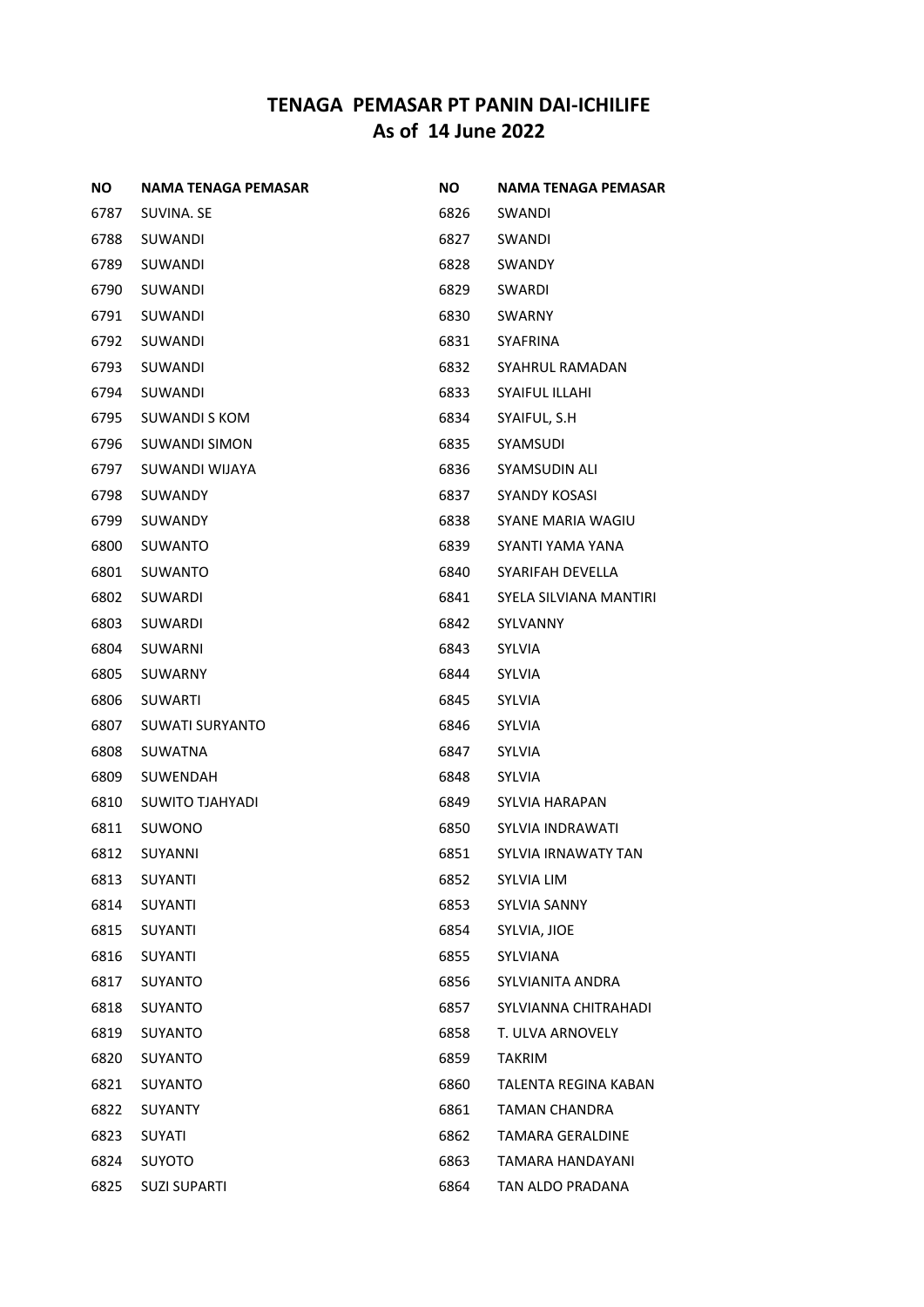| NO.  | <b>NAMA TENAGA PEMASAR</b> | <b>NO</b> | NAMA TENAGA PEMASAR            |
|------|----------------------------|-----------|--------------------------------|
| 6865 | TAN CIA LIANG              | 6904      | <b>TANTRY SUTANTO</b>          |
| 6866 | <b>TAN ESTHER</b>          | 6905      | TANTY MARISKA POHAN            |
| 6867 | TAN FE FONG                | 6906      | TANU DWIYANTO                  |
| 6868 | TAN GIE SOEN               | 6907      | TANZIL AKBAR                   |
| 6869 | TAN JEK MING               | 6908      | <b>TARA SUSHMITA</b>           |
| 6870 | TAN JOSEPH PRAMBUDI        | 6909      | TARMADI                        |
| 6871 | <b>TAN KIM TIU</b>         | 6910      | <b>TARMAN</b>                  |
| 6872 | TAN KOK HAN                | 6911      | TARSISIUS DANIEL RIKI DORA     |
| 6873 | TAN LIE HWE                | 6912      | TASYA MELINDA SALIM            |
| 6874 | TAN LIE LIE                | 6913      | TASYA RIZKI TRYANDINI          |
| 6875 | TAN LIE LIE                | 6914      | TATANG HARYANTO                |
| 6876 | TAN LIE TJE                | 6915      | TATI KEZIA MURSALI             |
| 6877 | TAN LISA SUHERMAN          | 6916      | <b>TAUFIK</b>                  |
| 6878 | TAN MELIANA                | 6917      | TEDDY FAHDIAN                  |
| 6879 | <b>TAN SENG LENG</b>       | 6918      | <b>TEDDY SUWANDA</b>           |
| 6880 | TAN SIOW HUANG             | 6919      | <b>TEDDY TJENDERA</b>          |
| 6881 | TAN SOEI MOI               | 6920      | <b>TEDDYKO</b>                 |
| 6882 | TAN SOEN FONG              | 6921      | <b>TEDY</b>                    |
| 6883 | TAN TIAN SHENG             | 6922      | <b>TEGUH</b>                   |
| 6884 | TAN TJHAY TIEN             | 6923      | TEGUH DEDY IRAWAN SATRIAWIDODO |
| 6885 | TAN TJHE ALIAS HERNY       | 6924      | TEGUH INDRA KESUMA             |
| 6886 | TAN WILKO                  | 6925      | TEGUH MAHENDRA                 |
| 6887 | TAN YELLIYANA FRANSISCA    | 6926      | TEGUH PRIYA SEMBADA            |
| 6888 | TAN YER                    | 6927      | TEH A MOIJ                     |
| 6889 | TANADI WIJAYA              | 6928      | TEH AI TIONG                   |
| 6890 | <b>TANDIANA</b>            | 6929      | TEMMY BUDIMAN                  |
| 6891 | <b>TANDIYONO SE</b>        | 6930      | <b>TEMMY JAURY</b>             |
| 6892 | <b>TANDRI YOHANES</b>      | 6931      | <b>TENAWATY</b>                |
| 6893 | TANDRY SUTANTO             | 6932      | TENG HARTONO HANDOKO           |
| 6894 | TANI WIDJAJA KESUMAH       | 6933      | TENGKU MONICA TAN              |
| 6895 | TANIA                      | 6934      | TENTI NOVITASARI               |
| 6896 | <b>TANIA</b>               | 6935      | <b>TEONITA</b>                 |
| 6897 | TANIA DWI AYUNINGTYAS      | 6936      | TERESA ADITYA                  |
| 6898 | TANIA GERALDINE            | 6937      | TERESIA MARIA HILDA            |
| 6899 | <b>TANIAH</b>              | 6938      | <b>TERRY AUGUSTE</b>           |
| 6900 | TANNY FRANSISKA            | 6939      | TETI ANGGRAINI                 |
| 6901 | TANTI MEILIANI             | 6940      | TETTI LUBIS                    |
| 6902 | <b>TANTO HUSNI</b>         | 6941      | TETTY                          |
| 6903 | <b>TANTOK WIBISONO</b>     | 6942      | <b>TETY JUWITA</b>             |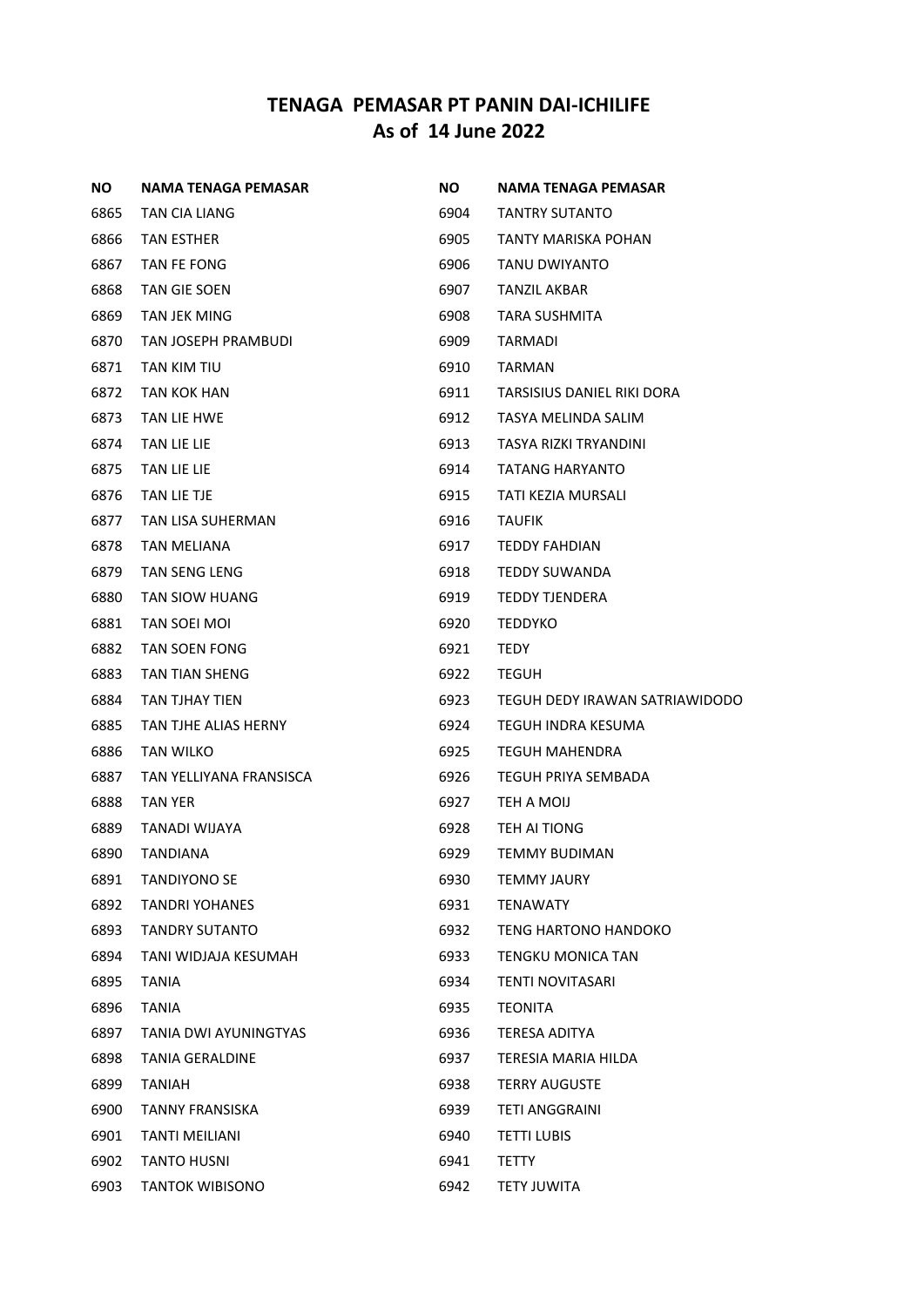| NO.  | NAMA TENAGA PEMASAR         | NO.  | <b>NAMA TENAGA PEMASAR</b>   |
|------|-----------------------------|------|------------------------------|
| 6943 | <b>THALIA</b>               | 6982 | TIARMA RENAWATY LUMBANTOBING |
| 6944 | THALIA SUTANTI              | 6983 | <b>TIDAH</b>                 |
| 6945 | THAM HUI FONG               | 6984 | TIFANNY                      |
| 6946 | THAM TAT KIM                | 6985 | <b>TIFANNY</b>               |
| 6947 | THE SURIANI                 | 6986 | TIFANY TJAKRASURJA           |
| 6948 | <b>THELESIA SUTEDY</b>      | 6987 | TIFFANI TJENDRA              |
| 6949 | THEN BUN FA                 | 6988 | <b>TIFFANY</b>               |
| 6950 | THEN ERVINA FRANSISKA       | 6989 | TIFFANY EZRAWATI HASIBUAN    |
| 6951 | THEN MIE TJE                | 6990 | TIFFANY YUNAWAN              |
| 6952 | THEN MUK SIU                | 6991 | TIKA ANGELINA                |
| 6953 | THENDRA LIUNARDI            | 6992 | TIKA ISTIQLAL                |
| 6954 | THERESA KOSASIH             | 6993 | TIMMY SUGIHARTO              |
| 6955 | <b>THERESIA</b>             | 6994 | TIMOTHY ADIWINATA            |
| 6956 | <b>THERESIA</b>             | 6995 | <b>TIMOTIUS</b>              |
| 6957 | THERESIA APRILIYANI         | 6996 | TIMOTIUS IMAM SAD SUKOCO     |
| 6958 | THERESIA NOELEEN NAINGGOLAN | 6997 | <b>TIMOTIUS SUSANTO</b>      |
| 6959 | THERESIA WINDA              | 6998 | TIMOTIUS WONG                |
| 6960 | THEREWENSYA TIOVANNY        | 6999 | <b>TINA</b>                  |
| 6961 | THIEN HUAT                  | 7000 | TINA                         |
| 6962 | THIN THIN                   | 7001 | <b>TINAH</b>                 |
| 6963 | THIO CIN MEI                | 7002 | <b>TINES</b>                 |
| 6964 | THIO DEWI NIRMALA           | 7003 | TINI                         |
| 6965 | THIO ENG GOEAN              | 7004 | TINI KRISTINA AMELIA         |
| 6966 | THIO LE TJIN                | 7005 | TINTON DARMAWAN              |
| 6967 | THISA VICKY RAHMADANIA      | 7006 | TIO JULIANA                  |
| 6968 | <b>THOMAS</b>               | 7007 | TIO JULIANA HUTAPEA          |
| 6969 | THOMAS ADI SUKMAJI          | 7008 | <b>TIO JULIANTY</b>          |
| 6970 | THOMAS ALI SANJAYA          | 7009 | TIO LIANTI NURSALIMAH        |
| 6971 | THOMAS GOZALI               | 7010 | TIO LIE KIANG                |
| 6972 | <b>THOMAS GOZALI</b>        | 7011 | TIO RISMAULINA SIHOTANG      |
| 6973 | THOMAS JULIAN               | 7012 | TIO SONG TJIU                |
| 6974 | THOMAS KALALANA             | 7013 | <b>TIOE GIOK LIAN</b>        |
| 6975 | THOMAS SATRIA DWIPUTRA      | 7014 | <b>TIONAR</b>                |
| 6976 | <b>THOMAS TANAKA</b>        | 7015 | <b>TIORIA</b>                |
| 6977 | THOMAS WIDJAJA              | 7016 | TIRTA KURNIA                 |
| 6978 | THONNY GUNAWAN              | 7017 | <b>TISKA FEBRIYANI</b>       |
| 6979 | TIA JOLITASARI              | 7018 | <b>TISNAWATI</b>             |
| 6980 | TIA MARIA                   | 7019 | <b>TISYA ANGELLY</b>         |
| 6981 | TIARA YOHANNA PUTRI SITORUS | 7020 | TITA THALIA                  |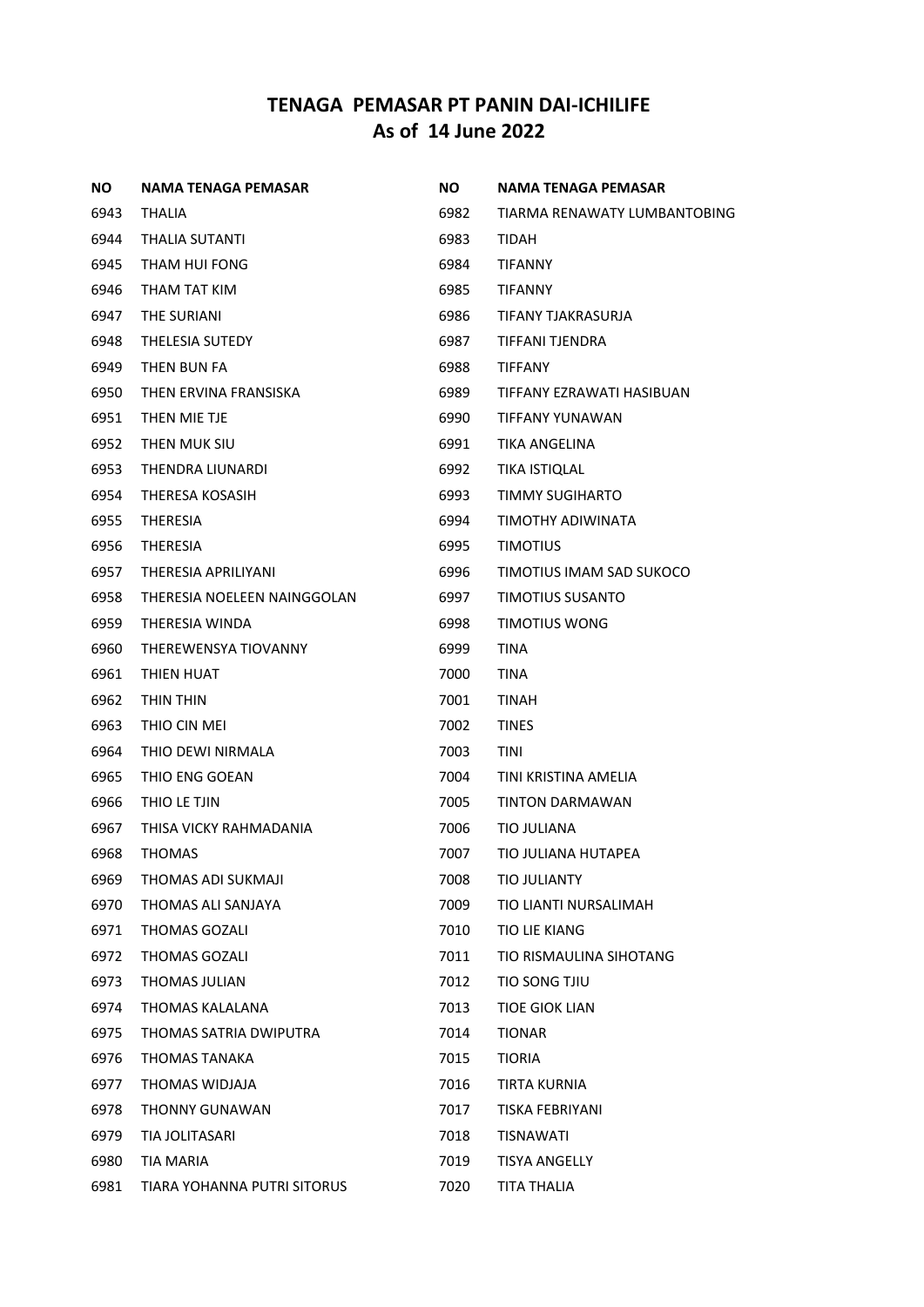| <b>NO</b> | NAMA TENAGA PEMASAR         | <b>NO</b> | <b>NAMA TENAGA PEMASAR</b>  |
|-----------|-----------------------------|-----------|-----------------------------|
| 7021      | TITAH SUMARIYANTI           | 7060      | <b>TJOENG ROBIN</b>         |
| 7022      | TITIK ROEKMINDAH SIHWATI    | 7061      | TJONG BENG LAN              |
| 7023      | <b>TITIN</b>                | 7062      | <b>TJONG CHANDRA</b>        |
| 7024      | TITO HARTANTO TIO           | 7063      | TJONG DARMAWAN              |
| 7025      | TITO RUSLI                  | 7064      | TJONG JIU CHIANG            |
| 7026      | TIUR RADOTI ULINA SIHOMBING | 7065      | <b>TJONG LI MENG</b>        |
| 7027      | TIVANY                      | 7066      | TJONG MEN TJU               |
| 7028      | TJAI FONG                   | 7067      | <b>TJONG SIANNI</b>         |
| 7029      | TJAN YUDIANTO               | 7068      | <b>TJONG SISKA SULISTIO</b> |
| 7030      | <b>TJANG HUAT</b>           | 7069      | <b>TJONG SOET NGO</b>       |
| 7031      | TJANG,SUNA ALIANA           | 7070      | TJONG SU MI                 |
| 7032      | TJEN BUI MIN                | 7071      | TJUNG ELLY LIEVIANA         |
| 7033      | TJEN SIAU LANG              | 7072      | <b>TOGU DESY AISAH</b>      |
| 7034      | TJEN TUNG HO                | 7073      | TOHAP MARIHOT SIMATUPANG    |
| 7035      | TJENG JOCK ALS AFANDI       | 7074      | <b>TOMI</b>                 |
| 7036      | TJHAI LIE TJHIN             | 7075      | <b>TOMI SALIM</b>           |
| 7037      | TJHAN HANDRIAN              | 7076      | <b>TOMI WIJAYA</b>          |
| 7038      | TJHANG ABURIANTO            | 7077      | <b>TOMMY</b>                |
| 7039      | <b>TJHANG YULI</b>          | 7078      | <b>TOMMY</b>                |
| 7040      | TJHIN CANDRA                | 7079      | <b>TOMMY</b>                |
| 7041      | TJHIN CHANDRA               | 7080      | <b>TOMMY</b>                |
| 7042      | TJHIN LENNY SULISTYO        | 7081      | <b>TOMMY</b>                |
| 7043      | TJHIN PHEI LING             | 7082      | TOMMY                       |
| 7044      | TJHIN SUHERMAN              | 7083      | <b>TOMMY</b>                |
| 7045      | TJIA FENNY                  | 7084      | TOMMY                       |
| 7046      | TJIA HONG LAN               | 7085      | <b>TOMMY CHANDRA</b>        |
| 7047      | TJIA MEI HWA                | 7086      | TOMMY DHARMAWAN LIEM        |
| 7048      | <b>TJIA OEN SIOK</b>        | 7087      | <b>TOMMY FUJIANTO</b>       |
| 7049      | TJIA SIN BUN                | 7088      | TOMMY LIE                   |
| 7050      | TJIE TONY CHANDRA           | 7089      | <b>TOMMY MAHADI LIONG</b>   |
| 7051      | TJIE TONY CHANDRA           | 7090      | <b>TOMMY RICARTO</b>        |
| 7052      | TJIN HOCK HASAN             | 7091      | <b>TOMMY RYU TANNACA</b>    |
| 7053      | TJIOE LING                  | 7092      | <b>TOMMY YUDISTIRA</b>      |
| 7054      | TJIOE NOFIA HANDAYANI S     | 7093      | TOMY                        |
| 7055      | TJIONG DESY NATALIA         | 7094      | <b>TOMY</b>                 |
| 7056      | TJITJI FADJAR               | 7095      | TOMY                        |
| 7057      | TJOA YUDY PURWANTO          | 7096      | <b>TOMY WIJAYA</b>          |
| 7058      | <b>TJOE HERMINA</b>         | 7097      | <b>TONI</b>                 |
| 7059      | TJOENG RIDWAN SETIAWAN      | 7098      | TONI CHANDRA                |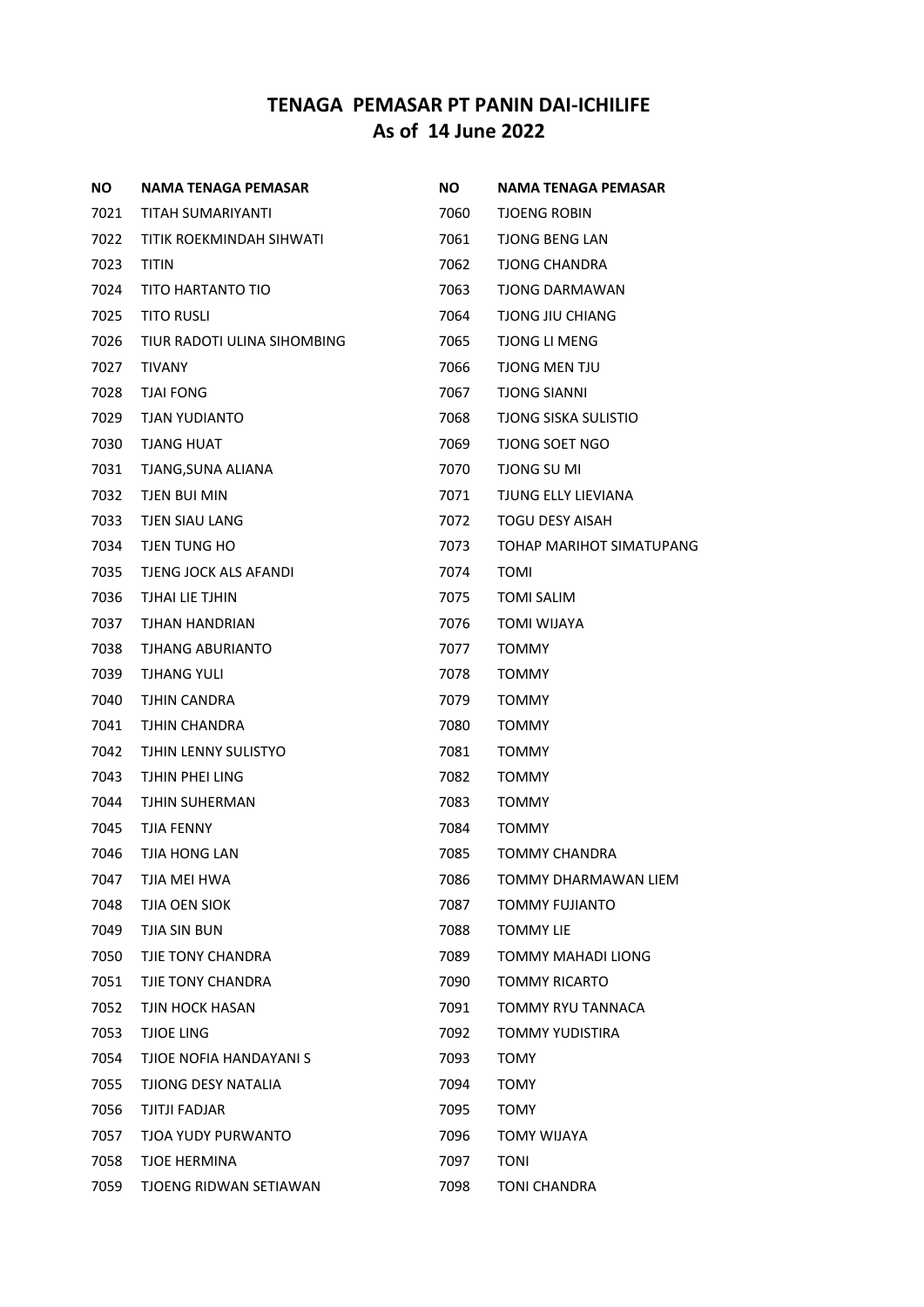| ΝO   | NAMA TENAGA PEMASAR         | <b>NO</b> | NAMA TENAGA PEMASAR             |
|------|-----------------------------|-----------|---------------------------------|
| 7099 | TONI SUTIARDI               | 7138      | TRIKORA SUTAN KBT SH            |
| 7100 | <b>TONI WIJAYA</b>          | 7139      | TRISCIA RIADY                   |
| 7101 | <b>TONNY</b>                | 7140      | <b>TRISNA GUNAWAN</b>           |
| 7102 | <b>TONNY JAP</b>            | 7141      | <b>TRIYANTO HARRIS</b>          |
| 7103 | <b>TONY</b>                 | 7142      | TRY DEVIN KUNCORO               |
| 7104 | <b>TONY</b>                 | 7143      | <b>TRYNA WENTI</b>              |
| 7105 | <b>TONY</b>                 | 7144      | <b>TSAMARATUL FUAD.SE</b>       |
| 7106 | <b>TONY</b>                 | 7145      | <b>TSJING KOK ING</b>           |
| 7107 | <b>TONY</b>                 | 7146      | <b>TSJING PAU GEK</b>           |
| 7108 | <b>TONY</b>                 | 7147      | TUDI                            |
| 7109 | TONY HALIM                  | 7148      | TUKIRAN                         |
| 7110 | TONY JOHAN. SE              | 7149      | TULUS LUDWIG SIMATUPANG         |
| 7111 | <b>TONY MARULI</b>          | 7150      | TULUS PARLINGGOMAN LUMBANTOBING |
| 7112 | TONY SETIAWAN MINTARTO      | 7151      | <b>TUMINI</b>                   |
| 7113 | <b>TONY SULAIMAN</b>        | 7152      | TUSITA ABASSARA                 |
| 7114 | <b>TONY WIBISONO</b>        | 7153      | TUTUT HANDAYANI ST              |
| 7115 | <b>TONY WIJAYA</b>          | 7154      | UDIN HARJONO                    |
| 7116 | TOPWAN TONG                 | 7155      | ULI HELENA TRISNA DEWI S        |
| 7117 | TOTA BR.SILABAN             | 7156      | ULI NOVA DESENA SITOHANG        |
| 7118 | <b>TREESMAITY SUTANTI</b>   | 7157      | ULLY AULLYA NURSUKMA            |
| 7119 | TRI ADI HANTO               | 7158      | UMAR UTOMO                      |
| 7120 | TRI ANGEL NOWI              | 7159      | UMI                             |
| 7121 | TRI DAYANTO SUGIANTO        | 7160      | UMI DAMAYANTI                   |
| 7122 | TRI FANNY FLORENCIA TASLIM  | 7161      | UMI SALAMAH                     |
| 7123 | TRI HADIYANTO               | 7162      | UMI SANGADAH                    |
| 7124 | TRI IKYARTI                 | 7163      | UNIS DEL FRITA BR SIAGIAN       |
| 7125 | TRI KUNTJORO ADI SANTOSO.SE | 7164      | URSULA UTAMA                    |
| 7126 | TRI PAMUNGKAS BUDIANTO      | 7165      | <b>USMAN</b>                    |
| 7127 | TRI PERMATA SARI            | 7166      | VALDA                           |
| 7128 | TRI PURNAMA                 | 7167      | VALEN HERTO ANGKOUW             |
| 7129 | TRI SAPUTRA                 | 7168      | VALENCIA AULERIA REBECCA        |
| 7130 | TRI SUTIYONO                | 7169      | <b>VALENT NOVITARIA</b>         |
| 7131 | TRI WAHYUDI SANTOSO         | 7170      | VALENTHA OLIVIA MANALU          |
| 7132 | TRI WAHYUNINGSIH            | 7171      | <b>VALENTIN WIDARKO</b>         |
| 7133 | <b>TRIANTI</b>              | 7172      | VALENTINO                       |
| 7134 | TRIDA CAHAYA HUTASOIT       | 7173      | VALENTINO BUDI CARMEN           |
| 7135 | TRIFANI                     | 7174      | VALERIE                         |
| 7136 | TRIFENA GRACIA WIJAYANTO    | 7175      | VALERIE ANGELINE IFRAN          |
| 7137 | TRIFENA NOWI                | 7176      | <b>VALLERY SEPTIANY</b>         |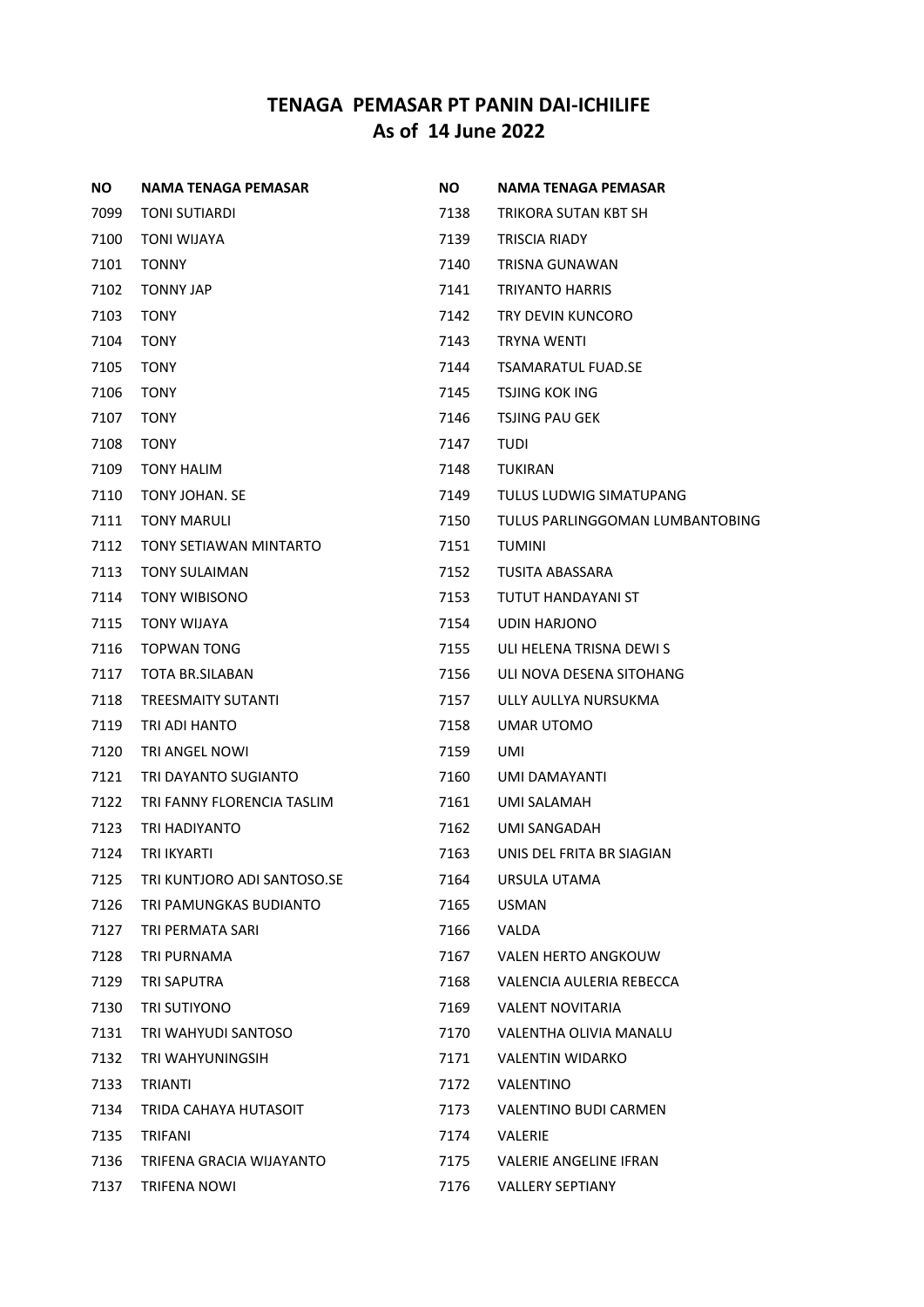| <b>NO</b> | NAMA TENAGA PEMASAR       | NO.  | NAMA TENAGA PEMASAR         |
|-----------|---------------------------|------|-----------------------------|
| 7177      | VANDY WIJAYA              | 7216 | <b>VENNY</b>                |
| 7178      | VANDYSTIO DANANTHO        | 7217 | <b>VENNY</b>                |
| 7179      | VANESSA                   | 7218 | <b>VENNY CHRISTINE</b>      |
| 7180      | VANESSA                   | 7219 | <b>VENNY ROSALIM</b>        |
| 7181      | VANESSA VERNADETH         | 7220 | <b>VENNY TANTRI</b>         |
| 7182      | VANIA INTAN PRANADJAJA    | 7221 | <b>VENNY VERONICA</b>       |
| 7183      | VANISSA                   | 7222 | <b>VENORICA CANDRA</b>      |
| 7184      | VANNY LAMORA              | 7223 | VENUS WIJAYA                |
| 7185      | VARIAN ADIPUTRA           | 7224 | VERA JAYANTI DJASMAN        |
| 7186      | VARIAN ASIHWARDJI         | 7225 | VERA JUNITA                 |
| 7187      | VARIANA WIDJAYA           | 7226 | VERA KARTIKA SIM            |
| 7188      | VARIANTY                  | 7227 | VERA SAGITA                 |
| 7189      | VARIDA SANTOSO ERLING     | 7228 | VERA SANTI                  |
| 7190      | VARIFA NURSALIM           | 7229 | <b>VERA SEPTIRIA</b>        |
| 7191      | VARRENCE                  | 7230 | <b>VERA WATY</b>            |
| 7192      | <b>VEANUS NATHAN</b>      | 7231 | VERAWATI                    |
| 7193      | <b>VEGEN ACNI</b>         | 7232 | VERAWATI                    |
| 7194      | VEINIASTANIA              | 7233 | VERAWATI KUSUMA             |
| 7195      | VELDA JOHANNA THOMAS      | 7234 | VERAWATI OCTAVIA            |
| 7196      | <b>VELDA LIANTO</b>       | 7235 | <b>VERAWATY</b>             |
| 7197      | <b>VELIC WUTANA</b>       | 7236 | <b>VERAWATY</b>             |
| 7198      | VELISA AGITARIA           | 7237 | <b>VEREN FERITA KOSASIE</b> |
| 7199      | VELLA                     | 7238 | <b>VERENT</b>               |
| 7200      | VELLENT                   | 7239 | <b>VERIKA</b>               |
| 7201      | VELLIN                    | 7240 | VERINA TANIA RUANDI         |
| 7202      | <b>VELLINE</b>            | 7241 | <b>VERIX</b>                |
| 7203      | <b>VELLY BRATA</b>        | 7242 | <b>VERIYANTI</b>            |
| 7204      | <b>VELLYSA KHO</b>        | 7243 | <b>VERLEN</b>               |
| 7205      | <b>VELNY</b>              | 7244 | <b>VERLYN ANGGELIA</b>      |
| 7206      | VENA                      | 7245 | <b>VERNIA EVERLIM</b>       |
| 7207      | VENESIA FEBRIANA LORENSIA | 7246 | <b>VERONEKA</b>             |
| 7208      | <b>VENESSA MELISSA</b>    | 7247 | <b>VERONICA</b>             |
| 7209      | <b>VENIGO</b>             | 7248 | <b>VERONICA</b>             |
| 7210      | <b>VENNA</b>              | 7249 | <b>VERONICA</b>             |
| 7211      | <b>VENNY</b>              | 7250 | <b>VERONICA</b>             |
| 7213      | <b>VENNY</b>              | 7252 | <b>VERONICA</b>             |
| 7214      | <b>VENNY</b>              | 7253 | <b>VERONICA</b>             |
| 7212      | <b>VENNY</b>              | 7251 | <b>VERONICA</b>             |
| 7215      | <b>VENNY</b>              | 7254 | <b>VERONICA PANDIANGAN</b>  |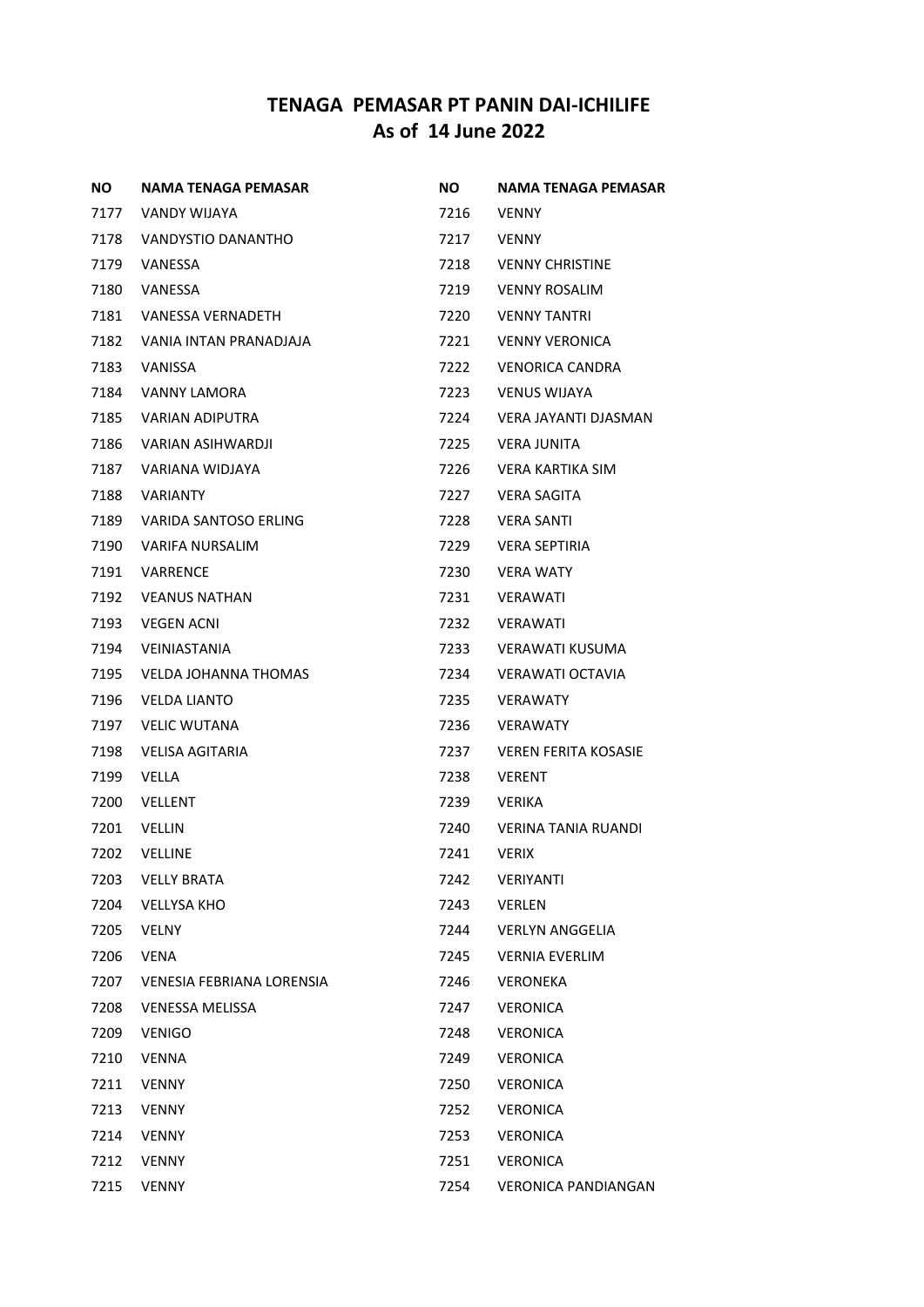| <b>NO</b> | <b>NAMA TENAGA PEMASAR</b>                | NO.        | NAMA TENAGA PEMASAR          |
|-----------|-------------------------------------------|------------|------------------------------|
| 7255      | VERONICA PRASETIO                         | 7294       | VINA                         |
| 7256      | <b>VERONICA SALSA TARIGAN</b>             | 7295       | VINA TRISNA                  |
| 7257      | <b>VERONICA TANOTO</b>                    | 7296       | <b>VINA WATI</b>             |
| 7258      | VERONIKA ALEXANDRA                        | 7297       | <b>VINCENSIUS OCTAVIANUS</b> |
| 7259      | VERONIKA GOVANI                           | 7298       | <b>VINCENT</b>               |
| 7260      | VERONIKA HERAWATI                         | 7299       | <b>VINCENT</b>               |
| 7261      | <b>VERONIKA WEKU</b>                      | 7300       | <b>VINCENT</b>               |
| 7262      | <b>VERONIKA YUNITA</b>                    | 7301       | <b>VINCENT</b>               |
| 7263      | VERRA MONALISA LOMI                       | 7302       | <b>VINCENT</b>               |
| 7264      | <b>VERRA RUSLIANA</b>                     | 7303       | VINCENT EKA PUTRA THAM       |
| 7265      | <b>VERRA SUHERMAN, SE</b>                 | 7304       | VINCENT GOZALI               |
| 7266      | <b>VERRY HAPPY</b>                        | 7305       | <b>VINCENT LEUNG</b>         |
| 7267      | <b>VERTINY WULANSARI</b>                  | 7306       | <b>VINCENT STANZAH</b>       |
| 7268      | VIANA ROSALIN                             | 7307       | VINCENT STEWART LUSTANTO     |
| 7269      | <b>VIANNEY AURELIA</b>                    | 7308       | <b>VINCENT VALIANT</b>       |
| 7270      | VICAR SIDHARTA                            | 7309       | <b>VINCENT WONG</b>          |
| 7271      | VICI TRISNA MULYADI                       | 7310       | <b>VINCENTSIUS LIM</b>       |
| 7272      | <b>VICKY TANZIL</b>                       | 7311       | VINDA ARCIUS PUNGKUT         |
| 7273      | VICLEKSON BANEA                           | 7312       | VINDA LAVENCHIA              |
| 7274      | VICOLAS SETIO                             | 7313       | <b>VINDY SUTANTO</b>         |
| 7275      | <b>VICTOR BE</b>                          | 7314       | VINGKI NOVITASARI            |
| 7276      | <b>VICTOR BOENJAMIN</b>                   | 7315       | <b>VINNA</b>                 |
| 7277      | <b>VICTOR HUANG</b>                       | 7316       | VINNA AUDINA                 |
| 7278      | VICTOR IMMANUEL PANGIHUTAN<br>SIMANJUNTAK | 7317       | VINNA MIRANTI                |
| 7279      | <b>VICTOR JUAN PUTRA</b>                  | 7318       | <b>VINNI</b>                 |
|           | 7280 VICTOR NATASAPUTRA                   | 7319 VINNY |                              |
| 7281      | VICTOR SAID MARCOS                        | 7320       | VINNY PURNAWAN               |
| 7282      | <b>VICTOR WILLIS</b>                      | 7321       | <b>VINSON</b>                |
| 7283      | <b>VICTORIA</b>                           | 7322       | VIOLETTA NATHALIA            |
| 7284      | VICTORYA ATMAPRALIETO                     | 7323       | <b>VIOLETTA VALENTIN</b>     |
| 7285      | VIDI TRIATMOJO DAMESTI                    | 7324       | <b>VION</b>                  |
| 7286      | VIDINOVA NANANG IRAWAN                    | 7325       | <b>VIOREN CLAUDIA</b>        |
| 7287      | VIDYA CALISTA                             | 7326       | VIQI ARDIANSYAH              |
| 7288      | VIDYA ELLEN PRATAMA TJONG                 | 7327       | VIRA MARTANIA AYUDEWI        |
| 7289      | VIDYA SEPTRIANA SIANTURI                  | 7328       | VIRA WILLYANTI               |
| 7290      | <b>VIENA TANTYO</b>                       | 7329       | <b>VIRGINIA</b>              |
| 7291      | VIMALA SURA SATYADHARMA                   | 7330       | VIRGINIA AHTALI GRASIA       |
| 7292      | <b>VINA</b>                               | 7331       | VIRGINIA SARI SUCIADI        |
| 7293      | VINA                                      | 7332       | VIRIANA                      |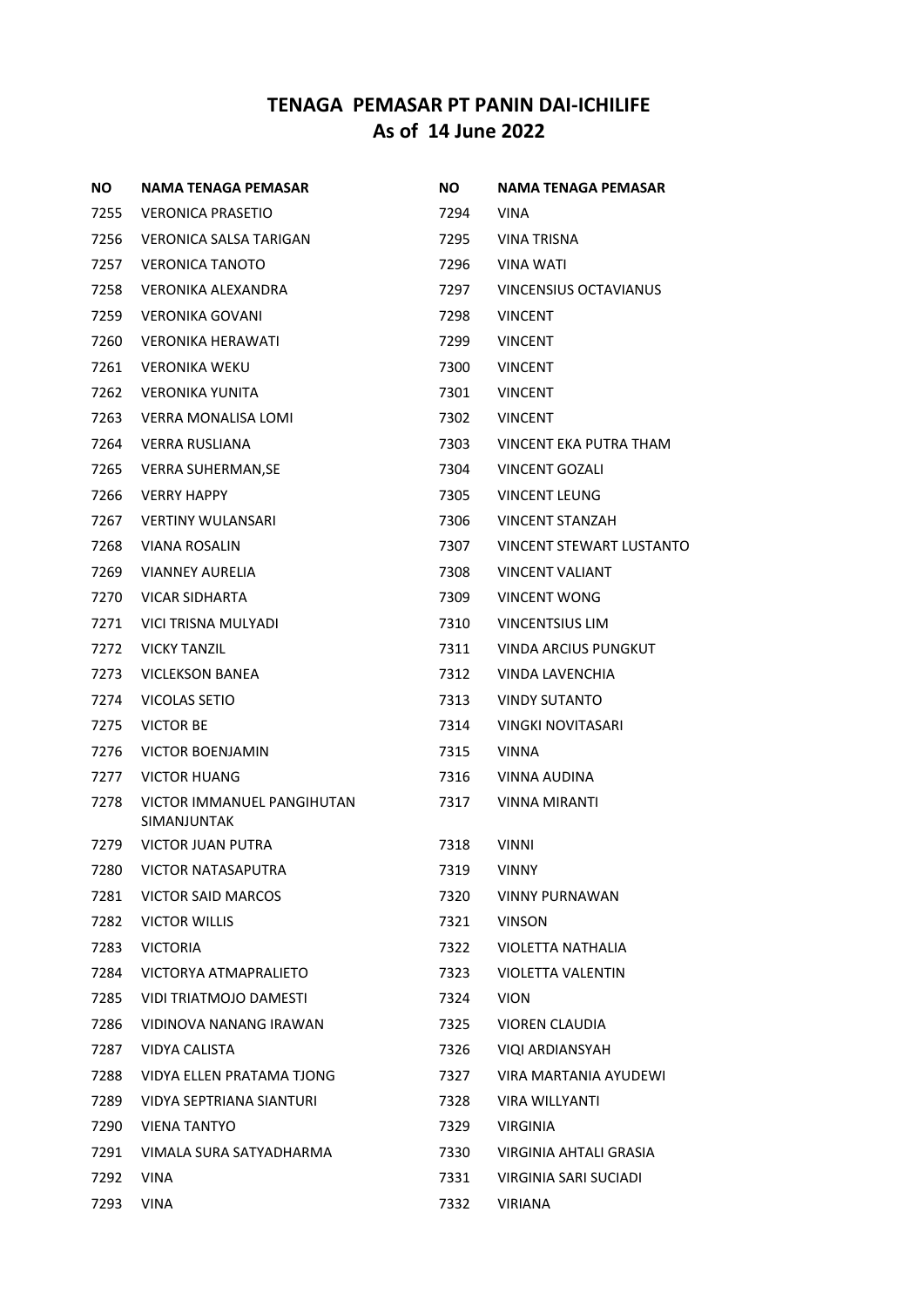| ΝO   | NAMA TENAGA PEMASAR        | <b>NO</b> | <b>NAMA TENAGA PEMASAR</b>       |
|------|----------------------------|-----------|----------------------------------|
| 7333 | VIRIYA DIRGAWAN SIDIK      | 7372      | <b>VOMY BUNIARTI MARBUN</b>      |
| 7334 | VIRIYA MADYA ARIAWAN       | 7373      | <b>VONNI TRISILIA SUNARTO</b>    |
| 7335 | VITA                       | 7374      | VONNY MARIA, SE, MM              |
| 7336 | VITA INDRAWATI             | 7375      | <b>VONNY MINATI</b>              |
| 7337 | <b>VITRI ANGGRIANI</b>     | 7376      | <b>VONNY SUTJENTO</b>            |
| 7338 | <b>VIVI</b>                | 7377      | <b>VORENTINA</b>                 |
| 7339 | <b>VIVI</b>                | 7378      | W VECKY MANOPPO                  |
| 7340 | <b>VIVI</b>                | 7379      | WAGIARINI WIDYA MARDANI          |
| 7341 | <b>VIVI</b>                | 7380      | WAGINO                           |
| 7342 | <b>VIVI</b>                | 7381      | WAHAB GULTOM                     |
| 7343 | VIVI                       | 7382      | WAHONO RIMBUN IR                 |
| 7344 | VIVI                       | 7383      | <b>WAHYU KRISTIANTO</b>          |
| 7345 | VIVI BOPHIN                | 7384      | <b>WAHYU PRANATA</b>             |
| 7346 | <b>VIVI DERMAWAN</b>       | 7385      | WAHYU WINOTO                     |
| 7347 | <b>VIVI DIANA</b>          | 7386      | <b>WAHYUDI</b>                   |
| 7348 | VIVI EFRIANI WENDY         | 7387      | <b>WAHYUDI S</b>                 |
| 7349 | <b>VIVI FAKIMAN</b>        | 7388      | <b>WAHYUDI THOMAS</b>            |
| 7350 | <b>VIVI ISKANDAR</b>       | 7389      | WAN IN                           |
| 7351 | VIVI KOSASIH               | 7390      | WAN RAMSON RIDWAN                |
| 7352 | <b>VIVI LAURENT</b>        | 7391      | WANDI                            |
| 7353 | VIVI NATALIA               | 7392      | WANDI                            |
| 7354 | <b>VIVI NOVITA</b>         | 7393      | WANDI KURNIAWAN                  |
| 7355 | <b>VIVI RIA</b>            | 7394      | WANDY                            |
| 7356 | VIVI SUSANTI               | 7395      | WANDY APRIYADI                   |
| 7357 | VIVI SUSIANA               | 7396      | WANI                             |
| 7358 | <b>VIVI SUSYANTI</b>       | 7397      | WANNY GAUTAMA                    |
| 7359 | <b>VIVI TIRTA WIJAYA</b>   | 7398      | <b>WANTONO</b>                   |
| 7360 | <b>VIVI VERONIKA</b>       | 7399      | WANTONO. S.KOM                   |
| 7361 | <b>VIVI WIJAYA</b>         | 7400      | <b>WARDOYO ADI PUTRO ARROFIK</b> |
| 7362 | VIVI, SE                   | 7401      | WARNERI                          |
| 7363 | <b>VIVI, PHIONG</b>        | 7402      | <b>WARREN FREDERIC HARMAJIE</b>  |
| 7364 | <b>VIVIAN</b>              | 7403      | <b>WARSUDI PANDANA</b>           |
| 7365 | <b>VIVIAN</b>              | 7404      | <b>WARTINI</b>                   |
| 7366 | <b>VIVIAN</b>              | 7405      | <b>WASHINGTON</b>                |
| 7367 | <b>VIVIAN WU</b>           | 7406      | <b>WATI</b>                      |
| 7368 | VIVIAN ZEPHANIAH TONNY LEE | 7407      | <b>WAWAN PRASETIO</b>            |
| 7369 | <b>VIVIN</b>               | 7408      | WAWAN WIDYANTORO                 |
| 7370 | <b>VIVIN EGISTIN</b>       | 7409      | WE LING TON                      |
| 7371 | VIYANNY SRI KUSUMAH        | 7410      | <b>WEDI YANTO</b>                |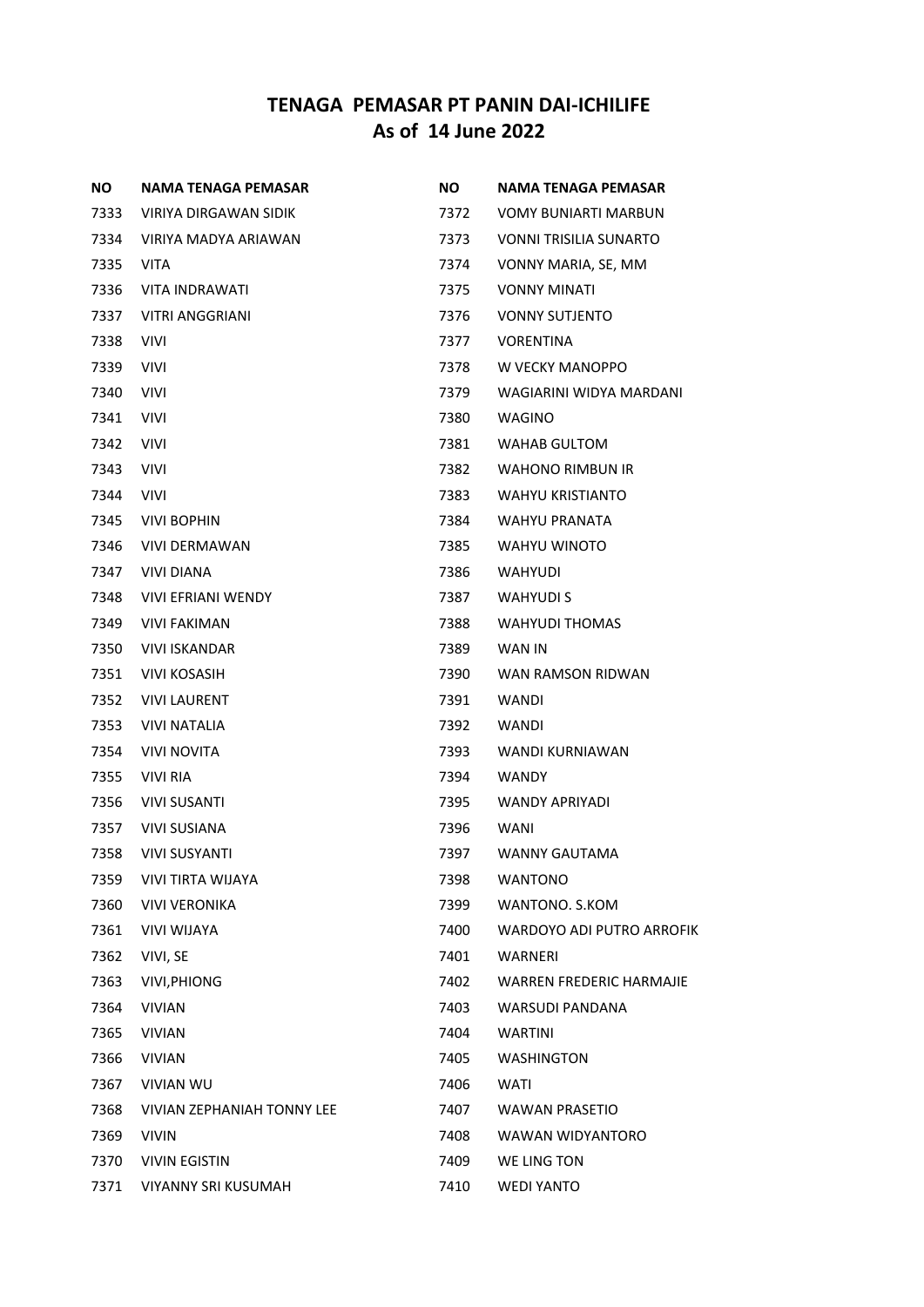| <b>NO</b> | NAMA TENAGA PEMASAR           | NO.  | <b>NAMA TENAGA PEMASAR</b> |
|-----------|-------------------------------|------|----------------------------|
| 7411      | <b>WEDNIE APRILLIA TANTRY</b> | 7450 | WENNY SANJAYA              |
| 7412      | WEGA AFIA KHARISMI            | 7451 | <b>WESLEY MULIA SALIM</b>  |
| 7413      | WELA                          | 7452 | WHINDI APRETYASNINGRUM     |
| 7414      | WELI                          | 7453 | <b>WHITNEY</b>             |
| 7415      | WELLA                         | 7454 | WICHA AMALIA PUTRI S.PSI   |
| 7416      | <b>WELLIANTO ALBERTUS</b>     | 7455 | <b>WICKY LEONARDO</b>      |
| 7417      | WELLIYAM WIJAYA               | 7456 | <b>WIDEAR WATY</b>         |
| 7418      | WELLSEEN FANDY                | 7457 | WIDI SUJARWO               |
| 7419      | WELLY                         | 7458 | WIDIA                      |
| 7420      | <b>WELLY HANDOKO</b>          | 7459 | WIDIA ASTUTI               |
| 7421      | WENARDI                       | 7460 | <b>WIDIANTY</b>            |
| 7422      | <b>WENAS TANAMAL</b>          | 7461 | <b>WIDIYANI</b>            |
| 7423      | <b>WENDI HERMANTO</b>         | 7462 | <b>WIDIYANTI</b>           |
| 7424      | <b>WENDRA SURYA NASUTION</b>  | 7463 | <b>WIDJOJO</b>             |
| 7425      | <b>WENDY</b>                  | 7464 | <b>WIDY</b>                |
| 7426      | WENDY                         | 7465 | WIDYA KUSUMA               |
| 7427      | <b>WENDY ADHITIO</b>          | 7466 | <b>WIDYA METTANI</b>       |
| 7428      | <b>WENDY KIE</b>              | 7467 | WIDYA NOVIANA              |
| 7429      | WENDY SCHMEICHEL SEFTIONO     | 7468 | <b>WIDYA POTAN</b>         |
| 7430      | <b>WENDY TANNAKA</b>          | 7469 | WIDYA SULISTYANINGRUM      |
| 7431      | <b>WENDY TYRA LIEANDY</b>     | 7470 | WIDYA WIBOWO               |
| 7432      | <b>WENDY WIJAYA</b>           | 7471 | <b>WIDYANA</b>             |
| 7433      | <b>WENDY YUDA</b>             | 7472 | WIDYANTI ANGGRAENI         |
| 7434      | WENDY, SE                     | 7473 | <b>WIDYANTO</b>            |
| 7435      | WENI MUTIARA NABAWI           | 7474 | WIE WIE                    |
| 7436      | WENI SRI APRILIANA            | 7475 | WIEN NIE LIANY             |
| 7437      | <b>WENING WIWORO</b>          | 7476 | WIEWIN WIRANATA            |
| 7438      | <b>WENLY</b>                  | 7477 | WIHAN CENWIRA              |
| 7439      | <b>WENNY</b>                  | 7478 | WIJAYA                     |
| 7440      | <b>WENNY</b>                  | 7479 | WIJAYA SURYA               |
| 7441      | <b>WENNY</b>                  | 7480 | <b>WIJAYA SUSANTRIO</b>    |
| 7442      | <b>WENNY</b>                  | 7481 | WILBERT                    |
| 7443      | <b>WENNY</b>                  | 7482 | <b>WILBERT LIANDO</b>      |
| 7444      | <b>WENNY</b>                  | 7483 | <b>WILBERT TANDRI</b>      |
| 7445      | <b>WENNY AFEN</b>             | 7484 | <b>WILDA</b>               |
| 7446      | WENNY ASTUTI RACHMAN          | 7485 | WILDA                      |
| 7447      | <b>WENNY HALIM</b>            | 7486 | WILFREDA JUNIATA           |
| 7448      | <b>WENNY IRAWATY</b>          | 7487 | <b>WILHAN JIE</b>          |
| 7449      | <b>WENNY OCTAVIA</b>          | 7488 | WILHAN YAWIN               |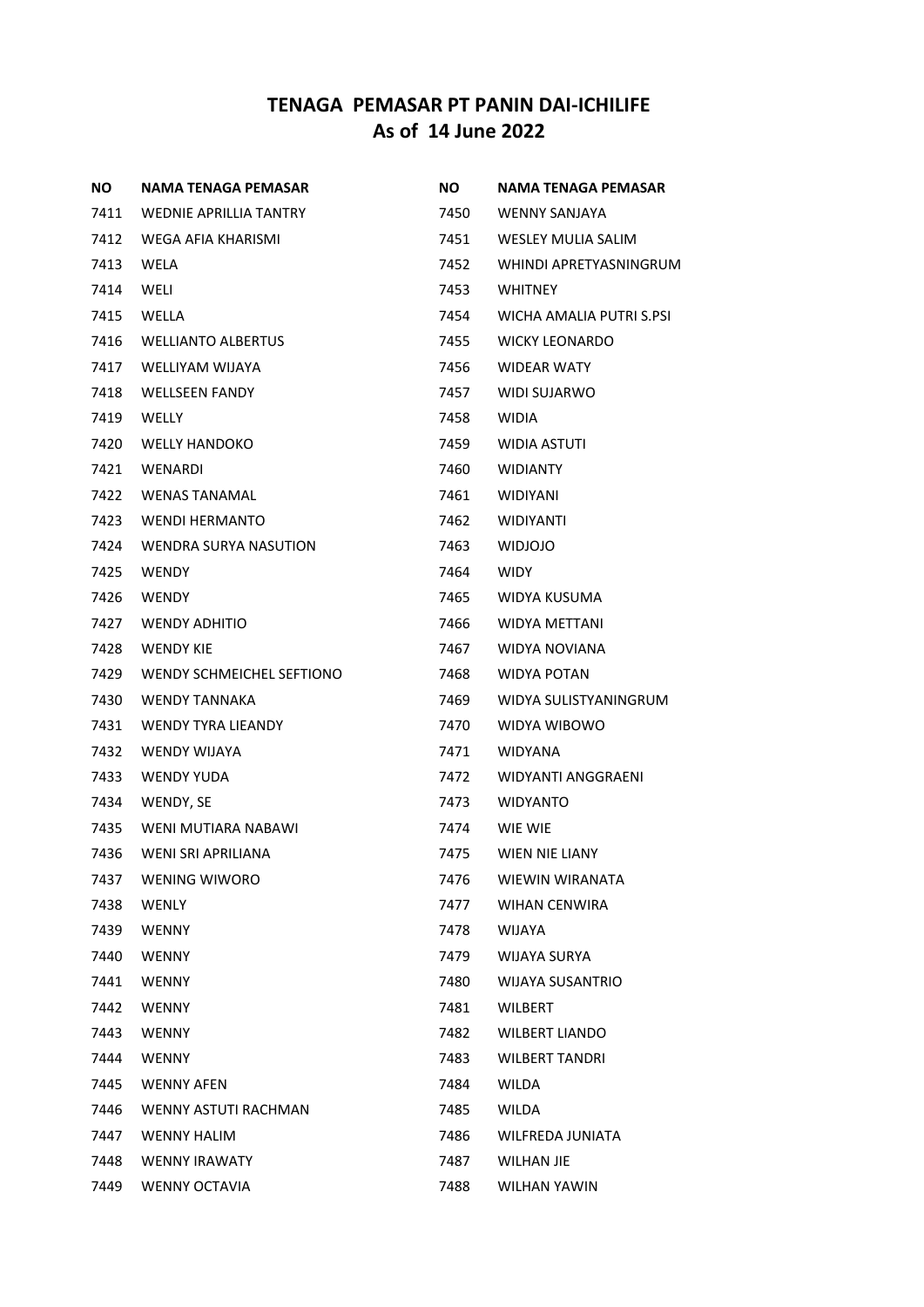| <b>NO</b> | NAMA TENAGA PEMASAR       | <b>NO</b> | NAMA TENAGA PEMASAR     |
|-----------|---------------------------|-----------|-------------------------|
| 7489      | WILHELMUS RIO RESANDHI    | 7528      | WILLIAM SALIM           |
| 7490      | WILIAM TEK LIONG          | 7529      | WILLIAM SETIAWAN        |
| 7491      | <b>WILIANTO</b>           | 7530      | WILLIAM SULAIMAN        |
| 7492      | <b>WILIANTO</b>           | 7531      | <b>WILLIAM SUSANTO</b>  |
| 7493      | <b>WILIYENTO</b>          | 7532      | <b>WILLIAM TANDEAS</b>  |
| 7494      | <b>WILLEM</b>             | 7533      | WILLIAM WIRAWAN TJUSILA |
| 7495      | <b>WILLEM</b>             | 7534      | <b>WILLIE CHANDRA</b>   |
| 7496      | WILLEN                    | 7535      | <b>WILLIEM</b>          |
| 7497      | <b>WILLIAM</b>            | 7536      | WILLIEM WINARDI         |
| 7498      | <b>WILLIAM</b>            | 7537      | <b>WILLIM</b>           |
| 7499      | <b>WILLIAM</b>            | 7538      | <b>WILLKENT</b>         |
| 7500      | <b>WILLIAM</b>            | 7539      | <b>WILLSON CONG</b>     |
| 7502      | <b>WILLIAM</b>            | 7541      | <b>WILLY</b>            |
| 7505      | <b>WILLIAM</b>            | 7544      | <b>WILLY</b>            |
| 7504      | <b>WILLIAM</b>            | 7543      | <b>WILLY</b>            |
| 7503      | <b>WILLIAM</b>            | 7542      | <b>WILLY</b>            |
| 7501      | <b>WILLIAM</b>            | 7540      | <b>WILLY</b>            |
| 7506      | <b>WILLIAM</b>            | 7545      | <b>WILLY ALESSANDRO</b> |
| 7507      | <b>WILLIAM</b>            | 7546      | <b>WILLY ANDERSON</b>   |
| 7508      | <b>WILLIAM</b>            | 7547      | <b>WILLY CHANDRA</b>    |
| 7509      | <b>WILLIAM</b>            | 7548      | <b>WILLY HANDOKO</b>    |
| 7510      | WILLIAM ANDRIANTO         | 7549      | <b>WILLY HARTANTO</b>   |
| 7511      | <b>WILLIAM CHAISLIE</b>   | 7550      | <b>WILLY HERMAN</b>     |
| 7512      | WILLIAM CHANDRA           | 7551      | <b>WILLY JEAN</b>       |
| 7513      | WILLIAM CHANDRA           | 7552      | <b>WILLY MAHADI</b>     |
| 7514      | <b>WILLIAM CHANDRA</b>    | 7553      | <b>WILLY MARTIN</b>     |
| 7515      | <b>WILLIAM CHRISTIADI</b> | 7554      | <b>WILLY SETIAWAN</b>   |
| 7516      | <b>WILLIAM GUNAWAN</b>    | 7555      | <b>WILLY SETIAWAN</b>   |
| 7517      | WILLIAM H                 | 7556      | <b>WILLY STEFANUS</b>   |
| 7518      | <b>WILLIAM HAN</b>        | 7557      | <b>WILLY STEVEN</b>     |
| 7519      | <b>WILLIAM HARIYANTO</b>  | 7558      | <b>WILLY TANESA</b>     |
| 7520      | <b>WILLIAM JAPARDY</b>    | 7559      | <b>WILLY WIJAYA</b>     |
| 7521      | WILLIAM KOSASIH           | 7560      | <b>WILLY WIJAYA</b>     |
| 7522      | WILLIAM LIM, SE.          | 7561      | <b>WILLY WIJAYA</b>     |
| 7523      | <b>WILLIAM LONARLI</b>    | 7562      | WILLY WINARDY PURNAWAN  |
| 7524      | <b>WILLIAM PERDANA</b>    | 7563      | WILSEN                  |
| 7525      | WILLIAM PRATAMA SISWANDY  | 7564      | <b>WILSON</b>           |
| 7526      | <b>WILLIAM QUETERES</b>   | 7565      | <b>WILSON</b>           |
| 7527      | WILLIAM RYAN WIJAYA       | 7566      | <b>WILSON</b>           |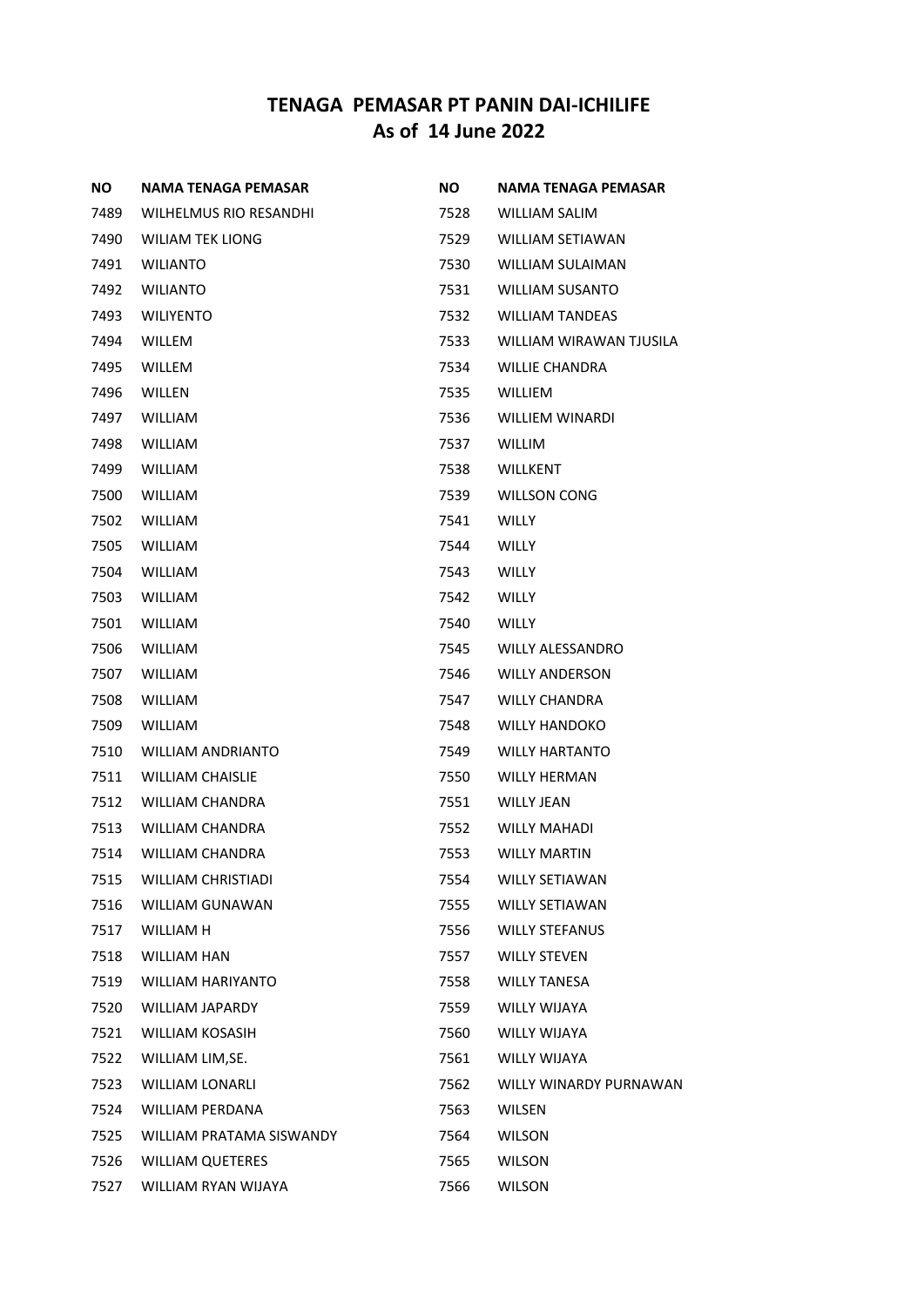| ΝO   | NAMA TENAGA PEMASAR      | NO.  | NAMA TENAGA PEMASAR       |
|------|--------------------------|------|---------------------------|
| 7567 | <b>WILSON</b>            | 7606 | <b>WINNIE STEPHANIE</b>   |
| 7568 | <b>WILSON</b>            | 7607 | <b>WINNY</b>              |
| 7569 | <b>WILSON</b>            | 7608 | <b>WINNY WINATA</b>       |
| 7570 | <b>WILSON</b>            | 7609 | <b>WINSEN</b>             |
| 7571 | <b>WILSON</b>            | 7610 | WINSEN ANDIRA JAYANTA     |
| 7572 | <b>WILSON COLIN</b>      | 7611 | <b>WINSEN HALIM</b>       |
| 7573 | <b>WILSON TANDEAN</b>    | 7612 | <b>WINSON</b>             |
| 7574 | <b>WILSON TANDIAH</b>    | 7613 | <b>WINSON</b>             |
| 7575 | <b>WILSON TUNGLI</b>     | 7614 | WIRA MINTARMAN            |
| 7576 | <b>WIMPY</b>             | 7615 | WIRA YANTANA              |
| 7577 | <b>WINA</b>              | 7616 | WIRANTI                   |
| 7578 | <b>WINA</b>              | 7617 | WIRAYA SETIAWAN           |
| 7579 | WINA SAFITRI LAMADIKE    | 7618 | <b>WIRIANTO SUKARJO</b>   |
| 7580 | WINARDI HARTANTO MULJONO | 7619 | <b>WIRIYANTO</b>          |
| 7581 | <b>WINARIA</b>           | 7620 | <b>WIRYAWAN</b>           |
| 7582 | <b>WINARTO</b>           | 7621 | <b>WISELY</b>             |
| 7583 | <b>WINATA SETIAWATY</b>  | 7622 | WISKA KARANATA            |
| 7584 | <b>WINDA</b>             | 7623 | WISLY.SE                  |
| 7585 | <b>WINDA</b>             | 7624 | WISMARI CIPTANINGTYAS, SE |
| 7586 | <b>WINDA</b>             | 7625 | <b>WISMO</b>              |
| 7587 | <b>WINDA</b>             | 7626 | WISNU WARDANA MARTINO     |
| 7588 | WINDA AINUL JANNAH       | 7627 | WISTIAMAN TANAMAS         |
| 7589 | WINDA ARIYANTI           | 7628 | <b>WISUMEI JUNIATY</b>    |
| 7590 | WINDA CORNELIA           | 7629 | WISWA NADEN               |
| 7591 | WINDA MELINA             | 7630 | <b>WITO HARJONO</b>       |
| 7592 | WINDA PUSPA              | 7631 | WITRI EKA RATNASARI       |
| 7593 | WINDA PUSPITA SARI       | 7632 | <b>WIWIK ANDINI</b>       |
| 7594 | WINDA RATNASARI          | 7633 | <b>WIWIN</b>              |
| 7595 | WINDA WIRANY             | 7634 | WIWIN HARTANTO KUANTAN    |
| 7596 | <b>WINDY</b>             | 7635 | <b>WIWIN TAN</b>          |
| 7597 | <b>WINDY</b>             | 7636 | WONG KATERINE WIJAYA      |
| 7598 | WINDY GRACIELLA PASANDO  | 7637 | WONG NJUK LAN             |
| 7599 | WINDY KHRISTIYANI HARDJA | 7638 | WULANDARI                 |
| 7600 | <b>WINDY NINGSIH</b>     | 7639 | WUN MOY                   |
| 7601 | <b>WININGSIH</b>         | 7640 | <b>WYNNIE LAWRENCE</b>    |
| 7602 | WINNA MARSALI            | 7641 | Y.HALIMAH PUSPITASARI     |
| 7603 | WINNER WINATA            | 7642 | YACUB SINAGA              |
| 7604 | <b>WINNI</b>             | 7643 | YAHYA HARIANTO            |
| 7605 | <b>WINNIE</b>            | 7644 | YAKIN SALIM               |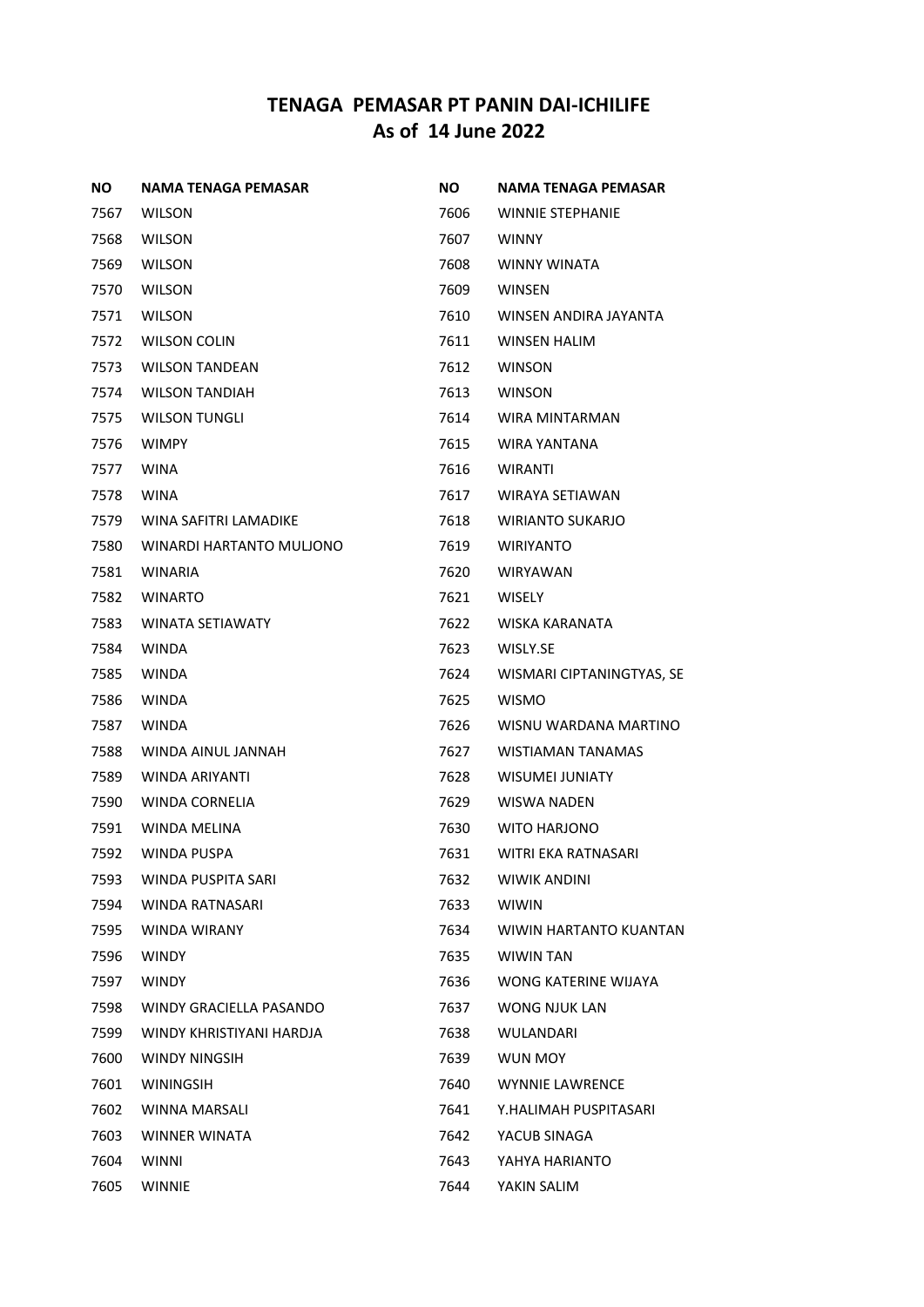| <b>NO</b> | NAMA TENAGA PEMASAR      | <b>NO</b> | NAMA TENAGA PEMASAR        |
|-----------|--------------------------|-----------|----------------------------|
| 7645      | YAKUB                    | 7684      | YANTI                      |
| 7646      | YAN FERNANDO SEMBIRING   | 7685      | YANTI                      |
| 7647      | YAN MULDERS TOGAR        | 7686      | YANTI NURCAHAYA RAJAGUKGUK |
| 7648      | YAN SUHENDRA             | 7687      | YANTI PEBRIANNA PURBA      |
| 7649      | YAN TIE                  | 7688      | YANTI SAFITRI              |
| 7650      | YANDI ANTO HUTABALIAN    | 7689      | YANTI SUSANTI              |
| 7651      | YANDI SETIAWAN           | 7690      | YANTI WIJAYA               |
| 7652      | YANGSEN TANTOWI          | 7691      | YANTI WIJAYA               |
| 7653      | YANI                     | 7692      | YANTI, SE                  |
| 7654      | YANI                     | 7693      | YANTI. SE                  |
| 7655      | YANI                     | 7694      | YANTINA                    |
| 7656      | YANI SUTANTO             | 7695      | YANTO                      |
| 7657      | YANI VISSONI             | 7696      | YANTO                      |
| 7658      | YANITA HASIANTA PAKPAHAN | 7697      | YANTO                      |
| 7659      | YANNI                    | 7698      | YANTO                      |
| 7660      | YANNI INDAHSARI TEJA     | 7699      | YANTO                      |
| 7661      | YANSEN                   | 7700      | YANTO                      |
| 7662      | YANSEN                   | 7701      | YANTO HENDRA               |
| 7663      | YANSEN                   | 7702      | YANTO TAIMIN               |
| 7664      | YANSEN WIJAYA            | 7703      | YANTO WIJAYA               |
| 7665      | YANTI                    | 7704      | YANTY                      |
| 7666      | YANTI                    | 7705      | YANTY HALIM                |
| 7667      | YANTI                    | 7706      | YANUAR                     |
| 7668      | YANTI                    | 7707      | YAP SIU CIAN               |
| 7669      | YANTI                    | 7708      | YAPTO                      |
| 7670      | YANTI                    | 7709      | YARDENA REZA ERAWAN        |
| 7671      | YANTI                    | 7710      | YASHINTA CAHYANINGTYAS     |
| 7672      | YANTI                    | 7711      | YASI SILVIA TANJUNG        |
| 7673      | YANTI                    | 7712      | YASIN                      |
| 7674      | YANTI                    | 7713      | YASIN SUPRAPTO             |
| 7675      | YANTI                    | 7714      | YASMINE LILY               |
| 7676      | YANTI                    | 7715      | YATIN SUSANDI              |
| 7677      | YANTI                    | 7716      | YAYAH LASTRIYAH            |
| 7678      | YANTI                    | 7717      | YAYAH LASTRIYAH            |
| 7679      | YANTI                    | 7718      | YAYAN                      |
| 7680      | YANTI                    | 7719      | YAYAN PAUJIAH              |
| 7681      | YANTI                    | 7720      | YAYAN SOFIAN               |
| 7682      | YANTI                    | 7721      | YE RIKE                    |
| 7683      | YANTI                    | 7722      | YEHEZKIEL ISKANDAR         |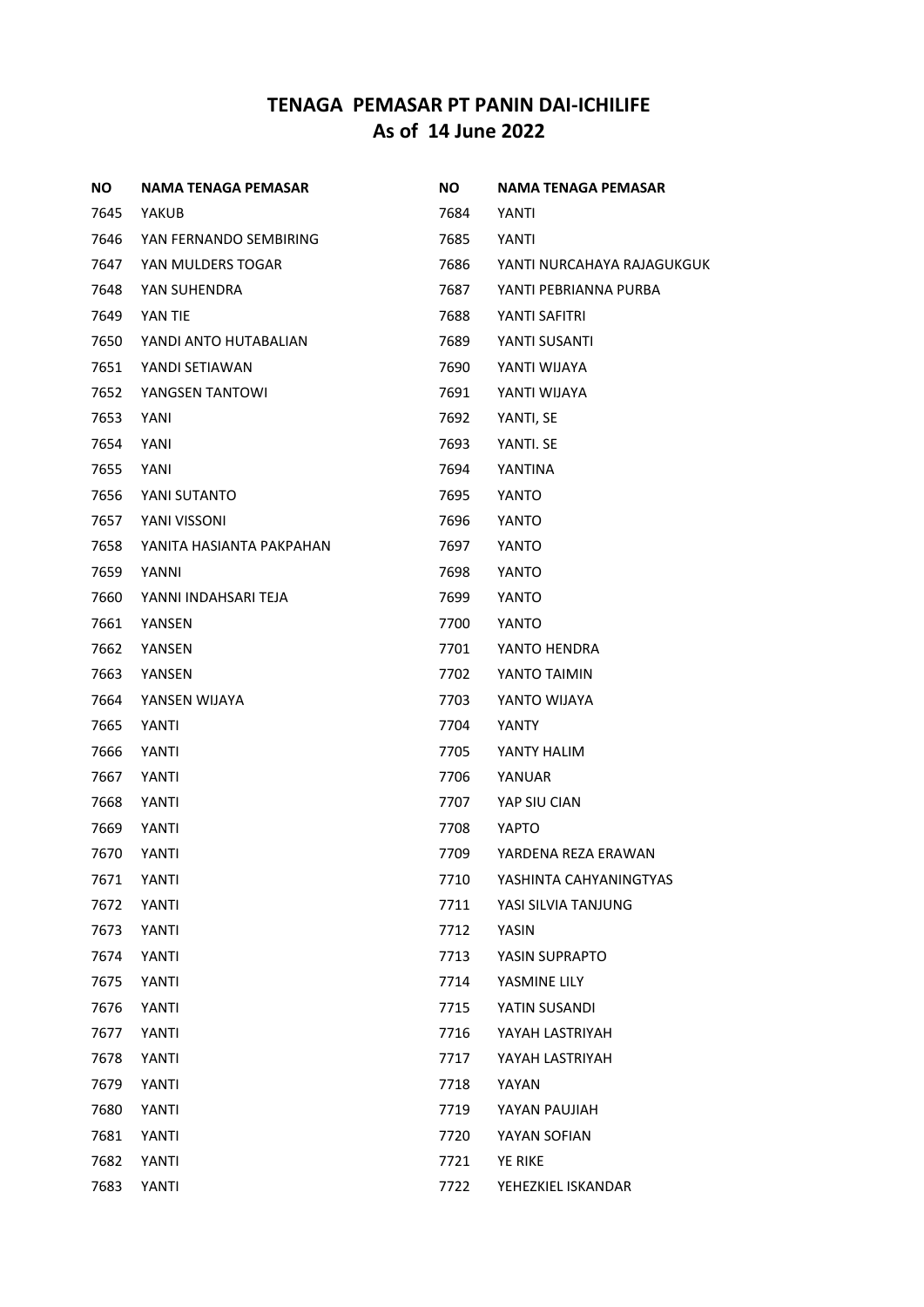| <b>NO</b> | NAMA TENAGA PEMASAR  | <b>NO</b> | NAMA TENAGA PEMASAR        |
|-----------|----------------------|-----------|----------------------------|
| 7723      | YELIA NURI AGUSTINA  | 7762      | YENNY LIE                  |
| 7724      | YELLY FOE            | 7763      | <b>YENNY S</b>             |
| 7725      | YEMIMA LIA SANTOSA   | 7764      | YENNY SOESANTI             |
| 7726      | YEN SIAH             | 7765      | YENNY TANONE               |
| 7727      | <b>YENI</b>          | 7766      | YENNY VENISSA WIJAYA       |
| 7728      | <b>YENI</b>          | 7767      | YENNY WIDJAJA              |
| 7729      | YENI WATI            | 7768      | YENNY WONG                 |
| 7730      | <b>YENIH</b>         | 7769      | <b>YENSEN</b>              |
| 7731      | YENLIE ANGGONO       | 7770      | <b>YENTO</b>               |
| 7732      | YENLY KHOE           | 7771      | YENTO WIJAYA               |
| 7733      | <b>YENNA</b>         | 7772      | <b>YENTY</b>               |
| 7734      | YENNI                | 7773      | <b>YENTY</b>               |
| 7735      | <b>YENNI</b>         | 7774      | YERMIA DEVRYANUS PELLO     |
| 7736      | <b>YENNI</b>         | 7775      | YESHIKA DOROTHY PAULUS     |
| 7737      | <b>YENNI</b>         | 7776      | YESISCA CYINTHIA CHAIANDI  |
| 7738      | YENNI                | 7777      | <b>YESSICA</b>             |
| 7739      | YENNI                | 7778      | YESSICA LAURENSI           |
| 7740      | YENNI                | 7779      | YESSIE TJIANTO             |
| 7741      | YENNI                | 7780      | YESSIE YOULINA LIE         |
| 7742      | YENNI ANGELINA       | 7781      | YESSIKA SEPHRANIA SANDJAJA |
| 7743      | YENNI VERONIKA       | 7782      | YESSY                      |
| 7744      | YENNI WONGSO         | 7783      | YESSY                      |
| 7745      | YENNIE LESTARI JUSUF | 7784      | YESSYKA YOSEPH             |
| 7746      | <b>YENNY</b>         | 7785      | <b>YESYCA</b>              |
| 7747      | YENNY                | 7786      | YEYEN                      |
| 7748      | <b>YENNY</b>         | 7787      | YEYEN SOEHAENI             |
| 7749      | YENNY                | 7788      | YIE SIU YIN                |
| 7750      | YENNY                | 7789      | YIMIYOSO                   |
| 7751      | <b>YENNY</b>         | 7790      | <b>YINA</b>                |
| 7752      | <b>YENNY</b>         | 7791      | YOANA MUSIDY               |
| 7753      | <b>YENNY</b>         | 7792      | YOANITA                    |
| 7754      | <b>YENNY</b>         | 7793      | YOANITAWATI                |
| 7755      | <b>YENNY</b>         | 7794      | YOEL                       |
| 7756      | <b>YENNY</b>         | 7795      | YOFRI MICHEL STAY GEORGE   |
| 7757      | <b>YENNY</b>         | 7796      | YOGA INDRADJAYA            |
| 7758      | <b>YENNY</b>         | 7797      | YOGA WAHYUDI               |
| 7759      | YENNY CHANDRA        | 7798      | YOGI GUSFAR MERWANTO       |
| 7760      | YENNY GOJALI         | 7799      | YOHAN                      |
| 7761      | YENNY LIANG          | 7800      | YOHAN DWI SETIO            |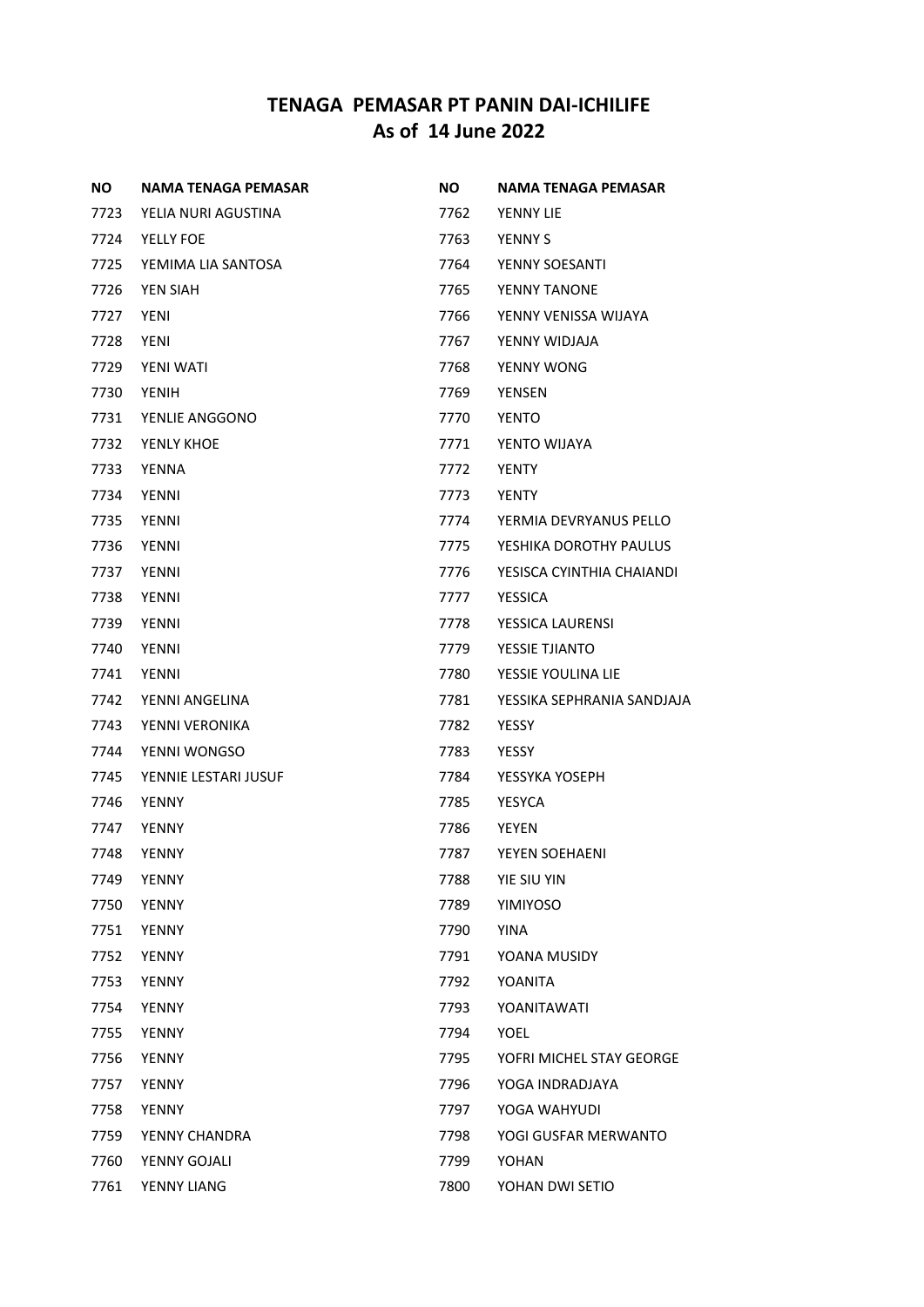| ΝO   | NAMA TENAGA PEMASAR            | NO.  | NAMA TENAGA PEMASAR  |
|------|--------------------------------|------|----------------------|
| 7801 | YOHANA DAMAYANTI               | 7840 | YOSEPIN MUSIDY       |
| 7802 | YOHANA SETIANINGSIH            | 7841 | YOSHEE JUVENTIA      |
| 7803 | YOHANES                        | 7842 | <b>YOSHEP</b>        |
| 7804 | YOHANES                        | 7843 | YOSHIRO              |
| 7805 | YOHANES ANDRI TANTOWI          | 7844 | YOSHUA TRI SANDI     |
| 7806 | YOHANES C                      | 7845 | YOSI YOSEFI          |
| 7807 | YOHANES CALVIN SILABAN         | 7846 | YOSIA                |
| 7808 | YOHANES DJULIAN GUALBERT WAHIN | 7847 | YOSSERLYN            |
| 7809 | YOHANES EVAN RYANTO            | 7848 | YOSSIE PHIKIKHO      |
| 7810 | YOHANES INDRA GUNAWAN SUSIRA . | 7849 | YOSUA KRISTIANDARA   |
| 7811 | YOHANES LIM                    | 7850 | YOSUA PAYS TENTOEA   |
| 7812 | YOHANES NOVANDY                | 7851 | YOUSISKA TARUNA      |
| 7813 | YOHANES PAULUS AGUNG           | 7852 | YOVAN JUVENTIUS      |
| 7814 | YOHANES RADITYO                | 7853 | YOVI SETIAWAN        |
| 7815 | YOKE                           | 7854 | YOVI SILVIA          |
| 7816 | YOKE ADRIANTO                  | 7855 | YOVITA OKTAVIA       |
| 7817 | YOKHO ONGKO                    | 7856 | YUAN KURNIAWAN       |
| 7818 | YOKO TANDIONO                  | 7857 | YUANA                |
| 7819 | YOLANDA GIOVANI SOERJANTO      | 7858 | YUDHA UTAMA          |
| 7820 | YONA UTAMA PUTERA RACHMAT      | 7859 | YUDHI                |
| 7821 | YONATAN                        | 7860 | YUDHI PRASETYO       |
| 7822 | YONATAN                        | 7861 | YUDHISTIRA PRATAMA   |
| 7823 | YONATHAN BUDIMAN               | 7862 | YUDI                 |
| 7824 | YONATHAN JUANDRO               | 7863 | YUDI APRIZAL         |
| 7825 | YONGHANNES HALIM               | 7864 | YUDI ARMANDIRA       |
| 7826 | YONGKY KARYADI TAN             | 7865 | YUDIANTO SUCIWIJAYA  |
| 7827 | YOPI CHANDRA                   | 7866 | YUDIANTON            |
| 7828 | YOPI LIMAS                     | 7867 | YUDO HADINATA        |
| 7829 | YORI SETIAWAN                  | 7868 | YUDO YUDIA SAPUTRA   |
| 7830 | YORIS JUVENTIUS                | 7869 | YUFERA               |
| 7831 | YOSE HENDRO                    | 7870 | YUFINA SUSFIKA LUBIS |
| 7832 | YOSE HENDY                     | 7871 | YUHANNA              |
| 7833 | YOSEHAN                        | 7872 | YUHENDI              |
| 7834 | YOSEN HARTONO                  | 7873 | YUKE                 |
| 7835 | YOSEP SANTOSO                  | 7874 | YULENI               |
| 7836 | YOSEPH                         | 7875 | <b>YULI</b>          |
| 7837 | YOSEPH KRISTANTO               | 7876 | YULI                 |
| 7838 | YOSEPH MAX ROLLANDO            | 7877 | YULI ARIEFANI        |
| 7839 | YOSEPHINE INDAH ANUGRAENI      | 7878 | YULI CHANDRA         |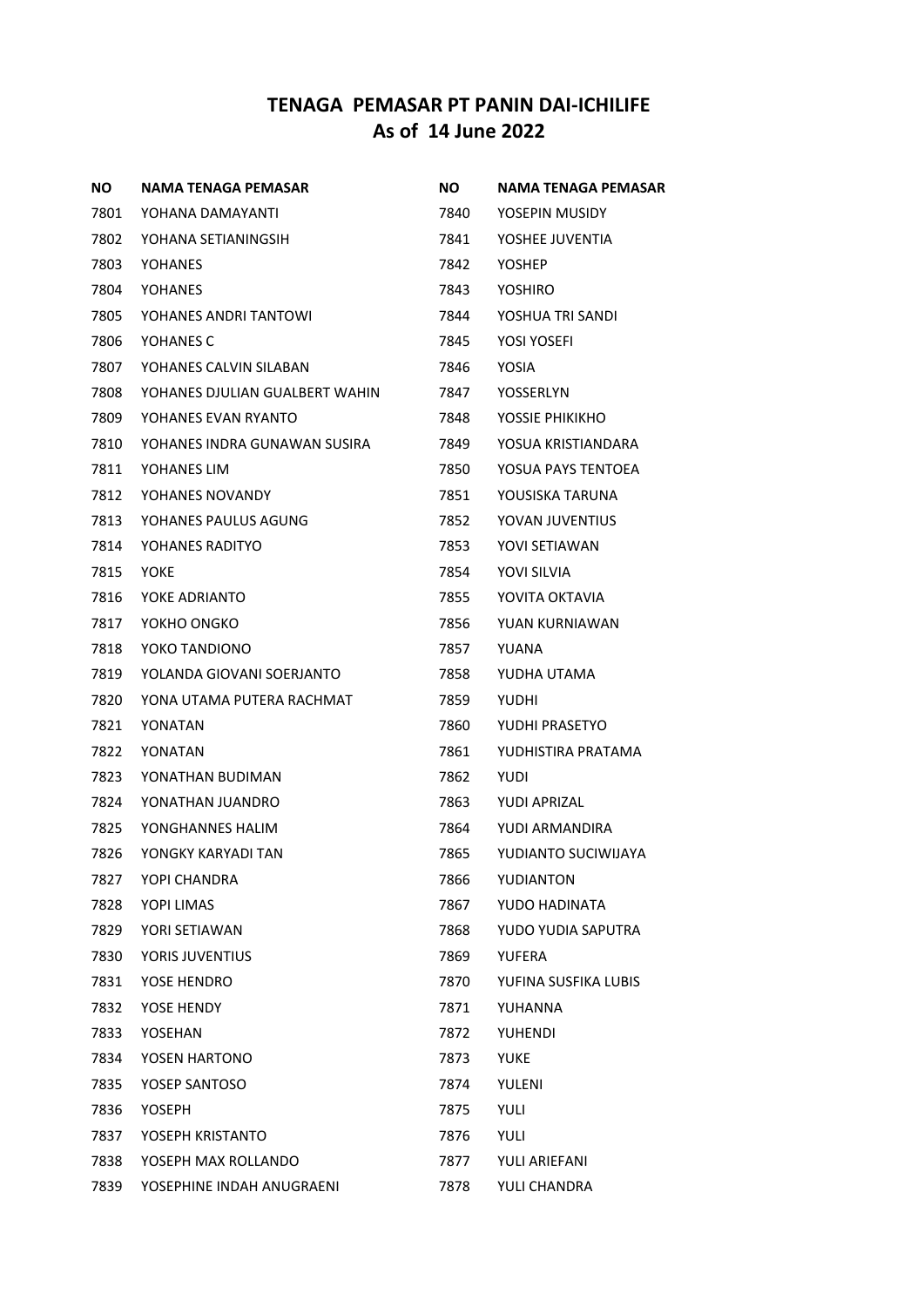| ΝO   | NAMA TENAGA PEMASAR       | <b>NO</b> | NAMA TENAGA PEMASAR      |
|------|---------------------------|-----------|--------------------------|
| 7879 | YULI HERLINA              | 7918      | YULIANI                  |
| 7880 | YULI HERMAWATI            | 7919      | YULIANI                  |
| 7881 | YULI MAULINA              | 7920      | YULIANTI                 |
| 7882 | YULI MULYANA              | 7921      | YULIANTI                 |
| 7883 | YULI RESTIANA             | 7922      | YULIANTI                 |
| 7884 | <b>YULI YANI</b>          | 7923      | YULIANTI                 |
| 7885 | YULI YANTI                | 7924      | YULIANTIE                |
| 7886 | YULIA CHANDRA             | 7925      | YULIANTINI               |
| 7887 | YULIA DWIWULANDRI KOSASIH | 7926      | YULIANTO                 |
| 7888 | YULIA FANNY               | 7927      | YULIAR A. DEWI, DRA      |
| 7889 | YULIA FANNY               | 7928      | YULIATI                  |
| 7890 | YULIA LIE                 | 7929      | YULIATI                  |
| 7891 | YULIA PARAMITHA ROESDIANA | 7930      | YULIATI                  |
| 7892 | YULIA PATIONO             | 7931      | YULIATY                  |
| 7893 | YULIA TANTRI              | 7932      | <b>YULIE</b>             |
| 7894 | YULIANA                   | 7933      | YULIEUS ANDYKA           |
| 7895 | YULIANA                   | 7934      | YULINA                   |
| 7896 | YULIANA                   | 7935      | YULISANA                 |
| 7897 | YULIANA                   | 7936      | YULISMA TRIYANI          |
| 7898 | YULIANA                   | 7937      | <b>YULIUS</b>            |
| 7899 | YULIANA                   | 7938      | YULIUS DERMAWAN          |
| 7900 | YULIANA                   | 7939      | YULIUS LIMANTARA         |
| 7901 | YULIANA                   | 7940      | YULIUS PONCO TEJO UTOMO  |
| 7902 | YULIANA                   | 7941      | <b>YULIUS STEVEN .S</b>  |
| 7903 | YULIANA                   | 7942      | YULIYATI                 |
| 7904 | YULIANA                   | 7943      | <b>YULLY HENDRIANI</b>   |
| 7905 | YULIANA                   | 7944      | YULY                     |
| 7906 | YULIANA                   | 7945      | YULYANTI                 |
| 7907 | YULIANA                   | 7946      | YUNALIA KOSYANTI         |
| 7909 | YULIANA                   | 7948      | <b>YUNI</b>              |
| 7908 | YULIANA                   | 7947      | <b>YUNI</b>              |
| 7910 | YULIANA DARUS             | 7949      | YUNI                     |
| 7911 | YULIANA DEWI              | 7950      | <b>YUNI</b>              |
| 7912 | YULIANA INDRAWATI         | 7951      | YUNI ERLINAWATI          |
| 7913 | YULIANA LATAN             | 7952      | YUNI LIANI               |
| 7914 | YULIANA NINGSIH           | 7953      | YUNI MARIA               |
| 7915 | YULIANA PARIO             | 7954      | YUNI MAYASARI GIRSANG    |
| 7916 | YULIANA SARI              | 7955      | YUNIAR TRIANCILLIA YUSUP |
| 7917 | YULIANAWATI               | 7956      | YUNIARTI                 |